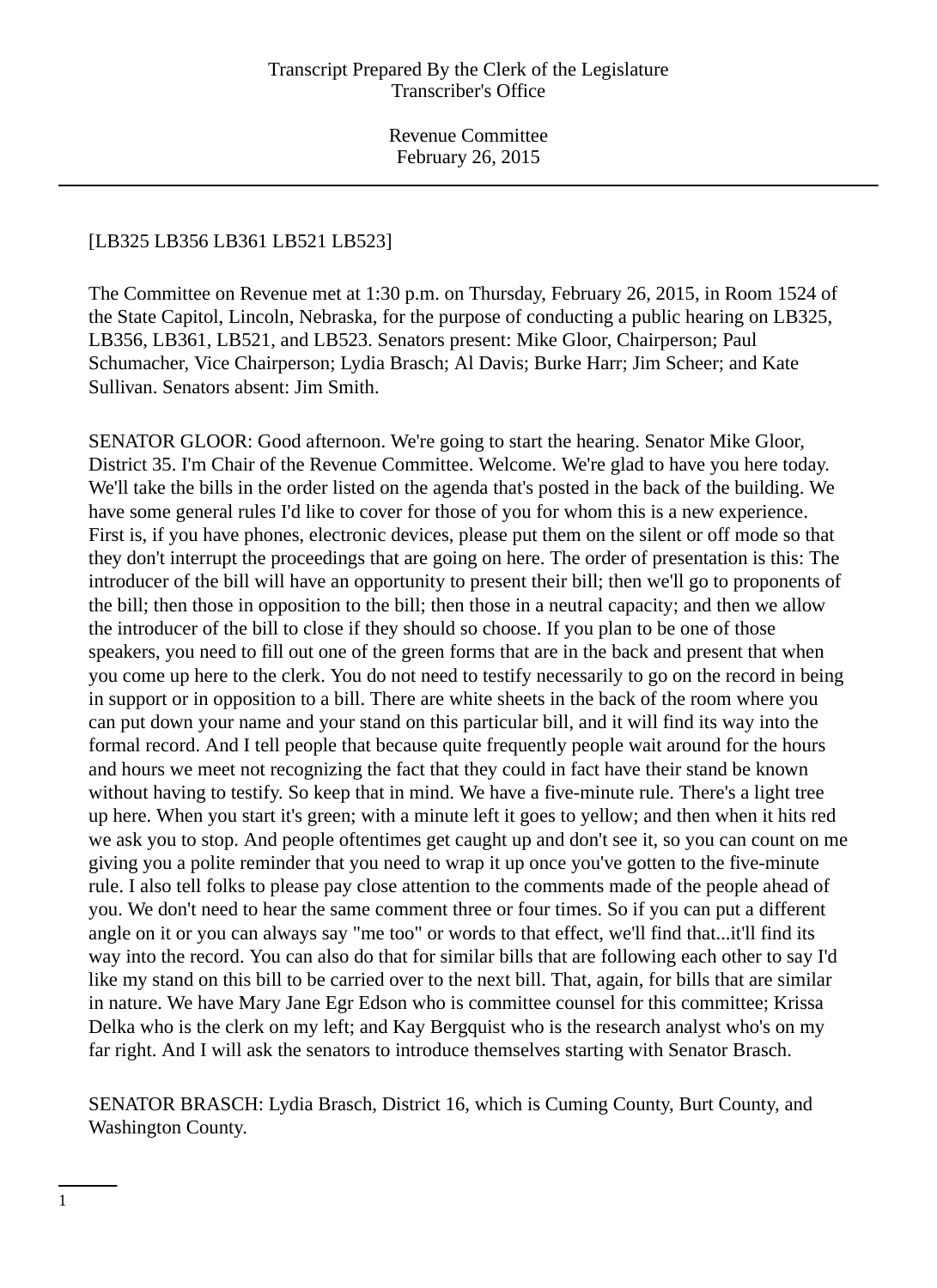SENATOR HARR: Burke Harr, Legislative District 8, which is parts of Omaha.

SENATOR DAVIS: Al Davis, Legislative District 43, north-central and western Nebraska.

SENATOR SULLIVAN: Kate Sullivan of Cedar Rapids representing District 41, a nine-county area in central Nebraska.

SENATOR SCHEER: Jim Scheer, District 19, which is Madison County and a little bit of Stanton County.

SENATOR GLOOR: Thank you. A couple of other notes, that is when you are testifying, we need you to give your name and spell it so that it's accurately written down in the record. We would ask you to try and speak into the microphone so that your intelligent, witty, and carefullycrafted comments can be adequately put down. And also if you would understand that senators will be coming and going. They have other bills and other commitments that they have to be involved in or present elsewhere. And so expect that there will be some movement of senators to and fro. And with that, we'll get started with our first bill, LB325. Senator Davis. And while he's moving up there, we have two pages today, Colin and Donnie. If you have handouts, by the way, we need 11 copies of those handouts so that everybody has a copy. And should you not have 11 handouts, now would be a good time to get Colin or Donnie's attention so they can make sure and run some copies for you. Thank you. [LB325]

SENATOR DAVIS: (Exhibit 1) Good afternoon, Senator Gloor and members of the Revenue Committee. I am Al Davis, D-a-v-i-s, and I represent the 43rd Legislative District. Today, I'm introducing LB325. LB325 restores property tax levy authority to fire protection districts under two different scenarios. The first is if the fire district is located in a county that in the previous year had a levy of 40 cents or higher, and the second is if the county did not authorize any levy authority to the fire districts in the previous year. Under current law which has been in place since 1998, fire protection districts must seek and obtain their levy allocation authority from the county in which the fire protection district is located. At least eight counties in Nebraska have denied fire districts any levy authority, forcing the fire protection districts to obtain funding authority by approval of the residents of the fire districts. This requires either a town hall meeting or a vote conducted by a special election or during the state's primary or general election. Two years ago, Senator Schilz introduced LB62 which would have restored levy authority to all fire protection districts in every county. My understanding is that since not every one of the 93 counties were pushing the fire protection districts out, forcing them to obtain their own levy authority from the electorate, there were concerns the bill was too broad. By limiting LB325 to only fire protection districts in counties with levies of 40 cents or higher or those that have eliminated any fire district levying authority, the only districts affected by this bill are those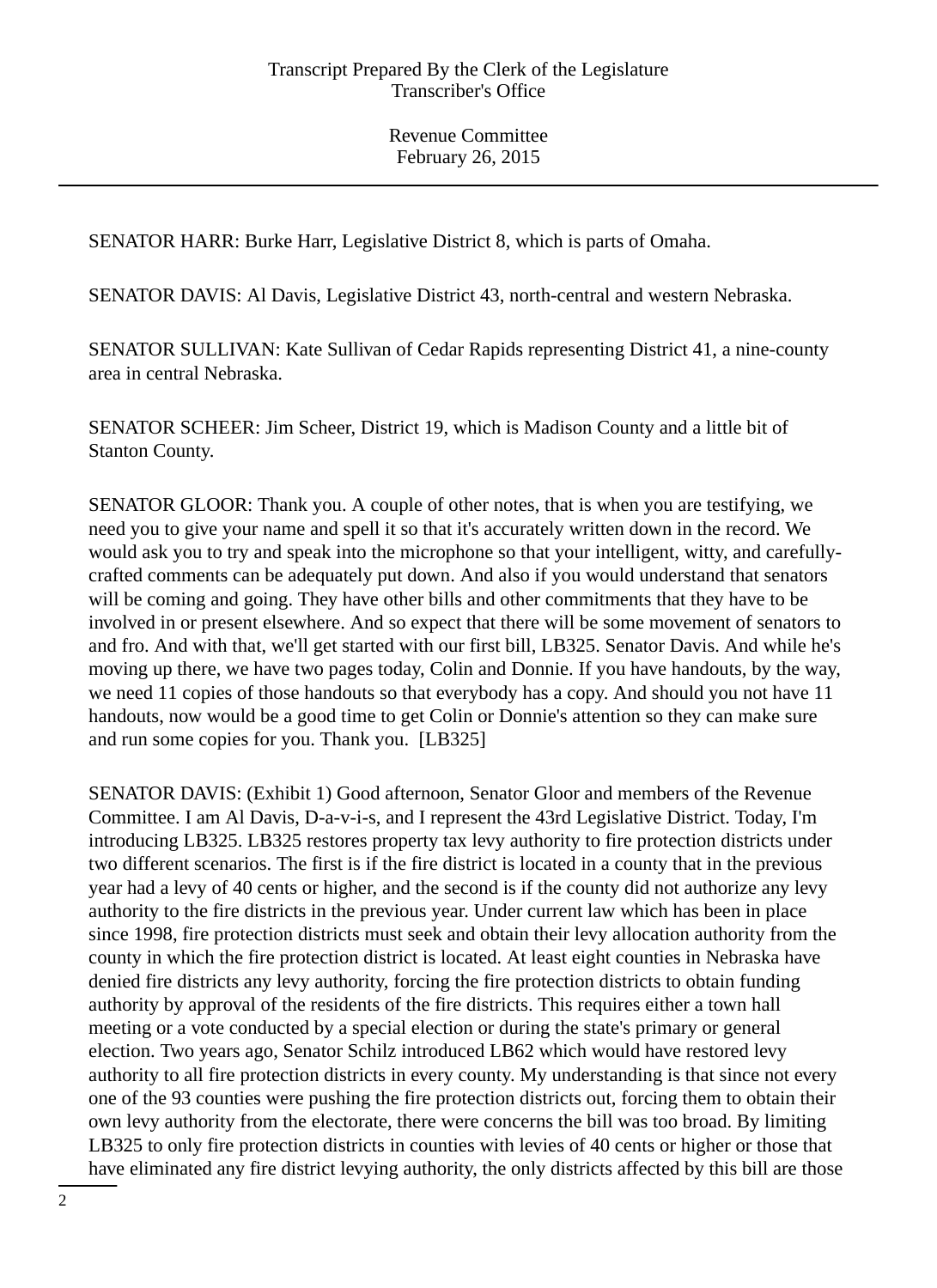Revenue Committee February 26, 2015

who are directly impacted. In 2014, 11 counties had levies of 40 cents or more. Of those 11 counties, 3 of them did not allocate any levy authority to fire protection districts. As a result, there are a total of 16 counties that would be impacted by passage of LB325 based on 2014 levy information. I am providing a handout listing of those counties. Without the changes proposed by this bill, fire district volunteers in the affected districts must conduct a separate election process every five years. The process involves educating members of the public about why their vote is needed to continue funding emergency fire suppression and medical services. The education component requires the organization of explanatory meetings, advertising in the local media, door-to-door campaigns, and everything necessary to secure a successful election to gain the authority to set a levy for fire protection and emergency services. The election commissioner must conduct an election, tally the ballots, and perform all aspects of election work, including the hiring of election officials to conduct the election and count the ballots. At the end of the election process, the election commissioner bills the fire district for the cost of conducting the election whether they win or not. In some districts, the election is held at the primary election simply because a failure at that time is catastrophic and a negative vote then will force the fire district into a reeducation mode before the general election in the fall. Why might someone vote against this election? Possibly because the voter is uneducated and believes he is actually voting for an additional tax since he can't believe that his fire district is not being carried somewhere else in the county budget. All this work takes hours away from the important work which the fire and rescue department is supposed to be doing, protecting the citizens from danger and providing aid and assistance in grave emergency medical situations. The men and women who do this work are all volunteers. So why do we expect them to volunteer even more work securing a successful levy? It is simply time to change the law. If you believe, like I do, that emergency fire protection services and emergency medical services are absolutely essential services in every part of the state, then I ask for your support in getting some relief for these impacted fire districts. I believe this bill is a reasonable solution to a problem that has existed for too long in several of our communities, and I encourage your support. Thank you and I'd be happy to take any questions. [LB325]

SENATOR GLOOR: Thank you, Senator Davis. Are there questions for Senator Davis? Senator Sullivan. [LB325]

SENATOR SULLIVAN: Thank you, Senator Gloor, and thank you, Senator Davis. You may have some people coming up to testify, but my question to you is do you have evidence of what this has resulted in, in some of the counties in terms of either concerns over public safety because they've been ham-stringed with lack of resources or perhaps even a lessening of the involvement on the part of local citizens for fulfilling these roles? [LB325]

SENATOR DAVIS: Well, I'll just touch on the latter part of that question for a minute. I think the volunteers are fully engaged in what they do in their community and they will work hard to make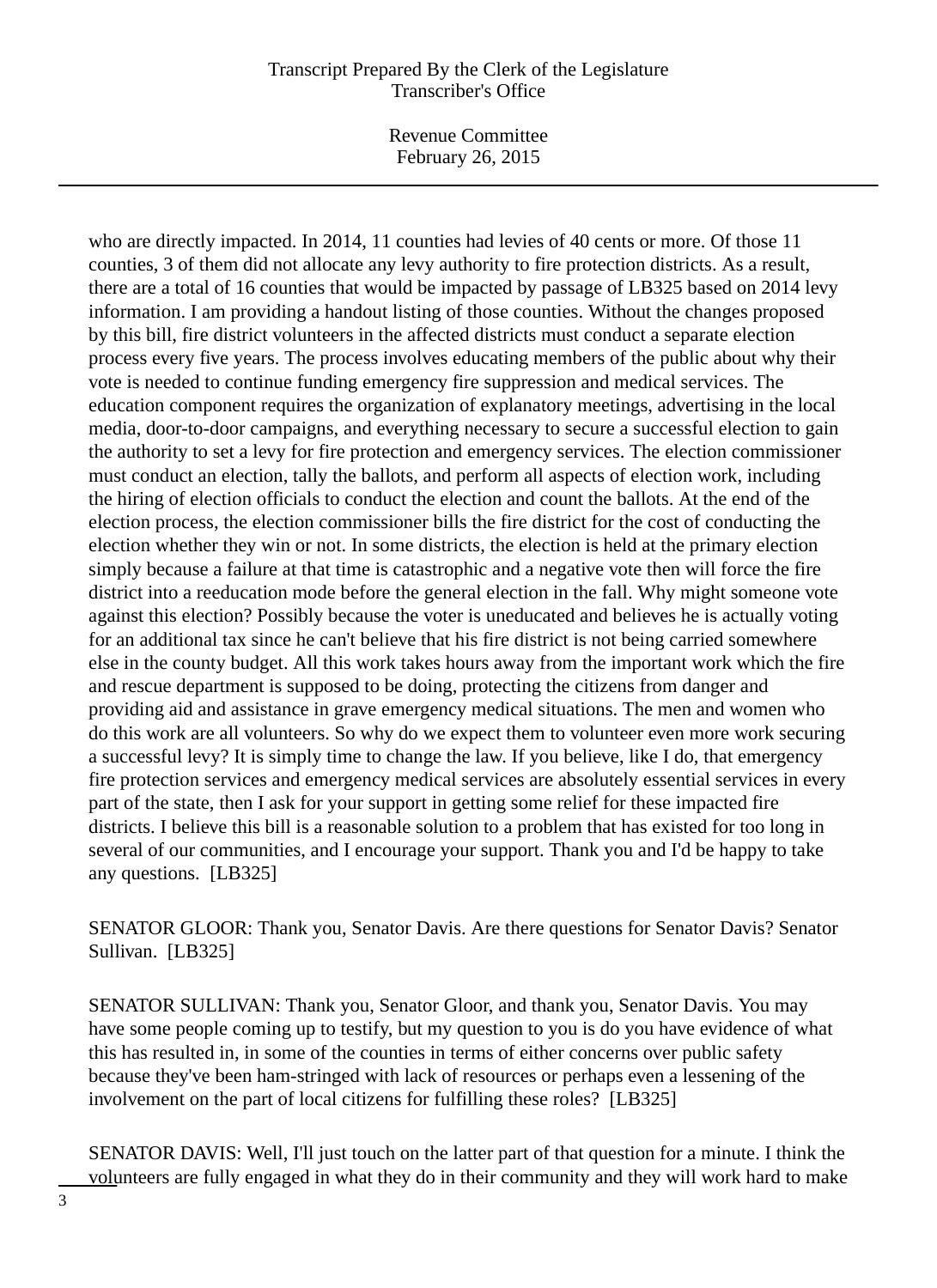Revenue Committee February 26, 2015

sure that they have a successful election, and I think that has probably always been the case. However, is that really a task that they should be charged with, to go out and work elections? You know, we don't do this for school board budgets, for example. We don't go to the vote of the people to do that. We apparently think that's an essential service and that the school board that's elected has the ability and right to set that levy after they've had a budget hearing. I think this fire district situation is the same way, and we're talking much lower levies. Now you'll see that in some of the handouts that the cap might be a little higher than you would anticipate, but in reality very few of the districts are levying at any kind of authority like that. Does that answer your question? [LB325]

SENATOR SULLIVAN: Yeah. Sure. But I guess the other thing is because of this added responsibility, sure, they want to serve their communities, but we also have heard stories of difficulties in recruiting people to fill those positions. So I wonder if that is kind of exacerbated by this situation. [LB325]

SENATOR DAVIS: Well, I'm sure they feel that after they put in all their training, which they do every month, EMS and the volunteers and then, you know, as I think you remember in the 2012 fires, I remember talking to a fire department. They had been out I think 28 of 31 days fighting fire. So the last thing they really need to do is have one more task put upon them to just...to try to get essential funding. [LB325]

SENATOR SULLIVAN: Thank you. [LB325]

SENATOR DAVIS: So I do think it's kind of an insult to them to expect them to do that. [LB325]

SENATOR SULLIVAN: Thank you. [LB325]

SENATOR GLOOR: Other questions? Seeing none, thank you, Senator Davis. [LB325]

SENATOR DAVIS: Thank you. [LB325]

SENATOR GLOOR: And we know you'll be staying to close. [LB325]

SENATOR DAVIS: I will. [LB325]

SENATOR GLOOR: Or at least staying. We'll move to proponents. Good afternoon. [LB325]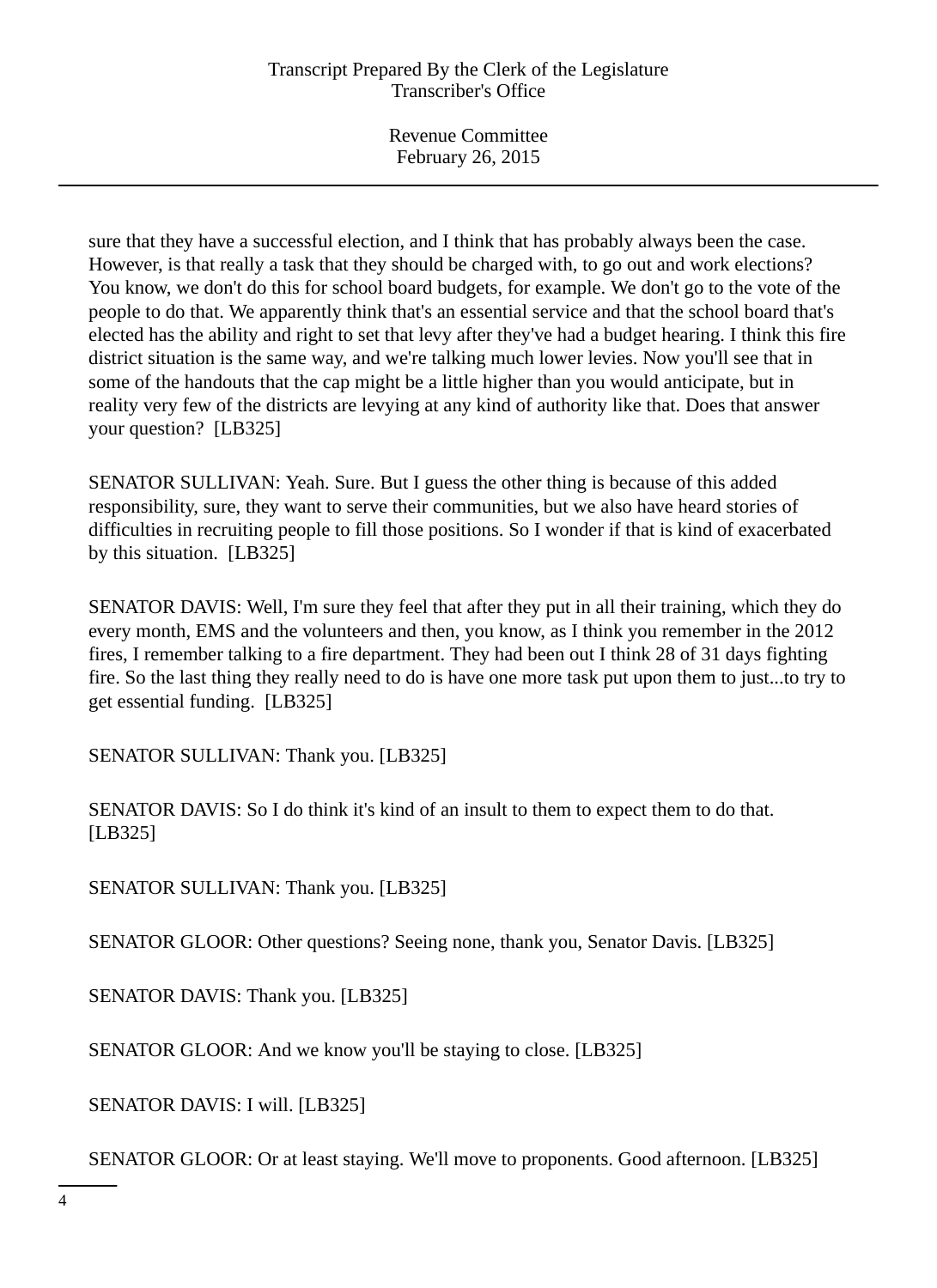Revenue Committee February 26, 2015

POLLY OLSON: Good afternoon. I'm Polly Olson. I'm from...oh, O-l-s-o-n, from Chappell, Nebraska, the Panhandle, Deuel County. I'm the Deuel County clerk, ex officio clerk of the district court, register of deeds and election commissioner. I'm also an EMT and EMS instructor, and I guess I'm just here to tell you a story. I've worked in the clerk's office since 1991. And I know that the budget has always had...we've had our limits. We've been close to those limits. In 2007, it finally came to our understanding that there was not going to be room in the county budget authority to allow those taxing entities to come under our levy. So this forced the fire districts to find other means to obtain their levy. They had in the past gone to town hall votes when we thought things were going to be changing. In 2007, Fire District 1, which was a rural district in Chappell, wasn't able to have any funding because they forgot to submit their request to the county and they had no levy. There was no levy authority for them that year. The rural board members, who are volunteers and most of them are farmers, are very conscientious of taxes, and in the past they had kept their levy request very minimal. They did not want to increase their levy. So they looked at other options and at that time, they decided that maybe it was time to merge, and we thought it was an ample opportunity for both communities in Deuel County to do that. So Rural Fire District 2, which was Big Springs, merged with the village fire district, which was great. And the same thing happened in Chappell. So now they have their levy authority. Well, they had their entity to ask for levy authority through a vote of the people. They wanted to put it in the primary elections because they knew that if they didn't, they would end up in the general and wouldn't know for a whole nother year. They wouldn't obtain any funds through the levy. The wording on the ballot was incorrect. These are volunteers. They try to decipher the statute themselves because any time you have to go further and get consultation fees and whatnot, it costs. It costs to have someone do their budget for them. They're volunteers. The fire, EMS are volunteers. They spend hours not just training, dollars for their training. Takes away from their family, takes away from time. They're using equipment from 1978. They're not overspending. They're not...I guess it's disheartening for them to have more hoops to jump through. When we look at the levy for them is maybe 3 cents at the most that they've had in the last...3 cents on the dollar, in the last maybe five years. They have separate levies. Evaluations are different because of one of our entities, Fire District 2, encompasses Deuel, Perkins, Keith, and Garden Counties. So it's...I would be thrilled if you would have the wisdom to foresee that it would make things less disheartening for the volunteers to help them to have their levy without going through the additional expense, time. They went door to door. They put advertisements in the newspaper. They tried word of mouth just because it was something they knew had to be done. I just ask that you ask yourself, have you ever served on a volunteer fire, EMS organization? Have you ever had need of their services? You know, it's not just fire, ambulance calls. We've been called to help find people with dementia, you know, that live at home. They're always willing to help and they're not asking for anything in return. Do you have any questions for me? [LB325]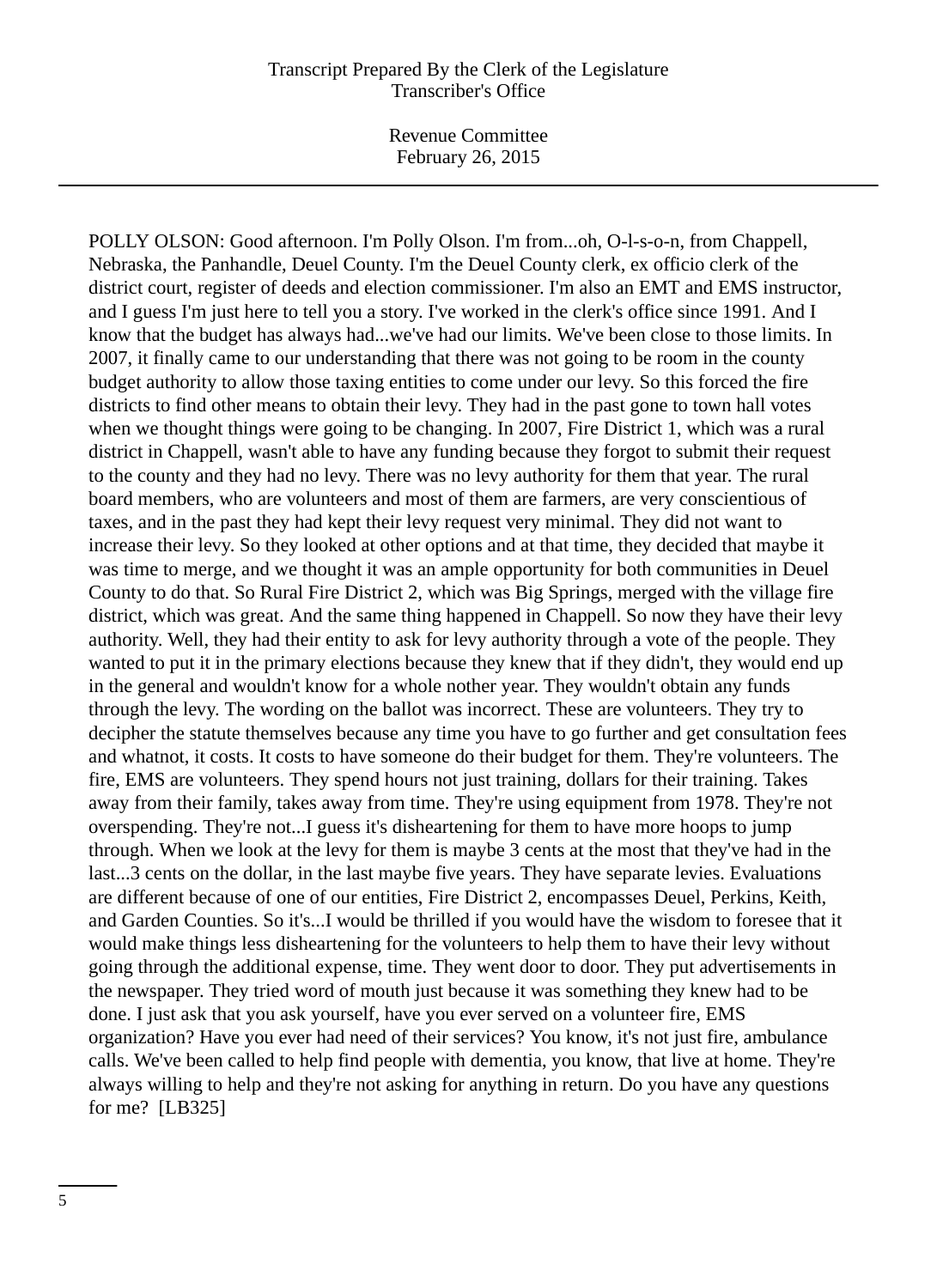SENATOR GLOOR: Thank you, Ms. Olson. Can you tell me, when there are funds available, what are the funds spent on? [LB325]

POLLY OLSON: Tankers, training, utilities of the facility, fuel, just the expenses to operate the equipment. [LB325]

SENATOR GLOOR: Is the equipment stored in a building that's owned by somebody? [LB325]

POLLY OLSON: Yes. The building itself is owned, like the city of Chappell owns the building which was built I believe in 1981, donated by the Buckley Trust. [LB325]

SENATOR GLOOR: Okay. Thank you. [LB325]

POLLY OLSON: Fire district pays for insurance, utilities, everything. [LB325]

SENATOR GLOOR: Okay. Other questions? Senator Schumacher. [LB325]

SENATOR SCHUMACHER: Thank you, Senator Gloor. Thank you coming all the way from Deuel County, Polly. [LB325]

POLLY OLSON: You're welcome. [LB325]

SENATOR SCHUMACHER: How long is the election good for if they do hold an election? [LB325]

POLLY OLSON: Five years. [LB325]

SENATOR SCHUMACHER: Five years, they got to do it every five years. And you began to tell us a little bit of a story about they didn't do something right on the ballot. What ended up happening in that election? [LB325]

POLLY OLSON: Very unique. The fire board members took out a loan themselves so that the fire district had money. [LB325]

SENATOR SCHUMACHER: And then did they get paid back that loan? [LB325]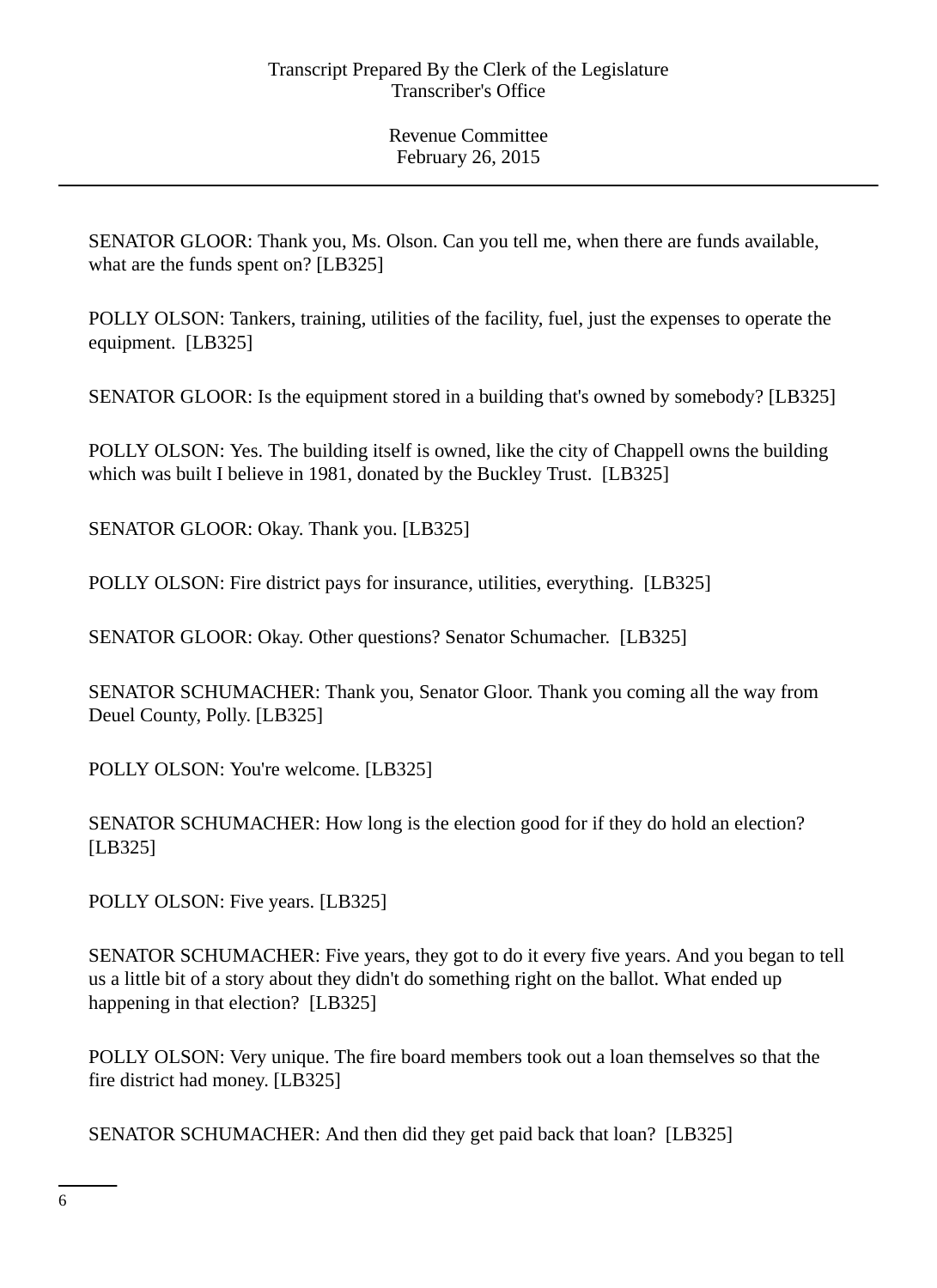POLLY OLSON: Yes. [LB325]

SENATOR SCHUMACHER: Did they have another election then to give themselves authority? [LB325]

POLLY OLSON: Yes. When they had the time that they could, I believe it was 2008, May of 2008. And this was a new law. You know, they looked to their constituents, they looked to the commissioners, they looked to anyone they can to get the answers. We, as clerks, are kind of forbidden to give legal advice under the unauthorized practice of law. We try not to...we don't want to give them misinformation by any means. But it felt...I got the impression from our rural districts, the fire board, that our commissioners were giving them the boot, per se, because we wouldn't let them be under the levy, which was not the idea at all. [LB325]

SENATOR SCHUMACHER: You just are up against your limit. Is that basically it? [LB325]

POLLY OLSON: Absolutely, absolutely. [LB325]

SENATOR SCHUMACHER: Would it be helpful if instead of giving perpetual authority we said that...extended the 5 years out to 10 or 15 years or would that just compound the problem? [LB325]

POLLY OLSON: I think it may create more because who's going to tell them and how will they remember? Here's the time frame. It's been ten years, we're on the eighth year. Oh, is it now or? Who's going to provide the wording for...I've been in the clerk's office since 1991 and I know what it was like before. And it just seemed to be much easier. These people that are on the board are rural. I mean, they're taxpayers. They don't want their taxes to go up and they did a good job of making sure that that levy didn't increase. The watched the property tax request even though the valuation went up. [LB325]

SENATOR SCHUMACHER: Thank you. [LB325]

SENATOR GLOOR: Other questions? Seeing none, thank you. [LB325]

POLLY OLSON: Thank you. [LB325]

JERRY STILMOCK: (Exhibits 2 and 3) Good afternoon, Senators. My name is Jerry Stilmock, J-e-r-r-y, Stilmock, S-t-i-l-m-o-c-k, testifying on behalf of my clients, the Nebraska State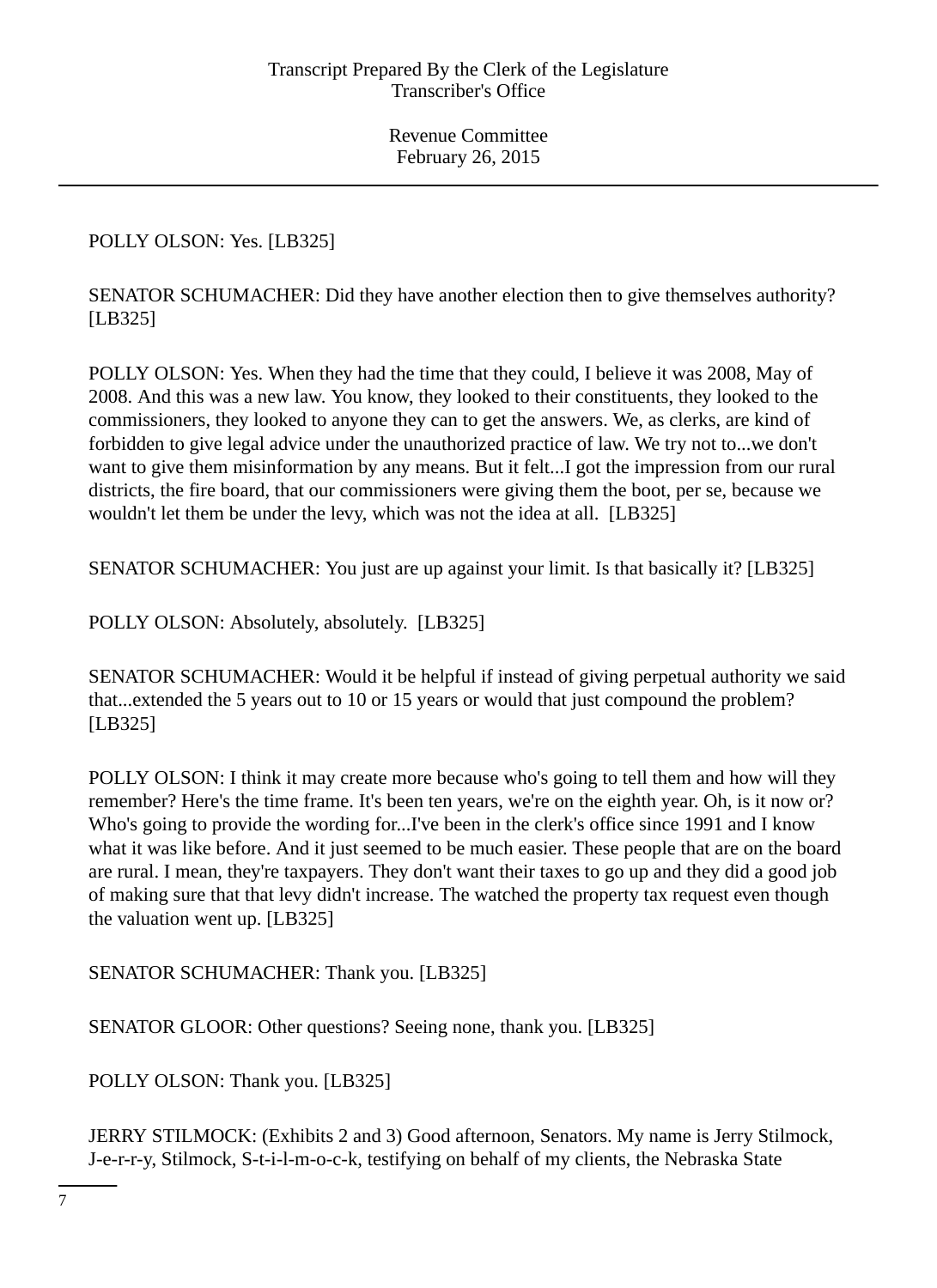Revenue Committee February 26, 2015

Volunteer Firefighters Association and the Nebraska Fire Chiefs Association in support of LB325. Thank you to Senator Davis for introducing the legislation. In a pared down version of what the Revenue Committee has heard in the past, the testimony that Donald is handing out gives you a snapshot of the history of how we got to this position. Before 1996, fire districts had their own levy authority. Fire districts historically now and then levy at a very low, I'd ask you to consider, very low levy rate. The state was being pressed across the state for three statewide petitions that were going through, and the response by the Legislature in 1996 was to adopt LB<sub>1114</sub> which became effective in July of 1998. With that passage then, there were a certain funnel group of miscellaneous districts that fell under either a city or a county. In relation to fire districts, they fell under the county's authority. And the legislation as written as it is today, instead of having independent levy authority by the board members of the fire protection district, they had to make a request of their budget authority to the county and the county then had the ability beginning in 1998 to say you get the amount that you requested, you get less than the amount you requested. And as we found out as you've heard Senator Davis and Ms. Olson testify, there are eight counties out there that historically, at least for the past 10, 12 years have said zero levy authority. And with that then, if you believe that state government or government as a whole should provide the basic necessities of protection, or services is a better word, and the priority are listed by you, but in sequence some arrangement, education, infrastructure, public safety, and perhaps others. But this is public safety obviously, and because of whatever circumstances, some that Senator Davis has related to you and some that related to you by Ms. Olson, some of those counties are saying zero levy authority. So what happens? The fire districts are then forced, and the fire districts aren't anything more than five board members and the volunteer departments that service that fire district. So in these eight counties, there has to be a vote. The vote under the law...and I think this is a good place to share with you what I think the vote under the law was intended to do. I'm in Blue Fire District and my board sends a levy request, a budget request to the county and says I need...and states, I need a penny. The county in which Blue Fire District is located says under the circumstances, we've looked at your budget, a penny is too much. We're going to put you at a half cent. What the legislation does back from 1998, it allows the local people to say, well, if you're not satisfied with that amount that the county has authorized you, the half cent even though you've requested a penny, you know, you have some options. You can use a town hall remedy, which you have to have a particular number participate. You have to go out and get those people. The town hall vote is good for one year. Or you can have an election on a ballot and the election is good for five years. So if I'm not satisfied with that half cent that the county gave me, senators at that point in time in 1996 said, well, we'll give you a remedy. You have the ability to go above and beyond that. But I don't think anybody ever envisioned that there would be zero levy authority to the fire districts. The item that the page is passing out now is some information directly from the counties. So as you get this, I just wanted to share with you right from the county. There's Webster County, Sheridan County, and Franklin County. And I'm going to go ahead and speak because the yellow light is on even though those on my left don't have the handout yet. So pardon me. But on the first page you see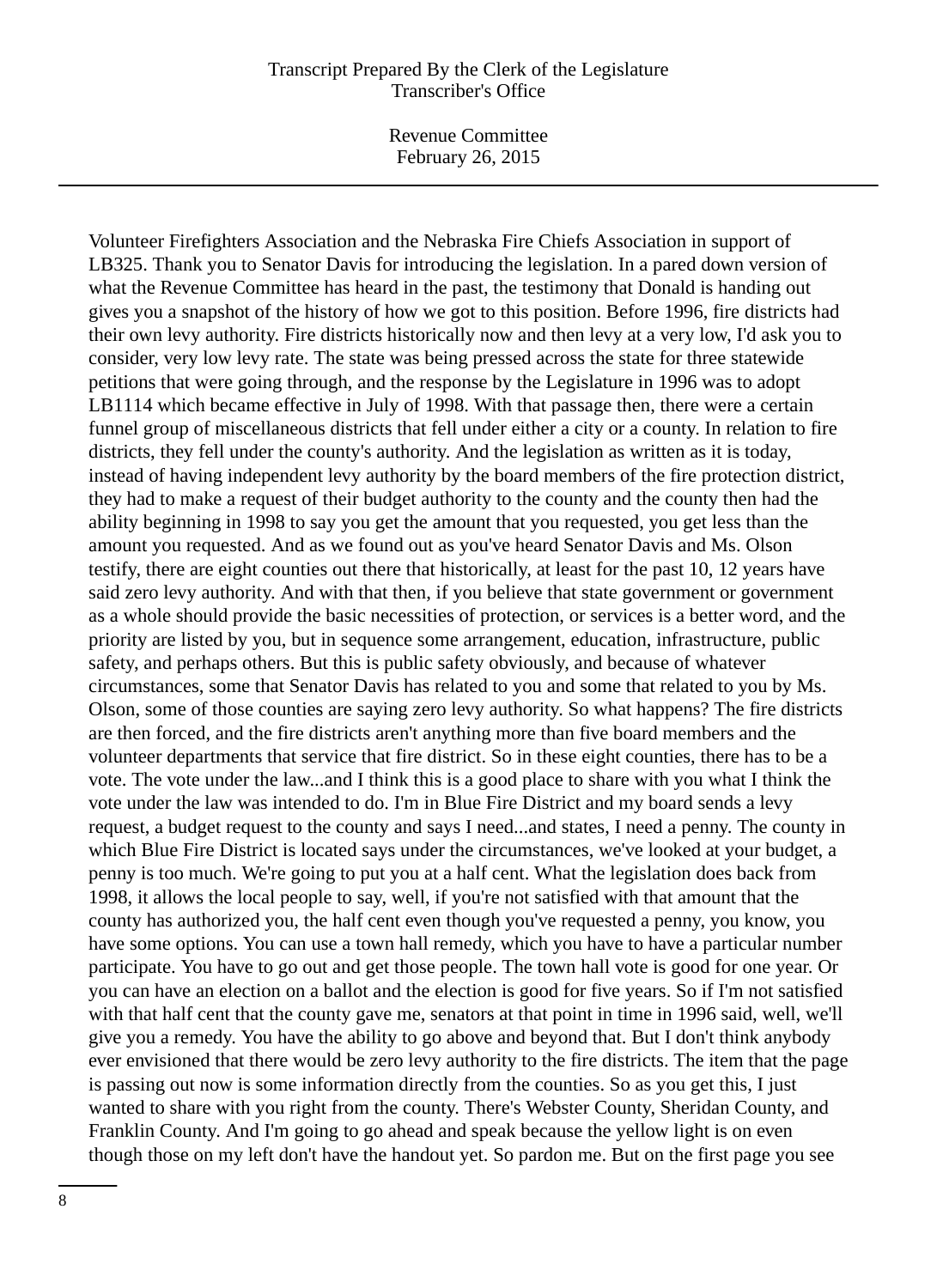Webster County, 2012 primary election. This is what I received from the clerk. And I've highlighted there the cost of an election, the primary election for Campbell Fire, Riverton, and Lawrence, \$1,900, \$1,100, \$2,000. That's page 1 of the item that you've received. And I...the second page, same county, Webster County, 2012 general election. I've highlighted the fire districts and the expenses that they've had. Senator, my red light is on. I just had one more thought if I may and I'll be prompt if there's still time. [LB325]

SENATOR GLOOR: Go ahead and finish your last comment. [LB325]

JERRY STILMOCK: Okay. Thank you. On the subsequent pages are the actual ballots of Webster, Sheridan, and Franklin County. And, again, I've highlighted so you can go right to the item. For example, Guide Rock in Webster County, the request was 6 cents of levy authority. That Webster County at Guide Rock 6 cents. The actual levy in 2014, the last page of the handout has these eight counties and the fire districts in which they're located. So I've given you the information but I'm going to tell you what it says. For Guide Rock, Webster County, 2014, the election was for 6 cents, so they'd have a cap as to what they were going to request. The actual levy amount is less than a penny, .008749. The point being is the materials that you have for the elections versus what the actual levy amount are, are for the most part pretty small. I'd be happy to try to answer any questions, Senators. [LB325]

SENATOR GLOOR: Thank you, Mr. Stilmock. [LB325]

JERRY STILMOCK: Thank you for letting me complete, yes. [LB325]

SENATOR GLOOR: Questions for Mr. Stilmock? Senator Schumacher. [LB325]

SENATOR SCHUMACHER: Thank you, Senator Gloor. Thank you, Mr. Stilmock, for appearing before us. How do you, assuming this authority is granted, how is it exercised? How are the people who are on these boards that can levy these tax elected? Is it a general election? Is it a town meeting? How are we assured that the voters are represented on the board? [LB325]

JERRY STILMOCK: They are not elected on a ballot at the way you were elected, sir, and they are elected at I guess what I would call a town hall meeting where the fire district advertises in the newspaper and posts in the communities in which they're located, but mostly just advertising through the newspaper that the election is going to be held for voting the members in for the various board members that are up for reelection. That's how they're elected today. [LB325]

SENATOR SCHUMACHER: Thank you. [LB325]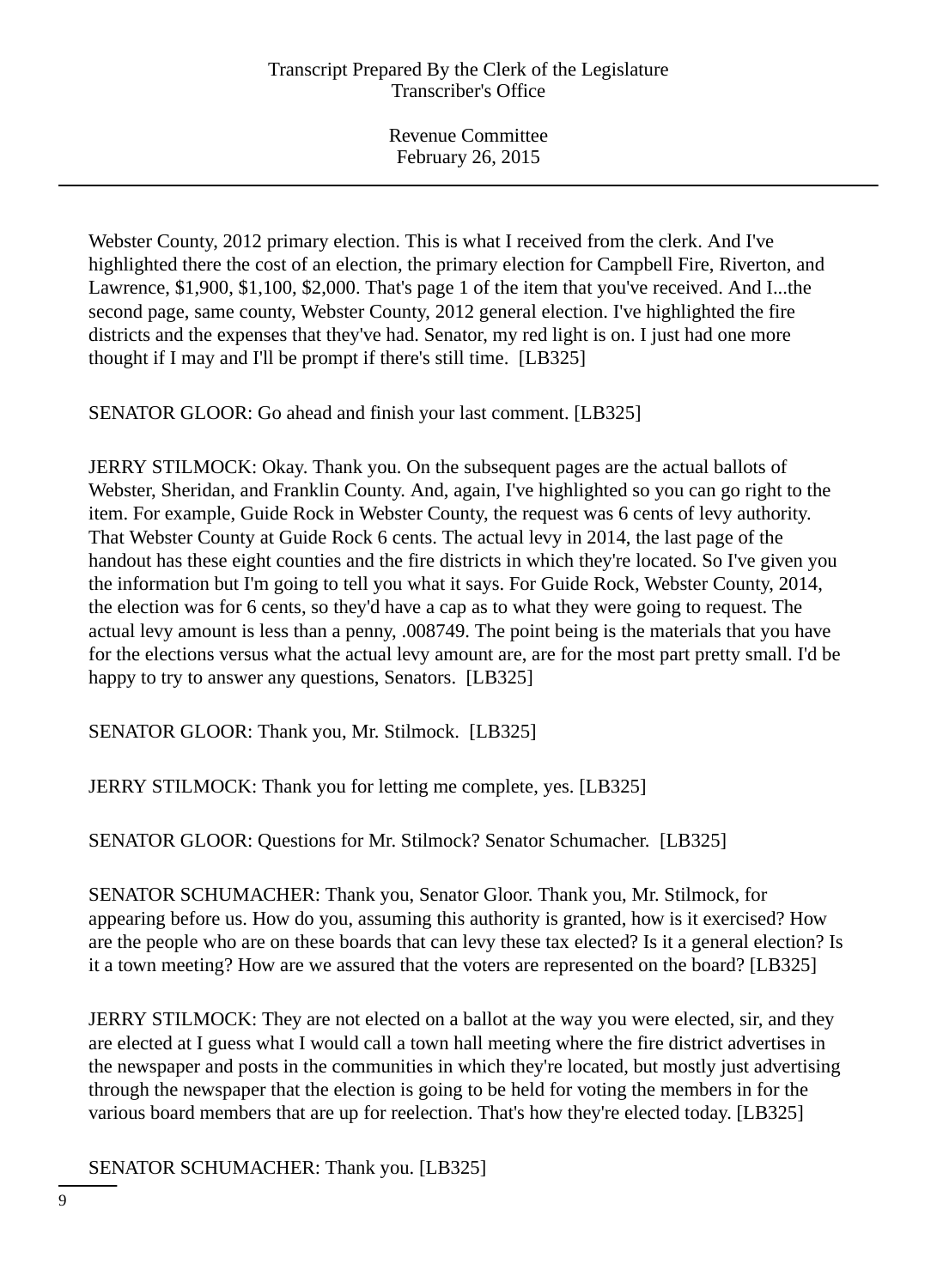# JERRY STILMOCK: Yes, sir. [LB325]

SENATOR GLOOR: Are there any other questions? Seeing none, thank you. [LB325]

JERRY STILMOCK: Thank you, Senators. [LB325]

SENATOR GLOOR: Good afternoon. [LB325]

GARY KRUMLAND: Senator Gloor, members of the committee, my name is Gary Krumland, it's G-a-r-y K-r-u-m-l-a-n-d. I'm representing the League of Nebraska Municipalities appearing in support of LB325. I guess our interest in this bill is that cities and villages across the state provide fire service, but in smaller communities it's very often in conjunction with the rural fire district. There's interlocal agreements. There's mutual aid agreements, sharing of equipment, sharing of buildings, and very often the same volunteers volunteer for the rural fire district as they do for the village fire department or the city fire department. So anything that provides stability and foreseeability and reduces cost for the fire districts helps those communities too. As you've heard, there's problems with getting volunteers in rural areas, and anything that adds additional burdens to the people who are already volunteering decreases the ability to get volunteers. So for that reason, we do support the bill. [LB325]

SENATOR GLOOR: Thank you, Gary. Questions? Senator Schumacher. [LB325]

SENATOR SCHUMACHER: Thank you, Senator Gloor. When the town fire department gets together with the rural fire department to run one fire truck or fire house or whatever, are the townspeople assessed separately? Do they have a separate tax or does this rural board get to tax the townspeople? [LB325]

GARY KRUMLAND: If it is a city or village fire department, it would be paid out of the city or village budget, probably out of the general funds. There is a procedure where the city department is disbanded and the property within the city becomes part of the rural fire district, and then the rural fire district's levy is just assessed to the property within the city. [LB325]

SENATOR SCHUMACHER: To your knowledge, is there any reason that the rural fire board, particularly in a case like that, isn't elected at a regular election? [LB325]

GARY KRUMLAND: That's probably beyond my, you know, knowledge, so. [LB325]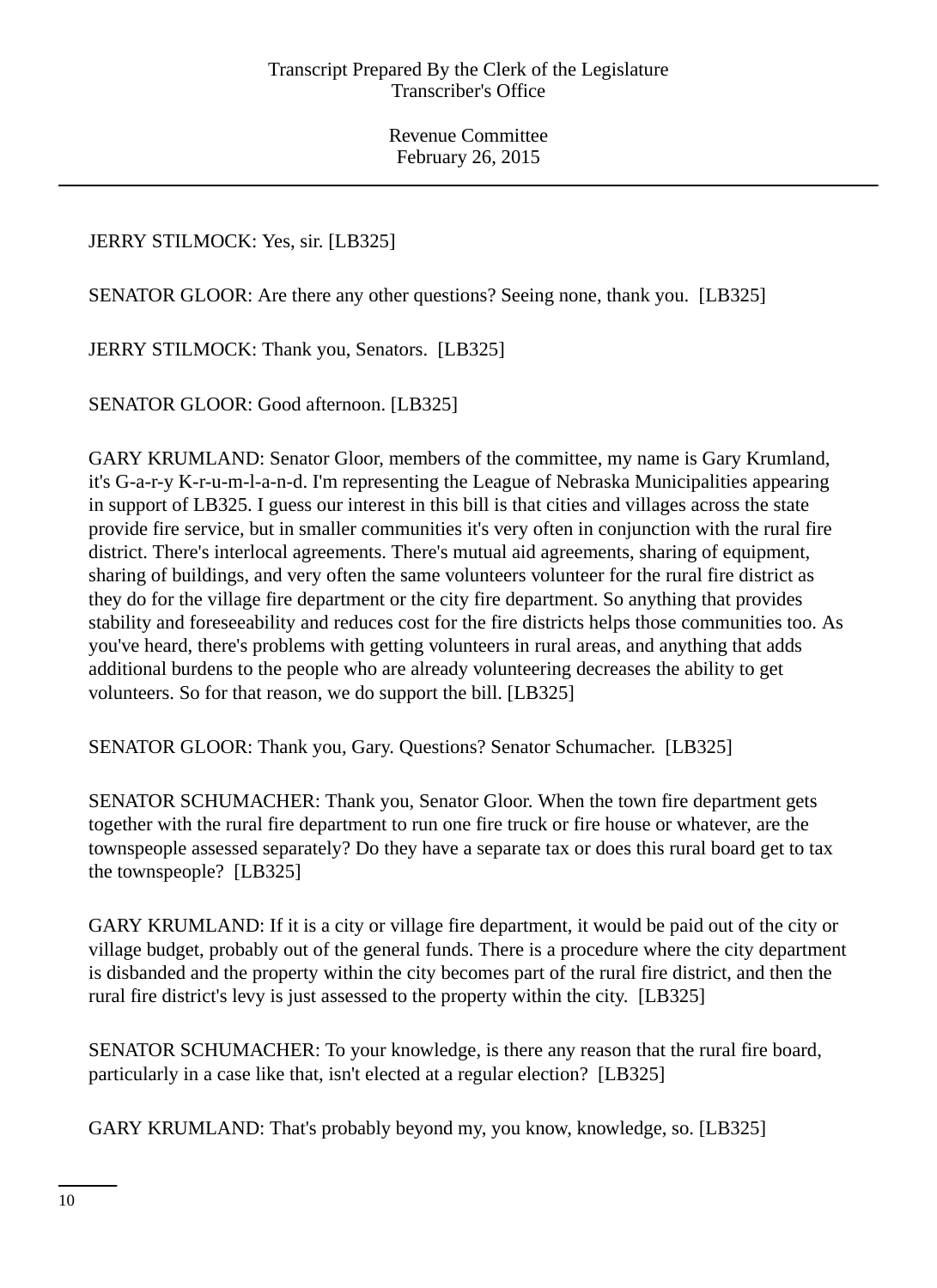#### SENATOR SCHUMACHER: Thank you. [LB325]

SENATOR GLOOR: Seeing no further questions, thank you, Gary. Any other proponents? Anyone in opposition to this bill? Anyone in a neutral capacity? Seeing none, Senator Davis, you're recognized to close. [LB325]

SENATOR DAVIS: I'll try to be brief. But just to answer a couple of those questions, there was discussion about the village board and then the rural fire district, and this is what happened in the Hyannis area where I come from. The village had its own fire district and of course didn't have...really didn't have the levying authority to ever keep the equipment up, such a small town. So after we had a major explosion in 1989, there was a merger then that took place. And the fire district took over the property and the fire board started managing all of the assets. And so it was a good move for everyone. And we made resources available. We made manpower available. So it was a win-win for everybody. To your point, Senator Schumacher, I think probably that's election law as to how that would need to be changed, but in most of these fire districts, you know, they cut it pretty close to the bone. I remember in 2012 after the Niobrara Valley fires, Brown County and Keya Paha County had to step outside their levying authority because they had already burned through all of their cash in fuel trying to fight those fires. And so I went up to those town hall elections and I said it was a major production which, you know, they had to have the election people sitting there at table making sure we had all the valid signatures. Because it was in an emergency situation, they couldn't wait for another year. So, you know, everyone's sitting there tallying the...making sure we've got all the voters here and then there were ballots and judges and the whole election process was went through. Well, in that particular case in both of those counties, it was 100 percent...I think maybe in Keya Paha County one recalcitrant person voted no, but otherwise it was 100 percent. These people work really hard and this is a good bill. I wanted to, and I think Mr. Stilmock handed this sheet out, and so you can say why would anybody kick anybody out of the levy, and I think that's a really good question. If you look at Nuckolls County, you wonder why would you kick a fire district out of the levying authority. I'd like to know the answer to that if your levy is 19 cents, and the only thing I can think is the commissioners there don't want to be viewed as raising property taxes, so they're forcing the fire district out on their own in order to make it look like they're doing their job. And what they're ultimately doing is adding tax dollars to the fire district budget because they have to incur the expense of having the election take place, so. It's a good bill. I'd urge you to put it forward. It's not going to affect very many counties, and we need it. [LB325]

SENATOR GLOOR: Any questions for Senator Davis? Senator Schumacher. [LB325]

SENATOR SCHUMACHER: Just one follow up to something you just commented about. To the extent a county board wants to make itself look good, if we do this, would that encourage more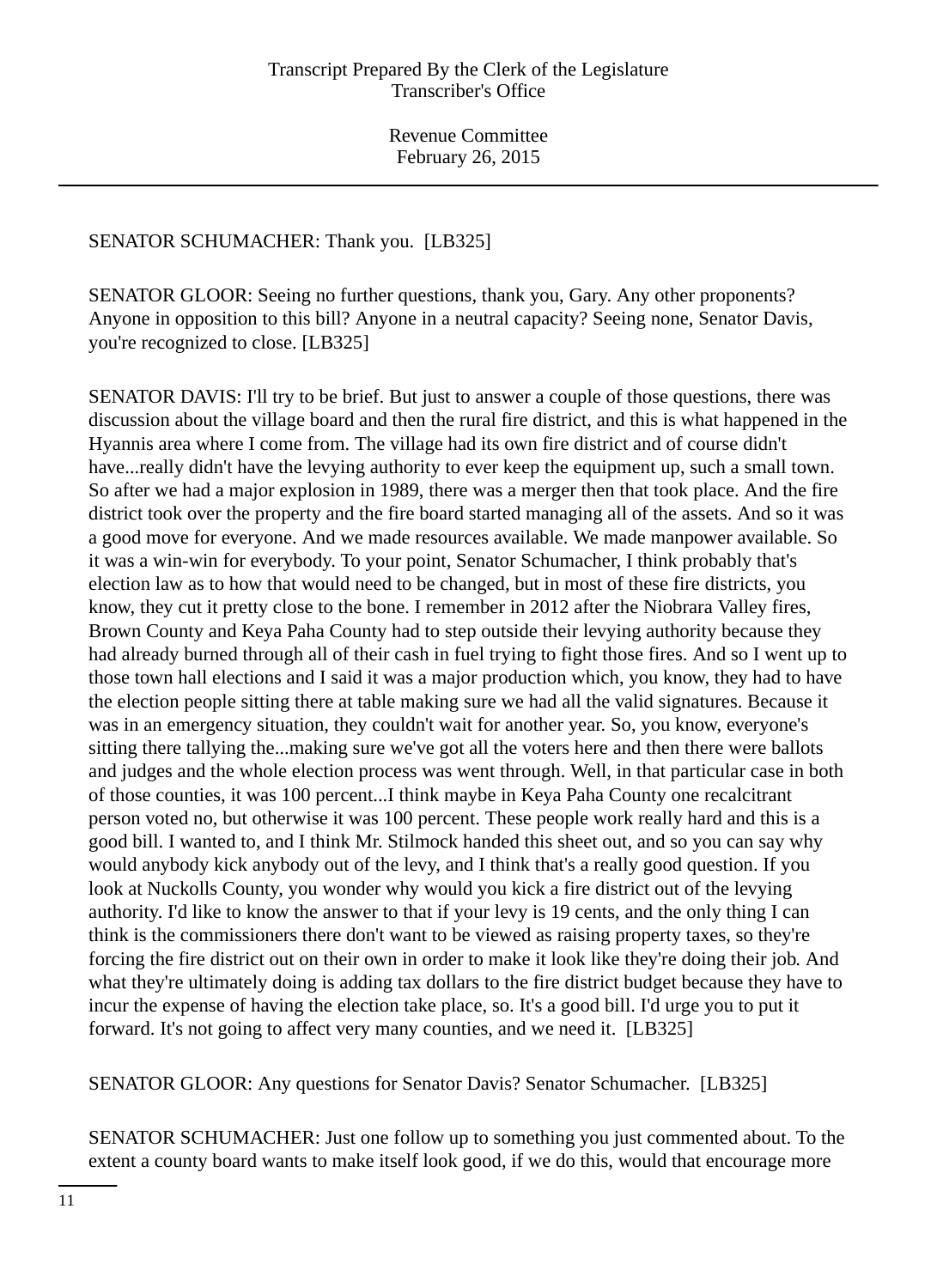county boards to say, hey, go use your own authority; we'll make it look like we've reduced your county taxes? [LB325]

SENATOR DAVIS: Well, remember, they have to be above 40 cents if we're going to do that. It could happen. [LB325]

SENATOR SCHUMACHER: Thank you. [LB325]

SENATOR DAVIS: Thank you. [LB325]

SENATOR GLOOR: Thank you, Senator Davis. And that will end the hearing on LB325. (See also Exhibits 4 and 5) We'll now move to LB356. Senator Harr. [LB325]

SENATOR HARR: (Exhibit 1) Thank you, Chairman Gloor, members of the Revenue Committee. My name is Burke Harr, H-a-r-r, and I am the senator from Legislative District 8, the Dundee, Benson, and Keystone neighborhoods in Omaha. I'm here on LB356. And I'm trying to find my opening. LB356 changes the provisions relating to assessments of certain rent-restricted housing projects. Under LB356, projects consisting of five or more houses or residential units that are financed in whole or in part with an allocation of federal low-income housing tax credits under section 42 of the Internal Revenue Code shall be assessed based on an income approach calculation for all rent-restricted housing projects. LB356 also creates a committee to be housed within the Department of Revenue and charged with developing a market-derived capitalization rate to be used by county assessors in determining the assessed valuation for rent-restricted housing projects. LB356 finally gives the Tax Equalization and Review Commission, TERC, the authority to make determinations of rent-restricted housing project valuation committees regarding the capitalization rate to be used to value rent-restricted housing projects. I would like to point out that this bill was previously introduced as LB358 (sic--LB348) in 2013 and voted out of committee on a 6-1 vote; Senator Schumacher was the lone wolf on that. This bill was debated and moved off of General File where it stalled due to a lack of time. We have...I have an amendment here. We had multiple meetings. I want to take this opportunity to thank NACO. We had a number of meetings with county officials during the interim, and they have continued to work with us into the session. When we started the discussions, there was a list of ten items that there was not agreement upon. Through good-faith negotiation by all parties, we have made numerous changes to the bill. I'm passing around an amendment, which the amendment actually becomes the bill. We have reduced the number of disagreements down to two main points. And I'm sure you will hear some of those on the opposition regarding those two points. The people following me are planning to walk the committee through the negotiations. Therefore, it would be best to address...have them address the questions. Finally, we received comments from former state Senator and former TERC board member Bob Wickersham. He suggested 25 technical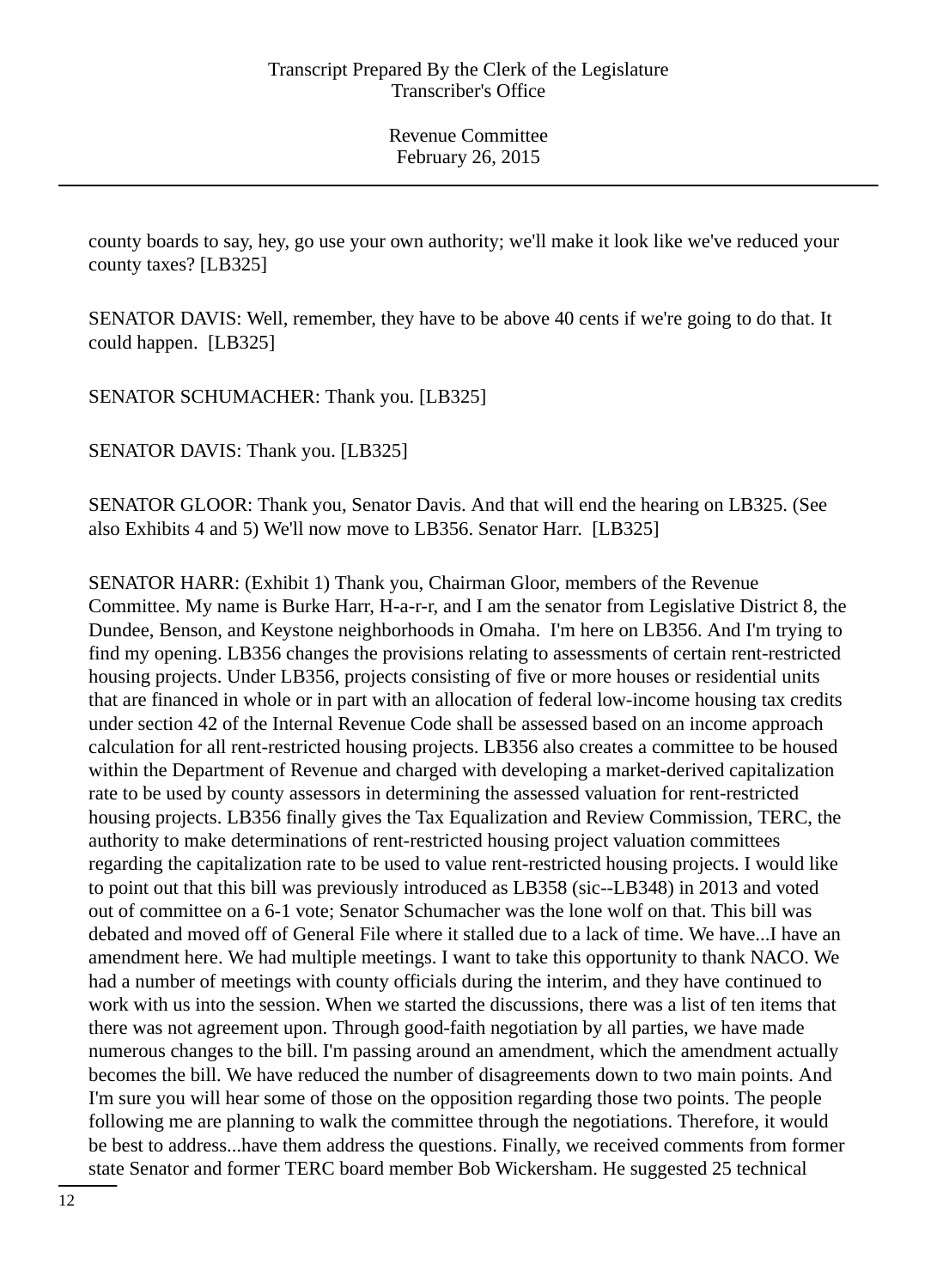Revenue Committee February 26, 2015

changes to make the bill work more efficiently if passed. We have also incorporated those changes into the amendment. In closing, I would say you all received a letter today from Washington County assessor objecting to this bill. And I would ask that you take special attention to read it because the guy didn't read the bill. He put in a reference in there to NIFA. NIFA isn't mentioned in this bill. He looked at the bill from...previous legislation. He hadn't read this one. And if you look at the final paragraph of that letter, he says...and maybe what I need to spell out a little bit more, why we need this bill and not just what the bill does, but he objects because he says, hey, you might have two pieces of property that are identical, or as they say in My Cousin Vinny, identical. My Cousin Vinny, sorry. And they look the same from the outside. And you'd think it would be only equitable that these two buildings which are the exact same would be assessed at the exact same value. Well, except that one building has tax increment financing...has this tax credit on it, and the other one is market rate. And the one that has the tax credit has something called a LURA on it, which is a land use restriction agreement that says the rent won't go above a certain amount. And in return, you get this tax credit. That's how this process works. The other one is straight market rate. So what happens is let's say these two buildings are built at the same time and they're originally worth \$1 million. Well, the market now says these buildings are worth, let's pretend like they're ag land so they've skyrocketed in value and now they're worth \$2 million, okay? Well, except that this that has the rent restriction on it isn't worth \$2 million because the income on there, you can't get that value out of it. And if you went to sell it, because it has this rent restriction on it you couldn't get \$2 million because the rate of return wouldn't make the sale viable. No one would buy it. No bank would finance it. So that's the reason why, yeah, you have two buildings and they may look exactly the same and they may be exactly the same. But for policy reasons created on the federal level, we have decided to put a LURA on this and so they, in reality, are not worth the same amount. That's what we're trying to do in this bill is to take into account the fact that we have this artificial rent restriction. And it is artificial. But it's an agreement between two parties. So that's the purpose of this bill. With that, I would entertain any questions with the caveat that people coming after me know a lot more about this than I do. [LB356]

SENATOR GLOOR: Questions for Senator Harr? I see none right now, Senator Harr. [LB356]

SENATOR HARR: Thank you. [LB356]

SENATOR GLOOR: We'll go to proponents. [LB356]

VINCE LITWINOWICZ: (Inaudible) the boat on the dock, all right. Hi, I'm a proponent for...first, I've got to say I wear this do-rag because it supports Dive Pirates organization that takes veterans and wounded warriors and citizens to paid-for scuba vacations. And I say that because if you're in a wheelchair, you automatically lose a hundred IQ points (laugh) to some.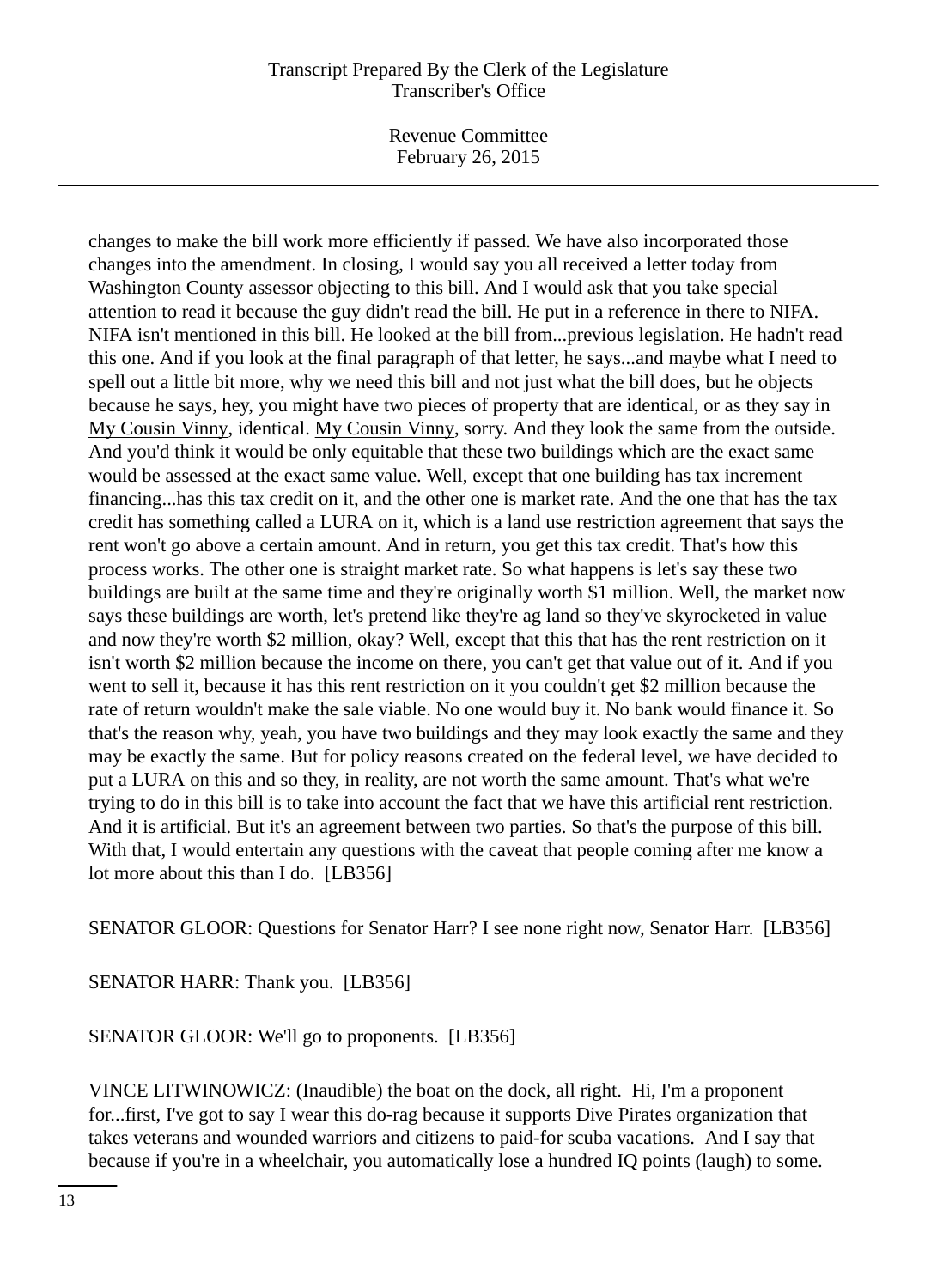That's not a generalization. So I take the hundred that I have and use it for something that I can still do. So also I was wondering, do I qualify to have the light off? I don't think I'm going to speak more than the time. [LB356]

SENATOR GLOOR: Well, let's leave it on just so we have a measure of time. But I also need you to make sure you state and spell you name. [LB356]

VINCE LITWINOWICZ: Oh, yeah. Thank you. I say that mainly because of my mental illness. And so...okay, my name is Vincent Litwinowicz, L-i-t-w-i-n-o-w-i-c-z. And after hearing Senator Harr announce the...you know, at the very end of his discussion introducing the bill regarding the rate of return and property value based on that assessment, I'm going to say intrinsically that the value of the building is totally separate as it's being purposed for what it is. It has nothing to do with that. It has to do with the value of the people inside that are allowed to live there. And it's nice that some of these are necessary across the state, that we have these. And in particular, I think any city this size, it is my opinion, that has one of them in a location where we have where I live, which is right across the Capitol. There should be one place in a city this size that you can be...have such a nice place. I look out over and I see the Capitol as my view. And we need more of them in the state. So I would argue that...and I know...I'm trying to cobble my thoughts together because for some reason I know I'd rather face a fire than an audience. But the thing is...okay, personally for me, I'll use my personal story, I got disabled. I had a mental illness and I'll try to be quick about this. So I had to withdraw from the University of Michigan-Ann Arbor. I was an engineer. I worked for it. I worked hard for it. And then later on I came here to go for a doctorate. After...and then I got MS so I had to leave because they could have had somebody help me with my research, but I wasn't going to do that although I don't think that's necessarily bad. Anyway, I had cognitive problems also. So the point is there's this place for me that I could go to, and I know other folks in the building. It's kind of a cornucopia, some that have mental illness, but they're nonviolent. You can't have a felony or make more than \$28,500 to live there. So it has great value. I know several people that...this is a little disjointed. So for me particularly, it's also an area that's safe because I don't know of any other area with this kind of affordability that I can stay in. If you go a few blocks south of here...and accessibility, I know some people...for me this is of particular value for disabled people as there's a lot of places to live that may have rent in the neighborhood that I can afford, but they have accessibility problems. And so it is important that...and another reason is that the places that do have accessibility, you know, if somebody is living in there already, you can't kick somebody out put a handicapped person in. So you have to have even more people available...spaces available than specifically for the number of people or the market that may be there for you that are mobility disabled. Okay. I still haven't...I tell you, when I was in school I had arrows all over my notes and I still haven't gotten any better. But there's the...yeah, I had...well, that might be good enough. I'm going to get better at this as I do more of it because this is my plan, to do more of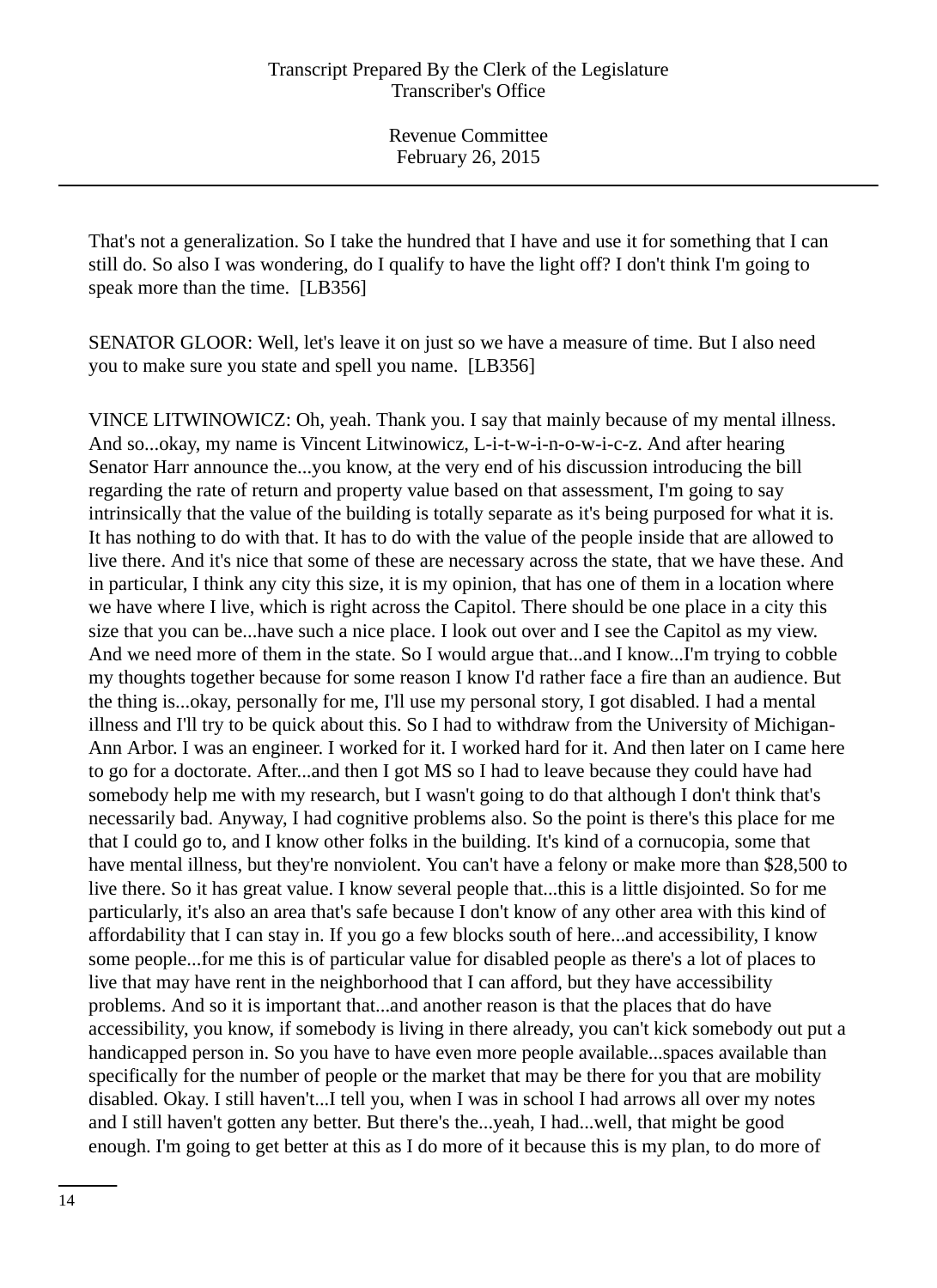this stuff where they apply to people like me and folks that I know. But I guess that will be good. It's not all I had but it's good. [LB356]

SENATOR GLOOR: Thank you, Vince. Are there any questions for Mr. Litwinowicz? Thank you. And since I've been at meetings where you've testified in the past, you're getting better. And good for you and I appreciate your taking the time to get here. [LB356]

VINCE LITWINOWICZ: All right. Take care. [LB356]

SENATOR GLOOR: Thank you. Other proponents. [LB356]

JOHN WIECHMANN: Good afternoon, members of the Revenue Committee. My name is John Wiechmann; that's J-o-h-n W-i-e-c-h-m-a-n-n. I am the president and CEO of Midwest Housing Equity Group. Midwest Housing Equity Group is a Nebraska nonprofit corporation. And we were organized in 1993 to create and help finance affordable housing throughout the state. Since inception, we've been fortunate to invest more than \$425 million in this state. And that's helped finance well over 4,000 units of quality affordable housing. I'm here today to testify in support of LB356 introduced by Senator Burke Harr. LB356 addresses the assessment and valuation of rent-restricted affordable housing developments. I want to thank the senator for introducing the legislation and for recognizing that the current statutory framework could be improved. If I may, I'd first like to just take a minute to frame the issue for you. As a general matter, section 2.3.1 of the International Association of Assessing Officers guidance states that: "The workings of a property tax system should be visible to taxpayers." "Mass appraisal values and the general methodology underlying them should be available and explainable." When valuing any property in the state of Nebraska, the assessor's job is to determine actual value. Under Nebraska law, actual value means the market value of real property in the ordinary course of trade. Assessors would typically use the cost approach, the comparable sales approach, or the income approach to value real property. Current law provides that county assessors, when valuing rent-restricted properties, are required to perform an income approach valuation. So they're already performing an income approach valuation. But what the existing law does not require is that it does not require them to use that valuation. Instead the assessors are permitted to use any other generally accepted mass appraisal technique. And again, that would typically be either comp sales or the cost approach. Now the result of this is that we get unpredictable and inconsistent taxation of affordable housing developments. One county may vary its methodologies from year to year, and different counties may use different methodologies in the same year. Contrary to the guidance, the values and the methodology are not available or explainable. And the workings of the property tax system don't seem to be visible to the taxpayers. Now this is not the fault of the assessors. We are not here blaming the assessors. They are working within the existing and I would say weak framework given to them. This unpredictably, this inconsistency, I think, has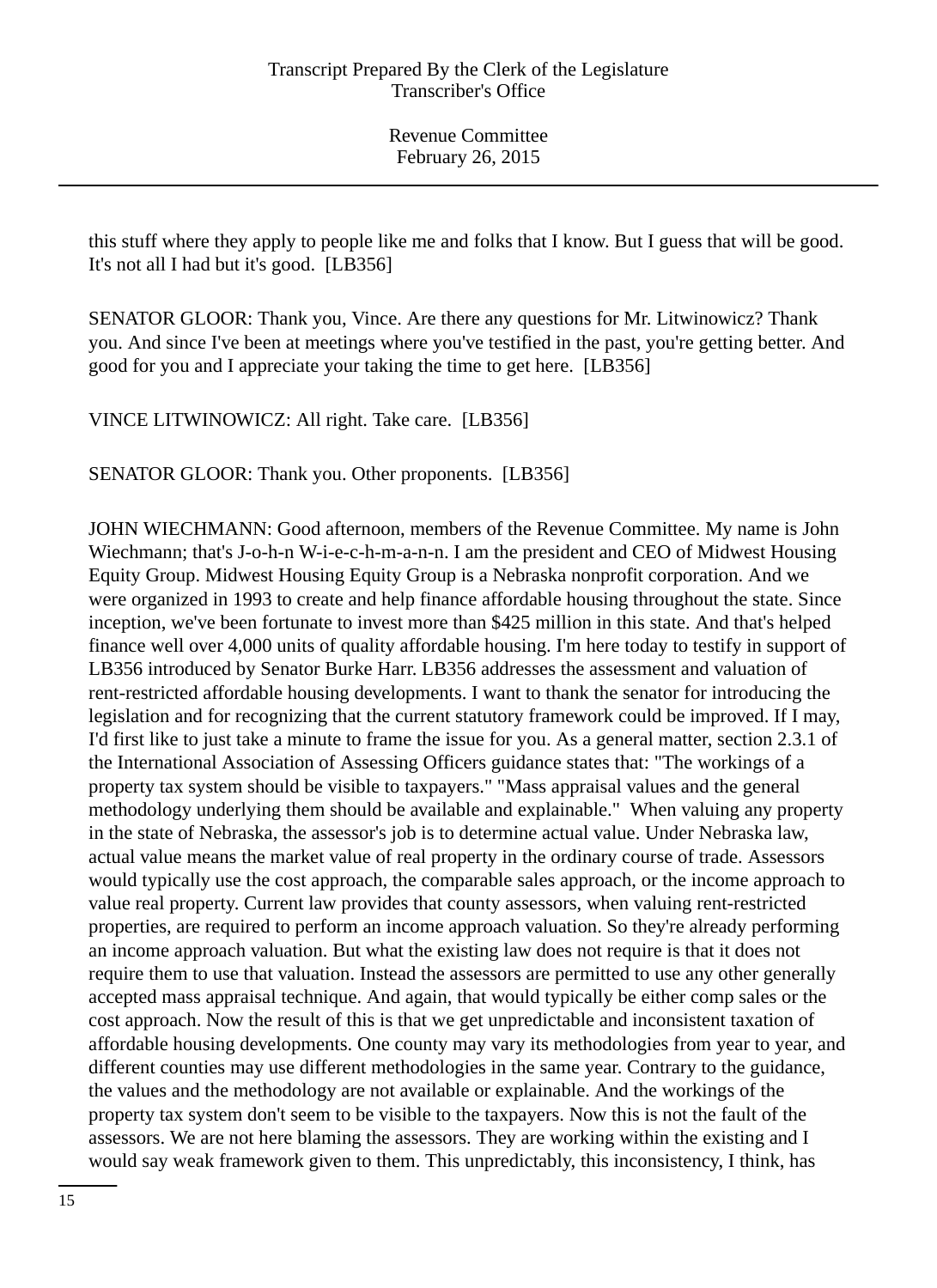Revenue Committee February 26, 2015

many negative implications for our state and our citizens. With respect to existing properties, we face the increased risk of foreclosure. As Senator Harr talked about, the rents are restricted. You can't raise the rents. So if taxes go up, that falls back on somebody to fund that difference. But it's not going to be the residents of the property because as a policy matter we've agreed to restrict it as to keep that housing affordable for them. New development also becomes almost impossible because when I sit down with our partners and I try to underwrite a new development I can't because I don't know what number to put in for the property tax amount. I don't have the predictability. I don't have the uniformity. I don't have the consistency. So that stymies development. It stymies job creation. And in fact it adds additional burden to the state because now the ability to leverage existing resources will be reduced. It will result in fewer housing units. So how do fix the problem, right? How do we eliminate this uncertainty? How do we eliminate this unpredictably? How do we create a methodology that is available and explainable? By requiring the use of the income approach when valuing affordable housing developments, that's exactly what this bill does. To me, this is a win for everybody involved. It does not impose any additional work on our assessors. They're already required to perform an income approach valuation. It should save the counties money because it reduces the time spent on appeals. I think right now there's well over 300 appeals just on this limited type of property. It reduces...it also helps create new tax revenues for the counties because now you'll encourage development and perhaps get more tax revenues from what was once vacant land. And it should also reduce the burden on the state government by maximizing existing resources to create more affordable housing. I'd tell you, too, that I would argue the income approach best reflects the market value of rent-restricted properties in the ordinary course of business. I mean I think all incomeproducing property is probably best valued using the income approach. Would you buy a business based on the value of the building it was located in? Or would you buy a business based on its income stream. I think most people in the ordinary course of business, they buy and sell businesses based on the income stream, not in the building that it happens to be located in. I also want to point out that LB356 is not a one-size-fits-all approach. The neat thing about the income approach: If you have higher rents in a county or lower expenses in a county, that's going to translate to the bottom line and that's going to create more value resulting in a higher valuation. So we do pick up variances between the counties and even between properties. And again, this doesn't introduce a new philosophy to our state. The Legislature has previously recognized a legitimate state interest in providing affordable housing to Nebraskans. That philosophy is embodied in the Nebraska Affordable Housing Act. It is in the public interest to assist in the provision of safe, decent, affordable housing in all areas of our state. I would gladly answer any questions, although contrary the senator's kind words, my better half would certainly tell you I'm not knowledgeable about much of anything, but happy to try answer any questions. [LB356]

## SENATOR GLOOR: All right. Thank you, Mr. Wiechmann. Are there questions? Senator Sullivan. [LB356]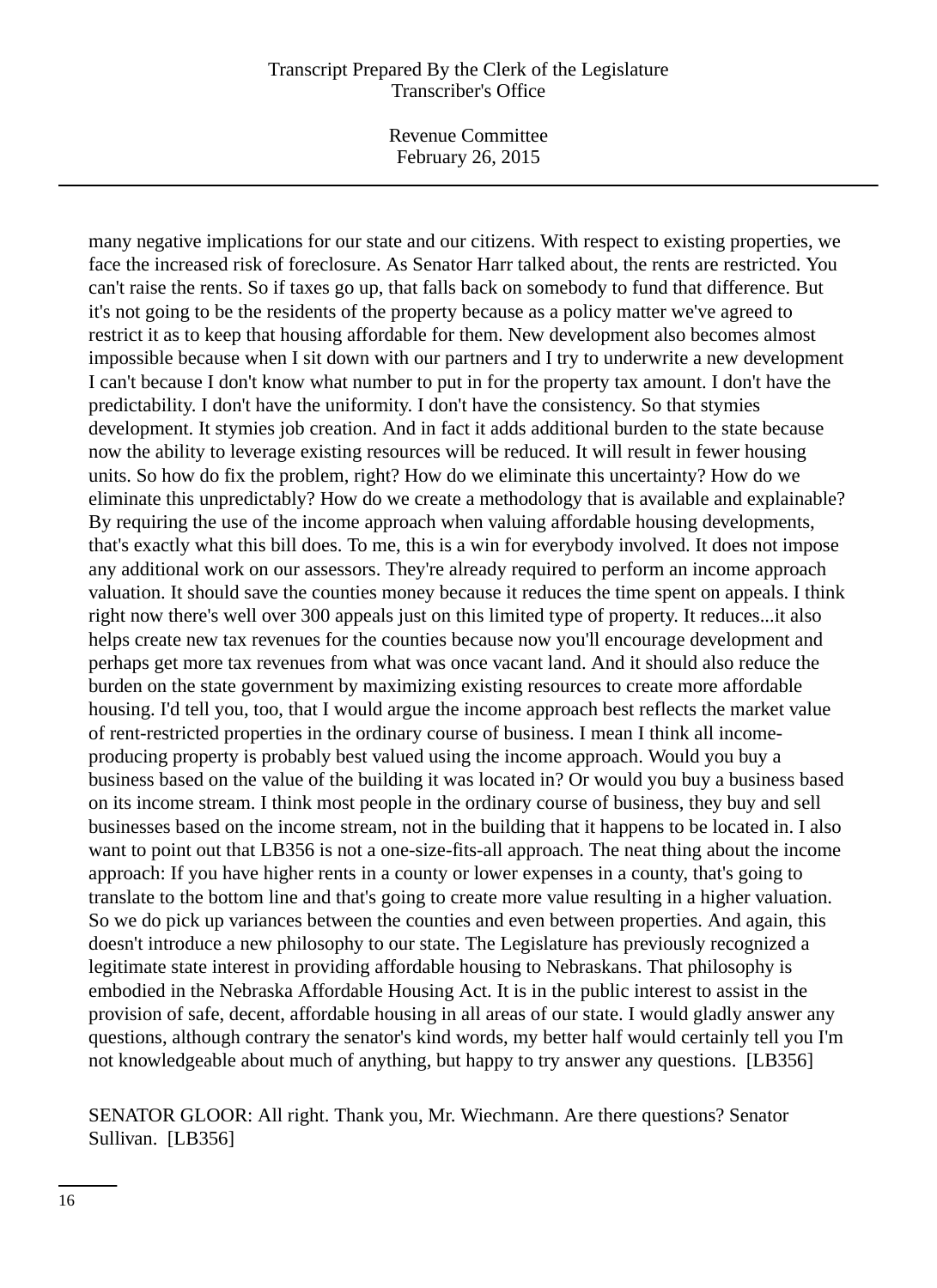SENATOR SULLIVAN: Thank you, Senator Gloor, and thank you for your comments. Do you know what's going on in other states? [LB356]

JOHN WIECHMANN: I do...well, that's overly broad. I can tell you for certain that we've modeled this statute and this approach off of Iowa's statute and regulations. At one point, our group had retained a law firm in Omaha, Kutak Rock, to do a 50-state survey. And they had determined that 30 other states were also performing...also were using the net operating income approach to value rent-restricted properties. [LB356]

SENATOR SULLIVAN: Thank you. [LB356]

JOHN WIECHMANN: Yep. [LB356]

SENATOR GLOOR: Senator Schumacher. [LB356]

SENATOR SCHUMACHER: Thank you, Senator Gloor, and thank you for your testimony today. As I understand what you said, the reason that the two identical buildings should not be valued the same is that one has got a rent restriction on it, is that...? [LB356]

JOHN WIECHMANN: I would say that's right because if you assume...if you believe as I do that income-producing properties are best valued using the income approach then... [LB356]

SENATOR SCHUMACHER: And how did it come to be that there's an income restriction on Senator Harr's two identical properties? [LB356]

JOHN WIECHMANN: You bet. So the properties that are rent restricted, that had the land use restriction agreement filed against them, the landowner agreed to do that in exchange for providing affordable housing. And the federal government, in exchange for that agreement, provided tax credits to the property. [LB356]

SENATOR SCHUMACHER: So there was consideration paid for by the government for the imposition of this ceiling. [LB356]

JOHN WIECHMANN: Yeah, what they do is they give you the tax credits. The tax credits are then, for lack of a better word, sold to socially responsible investors. [LB356]

SENATOR SCHUMACHER: Socially responsible investors? [LB356]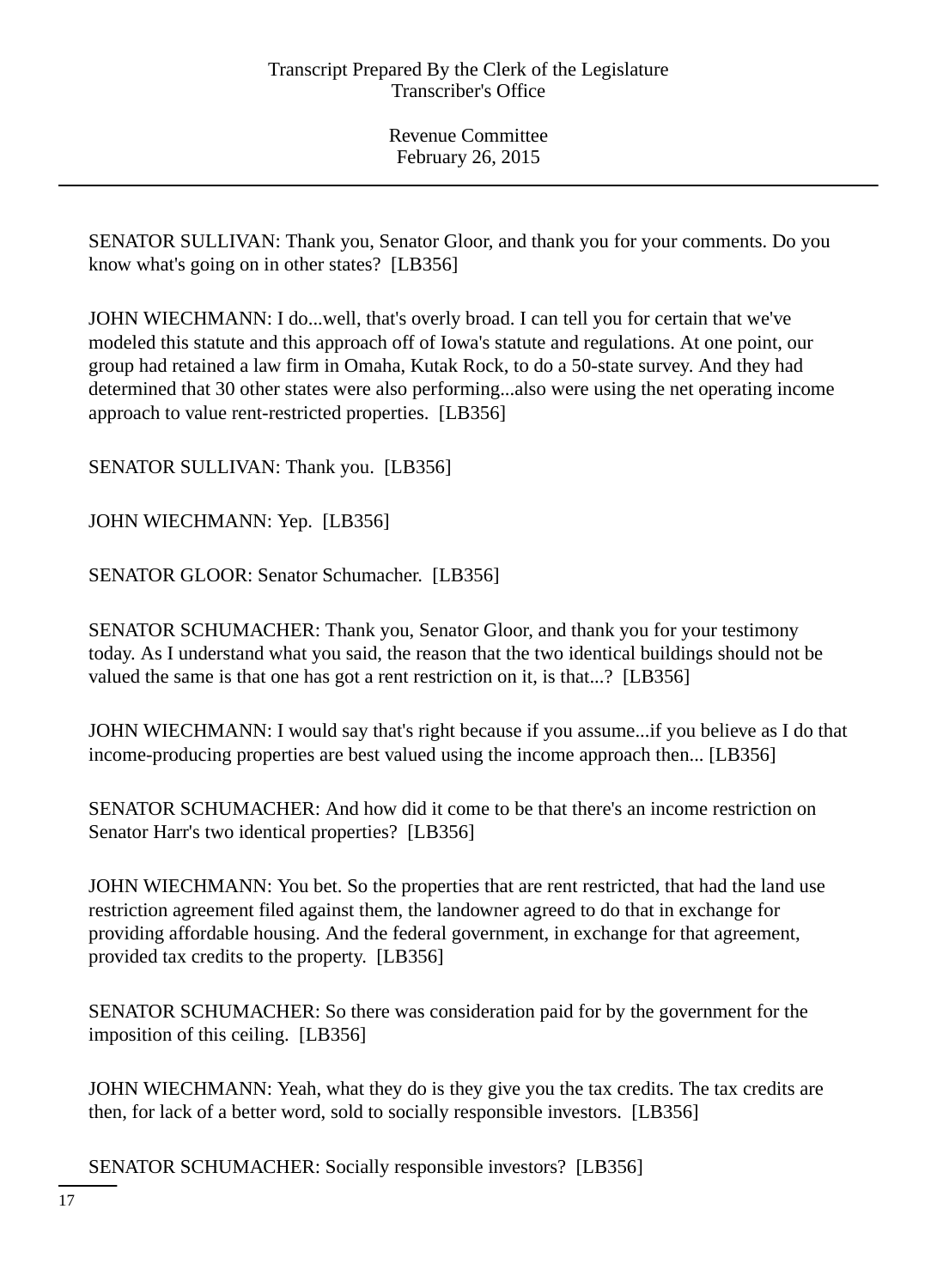JOHN WIECHMANN: Yeah, yeah. [LB356]

SENATOR SCHUMACHER: Okay. Please explain. [LB356]

JOHN WIECHMANN: Sure. This is a pretty esoteric asset class, right. There's a finite amount of these federal tax credits out there. I mean there's just not that many rent-restricted housing projects in the state or across the country. I could give you at some point the study that Harvard does every year, their housing center that talks about how the need for affordable housing is something like 50 percent unmet. So it is a rather esoteric investment. It's not like calling up your broker and saying, oh, I'd like to invest in the S&P 500 today. I mean there's not a large amount of these investments. So if you're going to spend the time to learn about them and decide that you're comfortable making that investment, I think if you're a corporation that makes widgets or bank and you're going to spend the time to learn this asset class make an investment in it which in turn will provide capital to help house folks, working-class folks of low and moderate income, yeah, I would tell you in my view, yeah, that is a socially responsible investor. [LB356]

SENATOR SCHUMACHER: So you go find an investor who's interested in this kind of industry. [LB356]

JOHN WIECHMANN: Yes. [LB356]

SENATOR SCHUMACHER: Okay, and you say we need X million dollars to build a building. [LB356]

JOHN WIECHMANN: Yes. [LB356]

SENATOR SCHUMACHER: And you build...the investor says fine. I'll build the building and I get some tax credits back. [LB356]

JOHN WIECHMANN: So that's more or less correct. There's going to be a developer in there as well because again, the bank is going to or the insurance company or the factory that makes widgets, they're not (inaudible) they're taking time to learn about the asset class. But they're not going to develop it or build it. So a developer and one of whom you'll hear from after me, will submit an application to the state agency. That's what I love about this program too. It's a federal resource, but it's allocated by the state. It's kind of a federal resource, local control: classic Reagan program. The developers will apply to the state agency for this finite resource. The state allocates it out to those properties that they believe best meet the needs of the state. And then the developer will then come to me as a, for lack of a better word, a nonprofit syndicator. We go out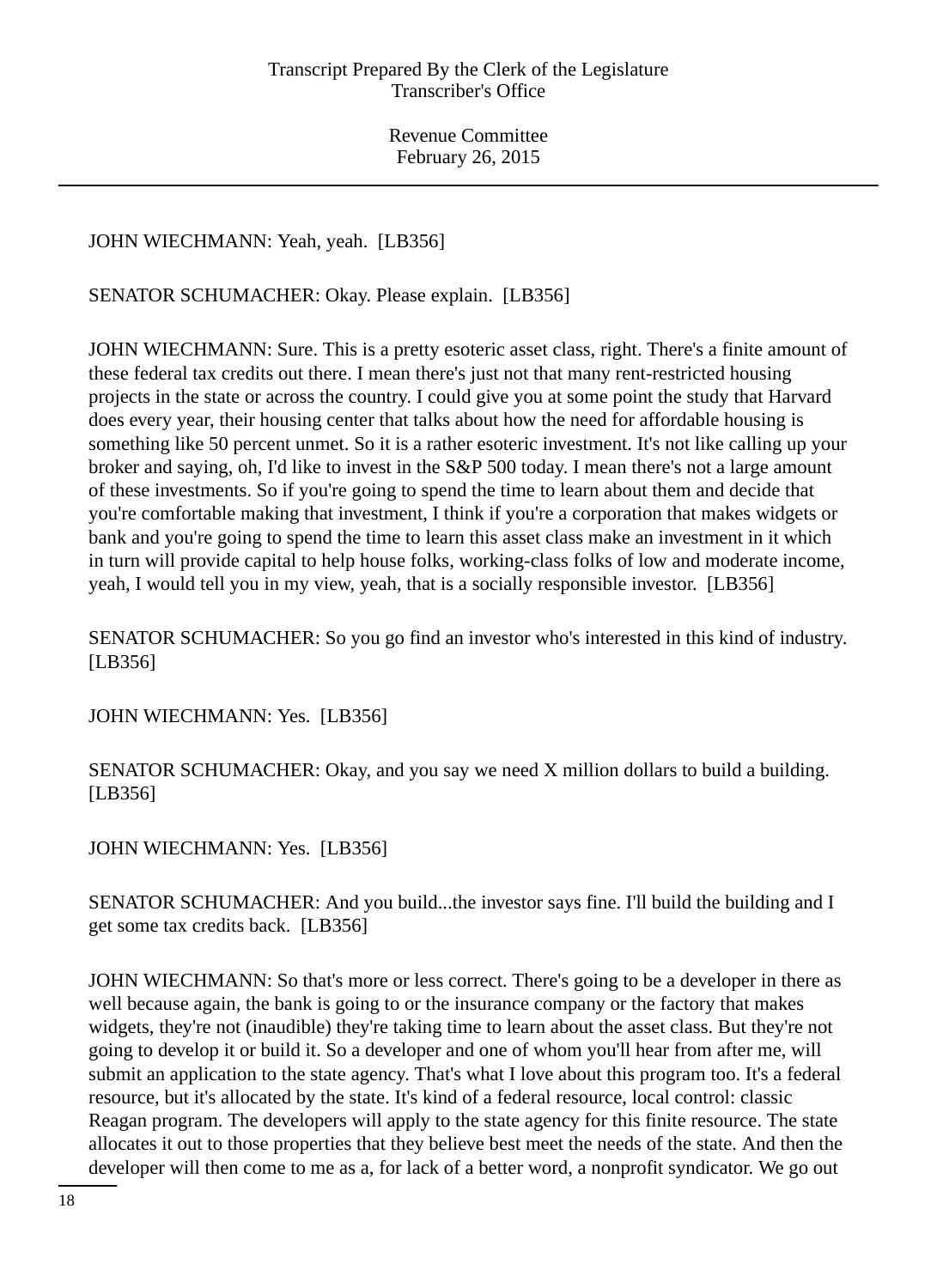and we find...developers are in the business of building and finding real estate, building properties. We're in the business of finding those socially responsibly investors. That's why we're a nonprofit. [LB356]

SENATOR SCHUMACHER: The finite resource, that's the federal tax credit. [LB356]

JOHN WIECHMANN: Yes, sir, that's the federal tax credit. [LB356]

SENATOR SCHUMACHER: Okay, so they've got a bundle of credits the investor can take against his income tax, good as cash. [LB356]

JOHN WIECHMANN: That's right. And they will pay...and of course, they will pay for that because it does have value. They also pay for some tax losses such as depreciation and interest expense on some of the debt. [LB356]

SENATOR SCHUMACHER: So now you've got the money. You've got the financing. You build the building. [LB356]

JOHN WIECHMANN: Yes. [LB356]

SENATOR SCHUMACHER: Okay. Does the guy who gets the tax credit, he doesn't hang on to the building, does he? [LB356]

JOHN WIECHMANN: Well, because it's owned in like a...again, for lack of a better word, it's owned in a partnership structure. So the developer will be a general partner. The investor will be the limited partner because the credits can't really be...really, they can't at all be sold. They have to be allocated under federal partnership tax law. And I'm sorry if that's too...I didn't mean to get that far into the weeds. But you can't sell them. You have to stay an owner of the property for 15 years. If you don't stay in that investment structure in that partnership, you risk having your credits, the one thing you're going to get because you're not going to get cash because there's not going to be much cash because the rents are restricted... [LB356]

SENATOR SCHUMACHER: But wait a minute, stop right there because the credits are worth cash because you don't have to pay cash to the government on your taxes. [LB356]

JOHN WIECHMANN: Oh, yeah, yeah. I think that's right. [LB356]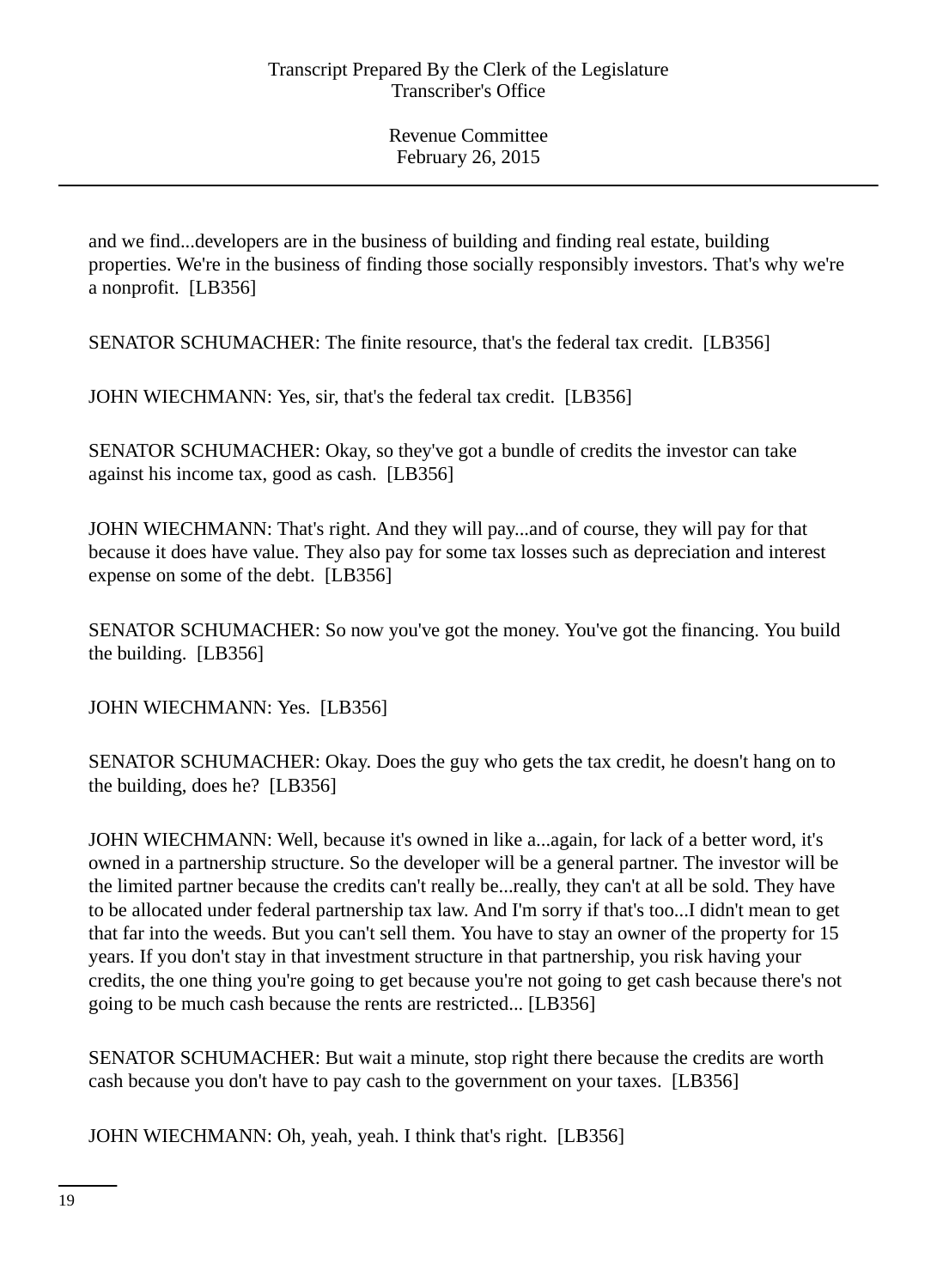SENATOR SCHUMACHER: They're as good as money. [LB356]

JOHN WIECHMANN: It's a credit. So a credit is the same as a dollar of cash. [LB356]

SENATOR SCHUMACHER: So the bottom line to all this, the investor is paid up front in credits/cash for his investment. And now he's agreed to keep things lower than market. [LB356]

JOHN WIECHMANN: So one thing I just want to clarify, the investment comes in up front because that...it's not an operating subsidy. It funds the capital cost of construction. Again, because the rents are lower and restricted by law, you can't put as much debt on them. In a typical market rate deal, you might put 80 percent debt, 20 percent equity. This is basically the exact opposite. [LB356]

SENATOR SCHUMACHER: So the investor gets his money up front. [LB356]

JOHN WIECHMANN: No. [LB356]

SENATOR SCHUMACHER: His credits up front. [LB356]

JOHN WIECHMANN: No, his money comes in up front. The credits flow over a period of ten years. So if you get a \$1 million of credits, you'll get \$100,000 of credits over the next ten years. [LB356]

SENATOR SCHUMACHER: Okay. And those are coming in. So he's coming out ahead of the private sector developer because he's getting credits. But his downside is he's agreed to keep the rents down. [LB356]

JOHN WIECHMANN: The property owner...the developer is actually the one who agreed to it. But yeah, the investor invests in the partnership, so he is certainly aware of the rent restriction, the LURA, absolutely. I mean that's a fair statement. But I want to maybe anticipate this. We're not saying that these things don't have any value. We're not asking for a property tax exemption. We're simply saying that the value of the property should reflect the fact that it is not the exact same as property A over here that's market rate with no restrictions. And to your point, I think what you might be asking is are we going to do anything to capture the value of these credits which do have some value. And I think the answer is yes, you kind of do actually through the cap rate that's in the statute because an investor, like you correctly said, is going to make a return on this. They are going to make a return. I do not disagree with you. That is a true statement. And so that is why we don't have a cap rate of zero because what does a cap rate do, right? A cap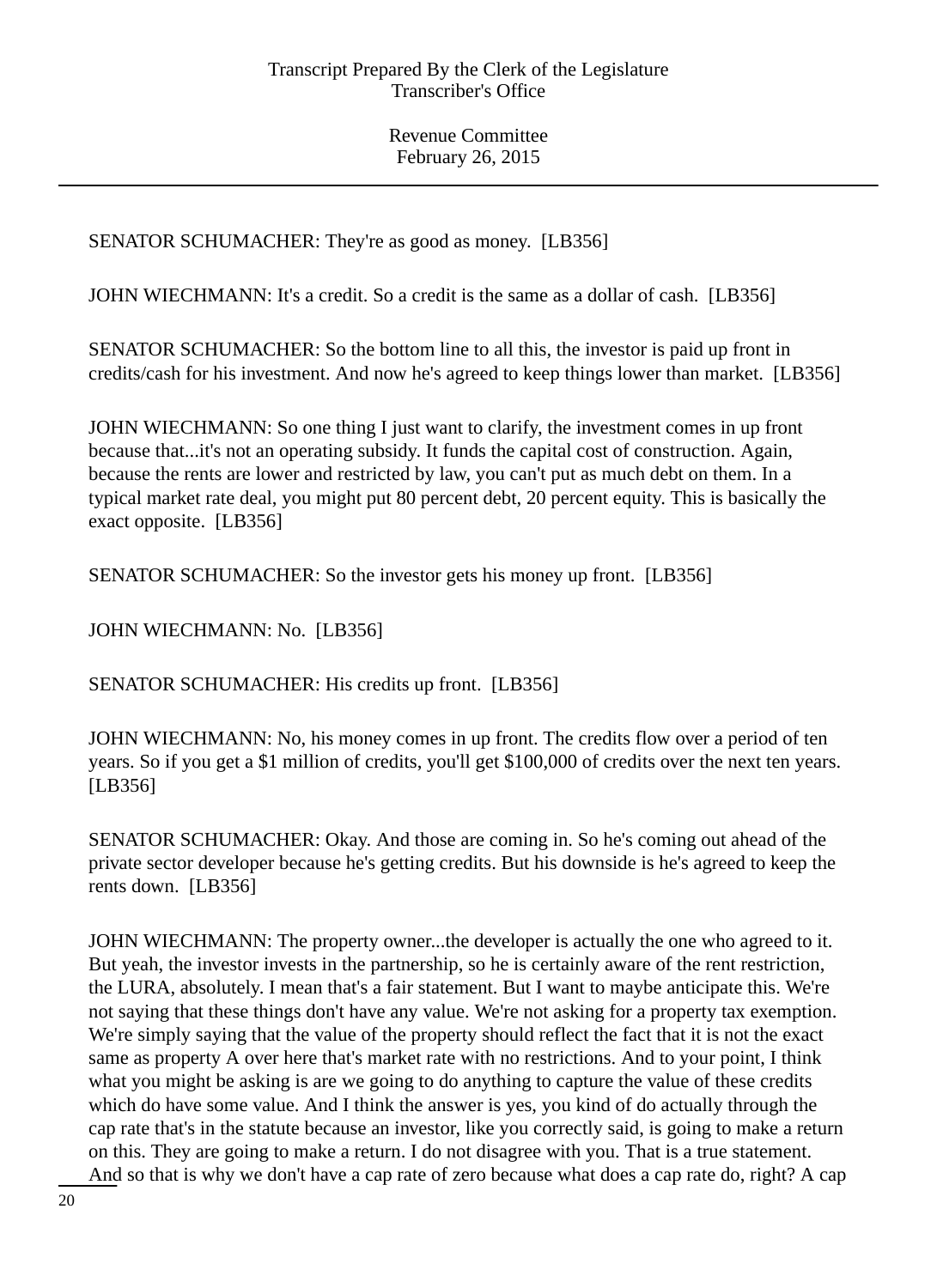Revenue Committee February 26, 2015

rate is a function of value, of converting an income stream into a value, into a purchase price. And so the cap rate we put in there, the band-of-investment technique that we put in there, the band-of-investment technique, first off, picks up the value or the rate of return on debt and the rate of return on equity. And then it weights it according to the general capital stack. The bill provides 80 percent equity, 20 percent debt, which from the assessors perspective you like because the return on the equity, at least in current markets, is going to be better than a return on debt. And if we go back to the early '80s, I don't know what that's going to be like. But I was four, so I'm not sure I'm in a position to speak to that. So the band-of-investment technique will pick up a cap rate that people would expect from a reasonable rate of...a return that investors would expect on an investment in this type of property. So we do grab it, I think we absolutely do. And I think you look at the information the committee that we established can gather, that's certainly one thing they could gather. So last year my organization bought 100 percent of the tax credits in this state. And historically we've bought somewhere between 40 percent and 75 percent. It varies year to year. But I have no problem telling you that we sold...the return that our investors made was 11.15 percent on a pretax basis. So that would factor into the cap rate. And in fact, if you look at the capital asset pricing model formula we have in there, you'd actually end up with a projected return higher than that equal to about 12 percent because it's based on the rolling cumulative average of the S&P 500. [LB356]

SENATOR SCHUMACHER: So if we applied that same principle to farmland, what would farmland be worth an acre. [LB356]

JOHN WIECHMANN: I'm not in agriculture. I couldn't tell you that. But what I could tell you is I want to distinguish from farmland, I don't think the farmers put a rent restriction agreement on their property. [LB356]

SENATOR SCHUMACHER: They feel they don't have any rent. (Laugh) Thank you. [LB356]

JOHN WIECHMANN: But I'm not...yeah, I'm sorry. I can't speak to ag land. [LB356]

SENATOR GLOOR: Senator Davis. [LB356]

SENATOR DAVIS: I assume that these partnerships end at some point. [LB356]

JOHN WIECHMANN: They do. [LB356]

SENATOR DAVIS: Can you elaborate on how you wrap them up then? [LB356]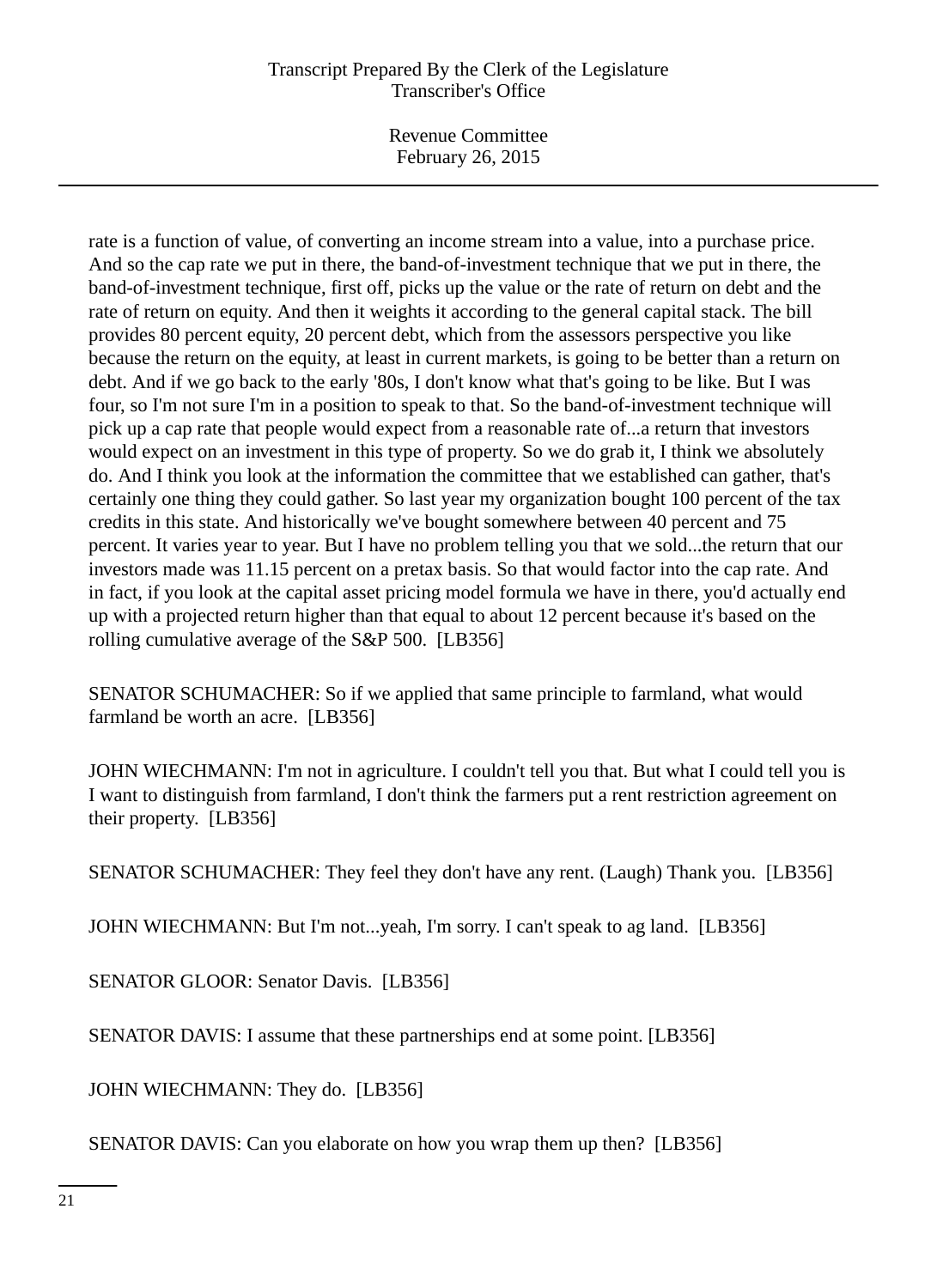JOHN WIECHMANN: Absolutely. So we talk about the credits flowing for a period of ten years. There's something called a compliance period which is 15 years. And that's the recapture risk is...the federal code essentially allows you to claim the credits on an accelerated basis. So it's a 15-year credit that the code lets you claim over 10. At the end of the compliance period is typically when the partnership will wrap up. The investor will leave. However, the LURA is going to be on the property for at least 30 years in what's called an extended-use period. Congress decided that although the credit period was 10 years and the compliance period was 15, they wanted the properties to remain affordable for at least 30. So the investor will leave after 15 years. The credits are all gone after ten. [LB356]

SENATOR DAVIS: And the investor leaves with nothing, right? [LB356]

JOHN WIECHMANN: Yeah, I mean they'll do a residual value analysis much like we're talking about here and try to decide if there's any value. You know, is there any meaningful value in the property again, much like an assessor would do. And if there is some value then...and if there is for some reason a lot of cash flow and a lot of net income then the developer, the general partner would have to pay them a sum to go away unless the general partner is a nonprofit, in which case the Internal Revenue Code wants to incentivize nonprofits owning these property. And there's a prearranged exit price that's basically equal to \$100 plus the nonprofit has to assume in its own name any of the existing debt on the property, which as we talked about will be really low because of the capital stack. And then you're 15 years into a typical 30-year amortization. So what a great way for the property to remain affordable and stay in compliance with its restricted use agreement. And I would say one of the things we want to give under this is the...you know, we'll give the assessors every year...hey, is the land use restriction agreement still in effect? If it's gone, if it's been terminated, if it's off the books, tax it like you do everything else because it's no longer a unique parcel. It's no longer serving a public policy goal. I mean tax it the same as soon that land use restriction agreement is gone. [LB356]

SENATOR DAVIS: So at the end of that period then, at the end of the 30 years, the developer owns the property free and clear and he can charge whatever he wants to rent. [LB356]

JOHN WIECHMANN: He could charge whatever he wanted to. Now that's 30 years, you're probably going to need to recapitalize the property. I mean it's going to need some work. But, yeah, that's right. I mean once the...and again, it could be longer than that. Some states including Nebraska give you...you'll score better, you're more likely to get an award if you agree to like 45 year restrictions. But yes, that is...whenever the length of that is, minimum of 30 up to 45, burns off then, yeah, it will be your property. And at that point we would say tax it as any other property. [LB356]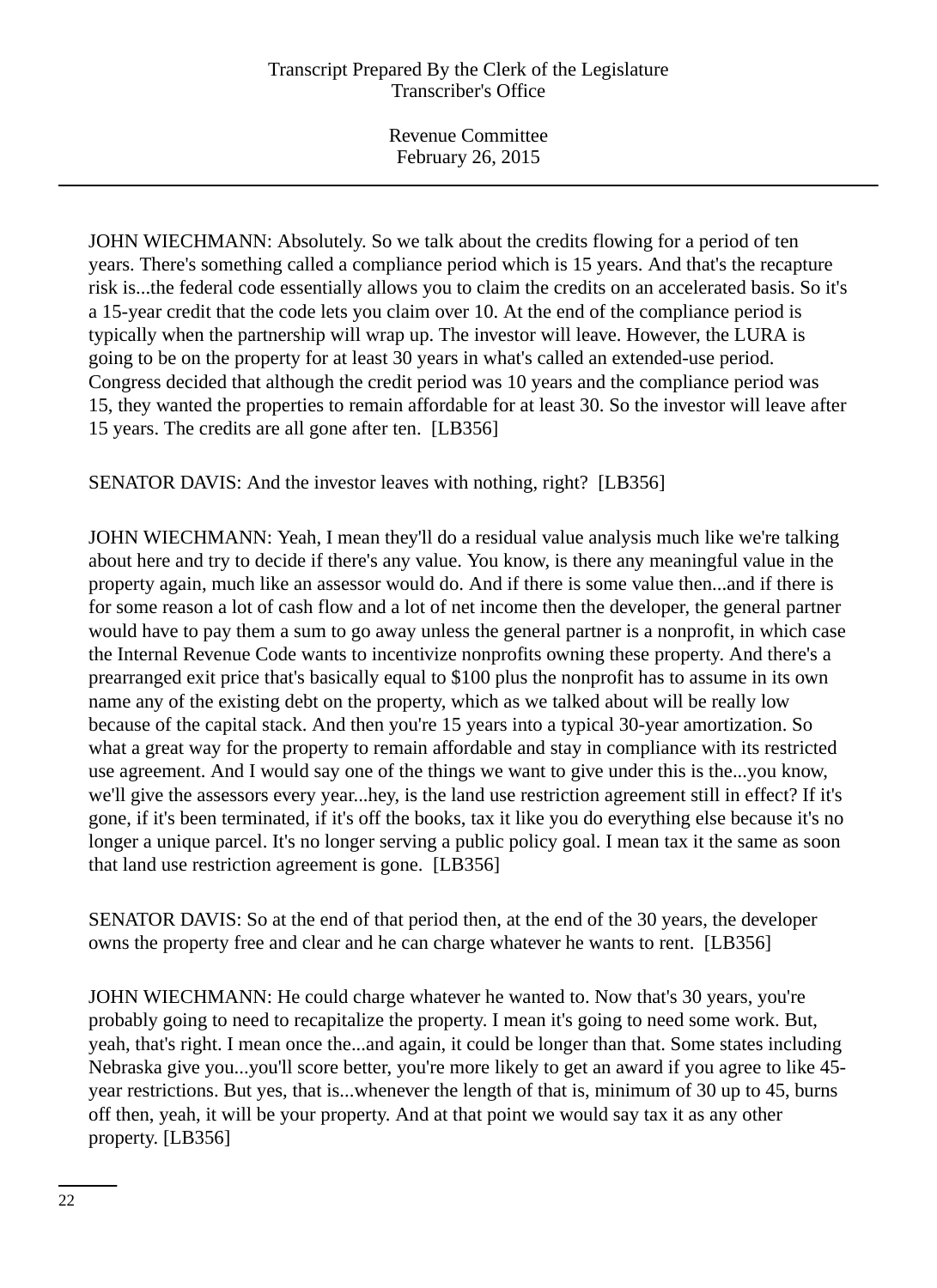SENATOR DAVIS: So then can it go back into the program again at that point. [LB356]

JOHN WIECHMANN: You can. Actually you can go back into the program after 15 years. The fact is they're going to need to be recapitalized after 15 years one way or the other. I mean you don't want a bunch of slum... [LB356]

SENATOR DAVIS: So you cash out your first 15-year guys, bring in a new set of limited partners that take credits for the next 15 years. [LB356]

JOHN WIECHMANN: Subject to available resources because there's only a finite amount of these credits in the state. And again, as we talked about...and in Nebraska, it's right around \$4 million, \$4.5 million. It's \$2.30 times the state's population. One thing we don't have is too much housing for folks of low and moderate income, especially as you get into the out counties. The one thing we hear and that we're proud to do is we are a lot of times some of the first money into some of these towns because market rate developers won't show up, and we will show up. And once we put the money in with our developer partners and the thing gets built and leased up, then you've kind of got proof of concept that there is demand for this housing. And then you can encourage more market rate, more moderate and higher income housing to be built. [LB356]

SENATOR DAVIS: And so how are the rents set then? [LB356]

JOHN WIECHMANN: The rents are set as function of area median income. And this will depend on your arrangement with the state agency in your application for credits. But the rents will not be more than essentially one-third of 60 percent of area median income. The definition of rent burdened in this country is if you have to put more than a third of your income towards your housing cost. [LB356]

SENATOR DAVIS: So what would that be in Lancaster County? Have you got any idea? [LB356]

JOHN WIECHMANN: I couldn't tell you, in Lancaster County. [LB356]

SENATOR DAVIS: Or where are you from? [LB356]

JOHN WIECHMANN: I'm from Omaha and even then a family of four's AMI is, what, right around \$60,000. So I would take 60 percent of that; \$6,000 is 10 percent; \$36,000, take a third of that, \$12,000; divide that by 12, about \$1,000. So what, maybe a three bedroom is going to rent for \$1,000 or less. And that's total back of the napkin. There's going to be some developers here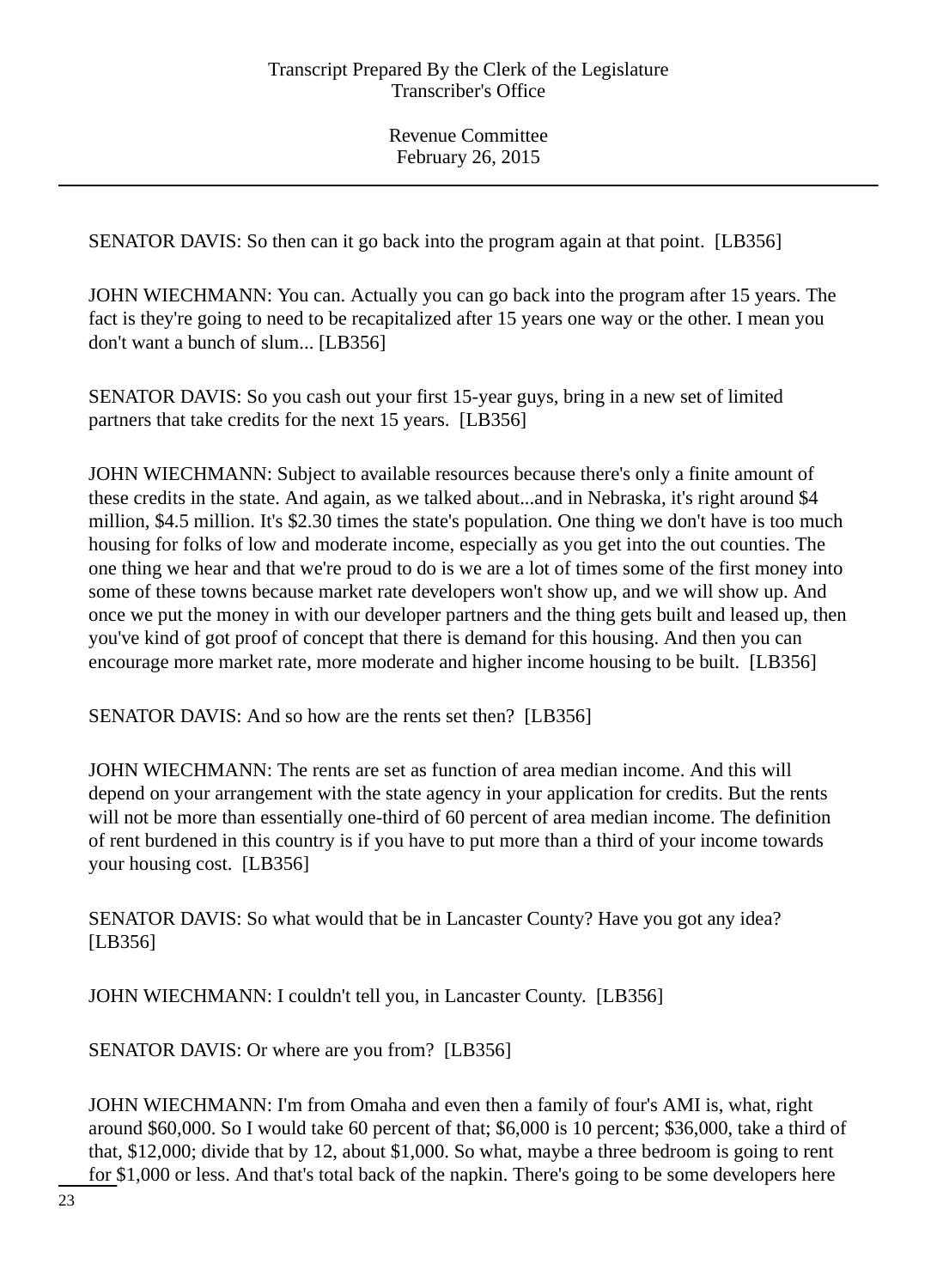who can tell you specifically what rents they're charging on their property. So don't take my...I was a poli sci major. (Laughter) [LB356]

SENATOR DAVIS: So one last question, how do we know that all these apartments are rentcontrolled apartments. [LB356]

JOHN WIECHMANN: By looking at the land use restriction agreement on the property because if you can't...okay, so let's say you just choose to just straight up violate the terms of the land use restriction agreement. So you've got several watchdogs there. One, you've got me and my investors because if that happens, they're going to lose their tax credits. Those credits are not automatic if you go noncompliant on your units. The second thing you have is a state agency. They're doing the exact same thing. They're also monitoring these units every year for noncompliance. They do tenant inspections. They do file reviews. It's very detailed. So those are the two biggest ways you have to ensure that the land use restriction agreement is actually being followed is you've already got a state agency enforcing it. And the IRS enforces it. [LB356]

SENATOR DAVIS: Thank you. [LB356]

SENATOR GLOOR: Seeing no further questions, thank you, Mr. Wiechmann. [LB356]

JOHN WIECHMANN: Thank you very much. [LB356]

SENATOR GLOOR: Can I see a show of hands of people who want to speak to this. And are those people in support and opposition both? If you want to speak in any way to this, put your hand up, please. Okay. Thank you. Continue with proponents. [LB356]

CLIFFORD MESNER: (Exhibit 2) Senator Gloor, members of the committee, my name is Clifford Mesner, C-l-i-f-f-o-r-d M-e-s-n-e-r. I'm an attorney and real estate developer from Central City. The bulk of our work has been in low-income housing tax credit projects, but we also have done private subdivision development, spec housing, student housing, and some commercial development. LB356 only impacts the low-income housing tax credit projects that we have done. This program designed during the Reagan Presidency allows Nebraska to build millions of dollars worth of new housing every year. I'm going to discuss the developer's perspective. As a developer, the biggest problem we face with the current process of valuation is that it does not give us a predictable and uniform result. For us, it is not a question of how high the taxes are. It is a question of being able to predict what the taxes will be. Let me give you an example. We built three tax credit projects just north of Highway 6 in Sutton, Holdrege, and Hastings. The units are identical. They are all rent restricted for a 45-year period, yet the taxes in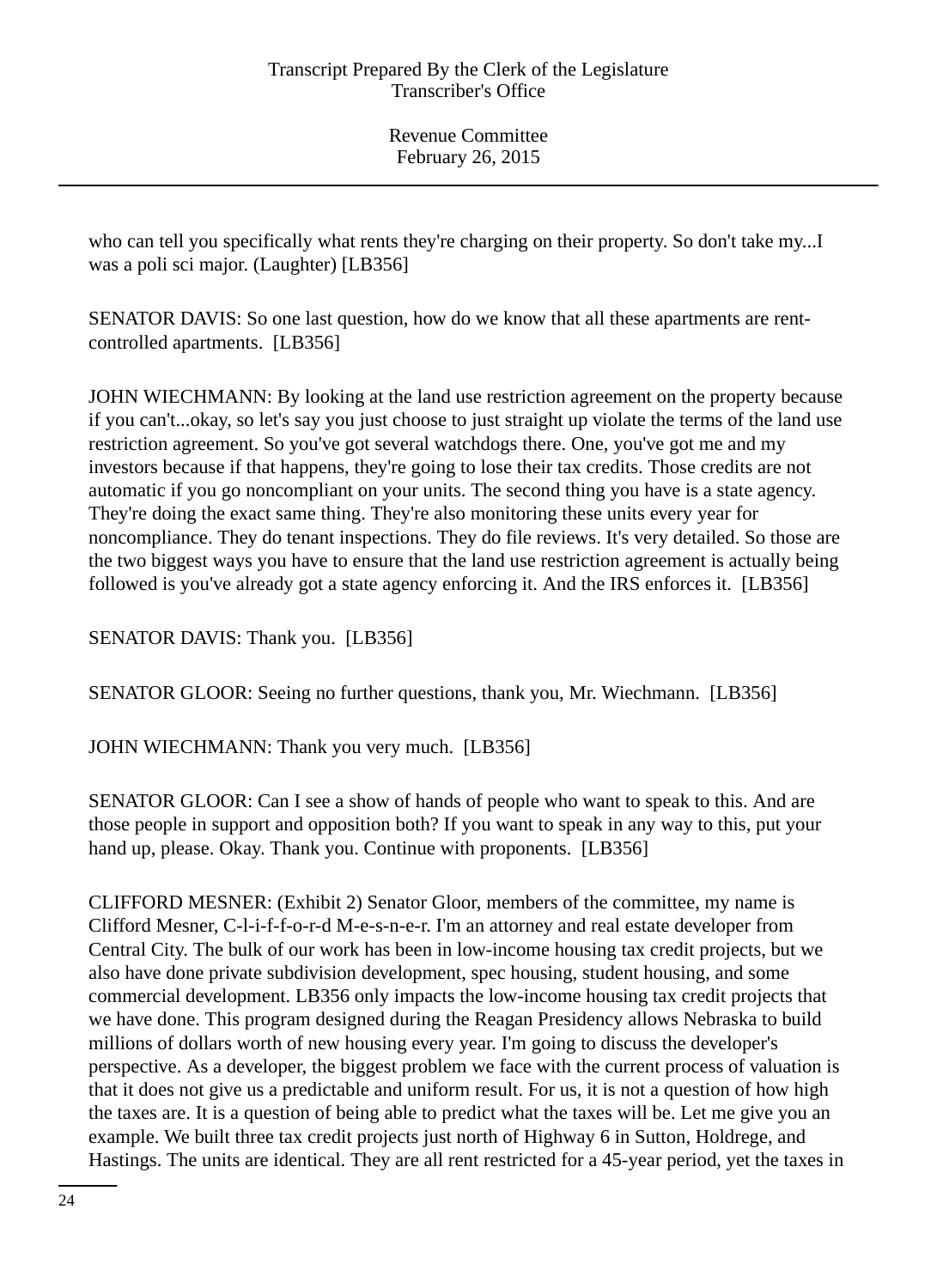Revenue Committee February 26, 2015

Sutton were more than three and a half times higher than the taxes in Holdrege. That creates major problems for us as we try to move forward and figure out how to do a project in Hastings. What will the taxes be there? Will they follow the Sutton line or will they follow the Holdrege land? While developers are mostly concerned with the predictability of the taxes, I think it's important for the Legislature to understand who ultimately pays the real estate taxes on these projects. Most but not all of our projects are done in conjunction with a Nebraska housing authority that receives a net cash flow from the projects and ultimately becomes the owner of the project under an option to purchase. These projects are a major part of the new housing in Nebraska. As a result, Nebraska has to find a way to make these things work. Often they have to provide some gap financing in order to leverage the tax credits, otherwise the federal money is lost. The amount of money needed for the state is directly related to the cost of operating that project for the first 15 years. The more it costs for real estate taxes, the more the state of Nebraska has to put into the project to make it work. This also translates into the amount of money the project can afford to borrow from conventional financing. So for example, the Hastings project that we built, if the taxes were the same as they were in Sutton, we actually needed another \$28,500 a year to pay the taxes. That meant that the state would have to put another \$310,000 in to make the project cash flow. If the taxes are lower, as they were in Holdrege, the state doesn't have to put that \$310,000 in because we can go to a bank and borrow the money and fiance the thing privately, which is a better use of state funds. The Nebraska Investment Finance Authority and the Nebraska Department of Economic Development attempt to get the best return on the use of the federal credits and the use of Nebraska's money that's used for gap financing. Communities that have higher taxes use more state resources and are not as competitive as the communities that keep real estate taxes lower. This often dictates where housing gets built more than where housing is actually needed. For example, in Grand Island we have done four projects in the same subdivision. The taxes from the first project to the fourth...the rents from the first project to the fourth project have gone up 1 percent. The taxes on the exact same property with a 1 percent rent increase have gone up 25 percent. As a result, we can no longer afford to do projects in Grand Island so we have moved down the road to other communities that maybe don't need the housing as badly as Grand Island does. Frankly, Grand Island right now is crying for more housing. But the lack of understanding of how these tax credits...how the taxes impact the project has forced us to move to other communities. So we're asking that you adopt LB356. It will be beneficial in two regards. First and most important to us is it creates predictability and uniformity as to what the taxes are from county to county. Secondly, we believe that by reducing the cost of the gap funding it is a better use of Nebraska's limited housing dollars. Thank you. I'll be happy to answer any questions you might have. [LB356]

SENATOR GLOOR: Thank you, Mr. Mesner. Senator Scheer. [LB356]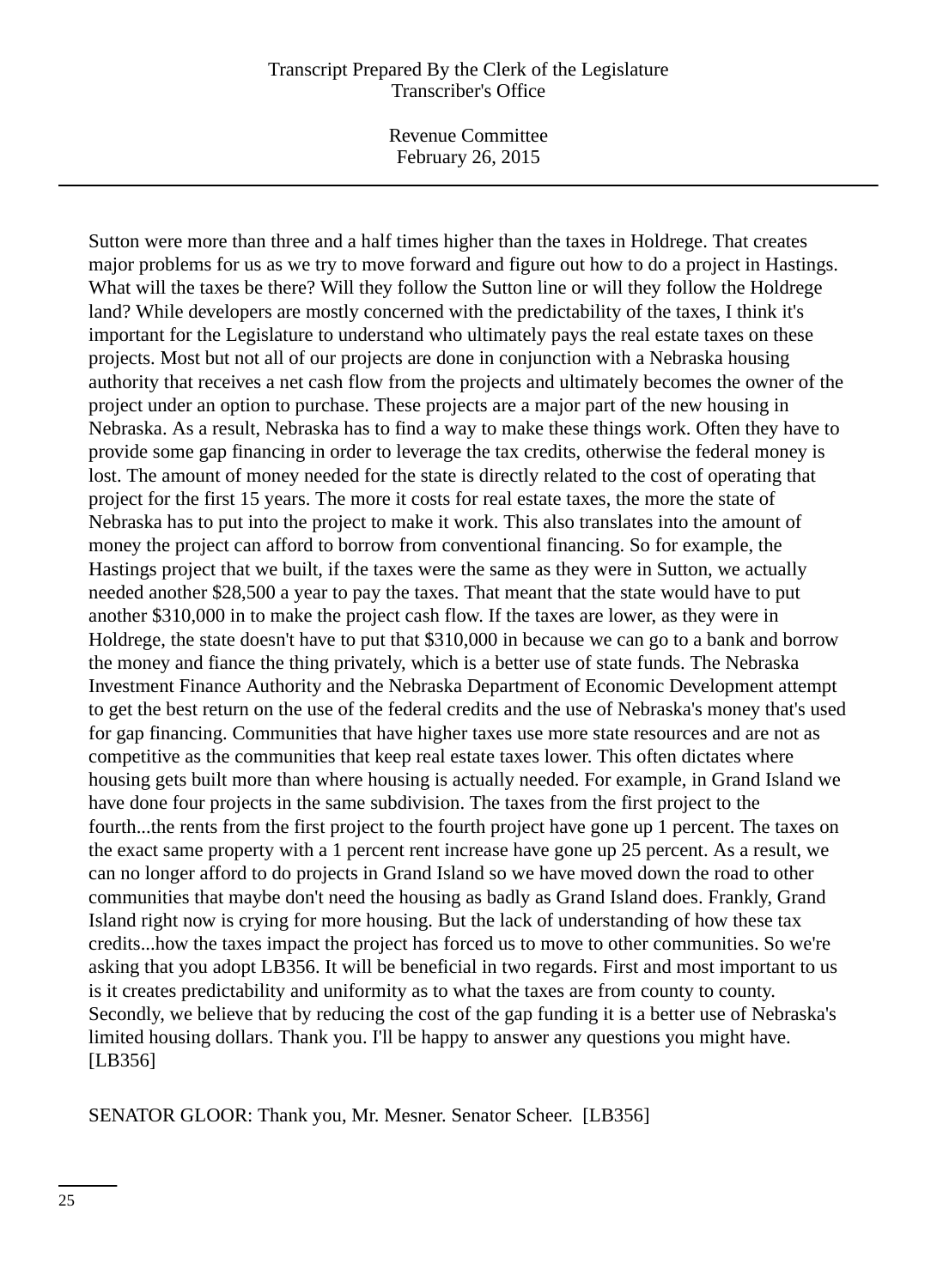SENATOR SCHEER: Between the communities, you talk about the taxes being much higher than one another. Is that a result of mill levies that are different within the communities or just simply the valuations? [LB356]

CLIFFORD MESNER: It's just simply the valuations, how they chose to value it. They mill levy doesn't have that big an impact. In that particular case we actually are charging higher rents in Holdrege than we are in Sutton and yet Sutton has the higher taxes. The problem that we normally faced is that most assessors go back to cost of construction approach. And the cost of construction in Grand Island has gone up 25 percent. As we came out of the recession, the cost went up but the taxes don't. So now we have two projects on opposite side of the subdivision, one that's working out great and one that's being stressed all the time. [LB356]

SENATOR SCHEER: Okay. Thank you. [LB356]

SENATOR GLOOR: Senator Sullivan. [LB356]

SENATOR SULLIVAN: Thank you, Senator Gloor, and thank you, Mr. Mesner. Can you tell me a little bit more about the rent structure. I think it was mentioned by a previous testifier, but how the rents are set and then at what point does a rent increase kick in? [LB356]

CLIFFORD MESNER: The rents are set...the beginning standard is that we have to deal with 60 percent of area median income. If we use certain funds, a portion of the unit will have to be at 50 percent of area median income. Sometimes the agreement with NIFA actually lowers that down to even lesser amount. So for example, our project in Grand Island, two bedrooms are renting for \$450 and three bedrooms are renting for \$500 on our senior-only project. That is by agreement with what we have with Nebraska Investment and Finance Authority. The actual cap on that if you just use the 30 percent would probably be \$75 to \$100 higher than that. [LB356]

SENATOR SULLIVAN: And so then incrementally, at what point do you raise the rent? [LB356]

CLIFFORD MESNER: We have the ability to raise the rent a couple percent a year if we want. Our pro forma shows that we can go 2 percent a year and we try and raise them a little bit just to cover additional costs. But we always have to stay below that cap that we've set. And that cap is based on area median income. One of the problem we have frankly is that area median income hasn't moved. Area median income has stayed the same. The cost of construction has gone up. And that makes it more and more difficult to make these things work. It's frankly the same problem we face when we try and do work force housing because we try and do a lot of work force housing in the state and it's really a problem. It's just an issue of the cost of construction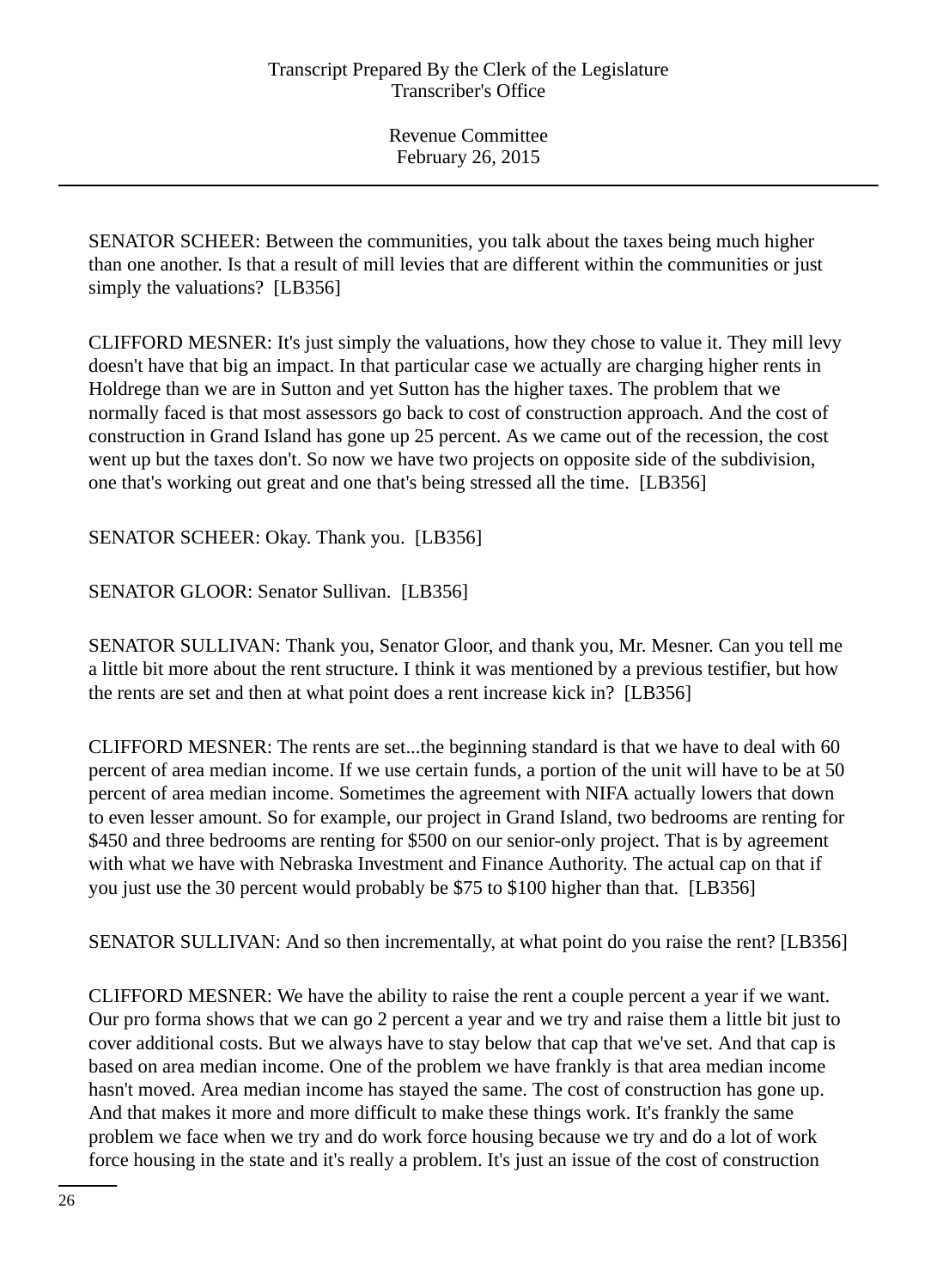has outpaced the wage. And it's the same thing reflected here. The area median income hasn't gone up. That means the rents don't go up even thought the cost of construction does. [LB356]

SENATOR SULLIVAN: And these credits remain the same. [LB356]

CLIFFORD MESNER: As a percentage of construction, yes. So you get more credits because your cost of construction has gone up. And since you're getting a credit based on the cost of construction, the credits do go up when you start. And that's been the saving grace. [LB356]

SENATOR SULLIVAN: Okay. Thank you. [LB356]

SENATOR GLOOR: Senator Schumacher. [LB356]

SENATOR SCHUMACHER: Thank you, Senator Gloor, and thank you for your testimony. In the way this is structured we've got, best I can detect, several hats. We've got the investor. And he's the guy that ends up with the credits, is that right? [LB356]

CLIFFORD MESNER: Correct. [LB356]

SENATOR SCHUMACHER: Okay. And how long is he involved in the project? [LB356]

CLIFFORD MESNER: He's involved with the project really for the first 15 years. [LB356]

SENATOR SCHUMACHER: Okay. [LB356]

CLIFFORD MESNER: And after 15 years it's sold off to a nonprofit, usually a housing authority for us. [LB356]

SENATOR SCHUMACHER: And for the first ten years he gets an increment of credits each year. [LB356]

CLIFFORD MESNER: Correct. [LB356]

SENATOR SCHUMACHER: And how much percentage of his investment do those credits amount to? [LB356]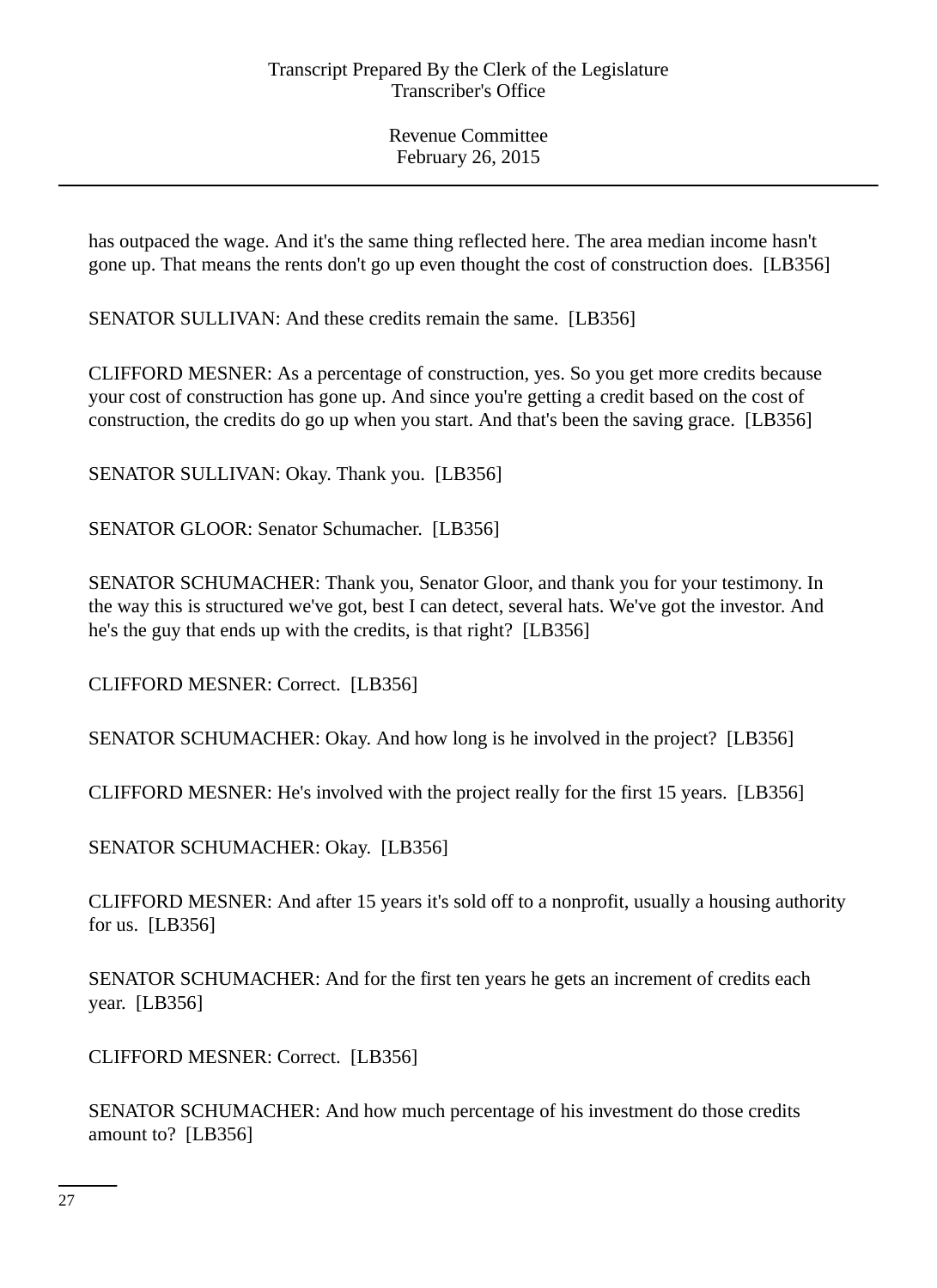CLIFFORD MESNER: Ninety percent is the general rule. [LB356]

SENATOR SCHUMACHER: So 90 percent of what is coming back in credits from the government, is that right? Did I understand that right? [LB356]

CLIFFORD MESNER: Right. [LB356]

SENATOR SCHUMACHER: If he puts \$1 million in, his credits will give \$900,000 back, is that right? [LB356]

CLIFFORD MESNER: Correct. [LB356]

SENATOR SCHUMACHER: Okay. And does he get then any of the rent proceeds during that time? [LB356]

CLIFFORD MESNER: No, no. Typically in the typical arrangement he does not. He also gets the depreciation on the building. [LB356]

SENATOR SCHUMACHER: Okay. [LB356]

CLIFFORD MESNER: And his return comes from the tax credits and the depreciation. The first project we did 15 years ago we did with Midwest Housing Equity Group. And when I went through it the first time, I was looking at it and I was trying to figure out how we got the rest of the money back to them. And they said we don't want it. [LB356]

SENATOR SCHUMACHER: Okay. [LB356]

CLIFFORD MESNER: And that money goes to the housing authority. All the excess...the net operating income goes to the housing authority, all they get is the credits and the depreciation. [LB356]

SENATOR SCHUMACHER: So basically, he gets nine-tenths of his money back in credits. Then on this \$1 million building, if he depreciates it out and he's in a 35 percent bracket, he gets \$350,000 there. And then he gets a residual ownership in the building at the end of the period? [LB356]

CLIFFORD MESNER: No. [LB356]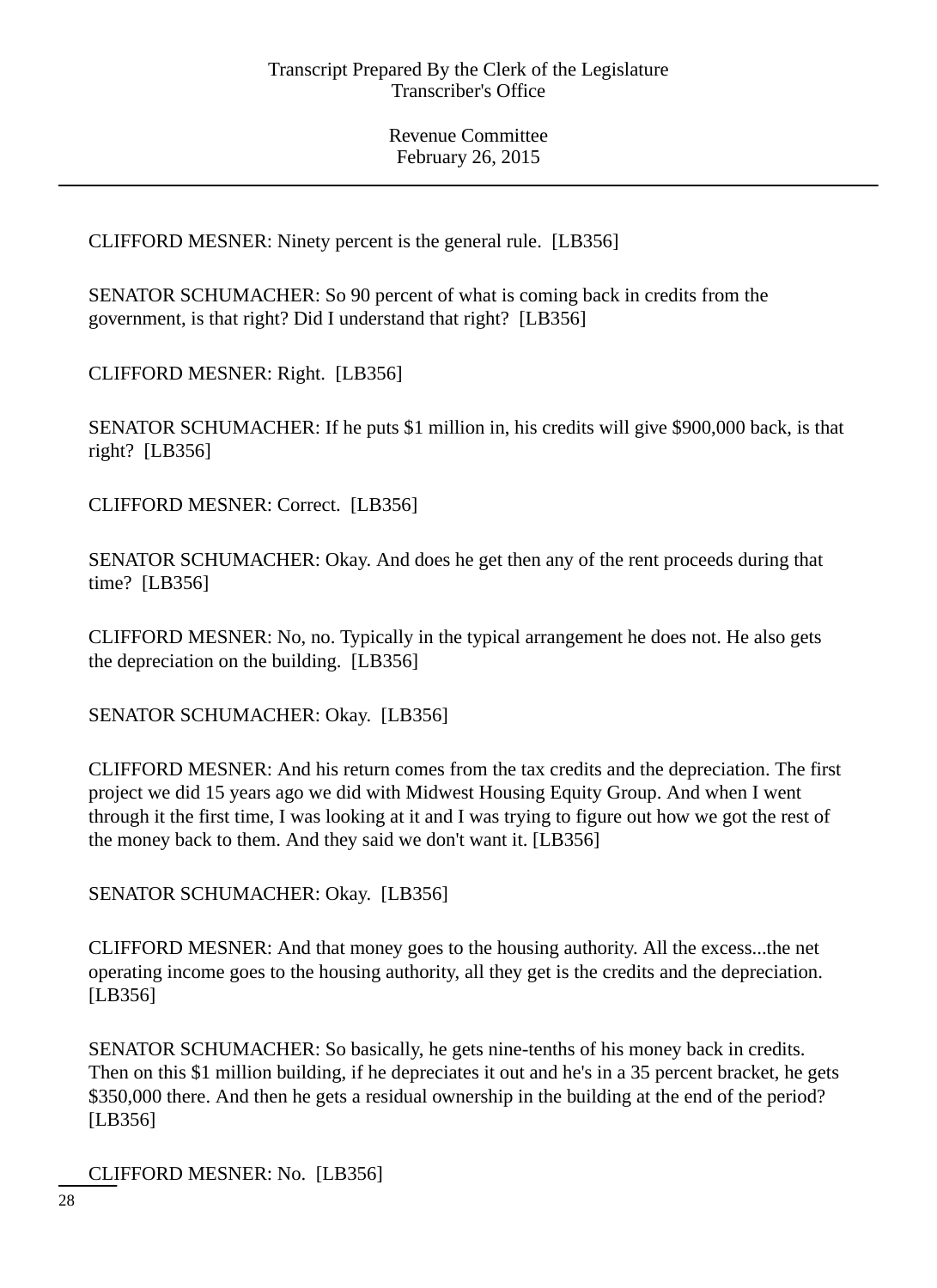# SENATOR SCHUMACHER: He's out of it. [LB356]

CLIFFORD MESNER: He's out of it. In the case, the project that I was just telling you about, we're closing on it right now. The investor gets back on 16 apartments, all bricked with one-car garage. His total return is \$100. That's all he gets is \$100. So he has to get his money out of the credits and the depreciation. I think in that particular case, we sold the credits to them for 92 cents on the dollar. So if they put \$1 million...if it was \$1 million there, we expected them to put \$920,000 into that project 15 years ago. And they would get \$100,000 a year for ten years plus whatever tax benefits they can get off of depreciation. And then they get \$100 at the end. [LB356]

SENATOR SCHUMACHER: So basically their return on investments is the 90 percent tax credits plus the depreciation on the building. [LB356]

CLIFFORD MESNER: Exactly, exactly. [LB356]

SENATOR SCHUMACHER: Okay. So then we have the second hat being the developer. And that would be you. [LB356]

CLIFFORD MESNER: That would be us. [LB356]

SENATOR SCHUMACHER: Okay. And your job is what? You've got the \$1 million that the guy put up, and you go contract with somebody to build a building. [LB356]

CLIFFORD MESNER: Right. What we do is we go in, when a community contacts us, we go in and design a project. We find the investors. Then we hire an architect, engineer, construction people. We go in, sign the construction note with the bank so that we take all the risk on construction. And when we turn it over to the group, which is usually a housing authority as a manager and the investors as the silent partners, when we turn it over to them it's a turnkey operation completely done. [LB356]

SENATOR SCHUMACHER: Now you said that you'd take a note out of the bank. So that's to get additional financing to add to the first \$1 million. [LB356]

CLIFFORD MESNER: No. That's just for the construction. We take all the risk of construction. We sign the construction note. [LB356]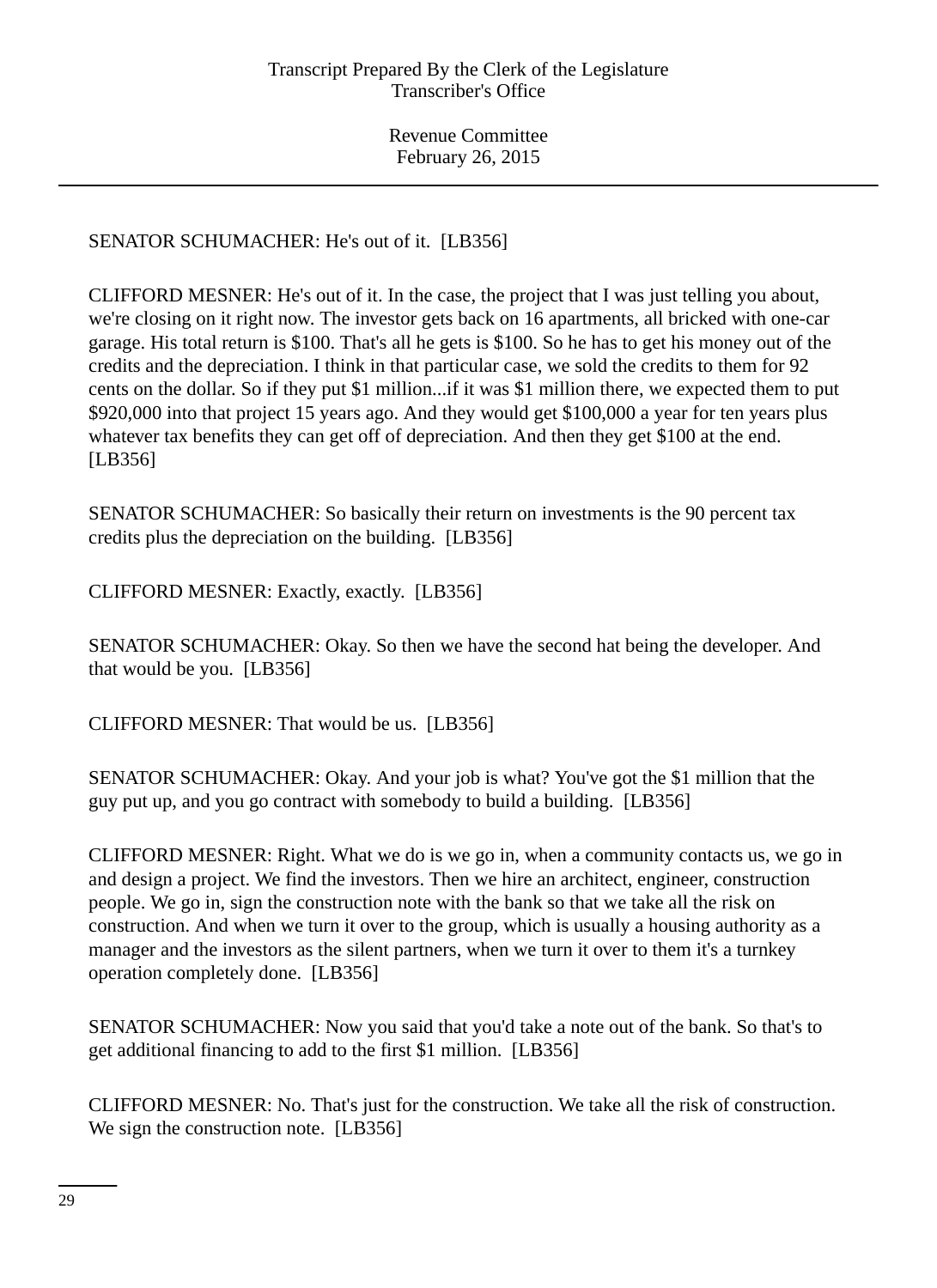SENATOR SCHUMACHER: And then the developer buys you out once you're done, is that how you pay off the note? [LB356]

CLIFFORD MESNER: We are the developer. The investors and the housing authority buy us out when it's all done. [LB356]

SENATOR SCHUMACHER: And they're in fact then the owner and the landowner of the property. [LB356]

CLIFFORD MESNER: Yes. [LB356]

SENATOR SCHUMACHER: Okay. So you're out, and the investor for the most...the only residual exposure the investor has got is if this thing falls through, they've got to cough up the credits? [LB356]

CLIFFORD MESNER: That's correct. [LB356]

SENATOR SCHUMACHER: Okay. And your complaint is that there's...you're not...when you figure out your math when you go to sell to these investors as to what they...well, they wouldn't even be on the line anymore. They're out of the picture. [LB356]

CLIFFORD MESNER: It doesn't matter to the investors. It really matters to the housing authority. When we talk to the housing authority, we need to be able to say to them this is how much the taxes are going to be. And frankly to be honest with you, the housing authorities don't care after year 15 because these things may come off the tax rolls after year 15. What they're worried about is will this thing cash flow in the first 15 years, or will it bankrupt the housing authority. And the important part is just being able to tell them what those taxes are going to be. [LB356]

SENATOR SCHUMACHER: And so those taxes, as far that investor with getting the 90 percent plus the depreciation, he really doesn't care. [LB356]

CLIFFORD MESNER: He doesn't care. He's taken his return off the tax credits and the depreciation. [LB356]

SENATOR SCHUMACHER: And that figures out to I think the testimony was about 11 percent. [LB356]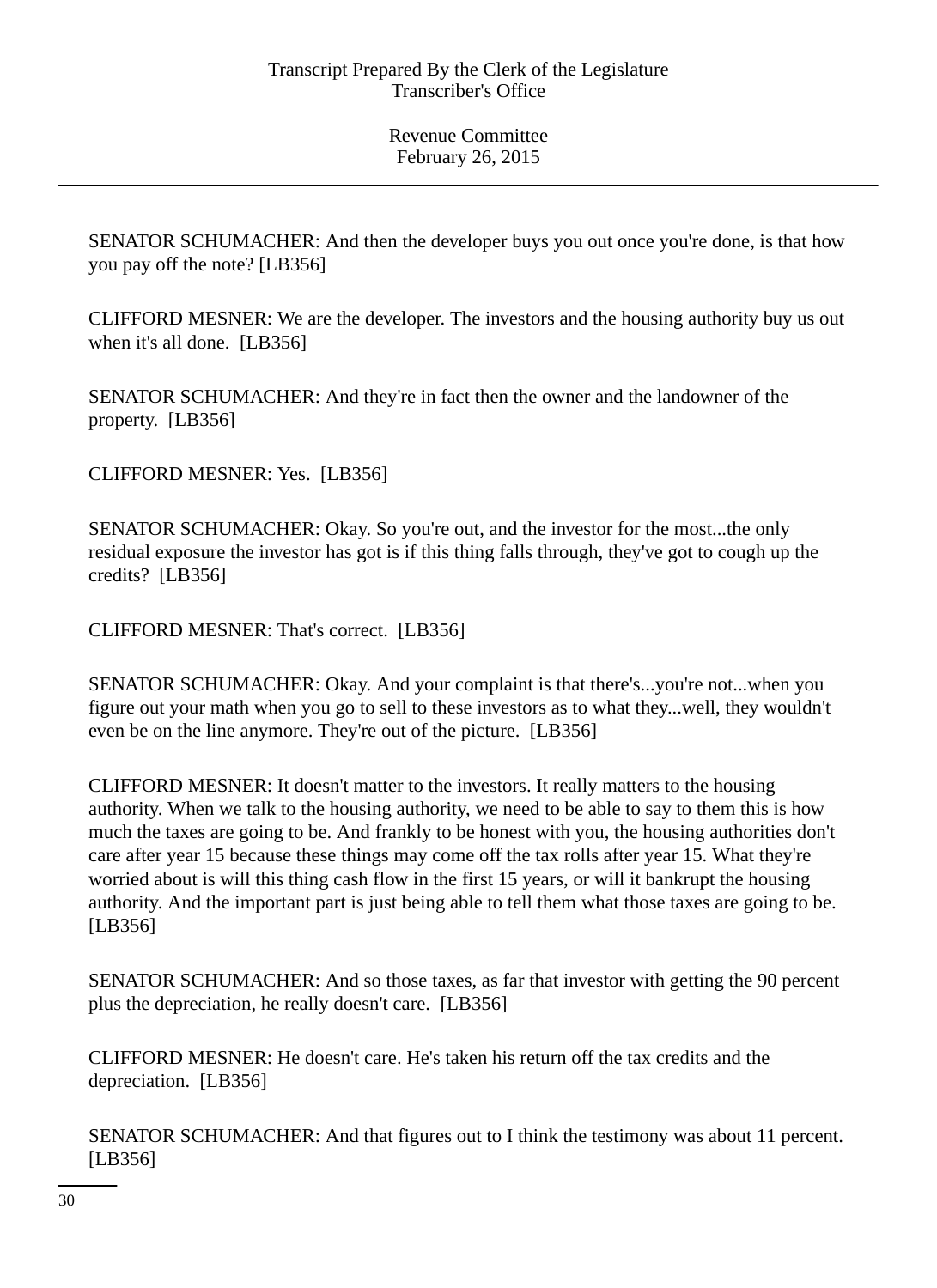CLIFFORD MESNER: It varies. I wouldn't challenge that. Actually it's kind of ironic if you think about it, the tax loss is passed through. So the higher the taxes, the greater the loss, which means the greater the write-off that the investor gets. So you've got that odd situation where your local housing authority is having pay money in to the county in order for the investors who left this project ten years ago to get a better return on investment. It's really...it's backwards. We tend to be more worried...to be blunt about it, we're more worried about our housing authorities than we are our investors. Our investors have protected themselves up front. They know where they are. Our job, we represent the housing authorities. We bring the investors in because their money is good. [LB356]

SENATOR SCHUMACHER: I could probably go on for some time but I'd probably get shot. (Laughter) So thank you very much. [LB356]

SENATOR GLOOR: Senator Davis and then Senator Scheer. [LB356]

SENATOR DAVIS: Just a couple. You know, this is a hard thing to understand... [LB356]

CLIFFORD MESNER: Yes. [LB356]

SENATOR DAVIS: ...from the surface here. But Senator Schumacher alluded to this so...and you said you go take the loan, you as the developer. The collateral you have behind you is the investors I assume. [LB356]

CLIFFORD MESNER: And our own personal balance sheet, yes. [LB356]

SENATOR DAVIS: And your own person balance sheet. So then is that a construction loan or a permanent loan? [LB356]

CLIFFORD MESNER: Construction note. [LB356]

SENATOR DAVIS: Construction. So how is the thing financed from there? [LB356]

CLIFFORD MESNER: When it's time to take out the construction note, we end up taking the money from the investors. Sometimes we take a bank loan. We take as big a bank loan as the project can afford. And then the rest of the money comes in, in the form of gap financing or soft money which would include money out of the Nebraska Affordable Housing Trust Fund, perhaps money from HOME funds which are federal HUD monies that are allocated to the state of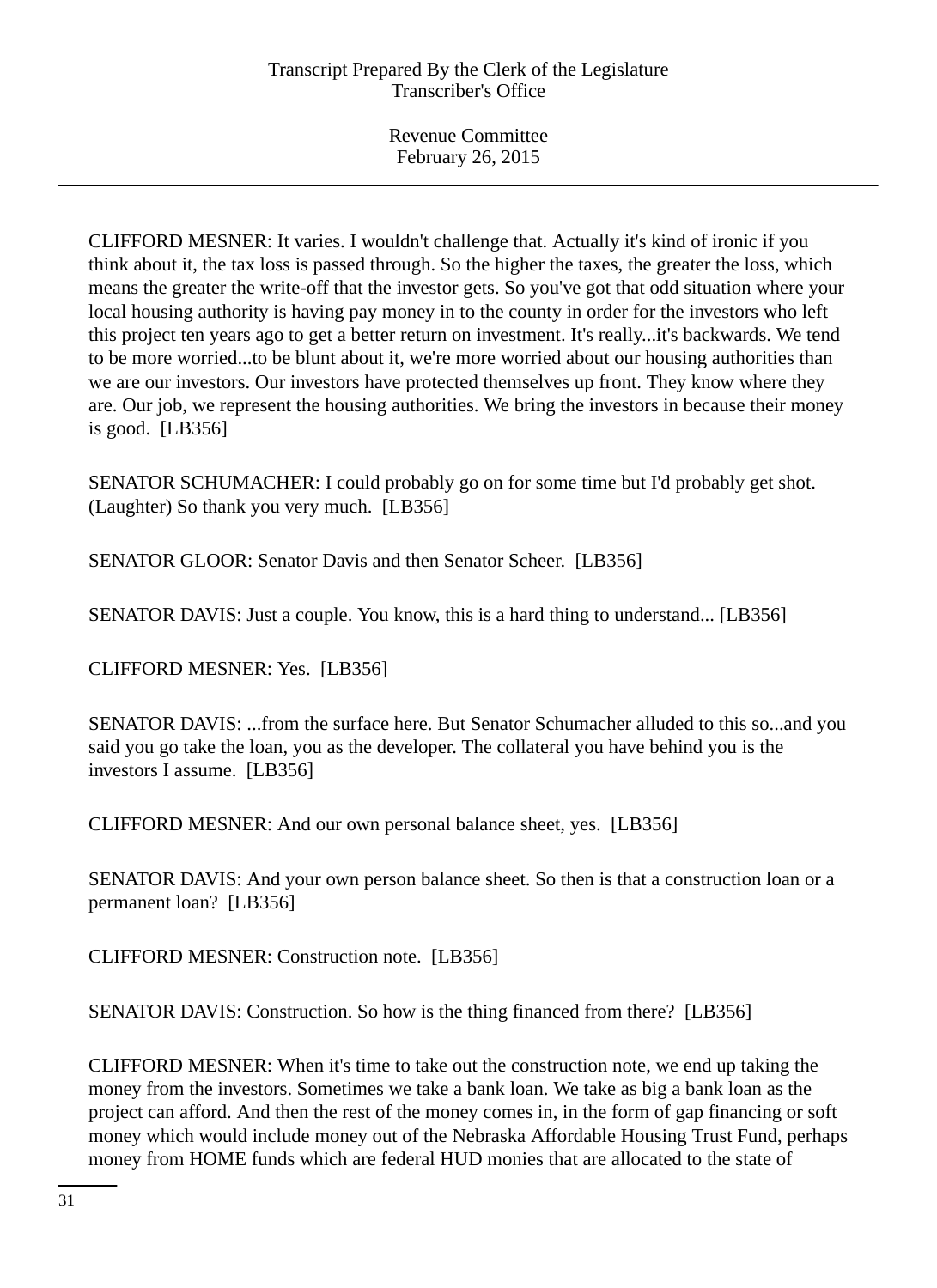Nebraska. Sometimes we use money from the Federal Home Loan Bank of Topeka, their affordable housing program. You can use TIF, whatever it takes to kind of fill that gap. That's always the kind of tricky part of... [LB356]

SENATOR DAVIS: But what gap are we filling? I guess I'm not getting that. What gap are we filling? [LB356]

CLIFFORD MESNER: If the credits provide 90 percent and they're sold to the investors at 90 percent, now you've got 81... [LB356]

SENATOR DAVIS: You said...I think said earlier, you know it might have been \$1 million worth of credits that you'd sell for \$920,000. [LB356]

CLIFFORD MESNER: Yeah. Okay, so you'd get \$920,000 off of that. That leaves an \$80,000 gap. If we can borrow that money from the bank, that's the first choice. That's the logical way to do it and the way it should happen. If the project doesn't cash flow, we don't get to borrow that money from the bank. We have to find some other way to use it, which ends up being community dollars, state dollars. Sometimes the communities will put money into it. Sometimes they ask the state to put money into it. But there's a gap there that has to be financed. [LB356]

SENATOR DAVIS: Or did you say TIF financing sometimes comes into it? [LB356]

CLIFFORD MESNER: Sometimes we use TIF financing too. And part of what we're trying to do by reducing the taxes is to make it cash flow so that that gap gets smaller or disappears. The first projects that we did, all we got was we sold the credits and we got a bank loan and that was it. We can't do that anymore. There's a bigger gap there now. [LB356]

SENATOR DAVIS: So what happens when you go to the assessor and say these are being assessed in this way in this town and these are being assessed this way in another town? [LB356]

CLIFFORD MESNER: It really varies. You know, frankly I think the assessors are looking for some kind of guidance. It is not the assessors' fault here. The assessors are trying to do the right thing. But we just don't have any uniformity. Some assessors are looking at it one way and some assessors are looking at it another way. Some assessors use one cap rate. Some assessors use another cap rate. And it does...it causes trouble for us. [LB356]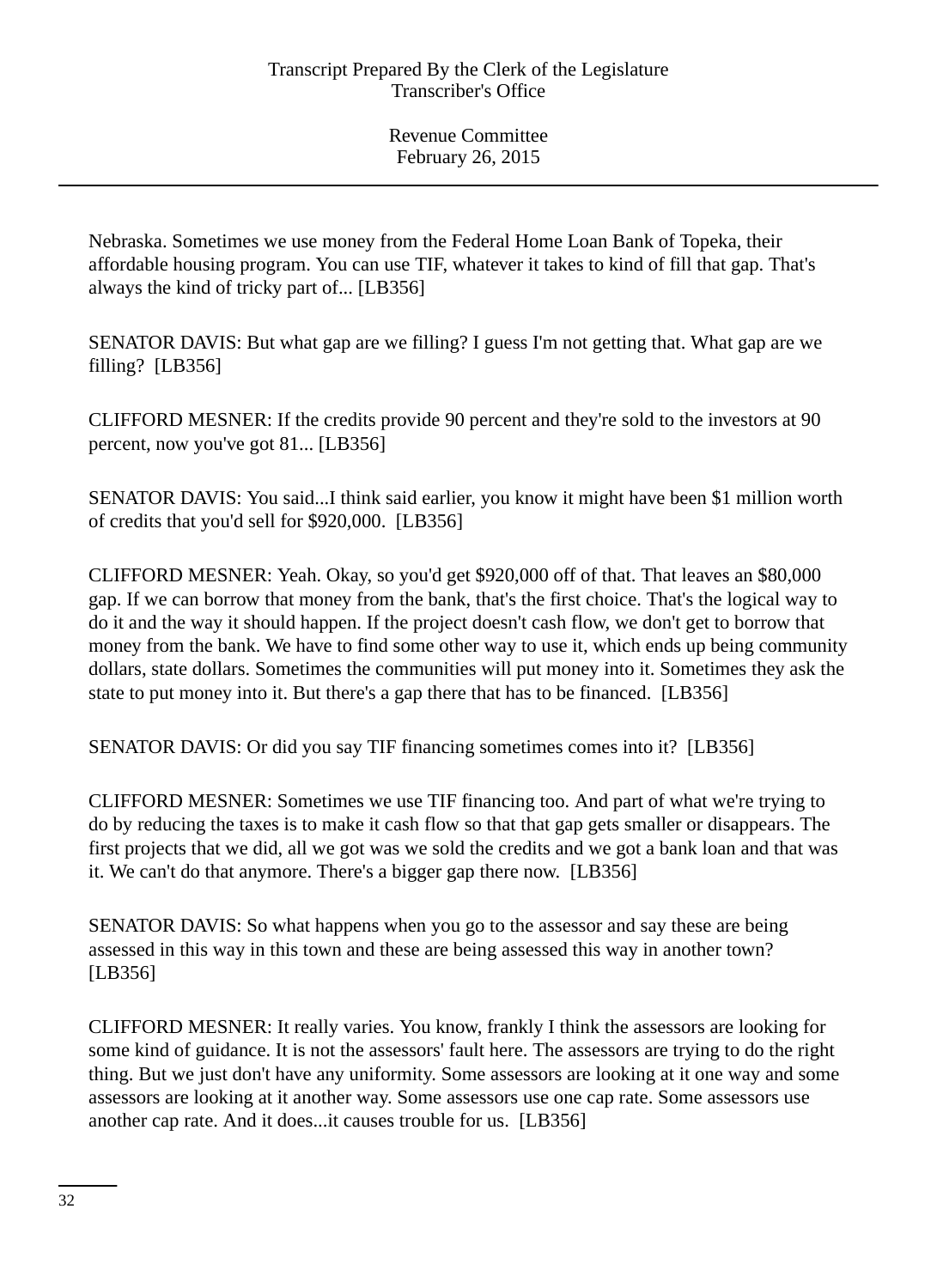SENATOR DAVIS: But the assessor is an elected official doing the job that he has been selected to do by the county voters, correct? [LB356]

CLIFFORD MESNER: Right, right. And our experience has been that the assessors try pretty hard, but they're looking for some guidance. The other problem is the assessors are trying to explain it to county board members. And the problem is a lot of them just don't have any experience in this. Senator Sullivan, I think you have nine counties in your district. I think that only four of those counties even have a tax credit project; the other five don't. And those four counties only have one project. So it really becomes a strange bird to the assessor when you bring it into them. They don't have the experience dealing with it. They don't see it all the time. And they are swamped with people who are bringing complaints to them that their taxes are too high, and all of a sudden you're coming in and you're trying to show them a whole different way of life. And it's just very difficult for them. It puts them in a very difficult spot. And even if they agree with you, then they have to turn around and explain it to the county boards. So I think they're looking for some guidance. [LB356]

SENATOR DAVIS: Thank you. [LB356]

SENATOR GLOOR: Senator Scheer. [LB356]

SENATOR SCHEER: Thank you, Senator Gloor. I want you to look at something a little differently. [LB356]

CLIFFORD MESNER: All right. [LB356]

SENATOR SCHEER: A typical project would be how many dollars and how many units would it produce? [LB356]

CLIFFORD MESNER: My wife is in the back of the room. She's going to say I said this wrong. Our typical projects are in small towns. Our typical projects are probably going to be \$3 million projects. [LB356]

SENATOR SCHEER: Okay. [LB356]

CLIFFORD MESNER: Probably 16 to 18 units, something like that. [LB356]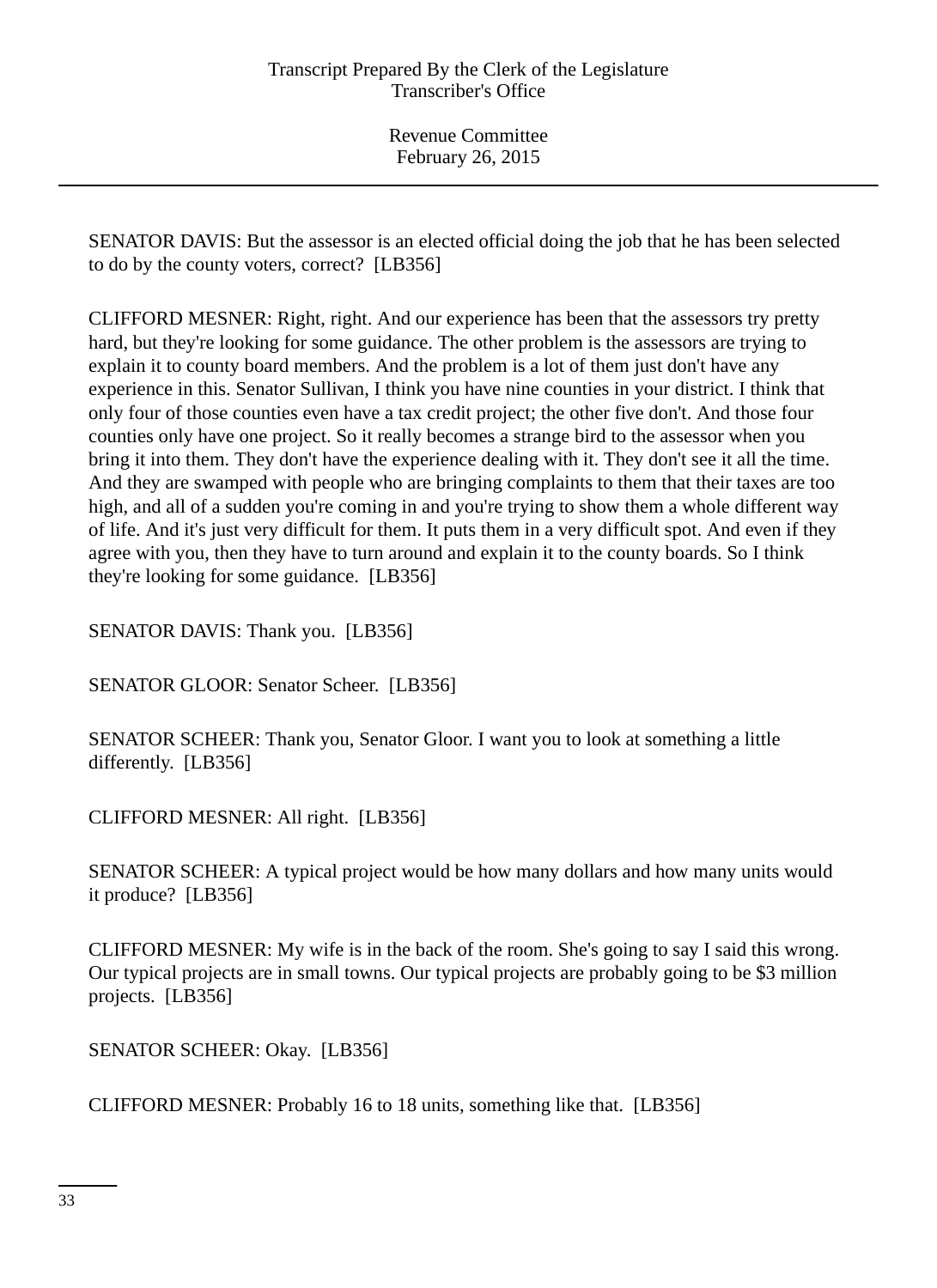SENATOR SCHEER: Okay. So you've got a \$3 million investment. The people that you're renting to normally all have special needs or are reduced income. So you're... [LB356]

CLIFFORD MESNER: Reduced income. [LB356]

SENATOR SCHEER: So the amount that you're charging rent is how much below market normally? [LB356]

CLIFFORD MESNER: That probably varies a lot from community to community. In Grand Island, I would say our rents are probably half of what markets are. [LB356]

SENATOR SCHEER: Okay, fair enough. We'll use Grand Island then. [LB356]

CLIFFORD MESNER: In smaller towns, they're closer. [LB356]

SENATOR SCHEER: So you're getting half the rent that typical people would on this. Would that \$3 million project with 16 units at 50 percent of the rent cash flow? [LB356]

CLIFFORD MESNER: No. [LB356]

SENATOR SCHEER: So without the project, we would have no housing for these folks. [LB356]

CLIFFORD MESNER: That's correct. [LB356]

SENATOR SCHEER: Okay. Thank you. [LB356]

SENATOR GLOOR: Any final questions? Seeing none, thank you, Cliff. [LB356]

CLIFFORD MESNER: Thank you very much. [LB356]

WARD HOPPE: My name is Ward F. Hoppe, W-a-r-d F. H-o-p-p-e. I go by Fred. I'm a builder, a lawyer, a developer from Lincoln, Nebraska. I represent the Nebraska Realtors Association. And I'm here both individually, representing the Nebraska Realtors Association, and representing a coalition of eastern Nebraska builders, the Home Builders Association of Lincoln, and the Metro Omaha Builders Association who...we all support this bill. First of all, I want to answer some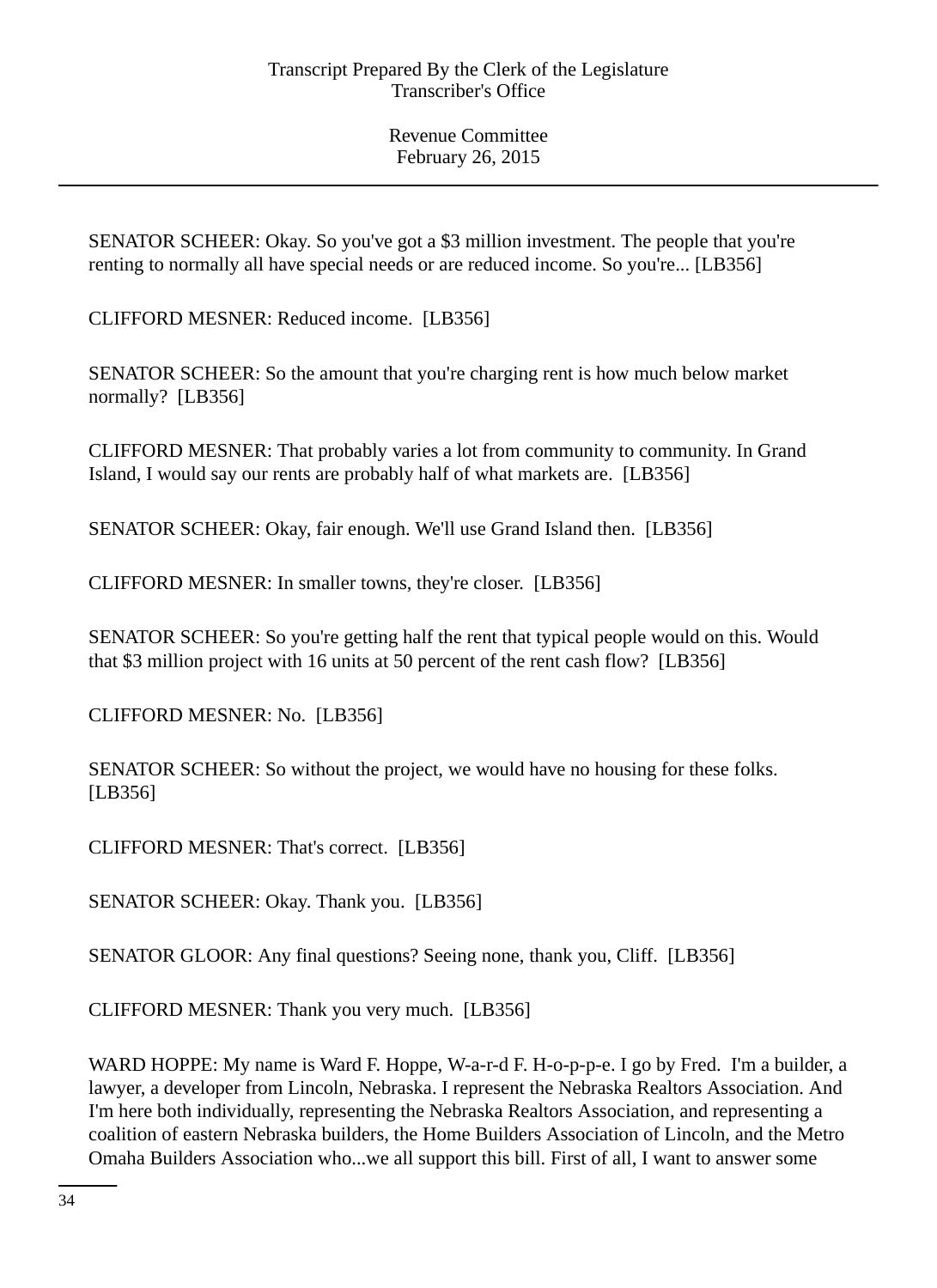Revenue Committee February 26, 2015

questions that came up earlier a little simpler ways. Tax credits provide equity for these lowincome housing developments, equity into them. The taxpayer is the owner of the real estate, not the investors in the real estate. The taxpayer and the money for the taxes has to come from the cash flow of the operation of the project. I want to give you some examples. I build and have units in Grand Island. I personally am a low-income housing tax credit developer. I have tax credit developments in Grand Island, three of them. I have several projects in Lincoln. My differences, and I'll put them in comparative terms. In my cheapest operation for the payment of taxes in cash dollars, I pay 10 percent of my rents. That's in Grand Island. In Lincoln, under the assessment methods they use, for one of my project for 2015 they've changed the valuation so that I'll be paying 41 percent of my gross income to pay taxes. So if you talk about that, if you look at 41 percent, I have to collect rents for almost five months before I can pay a bill besides the tax bill. Now that's my worst, 41 percent. But Lancaster County...my numbers vary as far as percentage of income to rents: 27 percent on town homes that are next to the apartments that are 41 percent, 31 percent for some single-family homes, 23 percent for some single-family homes in a different part of town, and varying from 16-23 percent for some scattered site units across town. In Lancaster County, there's no recognition of a land use restriction agreement when they're taxing units. I have units that I'm restricted to rent for \$750 next to units that I have that are market rate. And I get, essentially for the same product, I get \$1,200. And they're essentially taxed the same. Well, on \$1,200 I can pay the tax; on \$750 I can't. One of these days I'm having a crash. It just doesn't work. Then someone asked a question what's a typical project? There isn't a typical project. I've got projects that have 60 units of apartments. I've got projects that are eight single-family units spread out. So a typical project really is a misnomer. There are all different kinds. The things that are typical about them, that are identical about them is they all have land use restriction agreements. And one of the things about land use restriction agreements...and somebody asked a question about how do we know whether they're in place? Part of this bill requires us to file a report every year that tells you that the land use restriction agreement is in place and tells you what the income and expenses are for the units. A problem with the land use restriction agreements and the way these things are set up is they virtually never sell for 15 years. So there's no comparable market data to gauge these next to any other projects or next to market rate units or anything else. So it's a dramatic problem for us because...well, particularly in Lancaster County because they try and value them at market rates that do sell...with market units that do sell without restrictions. So I point that out. [LB356]

SENATOR GLOOR: Mr. Hoppe, I need to ask you to start to wrap up your statement. [LB356]

WARD HOPPE: Okeydoke. The consistency across this state is extremely important. As I pointed out, 10 percent Grand Island, Hall County, 41 percent Lancaster. And that's a repeat, so I'll open myself up for questions. [LB356]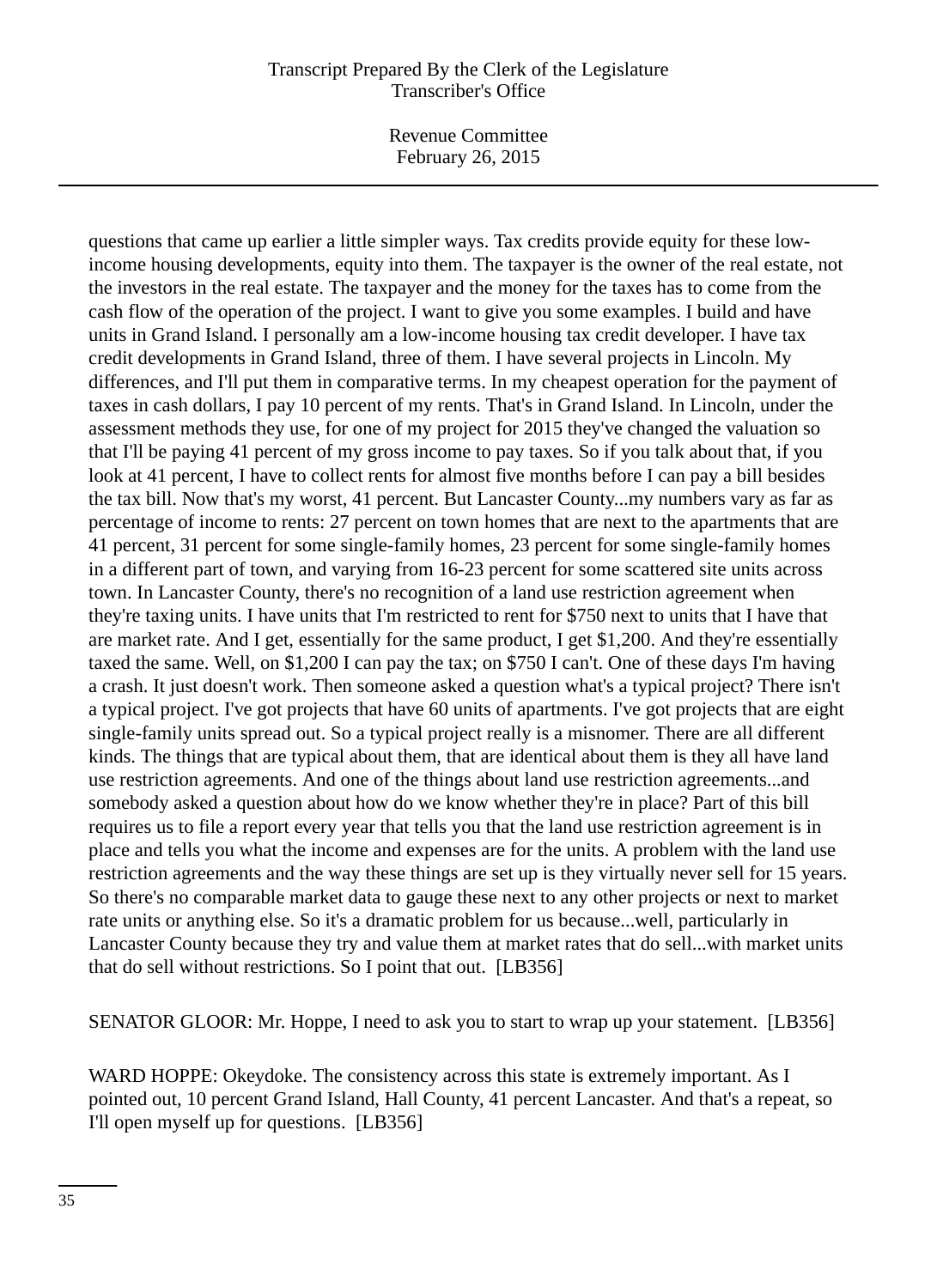SENATOR GLOOR: Questions of Mr. Hoppe? I don't see any right now. Thank you, Fred. Good afternoon. [LB356]

JIM O'HARE: Hello. My name is Jim O'Hare, J-i-m O-H-a-r-e. I'm with Horizon Bank and a member of the Nebraska Bankers Association which supports this bill. We are headquartered in Waverly, Nebraska, and have locations in McCook as well as Superior. Today I'm testifying for, in support of LB356. We've been making loans to and equity investments in rent-restricted housing developments since 1992. We've invested in communities throughout the state, over 166 different projects to date. They range from Falls City, Nebraska, to Alliance, from Imperial, Nebraska, to Sioux City. We made both construction and term loans. The properties range in size from 10 units as high as 200 units. And as you know, many Nebraska communities are really struggling to maintain their populations and to keep an economic viable community. These communities and their leaders routinely speak of their need for quality affordable housing. Historically, a lot of the housing has come from low...from the low-income housing tax credit program. Many times tax credit deals will be the first development to take place in many years. It can spur additional development in the...for developers in market rate housing. We feel strongly about the need for these housing credit projects and their ability to help sustain many Nebraska communities. However, it is a great economic...this is a great economic development tool that is under threat. As others have testified today and the property valuations are not consistent; they're not uniform or predictable. It makes it extremely difficult for banks to underwrite these credits and to lend these projects. Property taxes are typically one of the largest expenses for a housing credit development. It's not that we don't approve of taxation. The problem is the taxation process is not consistent and predictable. Unlike a market rate development, the variable increased taxes cannot simply be passed on to tenants in the form of higher rent. And they shouldn't be. The whole idea behind the program is that hardworking people have an affordable place to live. The rents are restricted by federal law in order to keep the properties affordable. This is what the sets the housing credit deal apart from the ordinary apartment complex. As a provider of both debt and equity capital, we are strongly...endorse the solution set forth in LB356. The use of the income approach to value these rent-restricted housing credit properties will provide a consistent, uniform, and predictable taxation system that community banks need to continue to provide financing of the resources for housing throughout the state. Thank you. [LB356]

SENATOR GLOOR: Thank you, Mr. O'Hare. Questions? I don't see any questions. Thank you. We continue with proponents. [LB356]

MICHAEL FALLESEN: Chairman Gloor and members of the Revenue Committee, my name is Michael Fallesen, spelled F-a-l-l-e-s-e-n. I am vice president of affordable housing development with the Seldin Company. I'm here in support of LB356. My principal responsibility at the Seldin Company is to lead the development and acquisition efforts related to affordable housing. Seldin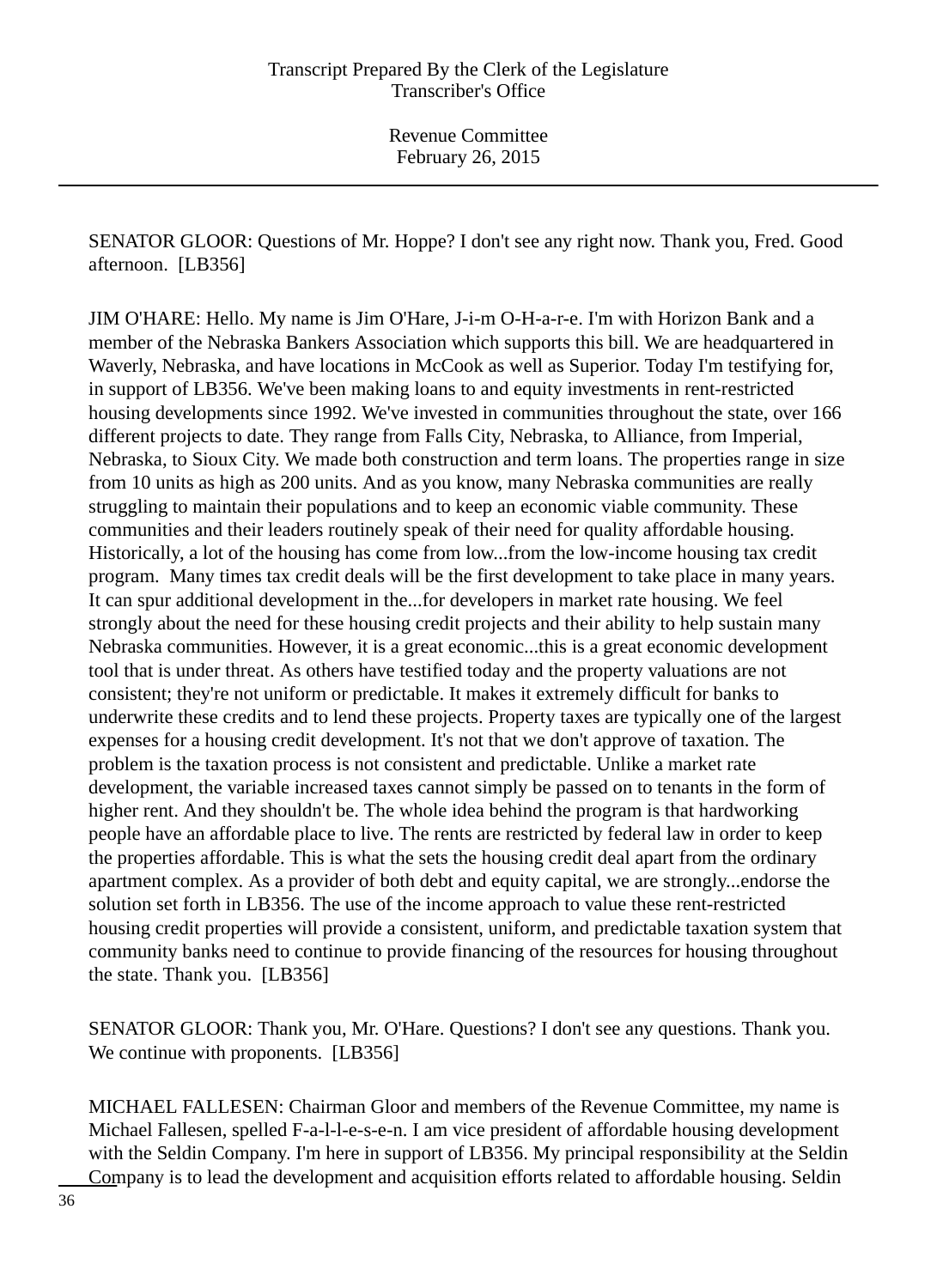Revenue Committee February 26, 2015

Company currently manages 60 tax credit projects in six states. In total, this represents about 4,300 apartment units. In Nebraska alone, we manage 37 tax credit projects consisting of over 1,800 apartment units all throughout the state. I've been involved in the affordable housing industry since 1996. One of the greatest experiences of my career has been to manage the lowincome housing tax credit program at the Nebraska Investment Finance Authority. But now I'm on the private side developing these projects. So I see this issue both from an allocation perspective and from a development perspective. I can tell you that our experience in other states, Iowa in particular where we have the rest of...I referenced 60 projects. I would say there's another 25 projects in Iowa. We don't have this problem in Iowa and that's because they have legislation there that provides specifically for--and this bill is modeled after--for the income approach to value. The land use restriction agreement is the key component to this. And oftentimes in my discussions with county assessors as I look to do projects in other communities is making sure that they understand just exactly what you're all here asking questions about. The income restrictions that NIFA imposes are actually the federal government imposes as a result of the low-income housing tax credit program does require, as you've heard today, income targeting at or below 60 percent of the area median income. But NIFA in their allocation process, actually gives more points to those projects that skew their rents well below 60 percent of the area median income. There are projects and land use restriction agreements that I've seen in our office of projects that we manage that have rents that are targeting about 38, 40 percent area median income. Because those rents are restricted, obviously that reduces the project's net operating income. And that net operating income should be factored into the project's value. I had a whole host of things I wanted to say, and in the interest of time I don't want to go into that because many of my friends and colleagues here have talked about that. But I just want to give you one, I guess, story that I recently experienced and I'll keep it very short, is doing a project in a rural community, sitting down with the community, sitting down the assessor, doing the concept of that project, going in and making sure that they understand that this would be a low-income housing tax credit project. We felt we had an understanding that taxes would be...that the assessment would be based on income approach. So we go into that project understanding and working with our investors to close the deal, get it done. And then when the project was placed in service and the assessment comes out, it's not what was agreed upon. So really I think the theme of what you've heard today, and this is where I'll end, is we need predictability in this industry. Predictability is the key so that we can do good deals not only for our own portfolios, but for the communities and the clients and the tenants that we serve. So with that, I'd be happy to open it up to any questions that you might have. [LB356]

SENATOR GLOOR: Thank you, Mr. Fallesen. Questions? Senator Schumacher. [LB356]

SENATOR SCHUMACHER: Thank you, Senator Gloor. Of the three hats--investor, developer, and the owner/landlord--which one do you wear? [LB356]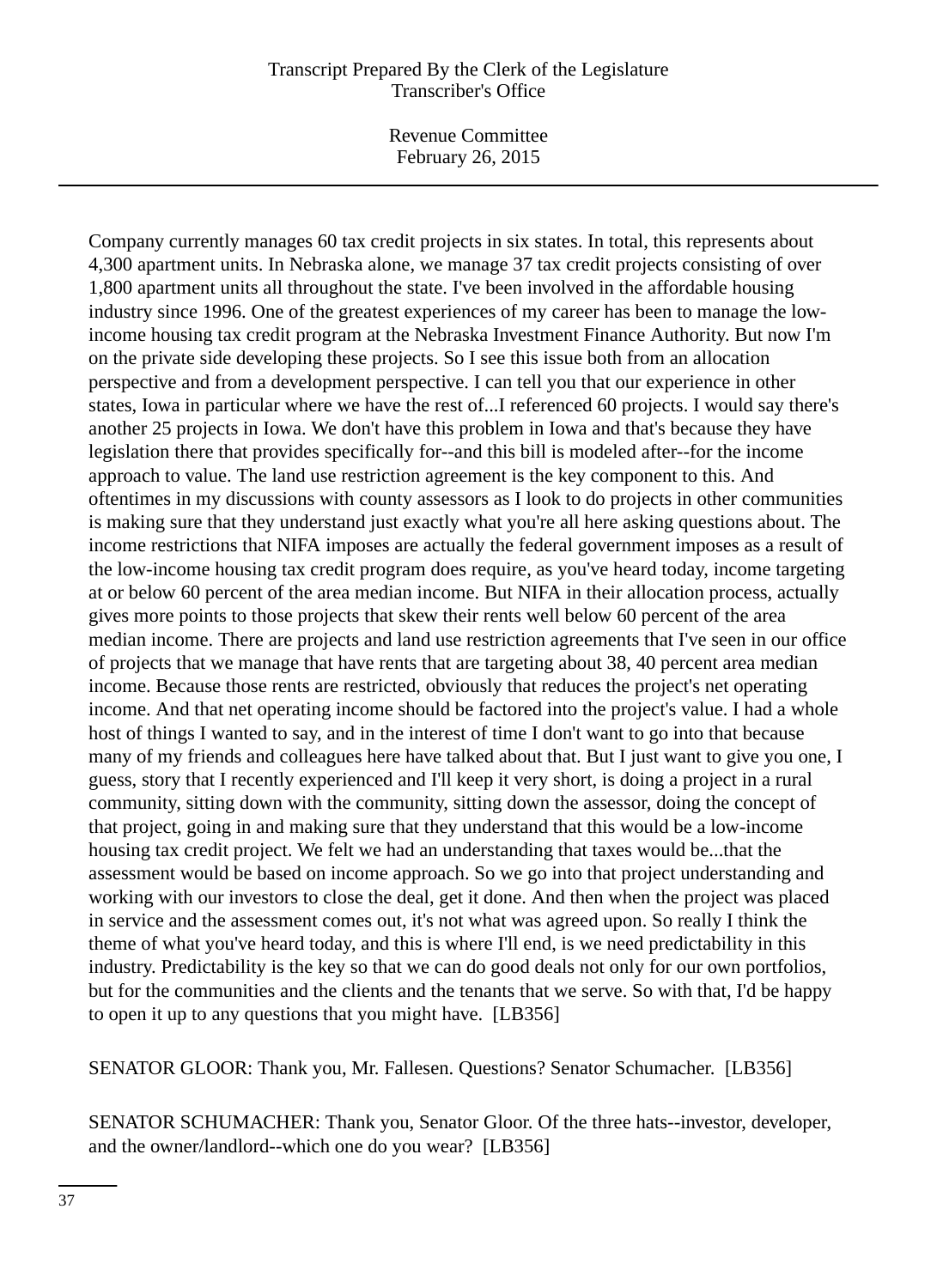MICHAEL FALLESEN: We wear the...we are the owner and a property manager. We are not an investor. [LB356]

SENATOR SCHUMACHER: Okay. So you don't get in on the tax credit things. [LB356]

MICHAEL FALLESEN: No, we do not buy the tax credits. We are developer, general partner or managing member, and the property manager. [LB356]

SENATOR SCHUMACHER: You have all the hats except that of the investor. [LB356]

MICHAEL FALLESEN: That is correct. [LB356]

SENATOR SCHUMACHER: And the investor, you give him or her or whatever, the credits, you give them the depreciation. Do they have an interest in your company or in the project, a shareholder or...? [LB356]

MICHAEL FALLESEN: They have a...yes, they do have an interest in the limited liability companies that we create and which we serve as the managing member of. [LB356]

SENATOR SCHUMACHER: And the only thing they get paid out of that from this whole deal is the income tax credits and the depreciation and \$100. [LB356]

MICHAEL FALLESEN: Correct. Yes, that's been the testimony and I would support that. [LB356]

SENATOR SCHUMACHER: Okay. And you make your money, you get rents from the people and you pay your taxes and expenses. And you live off then anything above that. [LB356]

MICHAEL FALLESEN: That's correct. [LB356]

SENATOR SCHUMACHER: And how long does it take? Do you pay off the bank right away? Or do you take the \$1 million, let's just say, on the project from the investor, does that end up to pay off your construction loan with the bank? [LB356]

MICHAEL FALLESEN: That is correct. [LB356]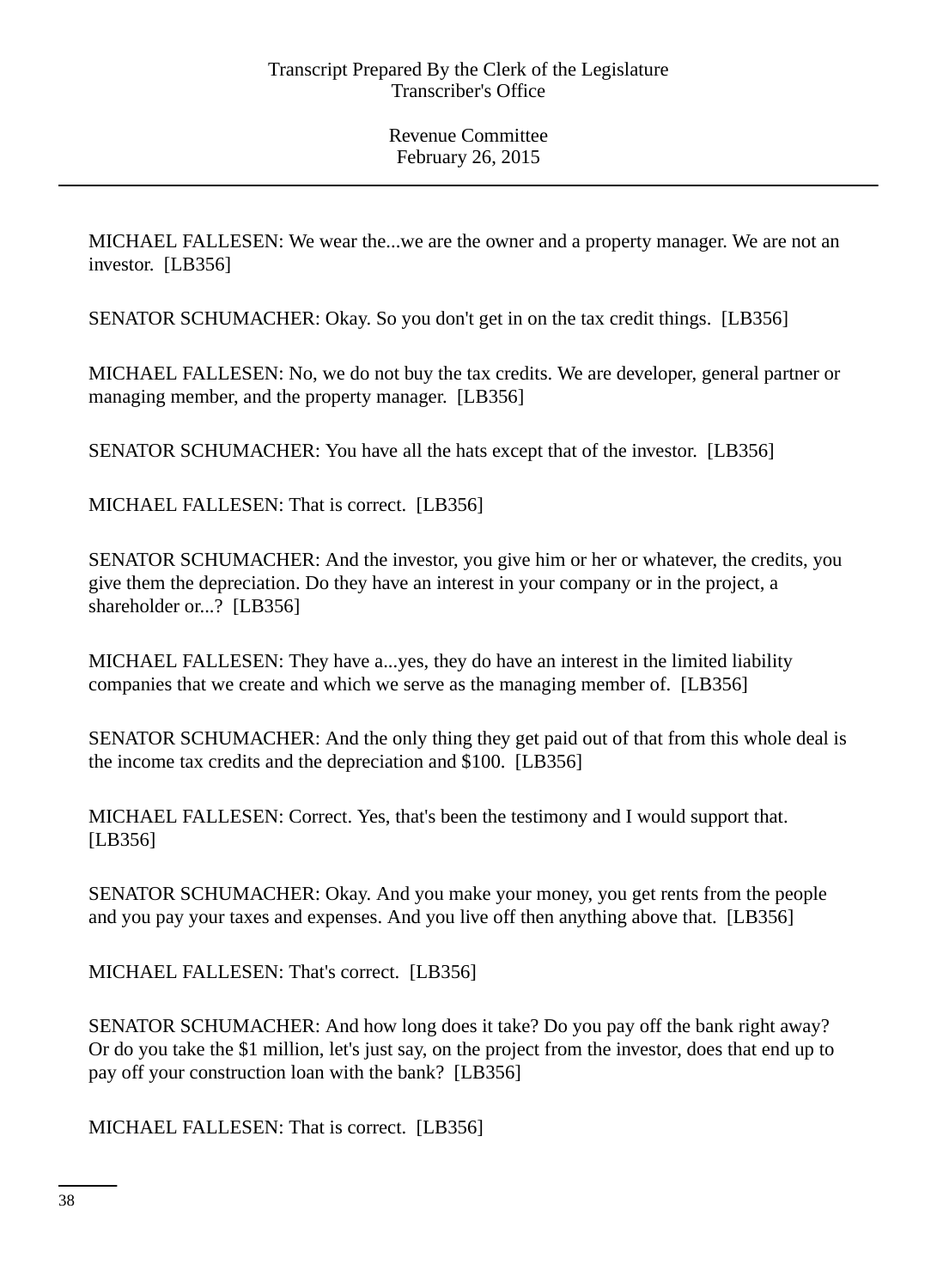SENATOR SCHUMACHER: And that happens early on, within the first year or so. [LB356]

MICHAEL FALLESEN: Yes. The tax credit equity flows into the project from the investor in increments based on a certain schedule that is determined in an agreement with the investor. And that equity comes in to pay off the construction loan which then flips to a permanent loan at the end. [LB356]

SENATOR SCHUMACHER: And that's...so the building that you ended up building, is there a loan against it then? [LB356]

MICHAEL FALLESEN: Yes, sir, there is. [LB356]

SENATOR SCHUMACHER: So you've leveraged some of that \$1 million you got from the investors with a loan, is that what you did? [LB356]

MICHAEL FALLESEN: Yes, I guess you say it was leveraged. Yes. [LB356]

SENATOR SCHUMACHER: And what usually is that ratio? Is it, I mean, the investors come up with half and you take half out in a loan? [LB356]

MICHAEL FALLESEN: Debt to equity is the question? [LB356]

SENATOR SCHUMACHER: Yeah, equity to the loan. [LB356]

MICHAEL FALLESEN: Yeah, I would say that a ratio of debt to equity on a capital stack of a typical project would be 70 percent equity, 30 percent debt. And that debt is comprised of hard debt and soft debt. We've talked about the Housing Trust Fund program. We've talked about tax increment financing. I would all consider those...well, TIF would be a hard debt, but Trust Fund HOME program would be soft debt programs. And so as...see, we're really trying to leverage up our permanent mortgage to close that gap that Mr. Mesner talked about. And the fact that we have such high property taxes and assessments being be so high limits our ability to leverage up that mortgage and produces a gap. [LB356]

SENATOR SCHUMACHER: I don't think I have a complete picture of it yet, but thank you for your testimony. [LB356]

MICHAEL FALLESEN: Sure. [LB356]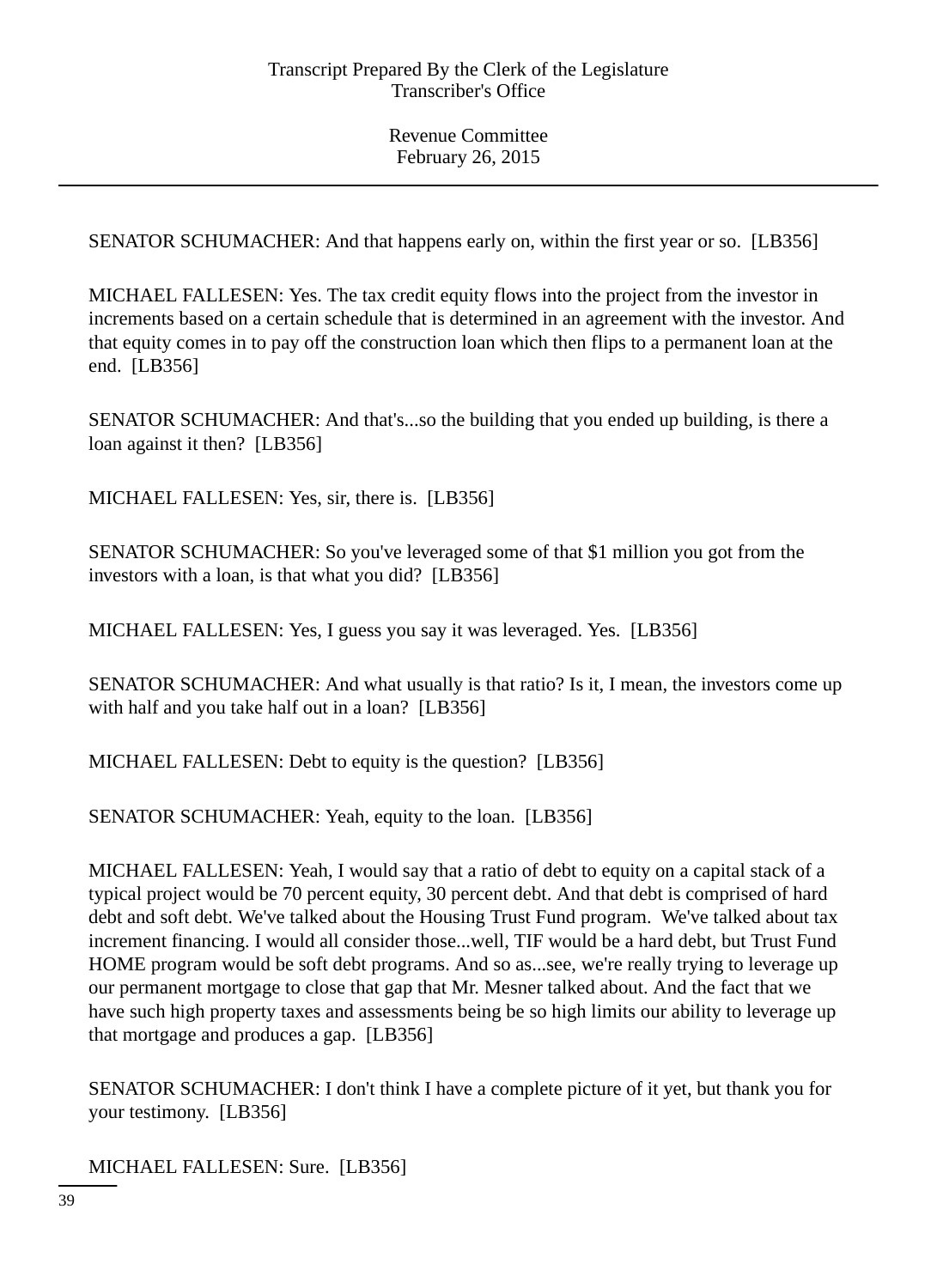SENATOR GLOOR: Seeing no further questions, thank you, Mr. Fallesen. [LB356]

CHRIS LAMBERTY: (Exhibit 3) Good afternoon, Senators. I'm Chris Lamberty, assistant director of the Lincoln Housing Authority. Last name is L-a-m-b-e-r-t-y. I'm here representing both the Lincoln Housing Authority and over 100 other housing authorities across the state of Nebraska. Several other housing agencies are with me here today in support of LB356 including St. Paul, Fremont, Grand Island, and Hastings. Public housing authorities are public bodies created by local communities whose purpose is to provide affordable housing in that community. That's what we do. And we are...I want to emphasize a couple things that we're interested in, in this bill. As public bodies, housing authorities want to make sure that there's an adequate supply of affordable housing in our communities, and we want to make sure that it's treated in a fair and equitable manner. And in this instance what I mean by fair and equitable is that its assessment value is based on the actual rent that we can collect and the actual population that we're serving. Right now there's a shortage of housing across Nebraska in a lot of communities. That might be in a wide range of incomes, but at public housing authorities we see it acutely as a shortage of affordable rental housing. This bill would remove a major barrier to developing new affordable rental housing and beginning to meet that shortage. I want to just briefly touch on Lincoln as an example, but I know it applies to a number of other communities in this state. We have right now a very tight rental market in Lincoln, particularly for affordable rental property. There are very few vacant apartments that are of the lower affordable-rent variety. It's tough to find an affordable rental unit right now in reasonably good condition in Lincoln. As a housing authority, we operate what's called the Section 8 voucher program. It's a federally funded program that helps very low-income persons and families with their rent. They go rent a property and we assist them and pay for a portion of that rent. The program does not work if we do not have units that families and persons with disabilities can rent. And right now that's a big problem for us in Lincoln and in a lot of other communities. It's becoming a big problem finding anything to rent that's reasonable and affordable. One metric that we use to measure that is the number of landlords that participate in our program. And a few years ago we had over 1,000 landlords that were in our program on a monthly basis in our voucher program. And right now we're down closer to 700 and it's declining. What's happening is people are choosing not to participate in our program and rent to very low-income person with a voucher. That's a reasonable businesses decision by a landlord because, as a government agency running a government program, we have some extra paperwork and we do inspections and we do things that, you know, if you don't have to do you don't do. If you can rent your units without going through our clients you will. But the bottom line is we needed more affordable rental housing. We don't have enough in our communities. We don't have enough in Lincoln and in a lot of other places. And we need it intentional...intentionally affordable rental housing that has long-term use restriction and is going to be there and not react whenever the market gets tight. This bill would remove some major barriers to getting that done so that we can house the families that we were created to serve. So I would urge your support. Thank you. [LB356]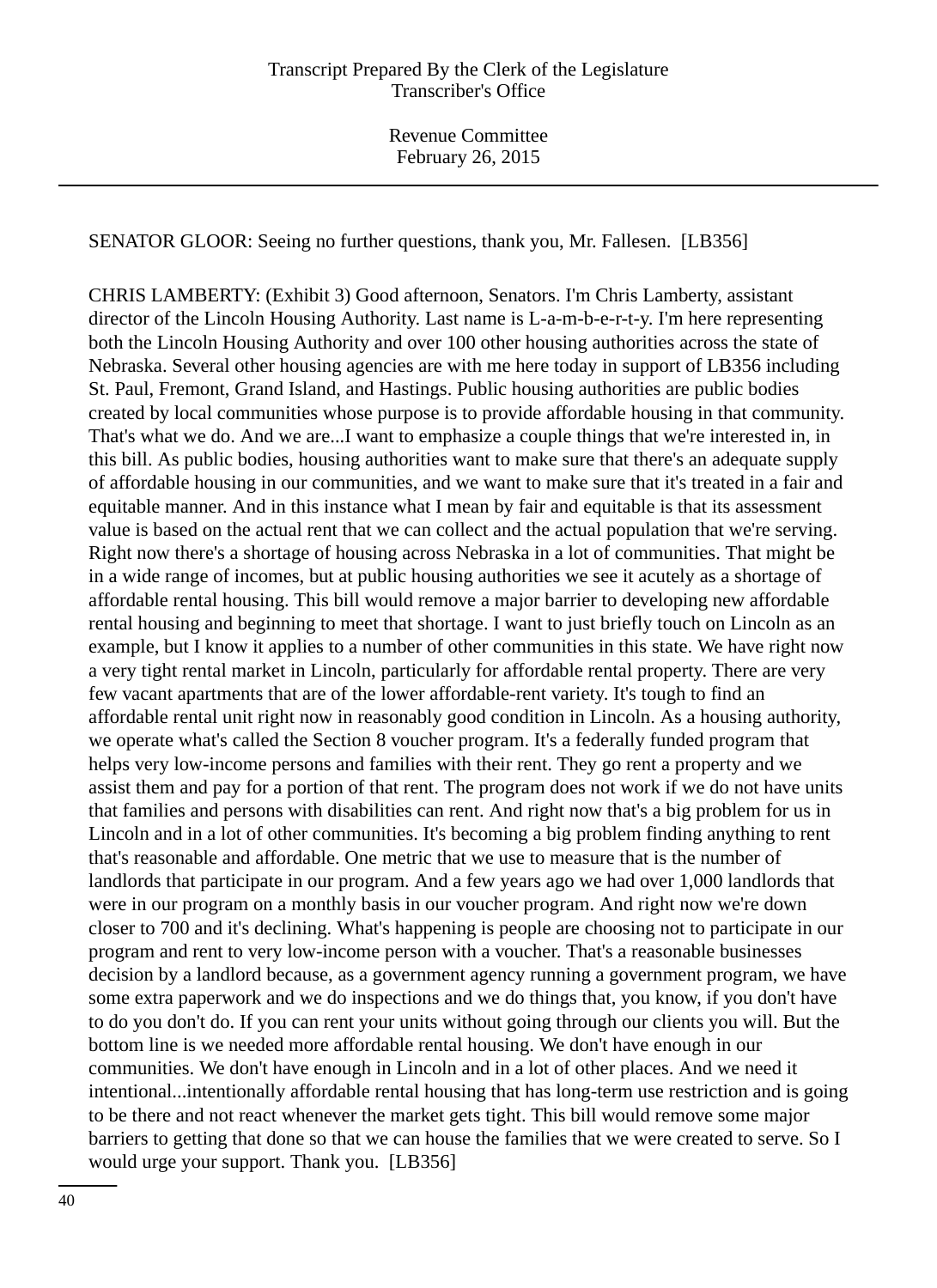SENATOR GLOOR: Thank you. Any questions of Mr. Lamberty? I don't see any. Thank you. [LB356]

CHRIS LAMBERTY: Thanks. [LB356]

SENATOR GLOOR: Any additional proponents at this time? We'll move to opponents. Any opponents of this legislation? [LB356]

TOM PLACZEK: Good afternoon, Chairman Gloor and other members of the Revenue Committee. My name is Tom Placzek, T-o-m P-l-a-c-z-e-k. I am the Platte County Assessor and I'm the legislative representative for NACO. First off, I'm going to surprise some of these proponents of this bill by saying that I actually agree with a lot of their points. I believe that we do have a problem with this particular type of housing, that it's inconsistently applied across the state. So on that regard, I think we do need to do something. I do believe we should recognize the rent restrictions. I do believe we should recognize the fact that they may have a...possibly have a higher vacancy rate because of their income restrictions. I also recognize that they have higher expense ratios because of their...the compliance and auditing requirements that are upon them because of these particular...the federal government, and I believe the state has required of them. Where we differ is I don't believe that the...using the Iowa formula is the gold standard. I believe the Iowa formula, based on a conversation I had with a certified general appraiser in Iowa, was that this was written by developers for developers. The cap rate over there in Iowa is approximately 2-2.5 percent higher than the market...the typical market would be. And I believe that's a problem because these projects, while they have the restrictions and the bad parts of the development, there's also the good part. And the good part is the tax credit and the ability to actually do the project. It reverses the debt-equity ratio by at least...you know, instead of 80-20 debt to equity, it's probably 20-80; or maybe it's only 10 percent that they have debt. To me, that gives them a greater advantage and I believe that at the very least, I as an assessor, if I was to do this property I would use a cap rate that is similar to what the market is on other apartment complexes. I would recognize the rent restrictions. I would recognize if there's a vacancy problem. I would recognize that there are higher expenses. Now I don't agree that we should have a state-based cap rate. The cap rate is not the same in Omaha as it is in Ord, as it is in Nehawka or Chadron. It's different across the state in different markets. So I don't think we need to go down that road with a state board and all these people involved in it. I just don't think that's a good idea. I believe Platte County can set rates based on Platte County's information. If we don't...and in most cases we do get the information. We're supposed to get this in October from these organizations and in most cases we get them. The ones that don't provide it to us, we address it as if it's any other apartment complex, which I believe most of the proponents would not have a problem with that. I don't...there's a couple other things in here that I think are bad. One is provides for the suspension of tax payments while a property is under appeal. Wow, that's a great deal, isn't it? Nobody else gets that. I don't think that language should be in there. It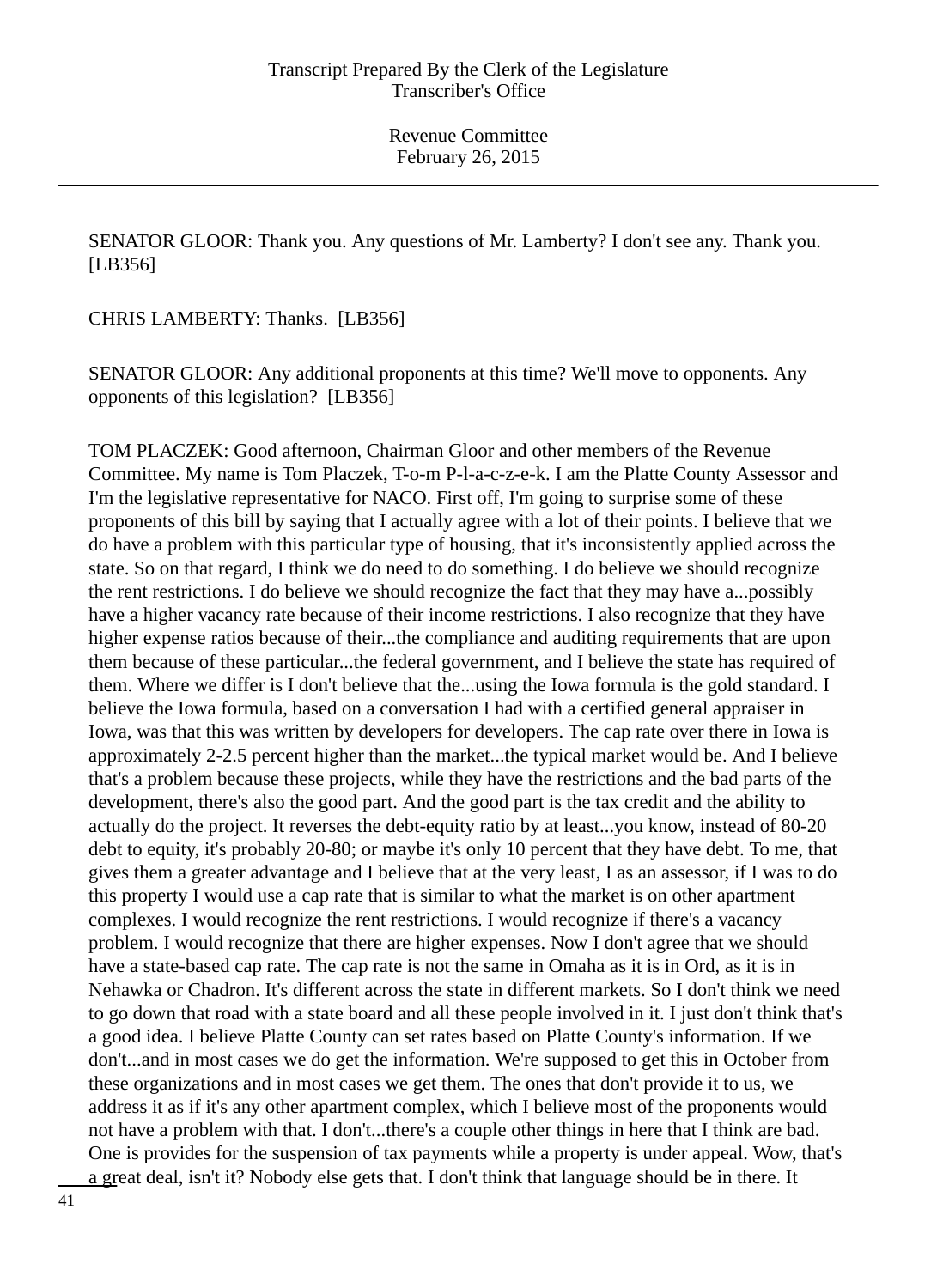Revenue Committee February 26, 2015

seems like there was something else in here too. Let's see, rent restrictions...I guess what I...oh, there was some language in there talking about a sales comparison approach, that you would have to have five sales. Well, that's fine. You're not going to have five sales. These properties don't sell. If you had one in a county you're probably lucky. So you know, I think that's kind of a...it's crazy to even have the language in there. It's not necessary. I do believe that if the information is not provided to the assessor--income, expense information--that we should be able to use any professionally approved mass appraisal valuation technique. Now the income approach probably should be used. It's an income property. And I know a lot of assessors across the state don't like using it. They're not familiar with it. They don't do it very often. But it is what it is. It's an income-producing property and that's how we should approach it as long as we got the data. So just summarize, I'm for a lot of this stuff. I just think we should have...county should be able to set its own cap rate based on the market. And that could almost be the bill (laugh) quite honestly. I mean it's about that simple as far as I'm concerned. Not all assessors agree with me because they don't want to do that. But I believe we need to put this behind us, get it done. And get rid of a couple of these things in here. But use the market rate and recognize some of the restrictions. End of story. That's all I have. I will take any questions that you may have. [LB356]

SENATOR GLOOR: Thank you, Mr. Placzek. I want to make sure I'm clear though, are you here representing yourself or Platte County, or are you here representing NACO and the assessors? [LB356]

TOM PLACZEK: NACO and the assessors. [LB356]

SENATOR GLOOR: So your comment about generally being in support of the income method, even though not all the assessors are, you are saying NACO is in support with some hiccups along the way. [LB356]

TOM PLACZEK: Right. We're opposed to the bill as it's currently written. But we recognize some of the facts that are in there need to be done. But we are against the suspension of the payment of taxes... [LB356]

SENATOR GLOOR: Cap rate concern, yeah. [LB356]

TOM PLACZEK: The cap rate, we don't want a cap rate board. We don't want...you know, that should be best handled on the county level. I think if we did...if everyone was required to do the income approach with that data and recognize that, the restrictions in that, I think you're going to see a lot of tightening up across the state of projects. Now you will have some differences because the rents that you get in Ord might be different than you're going to get in Omaha. So that may change things. They're going to have...so this isn't like you can just set one rate for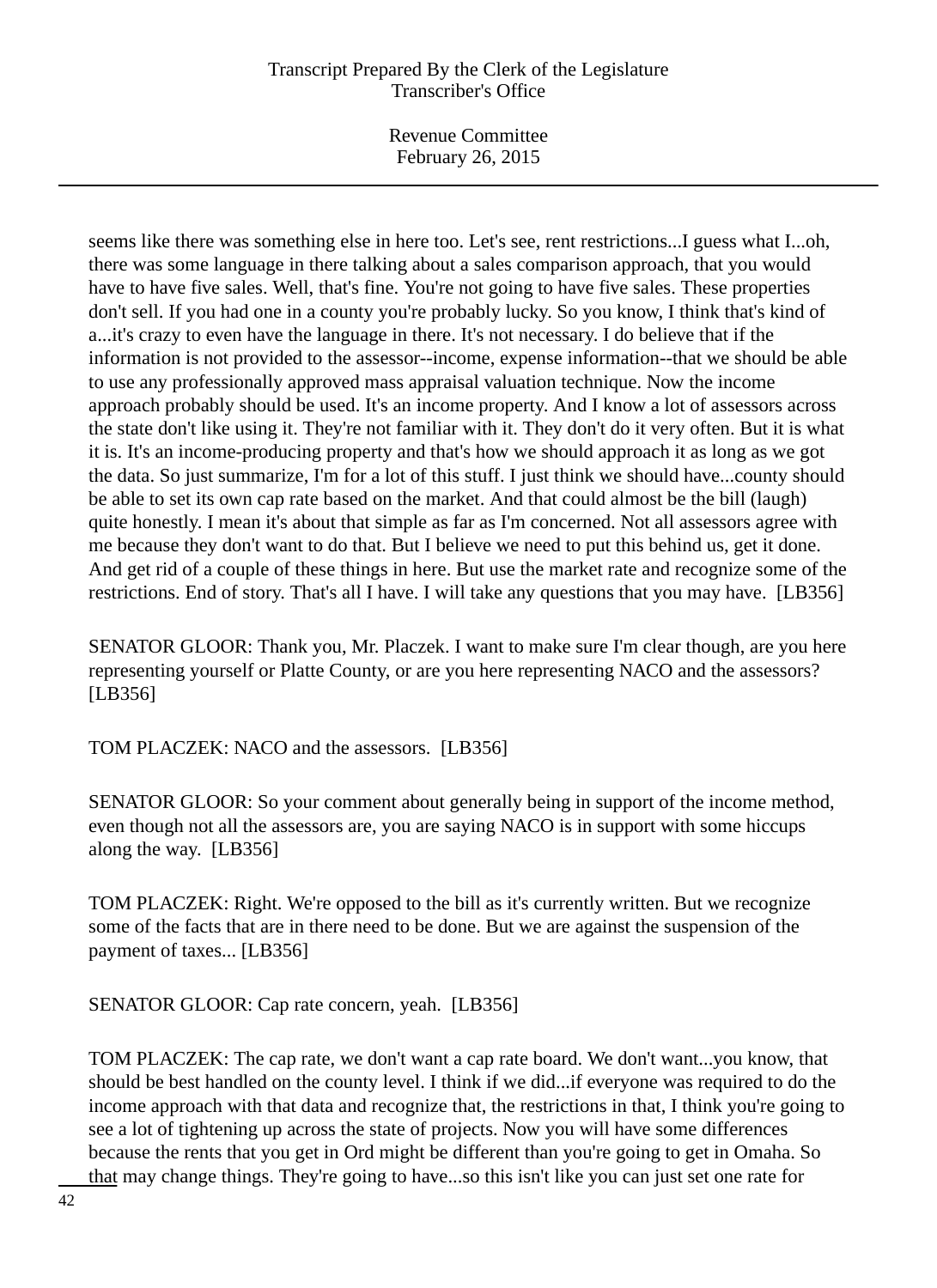everybody across the state. I just don't think that works to be quite honest with you. So I'm against the bill as written, and I'll let the rest of my statement stand. [LB356]

SENATOR GLOOR: Okay. Other questions? Seeing none, thank you again. [LB356]

TOM PLACZEK: Thank you. [LB356]

SENATOR GLOOR: Anyone else in opposition? [LB356]

WILLIAM KAISER: Senator Gloor, members of the Revenue Committee, thanks for allowing me to speak today. My name is William Kaiser, W-i-l-l-i-a-m K-a-i-s-e-r. I am a general certified real estate appraiser. I do independent appraisal work ad valorem. I've specialized in ad valorem for numerous counties throughout the state and I've been involved in numerous judicial proceedings as an appraiser consultant pertaining to subsidized or rent-restricted housing projects going back to the early '80s and as recent as 2010. The 2010 proceeding went all the way to the Nebraska Supreme Court. The case was Schuyler Apartment Partners v. Colfax County Board of Equalization filed June 11, 2010. Its number is S-09-644. And I would suggest that members read that decision or have legal counsel read it and give an opinion on it. The decision in that proceeding went to the county. The Supreme Court made numerous comments as to 77-113 as it is in the statutes today. One of them was that...I'm not going to say...it did not conform with the uniformity clause in the Nebraska Constitution. It was more an opinion that it was not workable or it was not a process or a statute that could be followed by appraisers in counties. It just did not pertain to the valuation of the rent-restricted buildings. I would mention there are other types of rent-restricted apartments throughout Nebraska. I think farm home has a program. There's another program, 236. The farm home programs, if you go through about any small town in Nebraska you see a little sixplex that has a T-shaped footprint. That is a rentsubsidized apartment complex in most situations. I have been involved with appraisal of those. I have been involved...I've been consulting on a district court case in Brown County. In this case, the property owner asked that the property be valued in fee simple utilizing market rents. The assessor had used contract rent which I think they're asking for per this bill. And that resulted in a higher opinion of value than market rates. In these small towns, it's difficult to rent properties let alone receive much money. If you have some type of a contract for subsidized-type rental where the tenant pays a very small portion and the government pays the rest, the owners do receive more money. I'm going to try and hurry up here. I guess my concern with the legislation is in my 30 years of appraising property, the...I've always been instructed by legal counsel and in one case, a district court case involving a post office that had restrictions on it placed on by the government, the rents were not sufficient to pay the taxes on the building. The post office in Columbus actually went for back taxes. And again, I guess I'll wrap this up. My concern is that if this is...turns out to be unconstitutional by the uniform clause or something, I mean you're going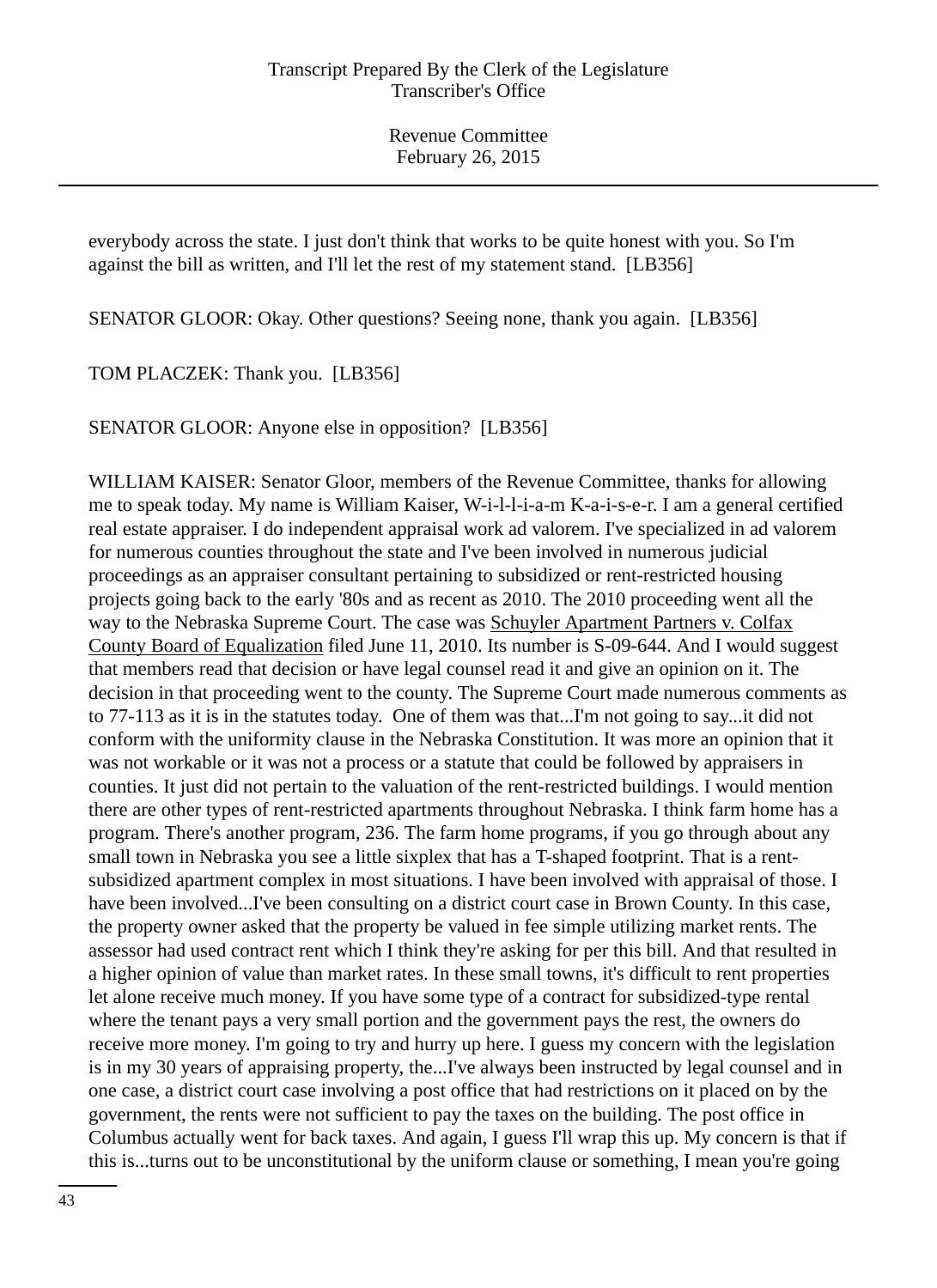to go through a lot of...the Department of Revenue is going to have a huge burden put on them by this bill...the assessors are. And I mentioned the 300-some cases right now. I think you would probably see more. As far as an Iowa approach, I think the agricultural landowners in Nebraska would love to see the Iowa approach to assessing and taxing ag land used in Nebraska also. Any questions? [LB356]

SENATOR GLOOR: Any questions for Mr. Kaiser? I don't see any. Thank you. [LB356]

WILLIAM KAISER: Thank you. [LB356]

SENATOR GLOOR: Continue with opponents. Good afternoon. [LB356]

JEFF QUIST: (Exhibit 4) Good afternoon. Chairman Gloor, members of the committee, my name is Jeff Quist, J-e-f-f Q-u-i-s-t. I am chairman of the Washington County Board of Supervisors and down here to testify in opposition to the bill as presented. My thoughts are that this bill creates an unequalization in assessing income-producing properties. You know, you have your regular apartment complexes out there. Now you're going to create a rent-restricted class at a different rate. I think this opens ourselves up to more challenges as far as equalization goes. My question, and I think Senator Schumacher has hinted around it, where are the tax credits recognized in the income stream? It's kind of like it's all of sudden just kind of pushed off to the side, that it isn't important. And it is important for the folks that are investing in these. It kind of seems like this legislation creates another bureaucracy with the board that comes up with the cap rate. The assessor from Platte County talked about cap rates being different in different parts of the county. I would believe that that would be correct. Trying to set something overall over the whole state, I think that's problematic. There was also talk of the band of investments. Are we talking about just a return of the investment or are we talking the return of the investment and the return on the investment? Another thing that comes to mind is we do have other types of properties that tend to be income restricted, like our farmland that is CRP. They tend to be longterm contracts that are a fixed rate. Taxes are still going up on those. It depends on the agreement. You have some long-term rental agreements for retail buildings. You also have longterm fixed rents on farms. They're being squeezed also. Everybody is getting squeezed on property tax. But we're kind of creating out this special little entity with this. It seems to me like the folks that are the benefactors here are asking the state to reduce the market risk. And anybody that's making an investment would want to reduce the risk if they can do that. So there again, we're getting back to the this equalization issue. And there again, lastly are the expenses, typical and reasonable, that you're seeing that are being entered into the income expenses ratios. And those would be some of the things to consider what goes in to the whole process. Let me look back through my notes here. Oh, it also tends to narrow the revenue sources for the counties. There again, it creates more pressure on other sources, other entities that are paying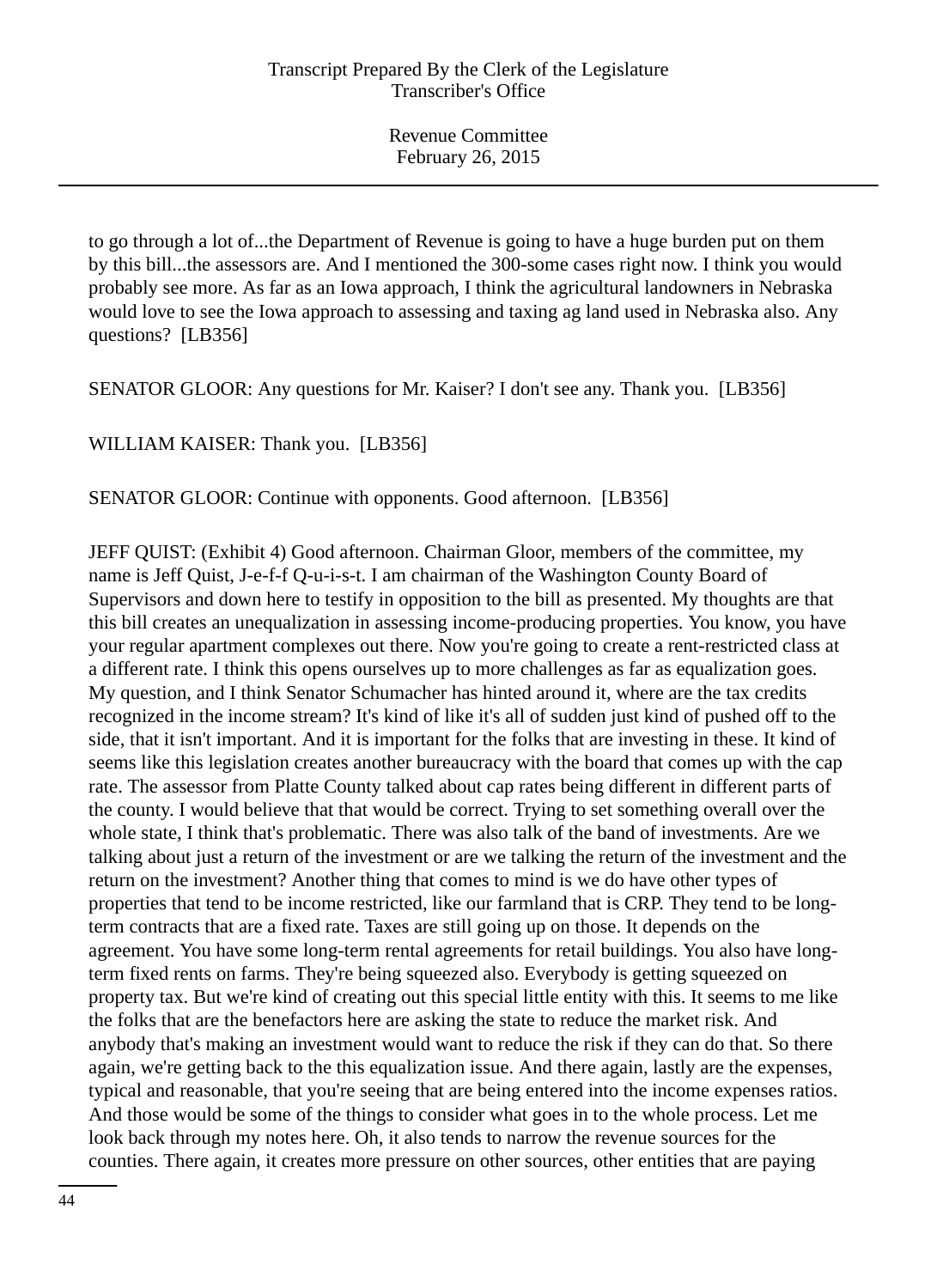taxes in. I might add that there, in some areas, some cities, communities, there may be a need for low-income properties. I'm not necessarily saying that there isn't. But I think we need to be careful with what we're doing here. Should there be a subsidization to these rents that maybe don't cash flow quite as well? Maybe. Maybe there's some kind of a Section 8-type entity that could come forward and help with those rental rates. I don't know that that's the whole answer. But as I see it right now, as the bill is presented I think it creates a lot of unanswered questions right now. So with that, I'll close and try to answer any questions. [LB356]

SENATOR GLOOR: Thank you, Mr. Quist. Questions? I see no questions. [LB356]

JEFF QUIST: Thank you. [LB356]

SENATOR GLOOR: Thank you. [LB356]

LARRY DIX: Senator Gloor, members of the Revenue Committee, my name is Larry Dix, L-a-rr-y D-i-x. I'm executive director of the Nebraska Association of County Officials appearing today in opposition to LB356. Senator Sullivan, you probably didn't think there was anything much more complicated than TEEOSA, but maybe we've found something. Every time I hear this and we've been doing this I tend to think it's been ever since I've been executive director. So we've been up here a number, 12 years. And I would tell you we're getting closer and closer to agreeing each and every year. I thank Senator Harr for bringing this and certainly for his willingness to work with us. One of the things that I did note, I think we had six people testify in support of the bill. I think when you sort of boil that down, five out of those six talked about the consistency and the fact that we need to look at these housing units, specifically these Section 42 IRS housing units and use the income approach, at least that's what I took out of that. I think every one of them mentioned that as opposed to the cost approach. We had an assessor that was on the opposite side of the issue saying I think we should use the income approach on that. And so we're getting very, very, very close on that. And we know that that when you look at...the Department of Revenue has an administrative code. And it recommends that these properties are best valued using the income approach. That's their recommendation. It falls short of saying you must use it, but it says that that is the recommended version of it. And so that's administrative code titled 350, chapter 51. So of all of this, like I said, I think we're getting a little bit closer. The opposition has been stated. But I do want to point out...I can't remember if you guys, are you using the green copy of the bill or the one that Senator Harr? And I can use either one, whichever one. Green copy? Okay, because there's not a whole lot of difference between those two. If you'll look on...when you go through here and you look on page 6, let's concentrate on that, there was talk about suspending without penalty or interest. And that is on page 6 on line 25 and line 26. Now that would be unique treatment for this type of property only. We do not see that for anybody else that gets a unique treatment that we suspend taxes on. So that really is problematic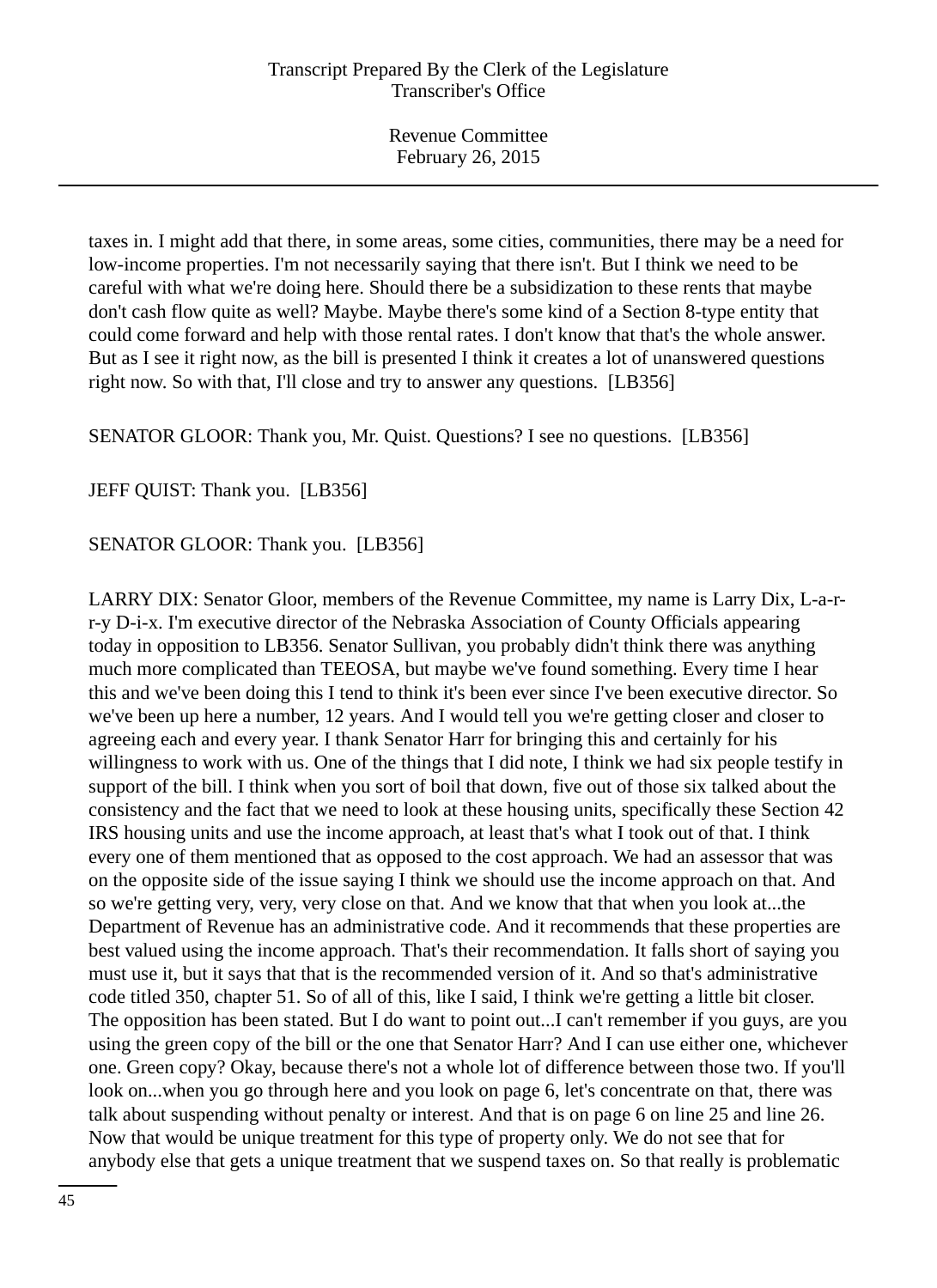Revenue Committee February 26, 2015

from us. And if you look above in that section, that Section 10, it gets a little confusing that, if I start on line 8: "If the county board of equalization, based on such facts and circumstances, concurs with the county assessor, then the county board of equalization shall petition the Tax Equalization and Review Commission to consider the county assessor's utilization of another professionally accepted mass appraisal." That's a little bit different than we see anywhere else. That's a very different manner of how we take property to TERC. Typically it's the property owner that makes the determination after the county board of equalization has acted, that they take the property on to TERC. And so that's where we're seeing some opposition in here. Then if you look at on page 3, of course, we create a Rent-Restricted Housing Projects Valuation Committee, which is a whole nother sort of layer of folks to analyze this. As I said before, I think we're getting a lot closer. If we can analyze, if we can get to the income approach I think the folks that were here supporting the bill are going to see some more consistency across counties. We're not going to see one county using the cost approach, the next one using the income approach. So we're getting closer on it even with that recommendation that it should be used. It just doesn't say that it must be used. We always caution that because we don't want to tie the hands of our assessors and start to force them down a path of identifying all kinds of different property that must use income approach versus cost approach versus another analysis. So we look at this very, very narrowly. We look at this as Section 42 IRS Code only. So we want to make sure we don't open the door to anything else out there. So with that, I'll stop. I'll answer any other questions anyone may have. [LB356]

SENATOR SCHUMACHER: Senator Scheer. [LB356]

SENATOR SCHEER: Thank you, Senator Schumacher. Thanks for running through that, Mr. Dix. You had the three or four exceptions that you took to the bill. If those are gone, do you have a problem with the bill? [LB356]

LARRY DIX: If we go through and we take out those three or four exceptions. The other one that I would add is... [LB356]

SENATOR SCHEER: Well, now you've... [LB356]

LARRY DIX: No, no, no. Well, not that I covered but the previous testifier covered. [LB356]

SENATOR SCHEER: Okay. All right. [LB356]

LARRY DIX: And that was the Iowa model that's written into the bill. As long as the county assessor, like he does on other income approach, establishes the market value using the income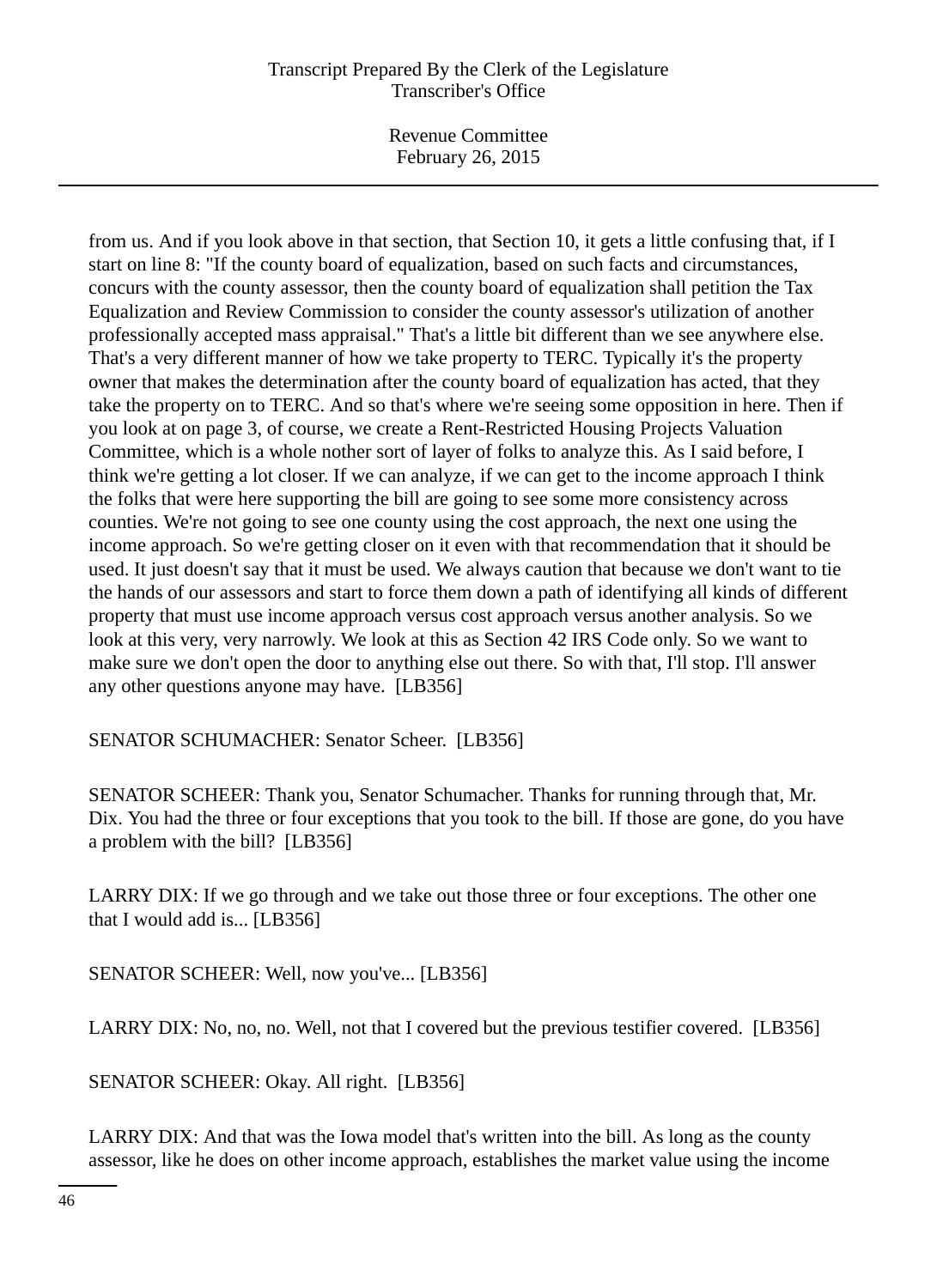approach, if the committee would say we have to go down this path of using the income approach, county assessors can set the cap rate based on their experience in their county, yeah, we're...we'd be good. [LB356]

SENATOR SCHEER: Just out of curiosity, why are so many county assessors, if it clearly states that's the best one to use, why are they not using it? I mean why are we here today? If they had been doing what was gently suggested to them... [LB356]

LARRY DIX: Yeah. [LB356]

SENATOR SCHEER: ...we probably wouldn't be here today. And not that you're wasting my time, I'm not implying that. But truly we wouldn't be here if they had been doing that. [LB356]

LARRY DIX: When the assessors look at this, it's one of three methods that they can use. And it's the same way...it would be the same way, Senator Scheer, on a restaurant... [LB356]

SENATOR SCHEER: It may be, but it clearly, as you pointed out, it clearly states this is the best one to use. You can use any of them, but it says this one is the best. [LB356]

LARRY DIX: Yeah. [LB356]

SENATOR SCHEER: So why wouldn't they use it? [LB356]

LARRY DIX: It's their discretion. They're the elected official. It doesn't say they shall use. [LB356]

SENATOR SCHEER: Well, so again, we're in one of these deals: Don't tell me what to do. Even though it's the best, it's the right thing to do, don't tell me what to do. [LB356]

LARRY DIX: I'm just saying that is what it says. It doesn't say shall. [LB356]

SENATOR SCHEER: And I understand. [LB356]

LARRY DIX: We argue on all kinds of bills between the two words, the shalls and the mays. [LB356]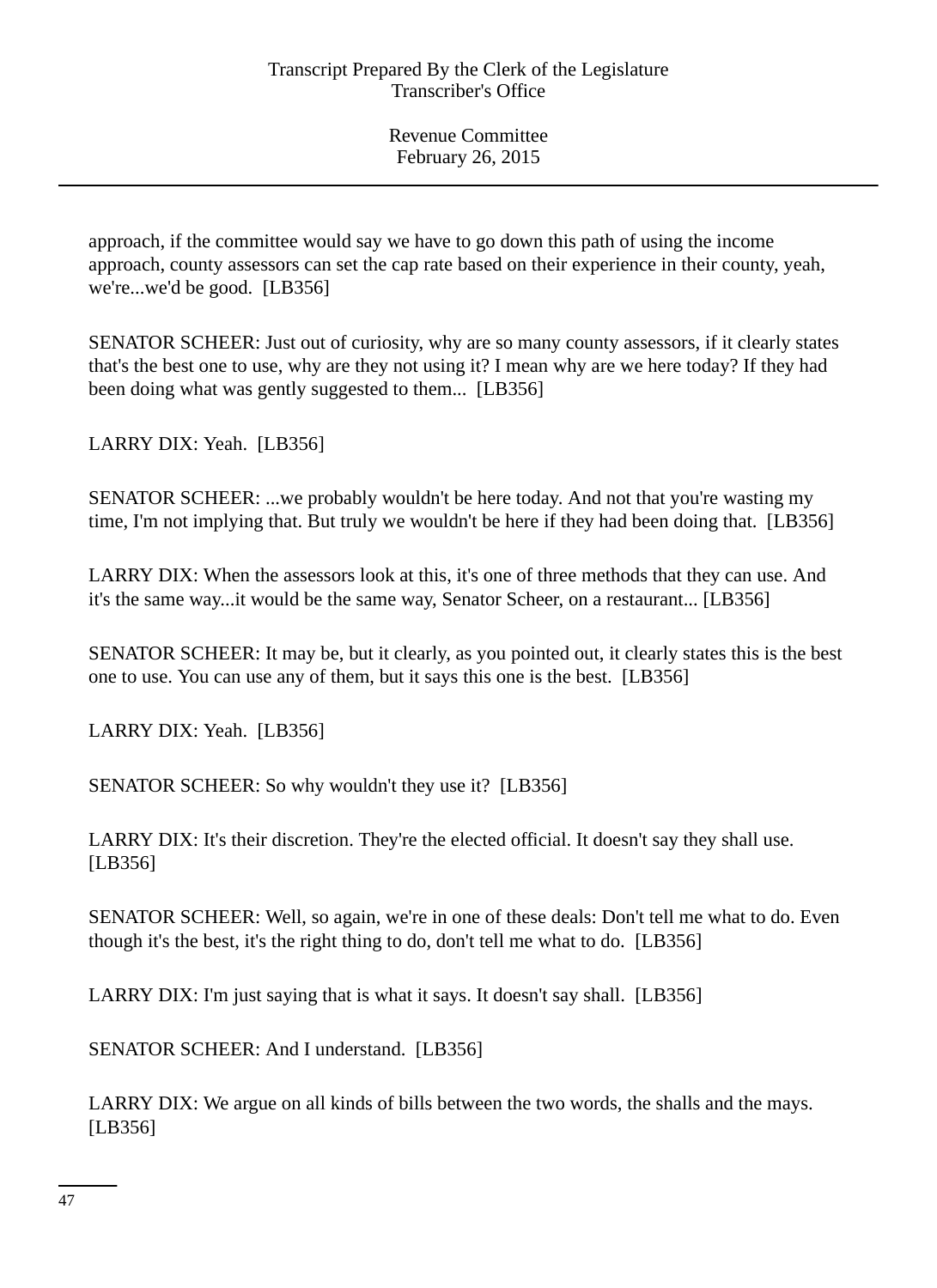SENATOR SCHEER: I understand. But too many times this happens where it really becomes the part of some official somewhere. It really gets down to: Don't tell me what to do. Even though it may be the right thing to do, don't tell me that I have to do it. And I just, for the life of me, don't quite follow that mentality that we cause problems just to cause problems. [LB356]

LARRY DIX: Well, I wouldn't say that...I would never say that an assessor is doing it to cause problems. [LB356]

SENATOR SCHEER: Well... [LB356]

LARRY DIX: I would say that an assessor is an elected official to uphold the law, to value property. [LB356]

SENATOR SCHEER: Well, I understand. They're using their own discretion. I understand that. [LB356]

LARRY DIX: Yeah, yeah. [LB356]

SENATOR SCHEER: But we have sort of a unique circumstance here that some guidance has been given, they just have chosen to ignore. [LB356]

LARRY DIX: Right. [LB356]

SENATOR SCHEER: So that is bothersome to me. [LB356]

LARRY DIX: Yeah. [LB356]

SENATOR SCHEER: But I appreciate your comments in relationship to it. [LB356]

LARRY DIX:: And I think that's why we're here, because we're pointing that out. No one else pointed that out. [LB356]

SENATOR SCHEER: I understand. [LB356]

LARRY DIX: If you remember, that came from us. [LB356]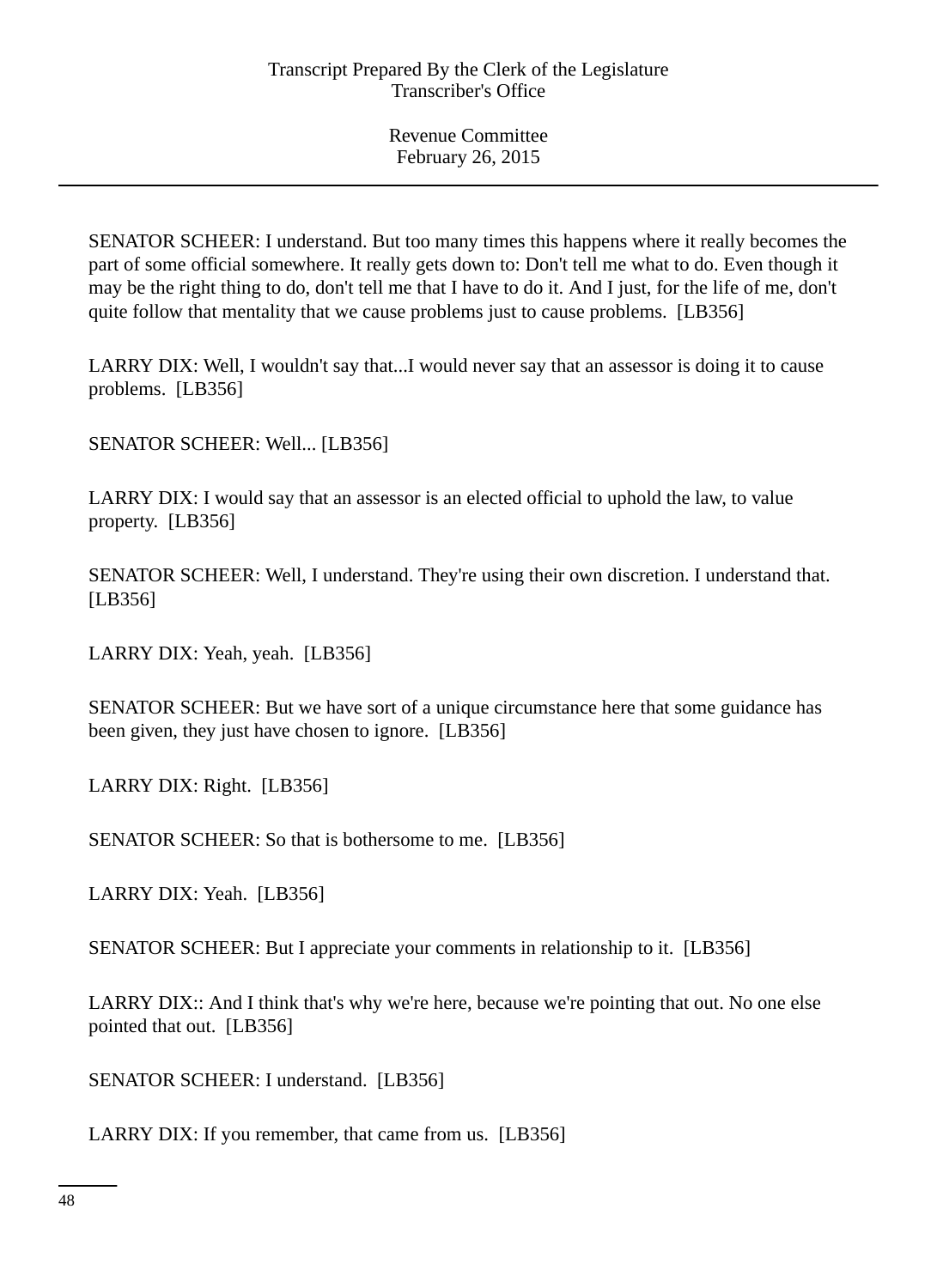SENATOR SCHEER: I understand. I appreciate it. Thank you. [LB356]

LARRY DIX: Okay. [LB356]

SENATOR GLOOR: Senator Schumacher. [LB356]

SENATOR SCHUMACHER: Thank you, Senator Gloor. Are you satisfied that the formula that's in here adequately accounts the income stream that comes from those credits, that that's part of the income and is adequately reflected in the valuation that would result? [LB356]

LARRY DIX: The credits...also, Senator Schumacher, in the--let me refer to it--the Title 350, it talks about how those credits can be used and when they should be used, when they should not. So that's why I would rather refer to the Title 350 document than I would placing this formula in state statute. [LB356]

SENATOR SCHUMACHER: I mean, but whatever we come up with, how are we supposed to account for that income stream, which is money that's coming from the federal government, that's going back and funneling its way through to the investor or, I suspect, indirectly to the developer/landlord. Some way that's got to be accounted for as part of income. [LB356]

LARRY DIX: And I think those are accounted for probably in the cap rate. What it states: "Any low-income housing tax credits authorized under section 42 of the Internal Revenue Code that were granted to owners of the project shall not be considered income for purposes of the calculation but may be considered in determining the capitalization rate to be used when capitalizing the income stream." [LB356]

SENATOR SCHUMACHER: Why wouldn't you use it initially? [LB356]

LARRY DIX: I'm just reading what's currently in Section 350. [LB356]

SENATOR SCHUMACHER: That seems to be the big difficulty here is somehow this tremendous infusion of income from the federal government does not want to be taken into account in this process. [LB356]

LARRY DIX: Right. [LB356]

SENATOR SCHUMACHER: Thank you. [LB356]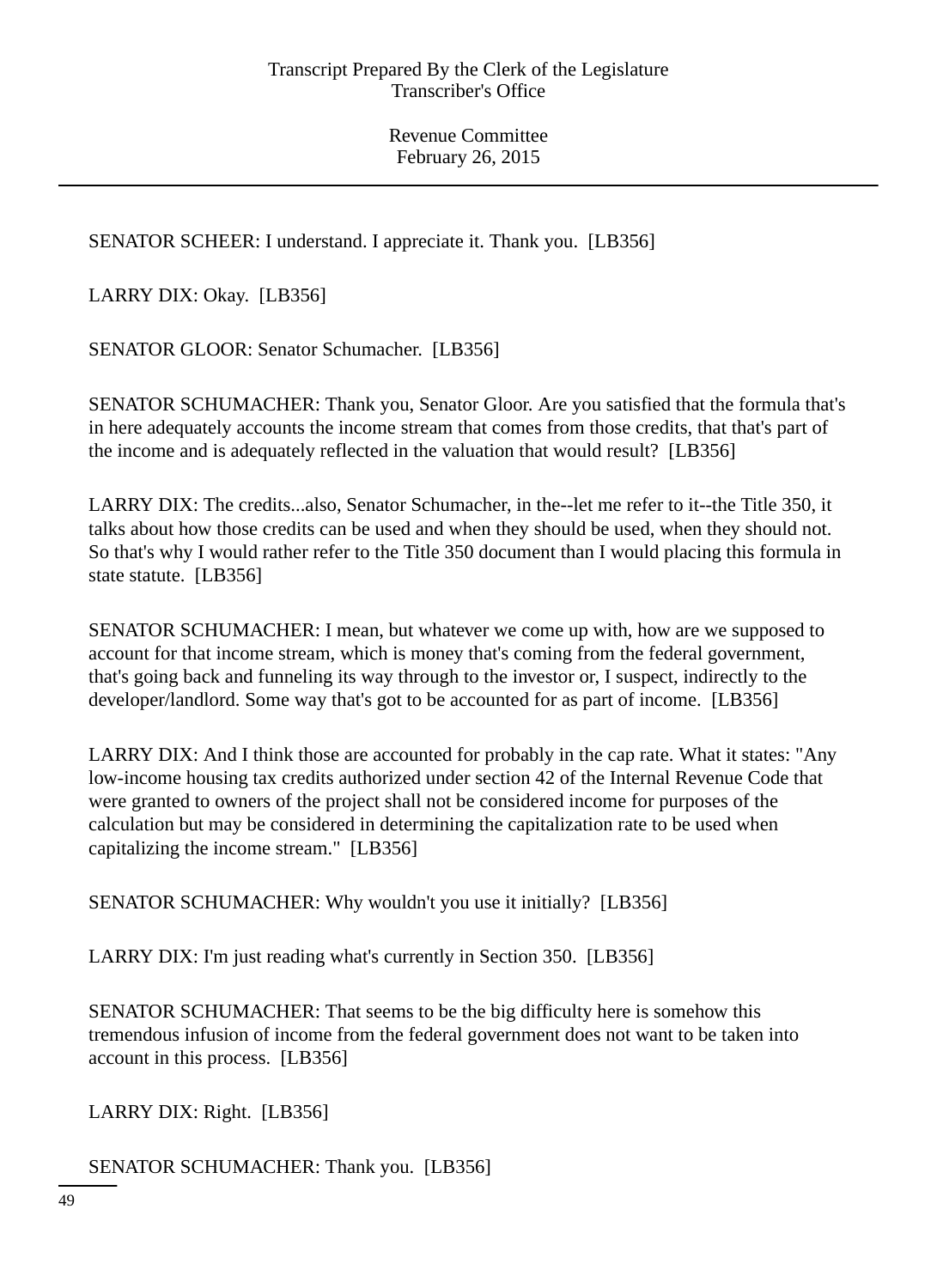SENATOR GLOOR: Other questions? Seeing none, you shall be dismissed. Thank you. [LB356]

LARRY DIX: Thank you. [LB356]

SENATOR GLOOR: Anyone else in opposition? Anyone in a neutral capacity? Senator Harr, you're recognized to close. [LB356]

SENATOR HARR: Thank you, and I will try to be brief. You know, the deal is here, guys, if no one wants to do this, we're not going to have more affordable housing. They still take on...if we have this problem with property tax, we have a risk of foreclosure. So we're trying to create some certainty here. I'm going to start by addressing your issue, Senator Schumacher. I think we sometimes get confused with equity and value. We don't turn around and tax on Nebraska Advantage, the tax credits that you get there. So to give you an example, you take land, a piece of ag land, 160 acres and it's irrigated land. And then you have a utility easement that runs through the middle of it and now you can't do an irrigation system on there. The utility pays the farmer for the decrease in the value of the land from...the payment is no longer...it's not taken against the value of the land, but they'll pay him for that. And it's not as though when you pay your property tax, they ask are you getting something for making this dry land over irrigated land? Something similar to that and I can go into more detail with you on that. As far as what the first two opponents...well, no. It would be the second and third opponents said about this bill, I didn't write the bill. I want to make that clear. I know that's going to surprise a lot of you. And the issue with the payment of taxes. I think that was in there because of the frustration that these people feel right now with so many cases in front of TERC. You know, I know one developer currently has 60 and probably will bring 22 more after the new valuations. And so what we're trying to do is to create some certainty. Can that part be taken out? Sure, you bet. That's part of any negotiation of a bill. The Washington County individuals were worried about the different rates for...the unconstitutionality. Let me just say I have an AG Opinion that addresses that. And it says, the AG says he believe this that's in the bill is constitutional. So can you take that to the bank? Probably not, but it's a good indication that this probably is constitutional. So I'm not sure how much water that carries. The county-to-county issue brought up, it's a valid one. And you are going to have different cap rates though in different counties when you apply the formula based on the different rents. So there will be variations even underneath this formula. I can't go out of my way enough to thank NACO for their hard work on this. My real only objection to Mr. Placzek is that he's only going to do this for a year. You know, every time he comes down here he seems to provide clarity to bills and addresses the issues in a clear, fair manner. The fact that NACO says it's okay to go with the income approach, that's a big step, folks, and I want to thank them for doing that. You know, the fact that they say LURAs, we have to take that into account, that's a big step. I want to thank them for that. So I understand their opposition. I want to thank them for continuing to work with us. This bill probably isn't ready today because I think we owe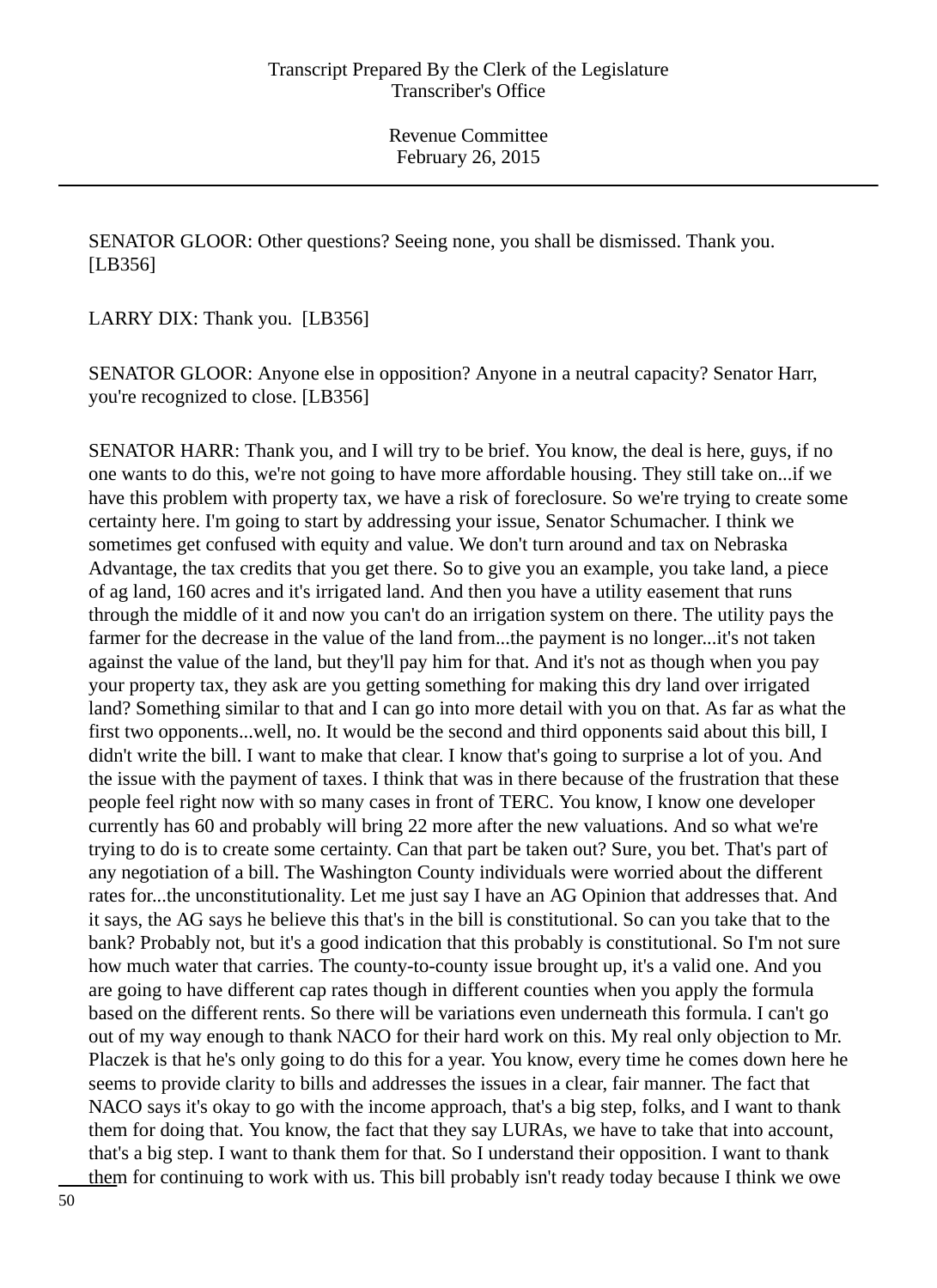it to NACO to come to an agreement with them because they've negotiated with us so well. So we'll continue to work on it. I want to thank you for your time today. I know I learned a lot. I hope you did too. With that, I'd entertain any questions you may have. [LB356]

SENATOR GLOOR: Any questions? Senator Harr, where did the amendment come from? Who was at the table working on the amendment? [LB356]

SENATOR HARR: Well, Senator Wickersham was part of it, and then individuals from NACO and then individuals from the first five testifiers...or six. [LB356]

SENATOR GLOOR: Okay, so it's all...it addressed a lot of issues, but clearly not all of the issues. [LB356]

SENATOR HARR: Yeah. We're really down to two or three issues, which is what I said in my opening, and we're still working on that. The regs that Larry Dix, Mr. Dix from NACO brought that weren't brought up before, that's a step forward. If maybe we just looked at those and we have a better idea, we just maybe "statutorize" what those regs already say. That might be a good compromise. We're still working. [LB356]

SENATOR GLOOR: Okay. [LB356]

SENATOR HARR: Okay. [LB356]

SENATOR GLOOR: Thank you, Senator Harr. And that shall end the hearing on LB356, and then we will move to LB361. Welcome back, Senator Harr. [LB356]

SENATOR HARR: Thank you, Senator Gloor...Chairman Gloor. [LB356]

SENATOR GLOOR: Hang on just a second. I'm sorry. I want to read into the record both with Senator Davis' LB325, we had proponent letters of Jack Andersen, Sheridan County Commissioner; opponent, Jay Rempe, Nebraska Farm Bureau. (Exhibits 4 and 5) For the last bill, Senator Harr's LB356, we had proponents, Ute Wojtalewicz from the Housing Authority of St. Paul; Rick Ruzicka from Hall County Housing Authority, and Gary Hilkemann, Norfolk Housing Authority. (Exhibits 5-7) [LB325 LB356]

SENATOR HARR: (Exhibit 8) And I'm passing out one more from Judy Peterson, one more letter from the Central Nebraska Housing Developers. [LB356]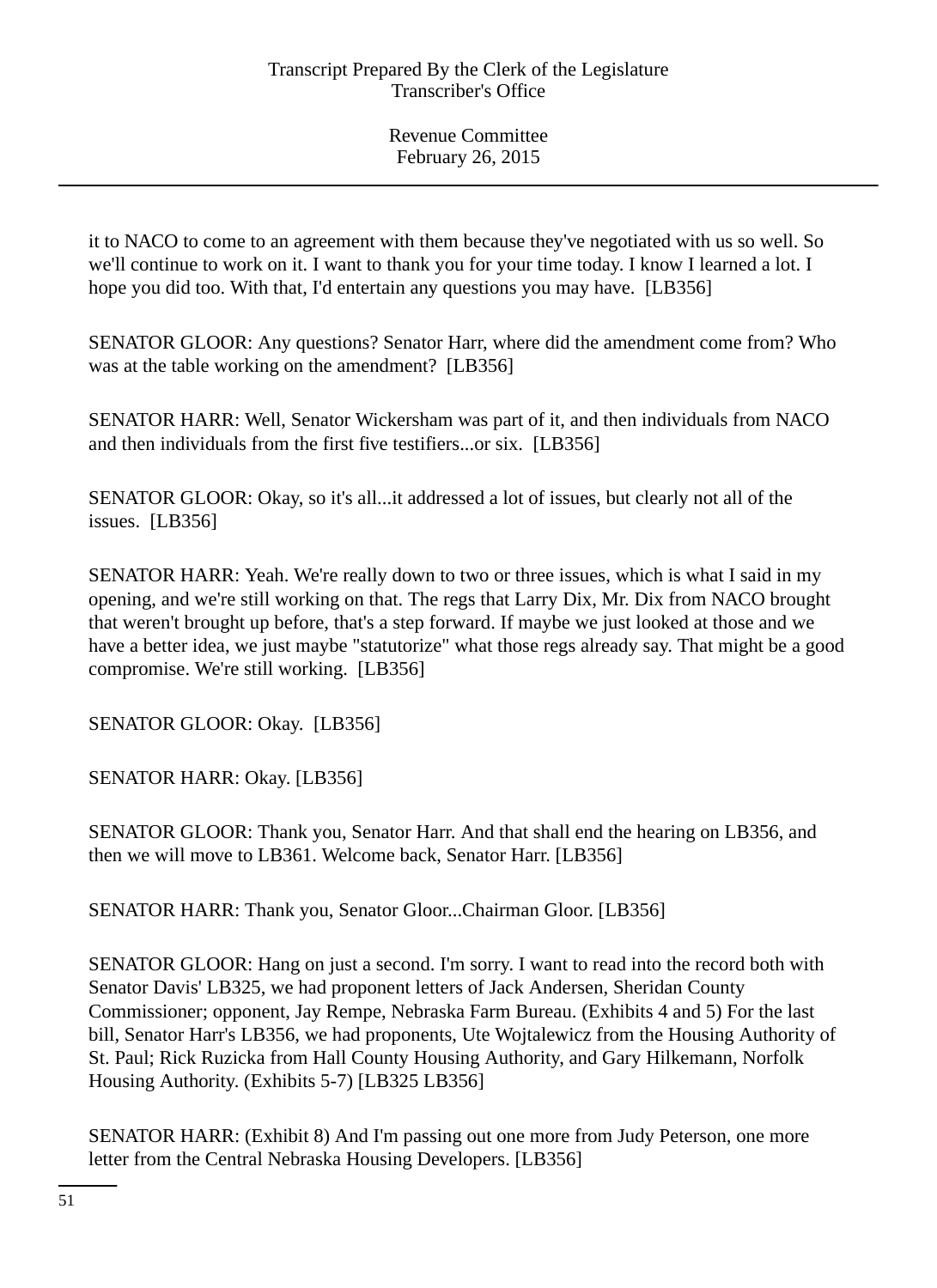## SENATOR GLOOR: For LB356? [LB356]

SENATOR HARR: For LB356. [LB356]

SENATOR GLOOR: LB356, fine. Okay. I would ask those, if you are leaving, would you please try and leave a little quietly so we can continue with our hearings. Thank you. Senator Harr. [LB356]

SENATOR HARR: Thank you. Thank you, Chairman Gloor, members of the Revenue Committee. My name is Burke Harr, H-a-r-r. I reside in Omaha, Nebraska, and represent LD...Legislative District 8. I am here on LB361. This is a rather simple bill, especially in comparison to the last bill. This will clarify language in the statutes that permit sanitary drainage districts, sanitary improvement districts, special improvement districts, counties, cities of all classes and villages to levy special assessments for improvements made by political subdivisions that benefit individual properties. The bill amends statutes relating to the collection of assessments to clarify that the collections are, in fact, special assessments. Under the Nebraska Constitution, Article VIII, Section 6, cities have the authority to levy special assessments. This bill is in response to an 8th Circuit decision in 2002 involving the city of Tecumseh. The court held that in Nebraska any statutory authorization to levy special assessments must be strictly construed against the municipality. It must be clear that the charges are special assessments. Because of the court decision, LB361 amends statutes that a levy...that levy a special assessment to clarify the language of statutes to make it clear that the statutes contain the proper language to meet the original intent of the statute. Without a special assignment designation, the lien on the property loses its priority and makes it difficult or impossible to collect. Special assessments are levied against a property when the local government takes action to specifically benefit the property. Examples are when a street is paved, a water line is extended to provide water to a property, or even such cases as where a property is not properly cared for and the city comes in and mows it. The property is charged or assessed based on the benefit that that individual property receives. Special assessments are also levied when a city has to remove nuisances or clean up property when the landowner fails to do so. This often occurs when a property is abandoned or absence...or an absentee landlord fails to maintain the property. Nebraska law, Section 77-209 provides that special assessments shall be a lien on real estate on which assessed and shall take priority over all other encumbrances and liens thereon except the first lien of general taxes. LB361 amends these statutes to clearly state that when a property is charged for special benefits, it is a special assessment. This preserves the lien priority. The idea for this bill originated from 2011 Urban Affairs Committee interim study, LR203, on abandoned and vacant buildings. LB361 is similar to LB574 introduced in 2013, but includes the Revenue Committee amendments. After the hearing, the committee advanced that bill without dissent to General File. Similar to the last bill, it ran out of time. Retaining a priority on special assessments will help cities and other political subdivisions to collect these special assessments in which individual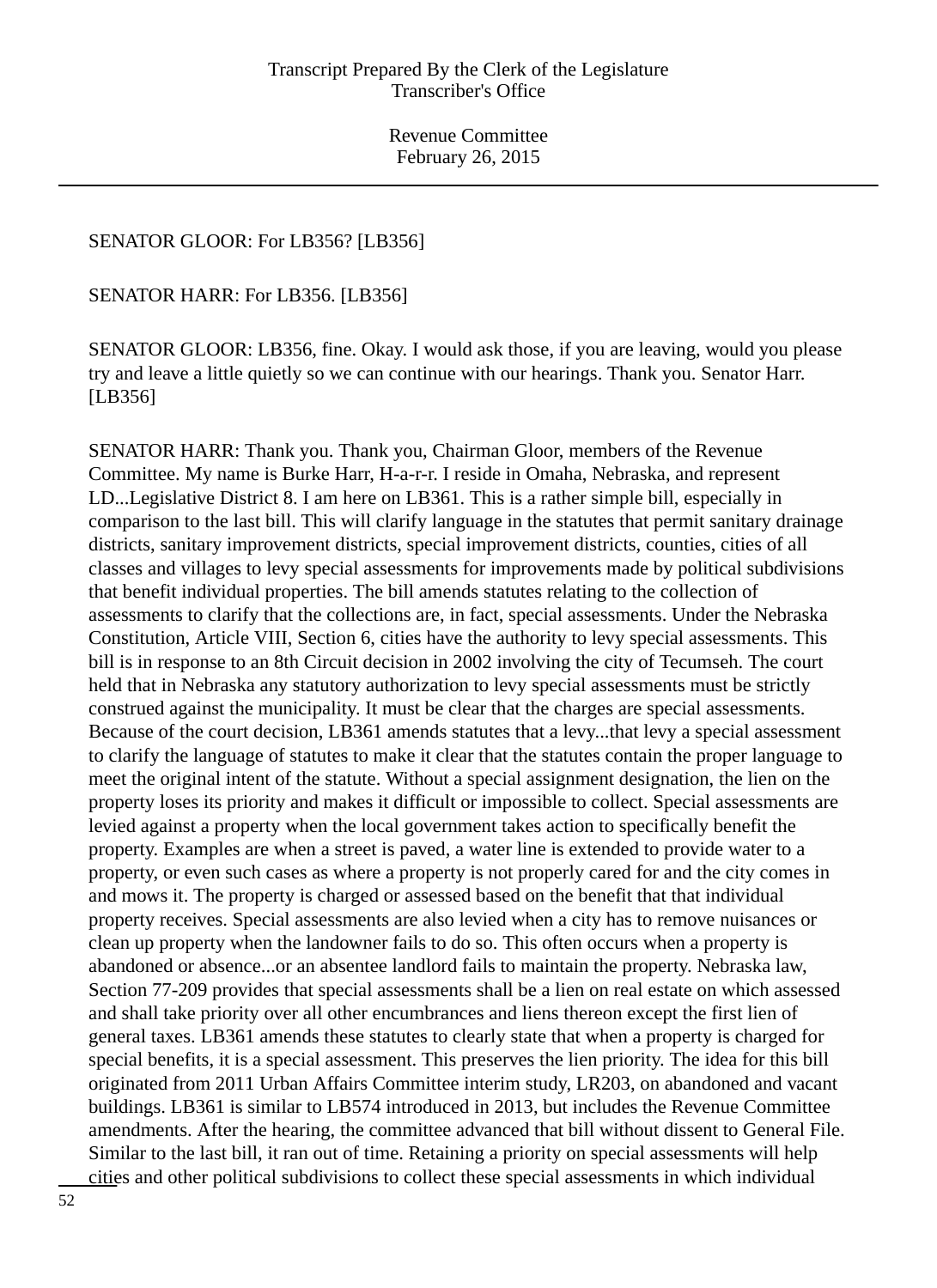property receives something from the state, and instead of having the state pay, or the political subdivision pay for that, the taxpayers, the individual who receives that benefit will. Without the priority the taxpayer as a whole end up paying for the costs and benefits for that one property. I will be waiving closing. I have to attend my child's parent-teacher conferences, but I would entertain any questions anyone may have. [LB361]

SENATOR GLOOR: I believe I speak for the committee when I say we applaud your choice of priorities... [LB361]

SENATOR HARR: Thank you. [LB361]

SENATOR GLOOR: ...but we will see if anyone has any questions. [LB361]

SENATOR HARR: It's not until 5:15, so I have a couple minutes. [LB361]

SENATOR GLOOR: I don't see that that changes anybody's wish to ask you any questions. Thank you, Senator Harr. [LB361]

SENATOR HARR: Thank you. Appreciate it. [LB361]

SENATOR GLOOR: We will move to proponents of the bill. Thank you, Gary. Go ahead. [LB361]

GARY KRUMLAND: (Exhibit 1) Senator Gloor, members of the committee, my name is Gary Krumland. It's G-a-r-y K-r-u-m-l-a-n-d, representing the League of Nebraska Municipalities in support of LB361. And I do want to thank Senator Harr for introducing this bill and sticking with it for a couple of years now. This bill does change some language in a whole series of statutes that's more of a technical correction, but because of a court case we think it is needed to make it clear that what was intended as special assessments are...remain special assessments. What I've handed out is the court case. It's an 8th Circuit case and if you look at the second to the last page, page 9, second paragraph, the court said that in Nebraska any statutory authorization to levy special assessments must be strictly construed against the municipality. So they're looking at it very closely and then farther down it says that, in this case the municipality tried to collect sewer bills in a way the law allows it to collect as other taxes, but doesn't say special assessments so it doesn't have the priority of a special assessment. And as Senator Harr mentioned, in 2001, the Urban Affairs Committee did a interim study on vacant and abandoned property because it's a real concern across the state. And one of the issues there are collecting special assessments because a lot of times the city will have to go in and clean up abandoned property and try to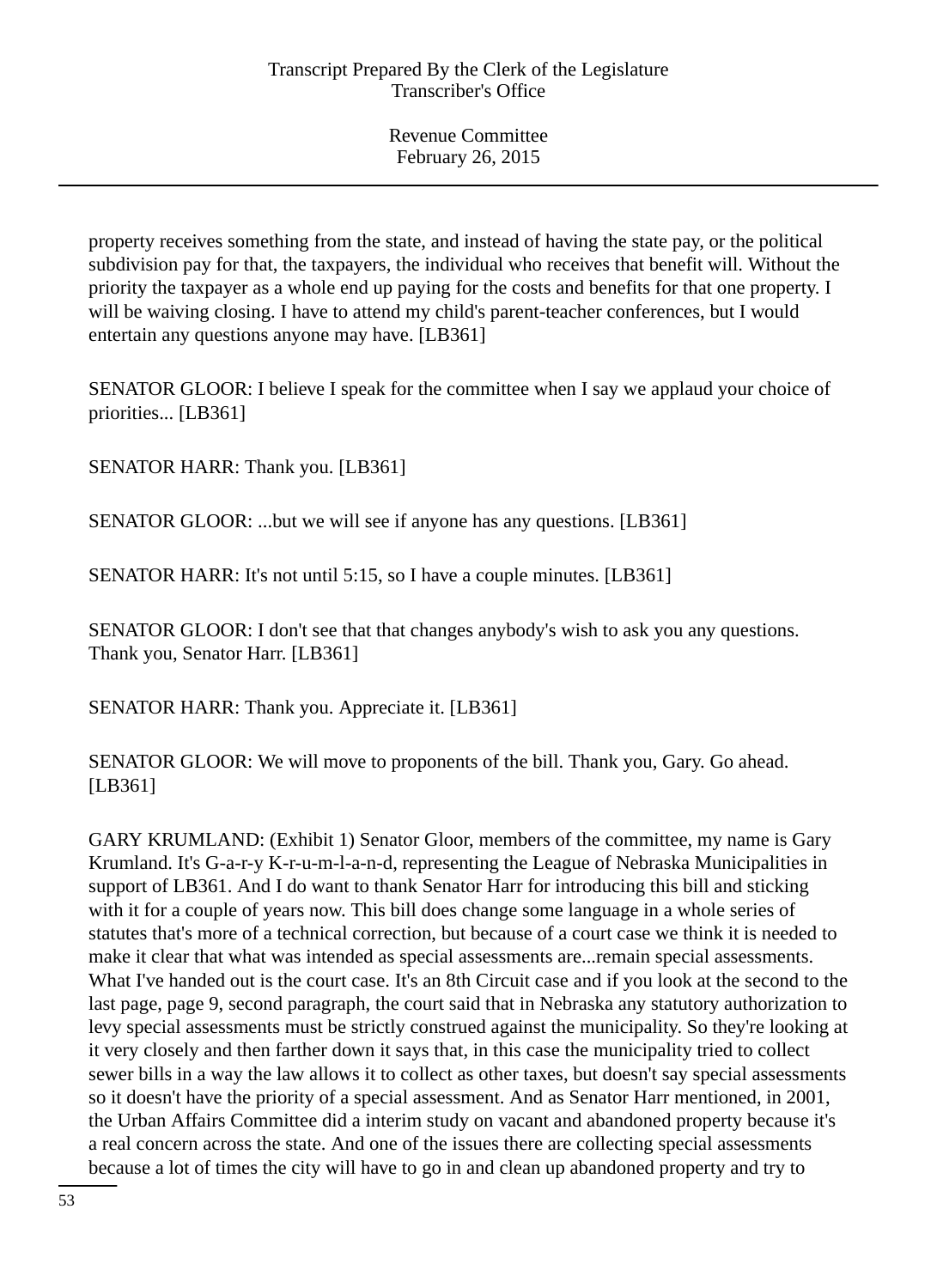Revenue Committee February 26, 2015

collect from the property owner. And in that study they discovered this court case and started looking through statutes, and the committee staff and the Bill Drafter's staff went through and identified a whole series of statutes throughout the code book. Some of them had been in the works for, you know, decades, you know, many maybe 100 years old, but they may not have the specific language that says special assessment even though they clearly are special assessments. So what the bill does is basically go through and change all of those statutes to make it clear that it contains the magic words so that they can be collected as special assessments. This bill has been before the committee a couple years. It's been reviewed by interested parties, by the Nebraska Bankers Association, by bond counsel. A lot of these statutes that originally were thought to be included were taken out because they really didn't fit the definition...the traditional definition of what special assessment is. And that is those situations where a project that's done like a street project, a water project, where the property specifically benefits from the project, and so you assess the property to help pay for that project, or the other situation is if there's a nuisance situation where the property is not taken care of, a nuisance is declared, and the local government has to go in and clean up the property and incurs a cost, they can file a lien against the property and collect it as a special assessment. And so those are the kind of statutes that this covers. It doesn't change any of the law, but it just makes it very clear that in those situations they are special assessments, they have the magic words in there, and they would maintain their priority. So, be happy to answer any questions. [LB361]

SENATOR GLOOR: Any questions? Senator Schumacher. [LB361]

SENATOR SCHUMACHER: Thank you, Senator Gloor, and thank you, Gary, for your testimony. This wouldn't apply to a situation, for example, that a tree is growing between the sidewalk and the street that's on city property and the city decides to trim the tree. [LB361]

GARY KRUMLAND: No, and actually if you look at the case, the case had to do with collecting back sewer bills. And they were saying that's sort of like a special assessment, we want to get the priority. Those kind of statutes, though, are not included in the bill. So it doesn't include the example you gave or just like a water bill or something that's past due. It has to be what we traditionally consider to be a special assessment. [LB361]

SENATOR SCHUMACHER: Yeah, or fixing a sidewalk in front of a house. [LB361]

GARY KRUMLAND: Yeah, that's not included. Those statutes aren't. [LB361]

SENATOR SCHUMACHER: That's not what this is about. [LB361]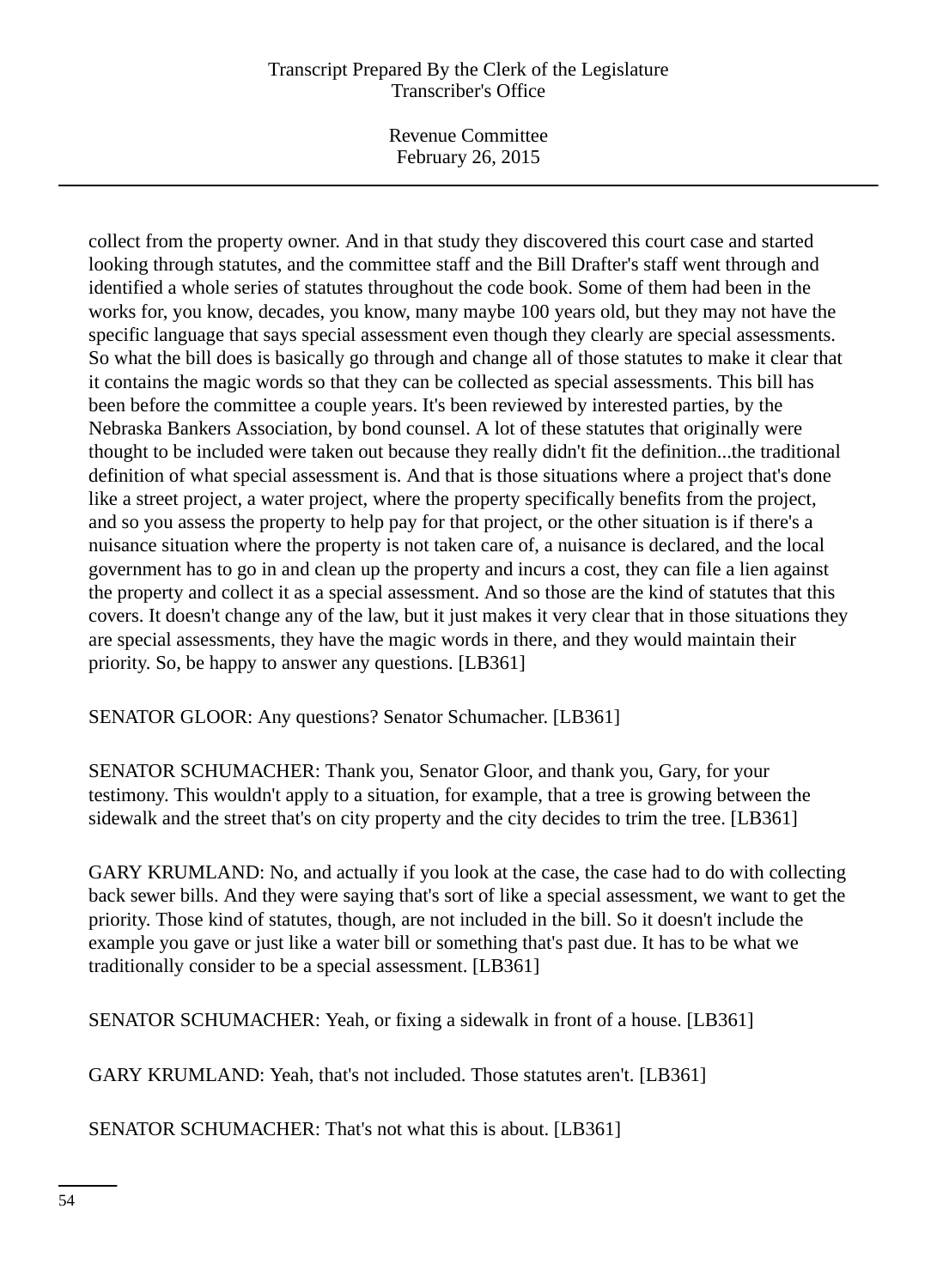GARY KRUMLAND: I will say, not fixing a sidewalk, but sometimes sidewalks are built under a special assessment district where you declare a couple blocks and you create a special assessment district for sidewalks. In that situation, then each property is assessed based on the benefit of the amount of sidewalk they, you know, receive. In that case, it probably...it would fall under here, but that's the traditional special assessment district. [LB361]

SENATOR SCHUMACHER: Thank you. [LB361]

SENATOR GLOOR: Seeing no further questions, thank you. Any other proponents? Are there any opponents? Anyone in a neutral capacity? Senator Harr waived closing and we'll end the hearing on LB361. Thank you all. We'll now move on to LB521. Senator Sullivan. [LB361]

SENATOR SULLIVAN: (Exhibits 1-3) Thank you, Chairman Gloor and fellow members of the Revenue Committee. I guess I know how to clear a room. (Laugh) I'm Kate Sullivan, K-a-t-e Su-l-l-i-v-a-n, representing the 41st Legislative District but also here today to introduce to you LB521. Creative or not, this is my message to you to provide property tax relief through state support for our public schools. I would recall first of all for you the Tax Modernization Committee. A few of us were involved in that effort and one of the recommendations that came out that committee, which was really the first bullet under the recommendations for property tax relief. And it was: "Increase the state aid commitment to schools to offset property tax use and reduce property taxes as a share of total state and local taxes." So what I'm attempting to do with LB521 are three objectives. One is to provide additional property tax relief; secondly, to provide additional state support for all our public school students; and then thirdly, to provide and to communicate a way to taxpayers on their property tax statements how that property tax credit really results in property tax relief for them. The large component of LB521 has to do with what we lovingly refer to as TEEOSA. And admittedly that is very complex as was alluded to earlier in testimony. But it does in reality provide a very important mechanism for effecting change in shifting financial support from property taxes to state dollars to fund our schools. When TEEOSA came into being via LB1059 in the early '90s, it set as a target that we...because we talk a lot about the balance here between state taxes and property taxes. And in LB1059 the target was to provide state support to the tune of about 45 percent for our support of public schools. I would like the pages to pass this out if you could, please. That target was never reached in LB1059. It started out at a disadvantage then. We came close, actually exceeded that 45 percent target you will see in what's being passed out by the pages right now. In the latter part of the '90s, we reached a level of 47 percent state support. But we did that with two mechanisms. We provided...we put in some levy stipulations. And we also added an additional \$110 million in state support. From that time on in the latter '90s, the state support continued to go down until then in, oddly enough, during the Great Recession we reached a level of 46 percent state support for our schools. But as you will see on the sheet that I've just passed out, we achieved that through the federal dollars that came to us from the ARRA monies and EduJobs. And from that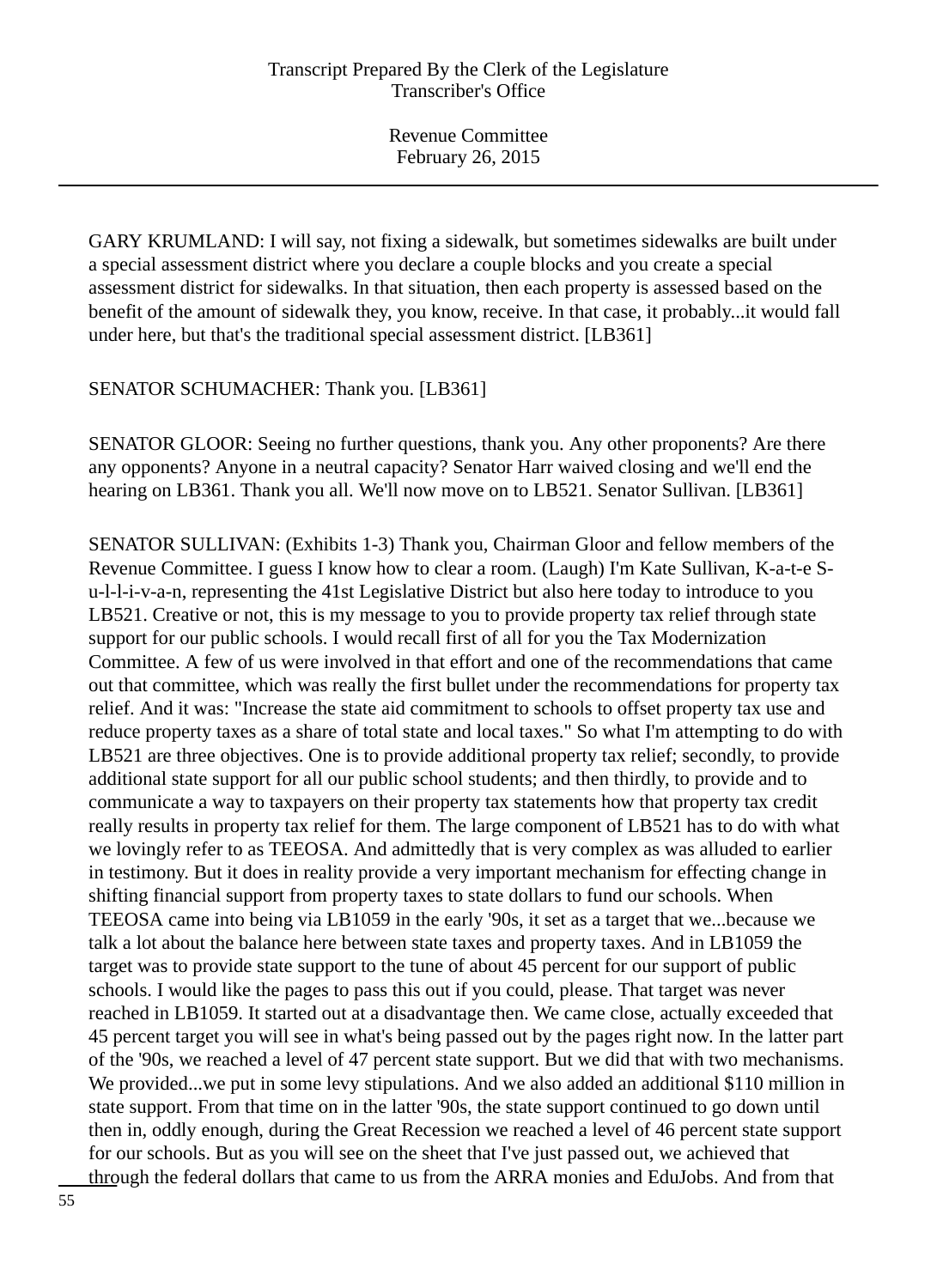Revenue Committee February 26, 2015

time on then we have continued to diminish our support to where it stands today where you see the little asterisk of a little over 40 percent. So again, I come to you today trying to achieve a little bit better balance. And many of the components that I'm going to talk to you about today do relate to TEEOSA. I thought about giving you this...and Senator Scheer would remember this. But this is the handout "TEEOSA made easy" that I often pass out, certainly to the Education Committee, but then sometimes when we have a briefing on TEEOSA with the whole body that some senators show up for. Should we get to the point where we wanted to delve into some of these features more specifically in committee, I will stand ready to provide that to you. But I have enough handouts today that I thought perhaps it was best not to load you up with that. But I will go through briefly some of the components of LB521 that deal specifically with the state aid formula. One of them is to replace what currently is in there as referred to as our allocated income taxes, replacing that or eliminating that with a 10 percent distribution of statewide individual income tax receipts. And that would go out as state support for all the formula students. Now I thought about still playing around with the allocated income tax. But I changed my mind in that I think that first of all it's important to state that the state is providing support for all our students no matter where they are, I like to say that state support for all our students irrespective of their zip code. And if we were to provide a continued or, in my mind, overreliance on income taxes generated by local residents, we might get in a little bit of a dilemma and particularly put those nonequalized districts on a little bit of a wild ride because, think about it, it's quite probable that in years when it's hardest for farmers to pay property taxes when we see a downward slide with commodity prices, that's also the time that the aid for school districts would possibly be going down, which causes levies to go up. So hence, I though it was more appropriate to look at relying more on statewide income tax receipts, and thereby under LB521 I'm proposing that 10 percent of the statewide individual income tax receipts be distributed to all school districts based on a per-formula-student basis. So that's one of the components of LB521. The other one has to deal with apportionment. And just to define briefly what apportionment dollars are, those are the dollars that we get from all the income of sale, lease, and rental from school lands. Right now, those apportionment dollars are distributed to school districts based on the census students: those students that are in a district whether they go to public or private schools. I'm changing that to recommend that the apportionment dollars be distributed to school districts based on the formula students again, more accurately describing the cost that a school district has to educate those students in their school districts. Now you also note on the fiscal note, that is the one-time request to move \$11 million out of the Cash Reserve. I'm doing that because...and I can't really explain it any further than to tell you that in doing this change with apportionment dollars and the timing of when the State Treasurer has to send out those payments to districts from that pool of apportionment dollars, it requires a...we need those extra dollars to substantiate and support the timing of those payments. So that's one of the reasons...that is the only reason I'm asking for those \$11 million of Cash Reserve funds. Another aspect of LB521 has to do again with a detail in TEEOSA called the allowances. The allowances in the formula recognize unique circumstances, that a district has particular extra costs be they relative to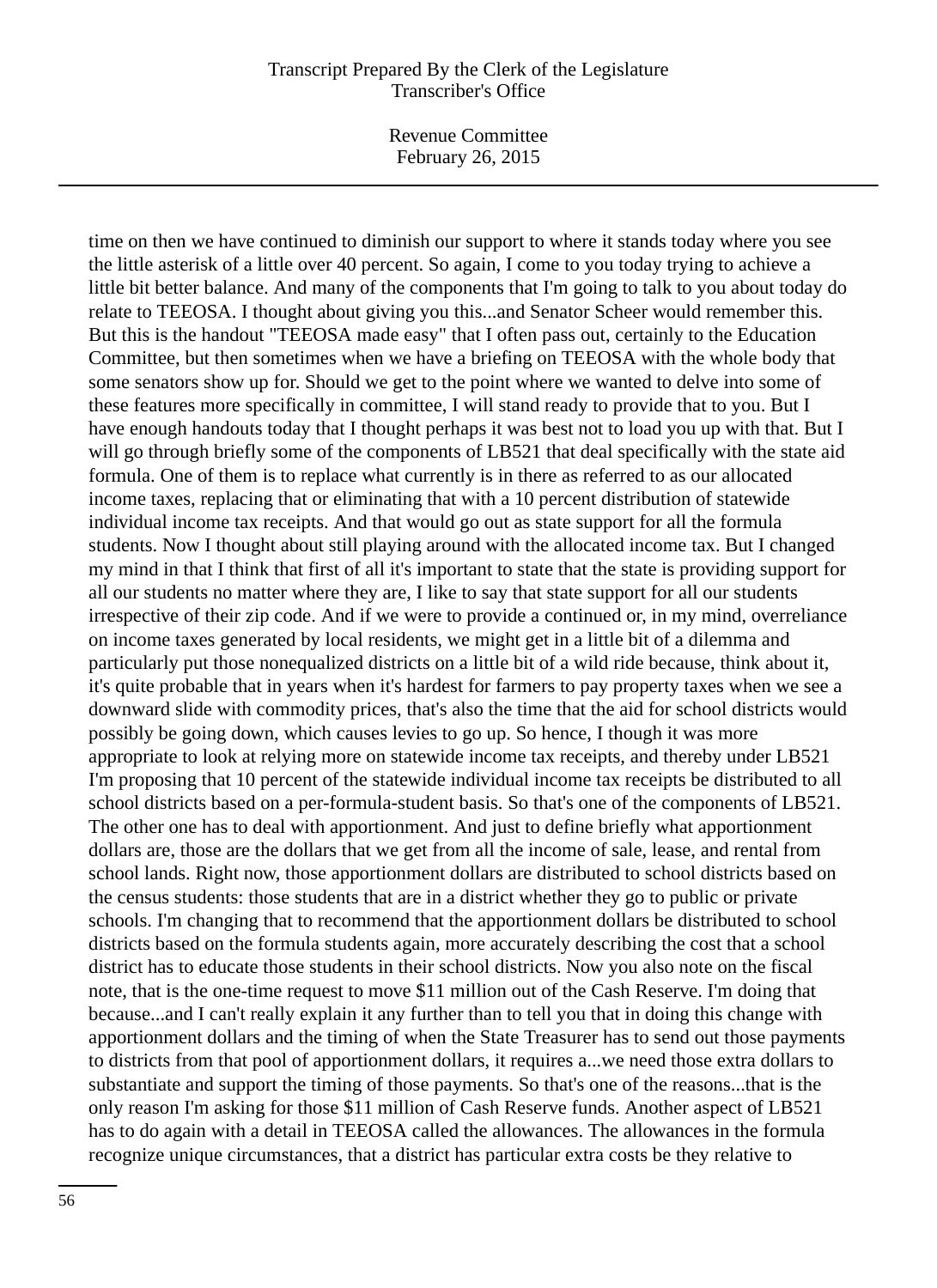Revenue Committee February 26, 2015

poverty, transportation, or a variety of other things. However, it's important to note that districts that are nonequalized don't ever receive that support from the allowances. So what I'm changing...and if you recall two years ago we had somewhat of a difficult time in a discussion that had to do with the teacher education allowance and the instructional time allowance because we changed the way that allowance was handled. Fifty percent of that allowance went out as aid to all school districts. Those two allowances go away after this year. But the other allowances remain: summer school allowance; focus school allowance that's particular to the Learning Community; poverty allowance; LEP, that's limited English proficiency; transportation allowance; distance education and telecommunications allowance; and elementary site allowance. All of those I'm saying under LB521, 50 percent of those allowances would go out as aid and thus would go also to nonequalized school districts. Another component of LB521 is lowering the local effort rate, the LER. Currently it's at \$1. I'm recommending that it goes down to 95 cents. The easiest explanation of that, because that's basically the amount the formula calculates that should be exacted by the local property taxes by a district. If you lower that local effort rate, it puts more state support into the formula. And this will equate with more state support going to equalized school districts. Another thing I'm doing in LB521 is I'm eliminating what, in my estimation, are mechanisms in the formula that allow districts to, quite frankly, artificially inflate their levies. And those two mechanisms are the minimum levy adjustment and the averaging adjustment. The minimum levy adjustment is at 95 cents. It basically says, school district, if you are levying below 95 cents you're going to get dinged and you may not get as much state aid. And in our research, and I can show you some...a graph if you're so interested, but basically we have seen that districts, many, many districts, equalized school districts stay very close to that 95 cent levy because they don't want to lose state aid. Same way with averaging adjustment, averaging adjustment pertains to districts with at least 900 students, and to levy at a certain amount in order to be eligible for that averaging adjustment. Again, I'm eliminating the criteria to qualify for that, and in so doing, again, our research has shown that typically when the averaging adjustment came into being, which was about 2007, it appears to us that districts have kept their levies at a certain level in order to qualify for averaging adjustment. So under LB521 I'm recommending the elimination of those two criteria because then there will not be the opportunity for districts to levy at a certain amount in order to qualify for that. And lastly as far as the components of LB521, this last one deals specifically with the Learning Community, but it's here because it deals with revenue. The have told me that they lose about \$3.2 million by being a member of the Learning Community. So I've got a component in here that calculates their aid so they do not lose, as being a member of the Learning Community, that \$3.2 million or so. So those are the TEEOSA components of LB521. The next part has to do with the property tax credit. And what I'm recommending...well, first of all before I go to that I wanted to make just a couple of comments about the components of the TEEOSA formula that I'm changing with LB521. It's certainly not coming up with a new formula. I am just looking at certain components' levers, as you often refer to them as, to first of all provide additional dollars of state support for our schools to the tune of about \$100 million. That total amount provides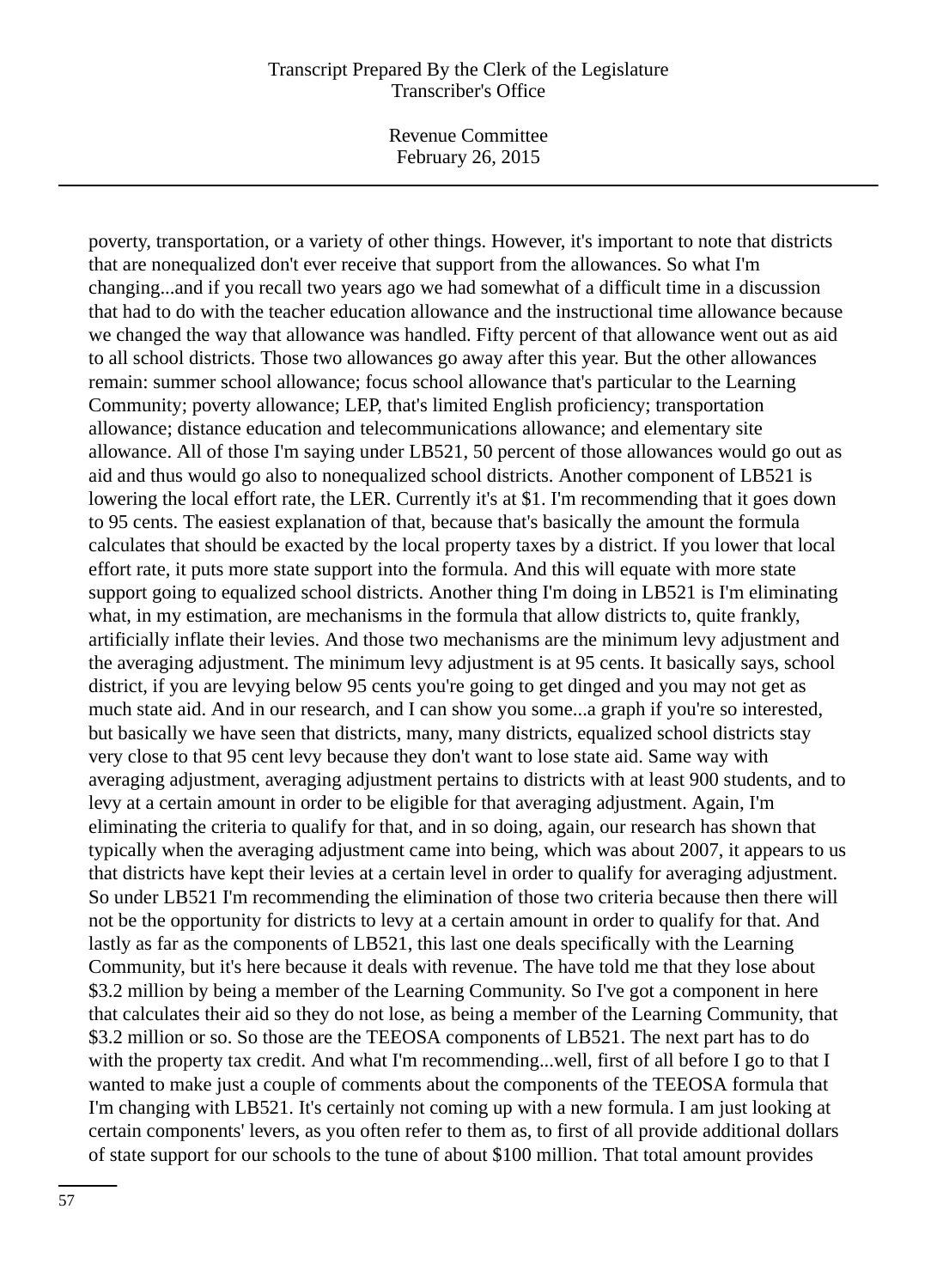Revenue Committee February 26, 2015

benefit to all school districts. So oddly enough, I had very much of a companion bill that I've presented to the Education Committee already. And I heard opposition to it. But I have to say that there are some that with the current formula, they will tell you that it is working exactly as it's designed to do because it is built on what's called an equalization philosophy. And any time we move away from that, quite frankly, I've found that there is opposition. I'm not eliminating the equalization portion of this, but I am putting less emphasis on it and indicating that there is value in providing state support to all our school districts because admittedly you have heard as well as I have that of the 245 school districts, we have probably almost two-thirds of them that don't receive any equalization aid. But I'm saying, okay, I recognize that there is a place for equalization. But there is also a place for identifying that there are statewide educational priorities that our state needs to support for all school students no matter where they are. So that's really the nuts and the bolts of why I'm going forward with those changes in LB521. Now the other thing that has to do with the property tax credit, and Senator Davis isn't here and I'm not sure if I got this from him or not, but what I'm proposing is not a change in whatever dollar we have in the property tax credit. Right now it's at \$140 million. We're poised to maybe make some changes and increases to that. But whatever is in that amount, I am proposing for the benefit of giving a visual image to taxpayers of how that property tax credit plays out on their property tax statements, giving them an opportunity to see how that might look. So again, Pages, if you would pass this out for me. It's not my tax statement, and as I said, I think maybe Senator Davis may have shown us this. But I give it for you just...and I haven't done anything to it at this point because what I'm proposing to do with LB521 is to have the property tax administrator come up with some rules and a description of how in this case TEEOSA or the school funding will be impacted by that property tax credit. You see the tax credit down at the bottom of the box where the totals are. But if we were to run the property tax credit through the school formula, there would be a drop in the tax rate and there would be a drop in the tax shown paid. Now one could say that this is just for perception, this is just for points of illustration. Yes, I admit that. But right now, what does a taxpayer look at when they look at this property tax statement. I venture to guess they don't look first at the tax credit. They go first to what the tax rate is for the individual political subdivisions, and they look at the tax paid for that particular political subdivision. I've purposely identified that we do this for purposes of school funding because, quite frankly, it is the largest one that is identified on a property tax statement. So, yes, it might be for just purposes of illustration. I'm certainly open to different ways of approaching it. But the bottom line is again, it's just a way of showing to the taxpayer how that property tax credit plays out and how it possibly impacts the property tax rate and the amount that they pay for school funding. So that in essence is what I'm attempting to do. I would also pass out one other thing. That pertains to an amendment that needs to be handled to correct a drafting error that would have required the dedicated income tax dollars to be distributed under both the current method and the new method. And I don't want that to happen. I just want it under the new amendment. So that's what clarifies that. So that's what you have in LB521. It's...yes, some of the details are complicated. Maybe some are just for illustration, but it's my attempt to not only provide some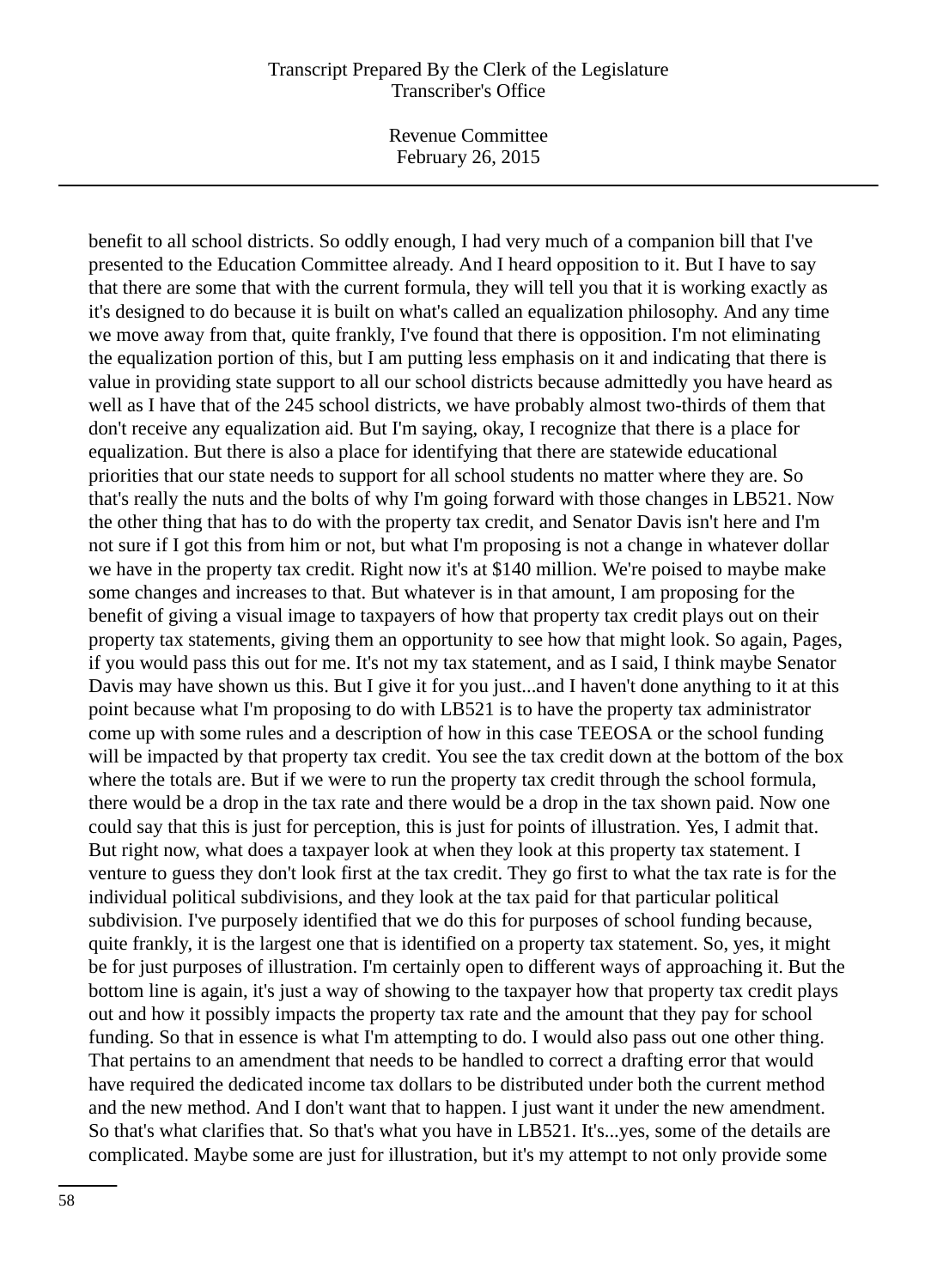semblance of...an approach, I should say, not some semblance, because it does provide property tax relief. Now when I mentioned earlier that it was \$100 million is a little over for the fiscal note, so \$100 million going in for additional state support. Does that equate with an exact \$100 million decrease in property taxes? I don't know, and I can't guarantee that. What it does do with the different components of LB521, it gives more flexibility to districts to vary their levies. I also realize that in this state, we value local control. So it does give also an additional element of responsibility to the local school boards to make some decisions with some added flexibility to actually result in some lower levies for their taxpayers. Thank you. [LB521]

SENATOR GLOOR: Thank you, Senator Sullivan. Senator Scheer. [LB521]

SENATOR SCHEER: Thank you, Senator Gloor. Senator Sullivan, have you any guesstimate how many additional schools might get some equalization based on this? [LB521]

SENATOR SULLIVAN: No, I don't. I'm guessing that there might be a few more, but I didn't do that calculation, Senator Scheer, so I can't tell you. [LB521]

SENATOR SCHEER: Okay, okay. Thank you, Senator Gloor. [LB521]

SENATOR GLOOR: Senator Schumacher. [LB521]

SENATOR SCHUMACHER: Thank you, Senator Gloor. Senator Sullivan, this is the first time I've seen the numbers laid out in this clear a pattern for our cost of our educational system. And I just ran an inflation calculator. If we just adjust 1990 to 2015 in inflation, the \$1.2 billion in 1990 would calculate out to roughly \$2.2 billion for total expenditures. We're actually at \$3.4 billion, a considerably greater expense rate than inflation. Do we have that many more students? What is the driving force of that dramatic increase in education expenses? [LB521]

SENATOR SULLIVAN: I can't say that we have that many more students. There has been obviously a shift of where those students are, that may account for some it. Are there higher needs? Salaries go up. There are more challenges with the students in poverty. You could say some of the other mandates that we have laid on school districts all the way from providing things all the way from meals to some of the policies that we have to deal with. So I think it's a whole variety of things. [LB521]

SENATOR SCHUMACHER: But I mean that's a tremendous increase. We should be able to say, look, at some point this is the driving cost. And you know, if it's technology, examine whether or not it's really needed, whether it's pensions, whether we've got something out of whack there.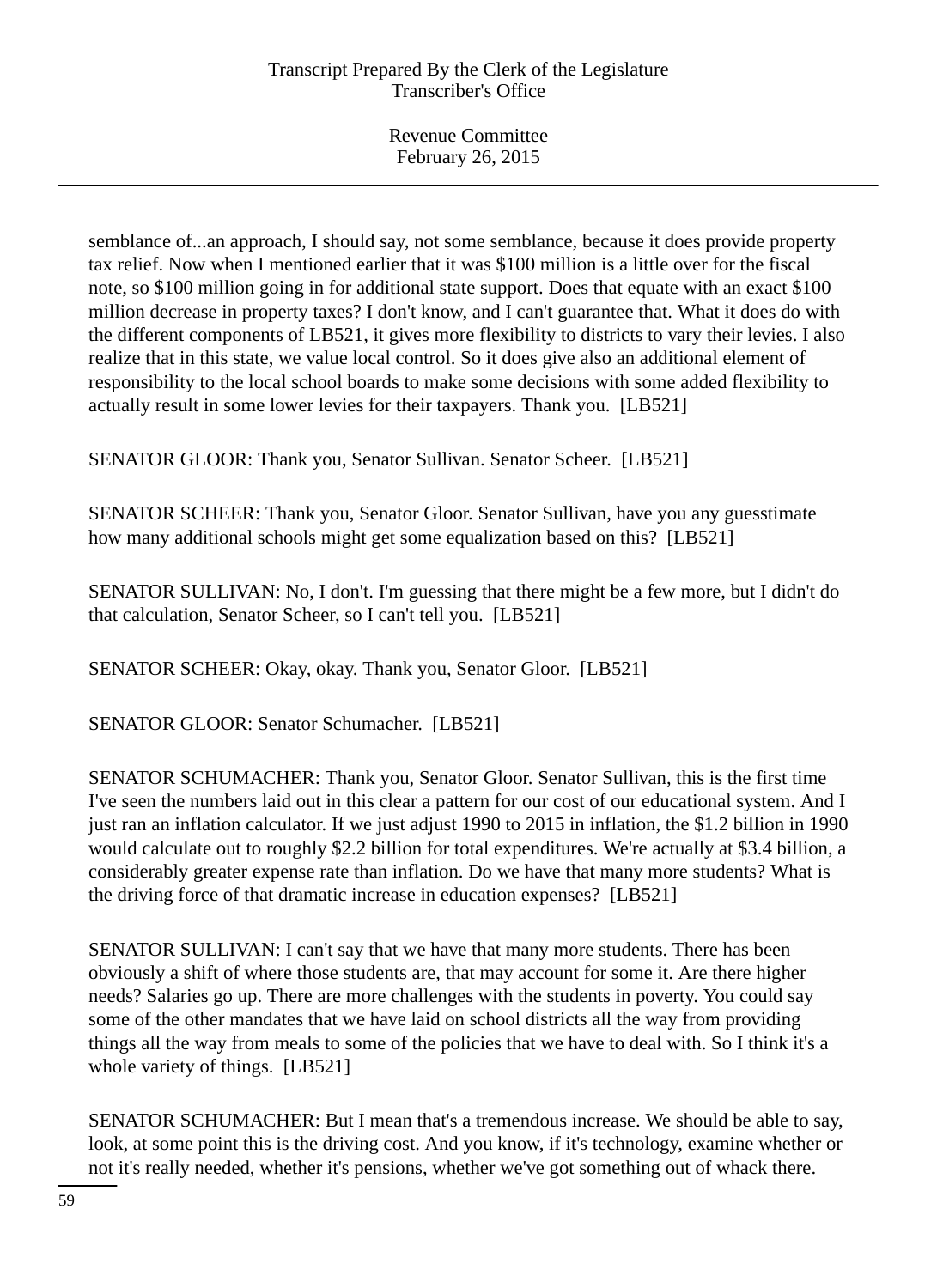We're at just with inflation we would be at \$2.2 billion. We're at \$3.3 billion. There has to be a driver in there someplace for those expenses. And I think we need to know where that is or try to figure out what that driver is. And if it's pensions, if it's technology, if it's mandates, try and address that because that's way out of whack with anything else in our society. [LB521]

SENATOR SULLIVAN: Well, your point is well taken. And I can't give you a really good answer on it. I think that you go around to different school districts, and particularly out in rural Nebraska, it doesn't appear to me that they're being wild-eyed spenders. Some of their facilities are in not very good shape. We've had some concerns expressed for such things as administrative costs. And we've tried to at least lay those out so those are more transparent. Your point is well taken. We probably need to take a closer look at all aspects of how we are funding education but also what we are funding education for. [LB521]

SENATOR SCHUMACHER: And then the other thing, on the Tax Modernization Committee, we both sat on those. We heard the protest about property taxes. But the income tax people weren't silent either. And in fact, a lot of them think we should go down dramatically rather than up. Doesn't this begin to take us out of the great gray glob where we can kind of hide with the B students and put us out where we kind of start to stick out, we crest 7 percent in our upper brackets? [LB521]

SENATOR SULLIVAN: Well, that probably does. But...and as I will tell you when I introduce LB523, in good faith I did not think I could lay this out to you and just expect that if we would even consider something like this that we were going to sacrifice other programs. So I felt compelled to do that. [LB521]

SENATOR SCHUMACHER: Okay. Thank you, Senator. Tough questions, tough times. [LB521]

SENATOR GLOOR: Senator Sullivan, you and I have had conversations to Senator Schumacher's point about inflationary aspects, about my concern, way of local control specifically school boards having a hard time saying no when they're at ground zero and seeing the needs of students, feeling the pressure from parents in the community about spending on education. But this in fact does shift some significant responsibility/dollars back to the hands of school boards with the hope that we'll find some degree of property tax relief in here. But I'm still not sure. I mean, that's my theme and I'm sticking with it. It's a concern of mine. [LB521]

SENATOR SULLIVAN: That's the conundrum we find ourselves in. And not only that, even the discussion among school districts when they look at school districts out in our area with very low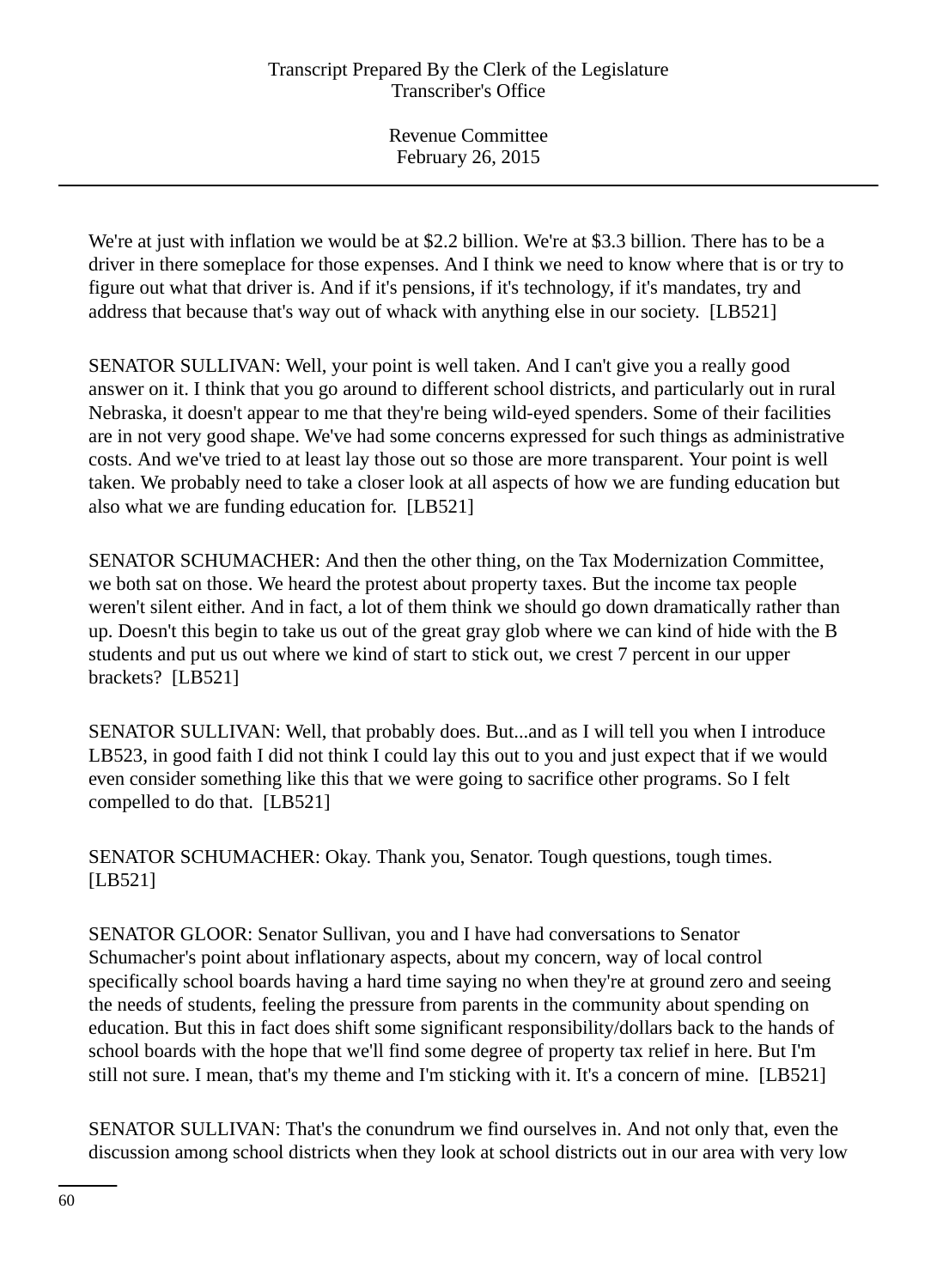levies and high cost per student, and their higher levies and low cost per student. So it's a conundrum to be sure. [LB521]

SENATOR GLOOR: Certainly. Thank you. Other questions? Senator Scheer. [LB521]

SENATOR SCHEER: Thank you, Senator Gloor. Senator Sullivan, to Senator Schumacher's point, school districts haven't been immune to what a lot of people or industries have been to the extent of, is it above inflation rate? Well, yes, but so has, for example, healthcare costs over the last 20 years to the extent that it's been well above the cost of inflation. But having said that, local districts still are capped at a 2.5 percent increase per year, so there is some limitations that they're already under. Having said that, I think there has been a...I'll ask you, has there been an attempt, a visible attempt and intent by school districts and the state to try to better compensate teachers in the state than perhaps they were 30 or 40 years ago? And the fact of the level of their commitment and amount of time that it takes for teachers to educate students at this point in time. Education is not the same as it was 30 years ago. And I know there's still a great many people that view teachers, it's an 8:00 to 3:30 job and no weekends, no holidays, and you get from May 25 until September 4 off. And that's really not the case anymore. So I think some of these additional costs are reflected in that. [LB521]

SENATOR SULLIVAN: Well, I think you're probably right. And I suppose at the end of the day we could have the debate all day long about the quality of education and the costs that surround it. And to that end, one of the things that's coming out loud and clear is businesses speaking to the education community. We need this. We need that. We need better prepared workers. So at what price does that come? And what do we want to achieve and what price are we willing to pay to achieve that? [LB521]

SENATOR GLOOR: Senator Schumacher. [LB521]

SENATOR SCHUMACHER: One quick follow up, I know Humphrey, which is in my district, gets picked on because it has a low levy rate, it may be even the lowest one in the state. But one of the things that happens there is that a high percentage of the kids are educated in the parochial school system. Is there anywhere that we can begin to weight that to find out, you know, that really they're educating the majority of the kids in the parochial school system so it's not quite fair to say that they're not really kicking in a lot toward education. And in addition to that, is there any big comparison been made with has the parochial school system seen this dramatic increase in cost? [LB521]

SENATOR SULLIVAN: I can't answer that last question. Now I'm doing a couple of things with...you're right, Humphrey often is held up as kind of the poster child for low levies. But also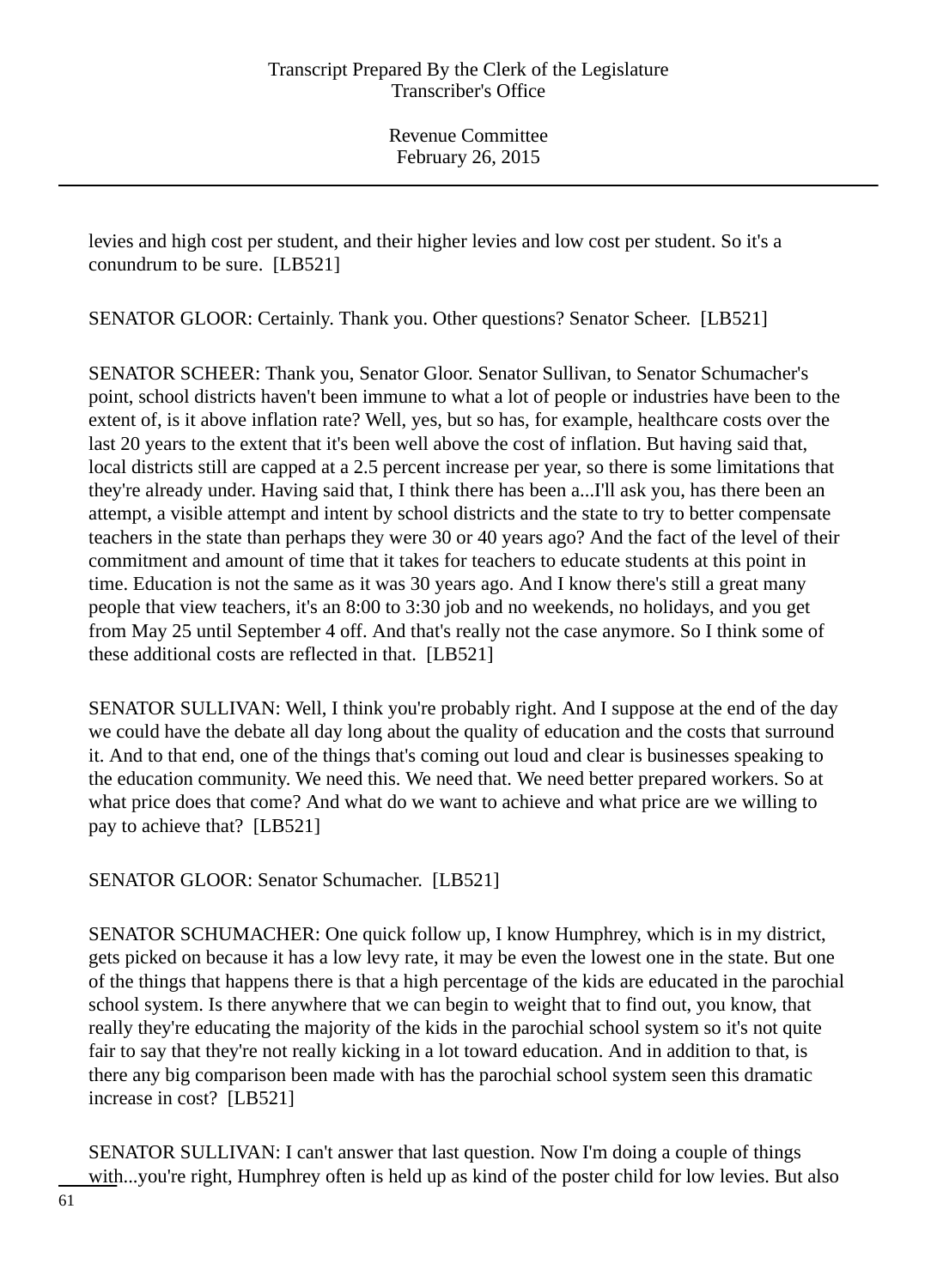getting a considerable amount of state support because of the...they have a lot of students optioning into the school district. That was one of the things I failed to mention in my testimony, that I'm lessening the impact of that net option funding. So some of the things that I'm offering in LB521 won't be as favorable to Humphrey. [LB521]

SENATOR GLOOR: Seeing no more questions... [LB521]

SENATOR SCHEER: But it wasn't written directly because of that. [LB521]

SENATOR SULLIVAN: No, no. [LB521]

SENATOR GLOOR: Thank you, Senator Sullivan. Can I see a show of hands of proponents for this legislation. Opponents for this legislation. Neutral capacity. Okay, we'll start with proponents. Good afternoon. [LB521]

JON HABBEN: Hello, Senator Gloor, members of the committee. I appreciate the opportunity to speak to you. My name is Jon, J-o-n, Habben, H-a-b-b-e-n, Nebraska Rural Community Schools. I wanted to testify in support of this bill just as I did in support of LB522 in the Education Committee. There's a couple of premises that I think are extremely important. One is the idea of a combined effort. I know there are a number of specific do this, do this in separated bills. And I think we can all understand why they have been introduced. And we all have a sense of their impact. But I think in the bigger picture when you step back a little bit you begin to see that when we look at TEEOSA, we look at the resource side and the needs side. And we've had a tendency to focus a great deal on the needs side. And it has been very contentious at times over the last...well, maybe over the last 20 years because quite honestly it's been rewritten a few times and tinkered with a lot. But I think what we're seeing now in this session--and I think it's, from my perspective, it's very much appreciated--the idea that we are looking at the resource side, those revenue pieces, and we are looking at the needs side. And we're trying to figure out what is the package that will not solve perfectly, that's probably never going to happen, but solve as much as possible the issues that face us. Now I don't have this material to hand out to you, but take a look at the certifications for 2015-16 TEEOSA. Take a look at where the money goes and where it doesn't go. All those things in parentheses are negatives. All those things in the percentage change column, all those things without a percentage is where the money went, take a look at that and you get a sense of why this is a larger issue than moving one piece. It cuts across 245 school districts. There's no question about that. But you'll also notice that there's a 400...\$40 million increase from last year to the certification. And if you take the Learning Community, Douglas County, LPS, add those numbers up and you get well more than the \$40 million increase. That has to come from someplace. Well, then go look at all the negatives. Look at where all the parentheses are and you see where it came from. What we're finding here, and I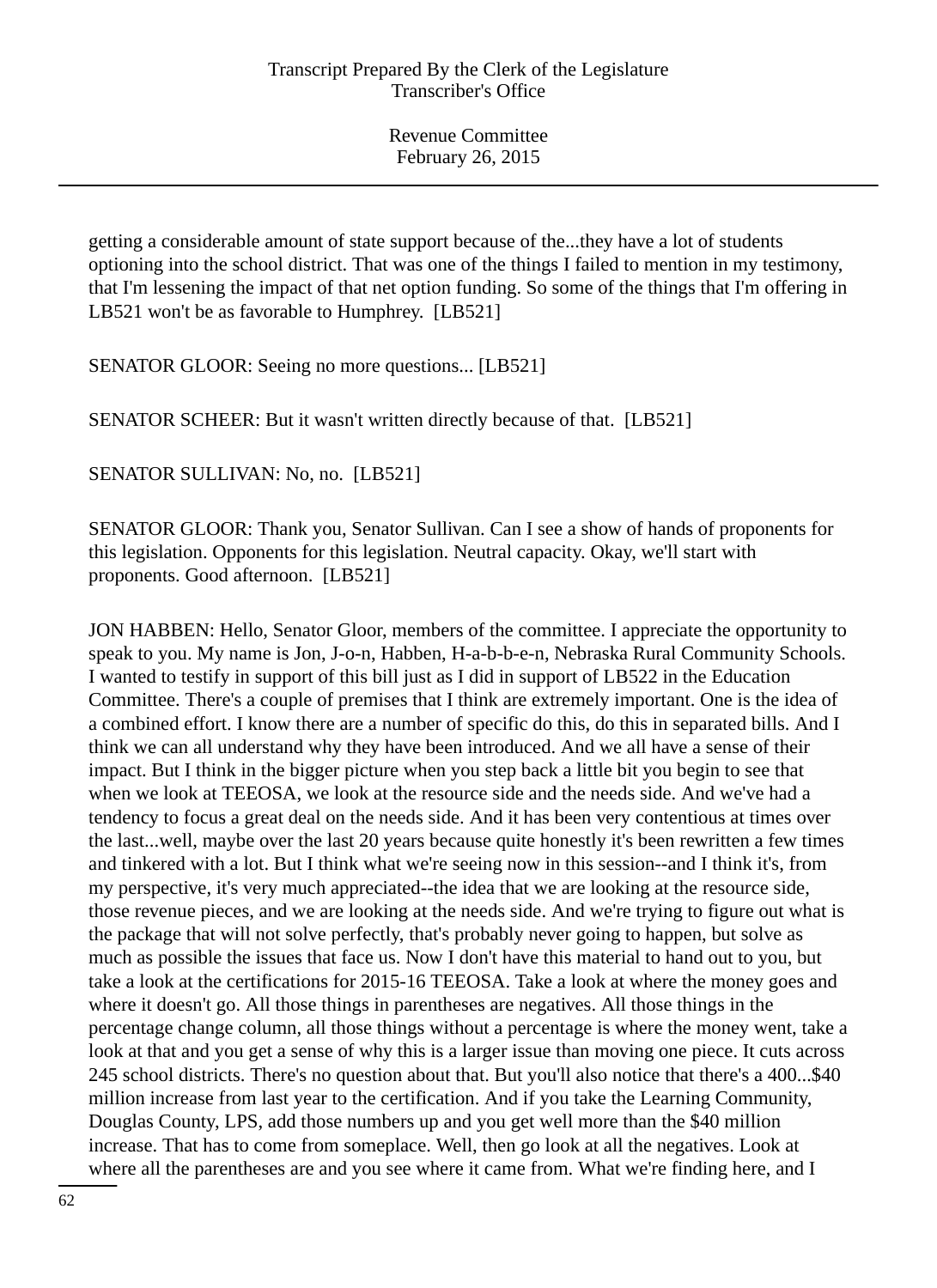Revenue Committee February 26, 2015

know this is the Revenue Committee and I don't want to get tangled up on the needs side, but what you're finding is it's not just a needs side discussion. It is also a resource side discussion. Those ag land values have done something dramatic to this formula. They've done something dramatic to the outcome. Go look at those numbers and you can see what it is with increased...what was it last year, 30 percent increase in ag land values average across the state relative to the more limited increases in valuation in other places. We need work on the revenue side. And I think what Senator Sullivan and Senator Davis, too, in LB280, I think what they're trying to do is to look at a little bigger picture. And they're trying to say if we are going to address these demands for reduction over here, we've got to work on this in a sense that replacement funds, or are we just going to cut off an arm and watch it bleed? What is our balance? Are we trying to get the three legs of the stool leveled out? How is it we go about it? Where do we shift because remember, the shift has been occurring ever since ag land values started to spike because it shifted the cost of education in rural significantly to the tune of well over \$300 million since '08-09. That shift has already taken place. So when we talk about it's, oh, my gosh. We're shifting to income tax. I guess it all depends on how you're defining the shift and where it is moving from. With that, I'll close. I appreciate you listening. I'll answer any questions. Thank you. [LB521]

SENATOR GLOOR: Thank you, Mr. Habben. Questions? Seeing none, thank you for your testimony. [LB521]

JON HABBEN: Appreciate it. Thank you. [LB521]

SENATOR GLOOR: Good to see you again. [LB521]

JOHN HANSEN: Mr. Chair, members of the committee, good afternoon. For the record, my name is John Hansen, J-o-h-n H-a-n-s-e-n. I'm the president of the Nebraska Farmers Union. We are in support of this bill today and salute Senator Sullivan for bringing it forward and for a lot of the very same reasons we supported Senator Davis' LB280. But to Senator Scheer's point, when I testified last time, there are fewer things I don't like in this bill but I still support it. This is a thoughtful effort in order to try to bring some kind of a comprehensive effort to a very complicated issue that is crying out for remedy. And I agree very wholeheartedly with the comments of the previous presenter, Jon Habben, because there has to be a package. And if there's going to be property tax relief and it's going to be sustainable and it's going to move us to a more fair system, there's going to have to be a package of some sort. And this bill caught our eye as a place that was thoughtful, was a good place to start and that I sincerely hope that this committee is able to put before the body for discussion a package that gets us toward a more fair and balanced tax system and some real sustainable property tax relief. And so with that, I'll end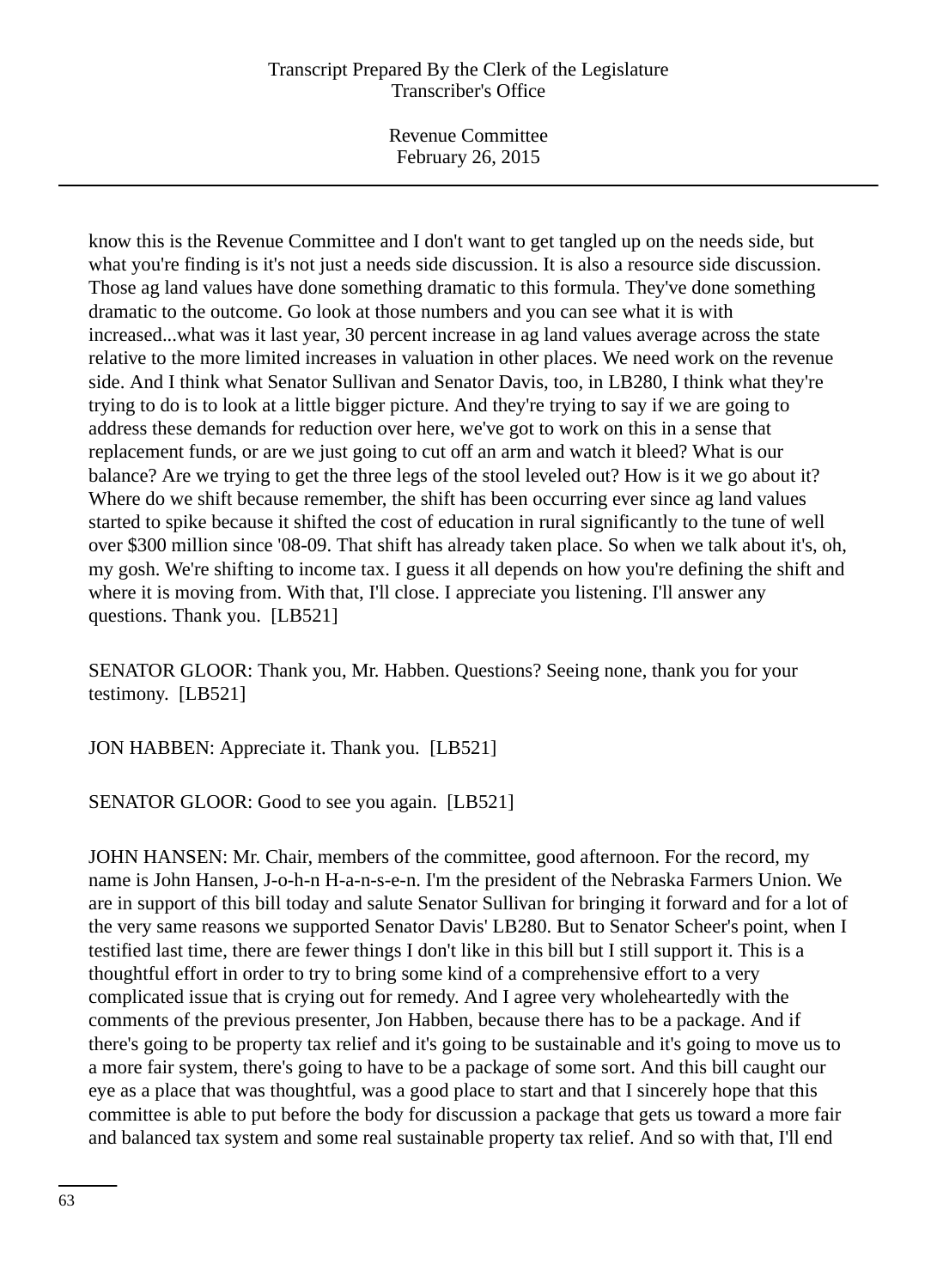my testimony and thank you for your attention and consideration. And I'll be glad to answer any questions if I could. [LB521]

SENATOR GLOOR: Are there any questions for Mr. Hansen? Thank you. [LB521]

JOHN HANSEN: Thank you all. [LB521]

SENATOR GLOOR: Good afternoon. [LB521]

ELIZABETH ERICSON: (Exhibit 4) Good afternoon. My name is Beth Ericson, E-r-i-c-s-o-n, and I am a school administrator at York Public Schools. And today I'm representing York Public Schools and STANCE. The 15 member schools of STANCE would like to thank Senator Sullivan for her continued leadership. We are supportive of her efforts in trying to look at ways to provide more money for public education in our great state. We see LB521 as a mechanism to push along the much-needed discussion on how to provide, eliminate, and change provisions relating to property tax levies and credits and state aid to schools. Many of our schools are looking at an overreliance on property taxes due to the current level of state funding that we have access. Senator Sullivan's willingness to take on this issue is very much appreciated. We're excited to learn more about the details of potential changes as this proposed legislation progresses. Of special interest is the possibility for a transfer from the Cash Reserve Fund. Our membership remains committed to assisting in any way possible, so please feel free to contact us for any local data or experiences from any of our member schools. I thank you for your time today. [LB521]

SENATOR GLOOR: Thank you, Ms. Ericson. Is STANCE representing the... [LB521]

ELIZABETH ERICSON: The 15 schools: Beatrice, Blair, Chadron, Crete, Columbus, Fairbury, Gothenburg, Holdrege, Nebraska City, Norris, Seward, South Sioux City, Wahoo, Waverly, York. [LB521]

SENATOR GLOOR: Are the representatives though representing the school board, the administration, the school board and the administration? [LB521]

ELIZABETH ERICSON: Right. I can speak for our local organization, that York Public Schools is representing both the school board and the administration, that that was approved at our local school board meeting. [LB521]

SENATOR GLOOR: Okay. Thank you. Any other questions? Senator Brasch. [LB521]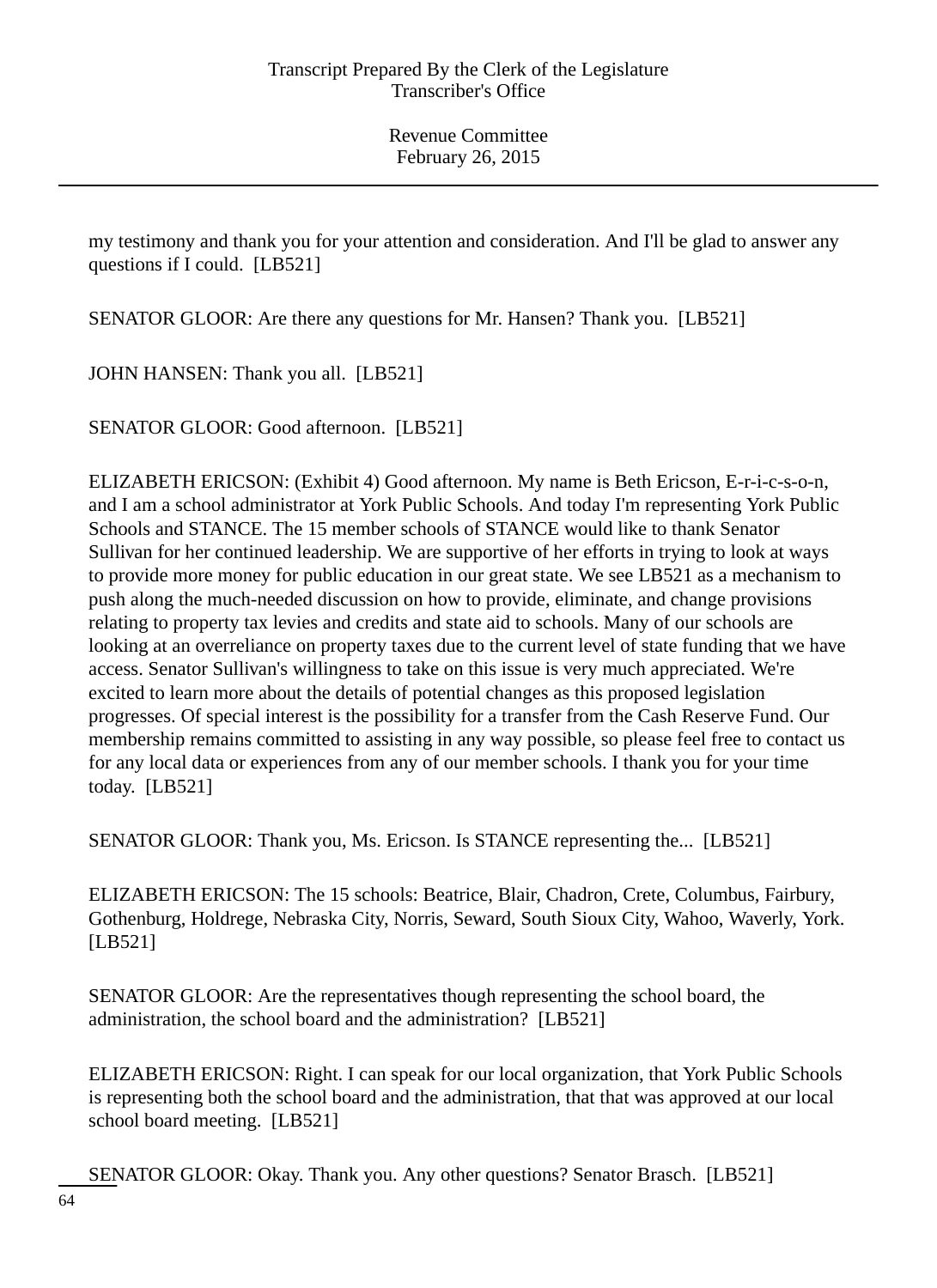SENATOR BRASCH: So is it this entire group or just the York school? [LB521]

ELIZABETH ERICSON: It's the entire group. [LB521]

SENATOR BRASCH: The entire group, very good. [LB521]

ELIZABETH ERICSON: But I'm the special education director and curriculum instruction and assessment director representing our school as well, so dual. [LB521]

SENATOR BRASCH: Very good. No other questions. [LB521]

ELIZABETH ERICSON: Thank you. [LB521]

SENATOR GLOOR: Senator Schumacher. [LB521]

SENATOR SCHUMACHER: Thank you, Senator Gloor. Thank you for your testimony. I'll ask you the same question I asked Senator Sullivan. What...calculated for inflation, if I'm reading this state total school disbursements chart, if we start with 1990, adjust for inflation we'd have \$2.2 billion for the figure. We actually have \$3.3 billion, quite a bit higher than inflation, same thing for state support. We had \$458 million in '90. We're at, if you adjust that for inflation, it would be \$818 million. It's instead \$1.2 billion. What is driving that higher than inflation rate of expenditures... [LB521]

ELIZABETH ERICSON: Sure. [LB521]

SENATOR SCHUMACHER: ...all of which I think probably were approved by local school boards? [LB521]

ELIZABETH ERICSON: Right, absolutely. I cannot speak for the state as a whole, but I would be glad to share any data or information from our STANCE group or from York Public Schools. I know that we're wanting adequate educational funding for all schools. [LB521]

SENATOR SCHUMACHER: What's your impression of driving it? Is it bigger buildings? Is it more communications costs? This is so far out of whack. Is more kids in school? [LB521]

ELIZABETH ERICSON: Right. [LB521]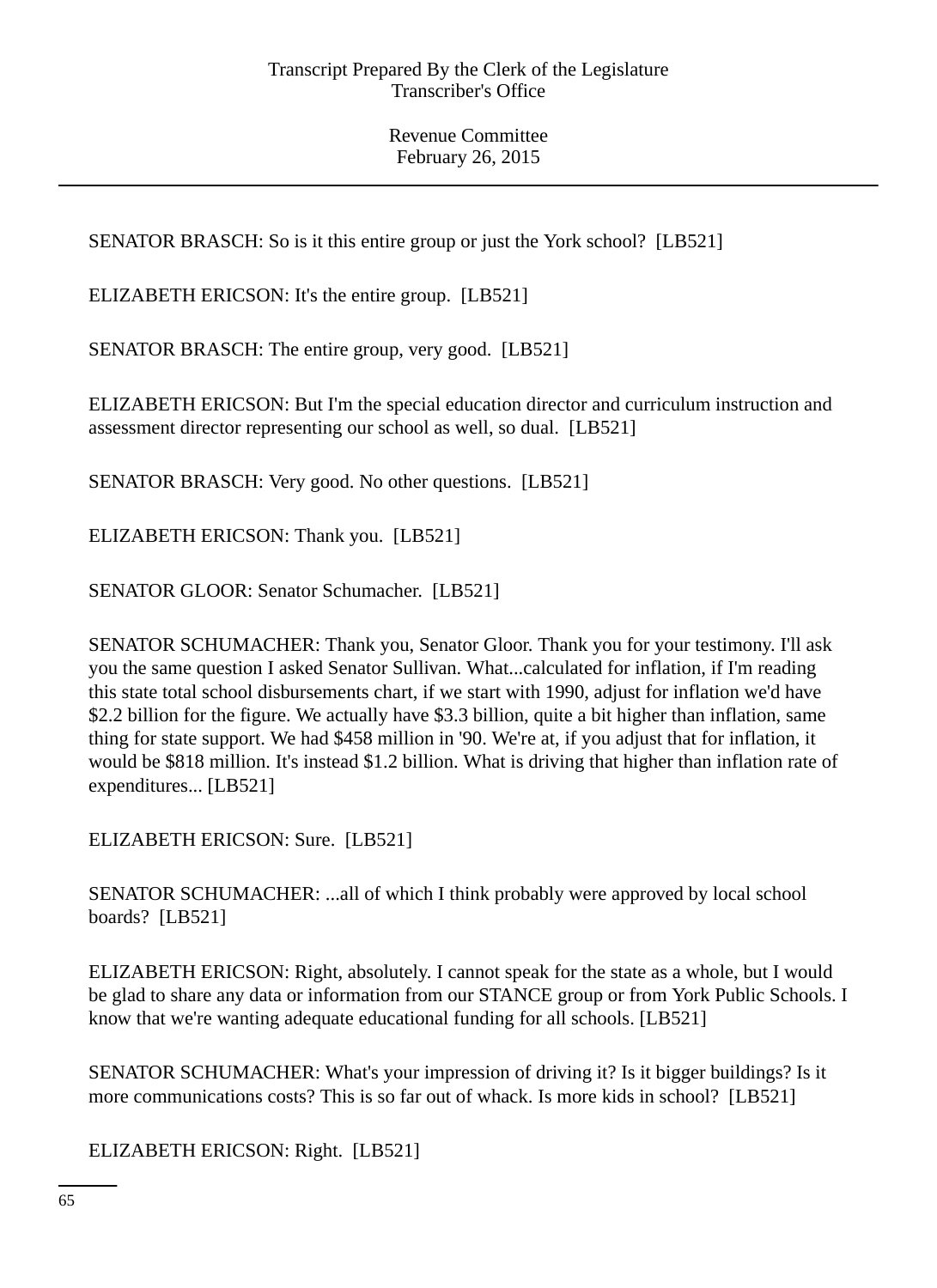SENATOR SCHUMACHER: Something has got to be saying, whoa... [LB521]

ELIZABETH ERICSON: Absolutely, right. I know there are a variety of reasons and I can certainly look closer within our own district. As a special education director, I know that many of those costs for special education have risen but the Legislature has helped us with some of those. So I would have to go back to our superintendent and get those numbers exactly for you for York Public Schools and for the STANCE group and would be glad to do that for you. [LB521]

SENATOR SCHUMACHER: One of the advantages to sky-high property taxes is that now the local boards that are approving this have got some pushback from the property taxpayers. And the answers to why this is so high should be easy. But apparently they're not self-evident. And it may have been just too easy to say yes. [LB521]

ELIZABETH ERICSON: I can speak...locally, I would be glad to share our information. But we are just continuing to want adequate funding for all districts. [LB521]

SENATOR SCHUMACHER: But if we shift that here and it's very easy for the spenders to say yes, then we lose some of the control and it becomes another number on a sheet in a committee. And you say, well, if that's what's they need then that's what we've got to subsidize. If the local control is out of control then that almost has to shift control to here and that runs into our philosophy problems of where this control should be. So thank you for your testimony. [LB521]

ELIZABETH ERICSON: Thank you. [LB521]

SENATOR GLOOR: Senator Scheer. [LB521]

SENATOR SCHEER: Thank you, Senator Gloor. You made an interesting comment. You said you were for adequate for education. Do we have adequate funding for education now? [LB521]

ELIZABETH ERICSON: We continue to promote the adequate funding. No, I don't believe that we do. [LB521]

SENATOR SCHEER: Then if we don't, what is you perception of adequate funding? [LB521]

ELIZABETH ERICSON: You know, that we are able to fund the whole school, that's it's not parts, that there aren't holes within the whole system, that we're able to fund the entire school.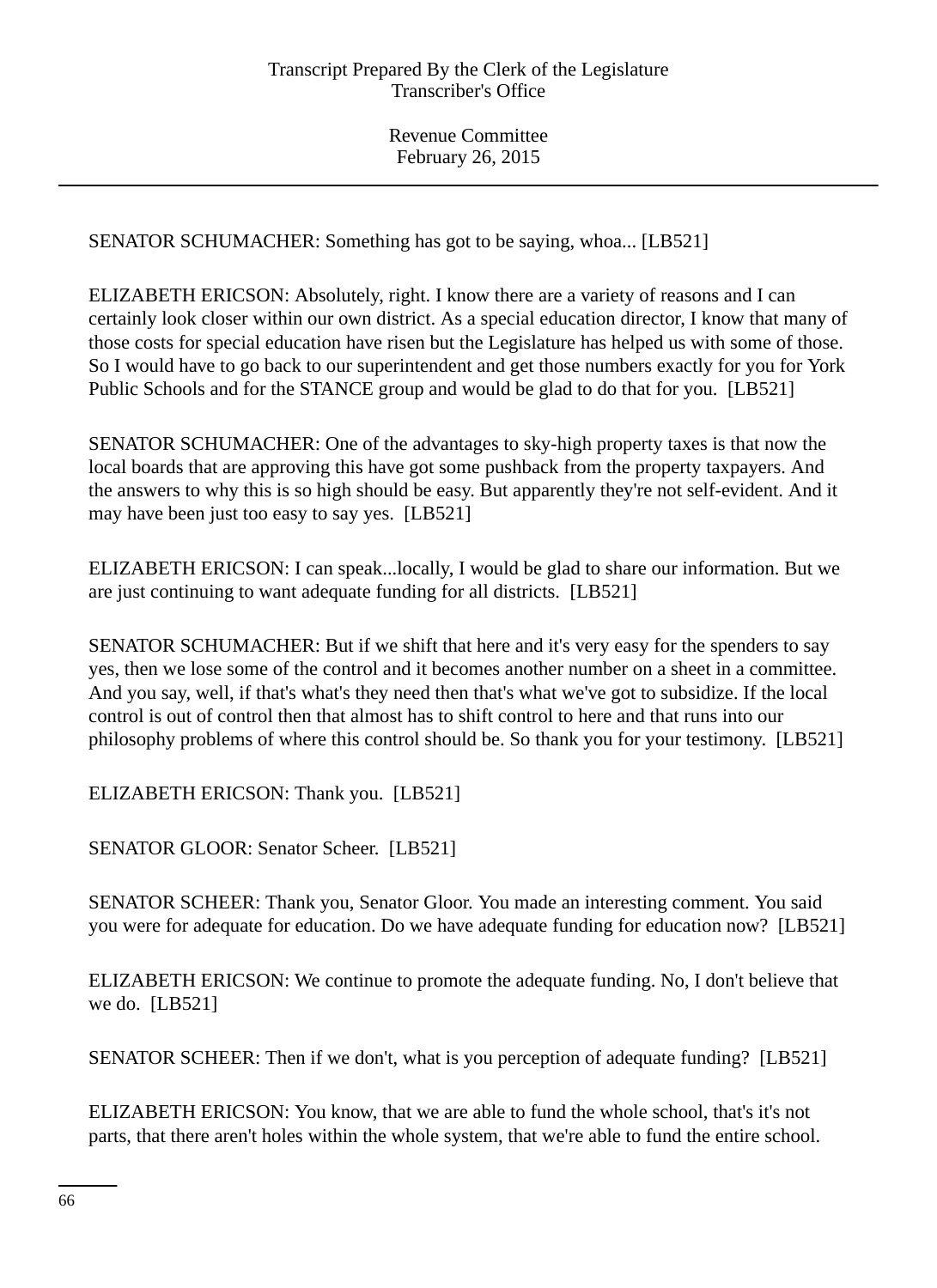And really we believe that Senator Sullivan has some great ideas to help make that happen for us. [LB521]

SENATOR SCHEER: Well, I appreciate that, but what are the holes? I mean if you...you said, no, we're not adequately funding. So what is it that we're not funding or where are we not funding? [LB521]

ELIZABETH ERICSON: Sure. Within our district we have areas that we are tightening and...for instance, at our school we are down six and a half teachers at the high school from where we were ten years ago. We have absorbed several positions within our school district to help make ends meet and help to not raise that property tax levy. All the while we have gotten caught in significant cuts to state aid. Dr. Mike Lucas, our superintendent, shares a document that shows an increase of only a 1 percent spending over numerous years that I'm sure he'd be glad to share that with you as well. [LB521]

SENATOR SCHEER: Just out of curiosity, what has your student enrollment done over the last five or ten years? [LB521]

ELIZABETH ERICSON: Right. Our student enrollment took a dip about ten years ago, and then it has increased again to right over 1,200 students. So we have...we took a dip, lost some students to option enrollment locally, and then have increased that again. [LB521]

SENATOR SCHEER: So are you about the same? [LB521]

ELIZABETH ERICSON: We are about the same as where we were... [LB521]

SENATOR SCHEER: About the same as you were ten years ago. [LB521]

ELIZABETH ERICSON: ...uh-huh, before we lost several students. [LB521]

SENATOR SCHEER: Okay. Thank you, Senator Gloor. [LB521]

SENATOR GLOOR: Thank you, Ms. Ericson. [LB521]

ELIZABETH ERICSON: Thank you very much. [LB521]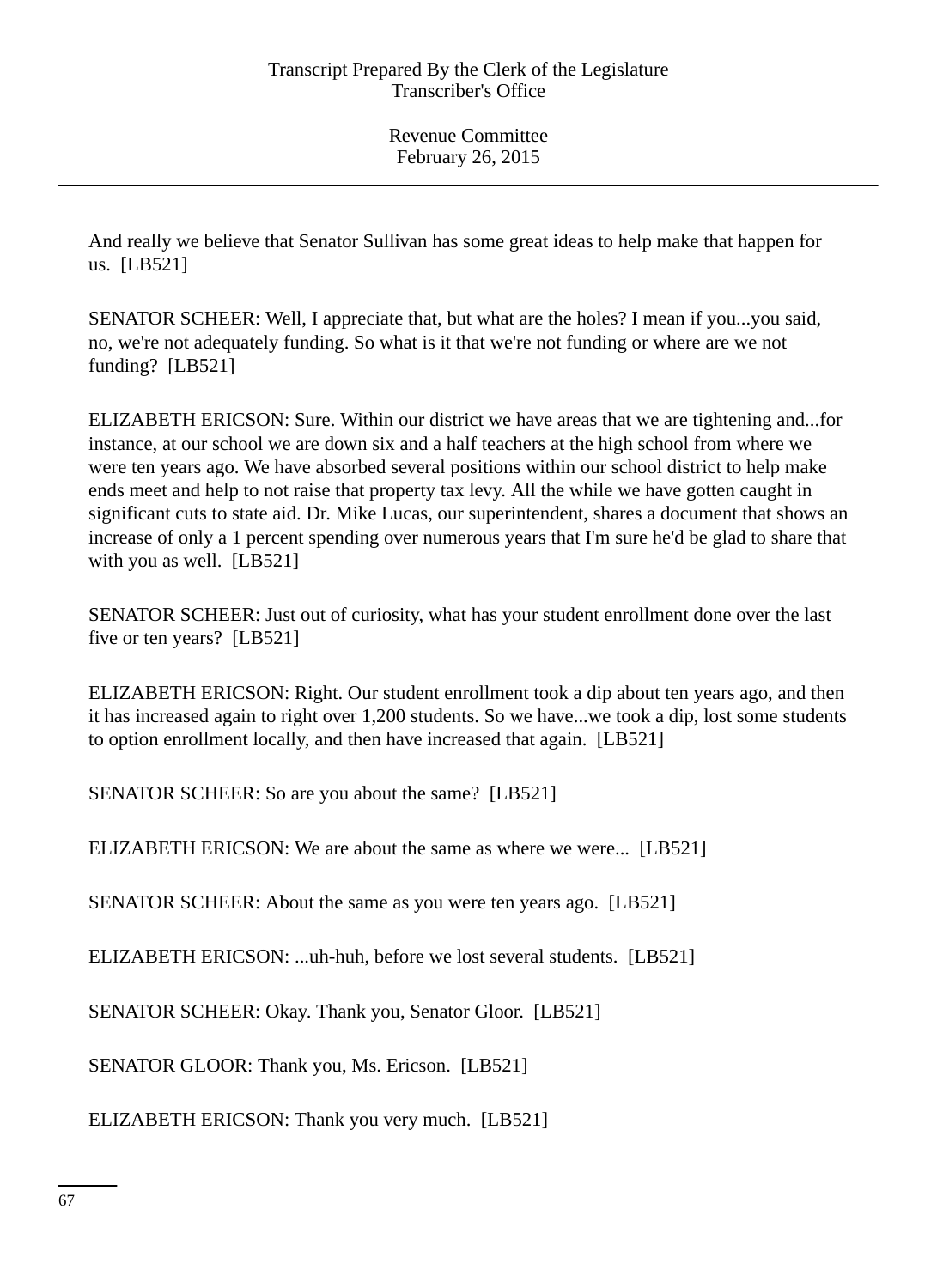SENATOR GLOOR: Other proponents. We'd now take testimony from opponents. We'll now take testimony from those in a neutral capacity. [LB521]

VIRGINIA MOON: Good afternoon. Senator Gloor and members of the committee, thank you for letting us testify here today. My name is Virginia Moon, V-i-r-g-i-n-i-a M-o-o-n. I'm here representing the Nebraska Council of School Administrators. And hopefully maybe I can help to answer some of your questions, Senator Schumacher. School districts spend 85 percent plus of our money on people. And as those costs have grown, if the costs, you know, if that outpaces inflation it probably has to do with the fact that teacher salaries have risen, not only teachers but all the other employees that we have, the cost of healthcare benefits have raised exponentially over the course of the time frame that you're talking about there. And so we might not be able to answer that question without some research, but we can be sure that that inflation has come about because of money to people: teachers, paras, bus drivers, all of those sorts of things. When you had asked the question about adequate funding, I think that varies drastically from one district to the other. And in this ebb and flow of how TEEOSA works and how the ag valuations have grown so quickly so that there's a number of districts that are really struggling. And I would say that I spent years as a school superintendent. And I know that from my colleagues who have had to go through those years when the funding has been tight where we've had to make cuts. My most recent one we had to make an \$800,000 cut in a \$10 million budget. That's hard to do, and it's people. But I can tell you exactly how school superintendents approach it. And I'd guess it's pretty similar across the board. We start out by delaying maintenance. Then we cut major purchases like textbooks and those sorts of things. And the next thing we do is we take...we don't update our technology. All of those are things that we just have to hope that somewhere along the line there's a grant or ARRA funds or something that take care of that. Then we start to cut services. We clean our buildings less often. We have fewer and fewer paras to help support our teachers and those sorts of things. We push our vendors. We bid contracts. We do all those sorts of things. Now not every district has to do that because some districts are not in that squeeze that happens. I think that...and then finally we start to cut teachers. We buy out our most expensive teachers, our long-term teachers and we don't replace them if we're going to budget cut. So I think that many, many superintendents in school districts around the state have had to go through those exercises and would feel very...they would feel that they have been frugal and safe with the taxpayers' money. And I don't know where that inflation comes from, but I know it comes from people. The one thing that we can't do, we have to...we're often asked to act as a business, to operate as a business. And we know how to do that on the cutting side, but we can't do any of the things that businesses can do to raise their income. We can't stop providing the service. We can't get new clients or customers, unless we steal them from another district which isn't a very good idea. We can't create a new market. We can't go international. So there's none of those things. So I guess what I'm here to testify today is that we appreciate several of you around this table that have certainly talked about replacement income for replacement revenues for school districts because you are our only source to take care of that adequate funding that our previous testifier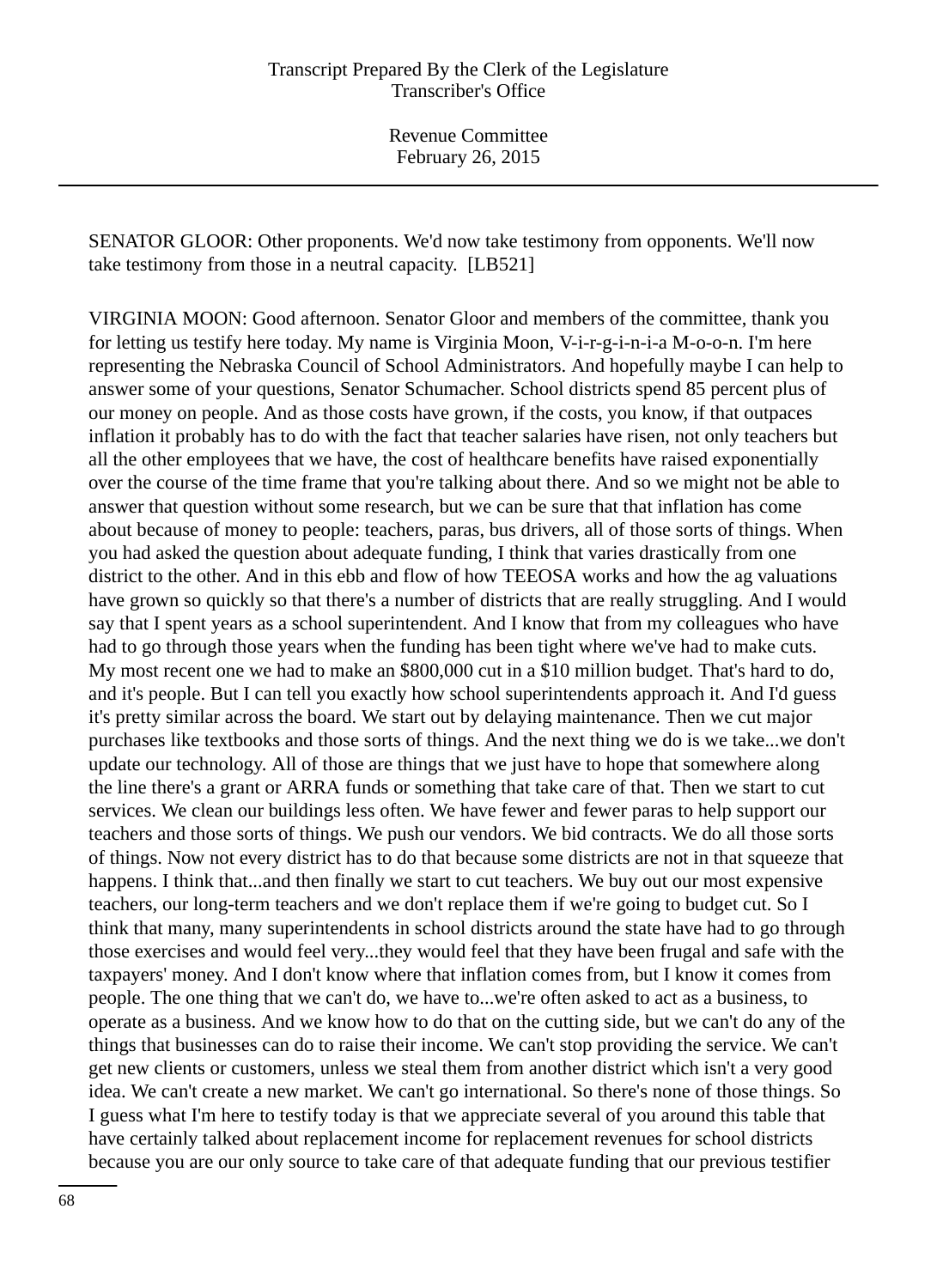did...you're the only persons that we can come to, you and the other legislators are the only people that can help us to provide income. The only income that school districts can get outside of what you provide for us is grants which are very unstable, and some of us have a foundation that can raise a few thousand dollars to help us with some projects as we go along. So we appreciate very much your thoughtful discussion of this. We are not trying, I don't think, anywhere in the state to be lavish, extravagant spenders. We just want to do the very best we can for the students that we serve. With that, I'd be happy to answer questions. [LB521]

SENATOR GLOOR: Thank you, Ms. Moon. Senator Scheer and then Senator Schumacher. [LB521]

SENATOR SCHEER: Thank you. Thanks for coming, Virginia. [LB521]

VIRGINIA MOON: Thank you. [LB521]

SENATOR SCHEER: Something you said gave me another thought that may not be pertinent to this bill. But just curious, your thoughts, if we go back to when the state aid was first started and shortly thereafter, a year or two later, then the budget limitations as far as expenditures and receipts and so forth were put in place. The schools that are having difficultly, how many of those do you think were almost penalized at that point because they had been very frugal going up to that point, some districts not so much. And so you start with different perspectives because some were already pretty tightly in a position, where some had a lot more than other districts simply because they had moved that direction over the years. How much do you think that comes into play now 15, 20 years later? [LB521]

VIRGINIA MOON: You know, I don't think it comes into play as much as it did at that time. There were some high-spending districts because at that time there were no levy limits. I probably served in one of those districts that high valuation and where...was able for many years to spend however they wanted to. And so at the time that the levy limits came in it was a pretty big shock. State aid came in to fill in those holes. But I think over the time of the levy limits and the spending limits, we've probably...and the allowable growth rates and all those things, we're probably a lot more similar now than we were at that time. That change was drastic. [LB521]

SENATOR SCHEER: So you think it has equalized over the... [LB521]

VIRGINIA MOON: I think it's... [LB521]

SENATOR SCHEER: ...or close to. [LB521]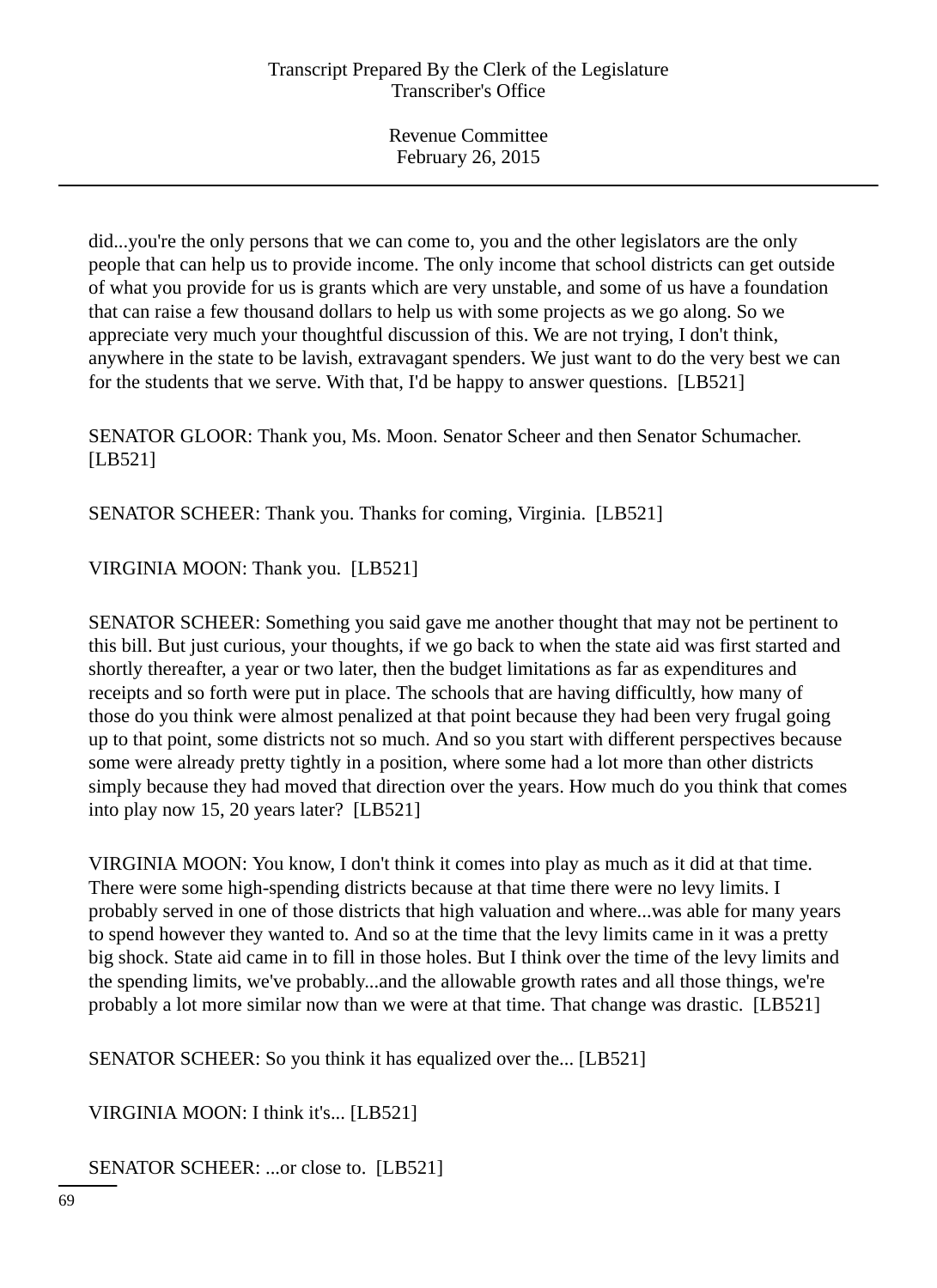VIRGINIA MOON: You know, we've had...pretty much in the school business, many of us have had 15 years of very rickracky kind of funding. And so we've had to learn to adjust to that. Probably the people that are newest in this environment are the high-valuation districts, the rural districts with a lot ag land because this is the first time they haven't...they have maybe had more money...or the availability of more money than maybe they'd had in the past. But I think those older...the things from the past, and I wasn't here when the first...I was in Kansas at the time that this started. I would guess that most of the districts have leveled out considerably. It is the very unstable nature of how the formula works. And it does work, but you just have to be ready for it. [LB521]

SENATOR SCHEER: Okay. Thank you. Thank you, Senator Gloor. [LB521]

VIRGINIA MOON: That was about as secured an answer as you can get. [LB521]

SENATOR GLOOR: We do that pretty well ourselves. [LB521]

VIRGINIA MOON: Okay, good. [LB521]

SENATOR GLOOR: Senator Schumacher. [LB521]

SENATOR SCHUMACHER: Thank you, Senator Gloor. Thank you for your testimony. You say that, well, most of our money goes to people. But our economy is 70 percent service industry now. Most private sector places, most of their money goes to people rather than capital equipment or something like that. So education is not unique. And yet the inflation rate here in cost is just tremendous compared to the inflation rate in the rest of the economy. And I guess what I'm a little bit grappling for is we should be able to...people in administration should be able to say, look, this is where the cost is and this is why we are so far out of step with the private sector. And it's health cost. Or it's we need more iPads, and iPads make us 1,000 percent more efficient, or more bandwidth because, you know, everybody has got more bandwidth. We should be able to know almost immediately this is the driving force behind the inflation which is clearly out of step with the rest of the world. [LB521]

VIRGINIA MOON: I think it's still going to go back to people. In many businesses in the private sector, they've cut their staff. We really haven't been able to do that and still provide the service that needs to be provided. As a matter of fact, we've probably added to our staff because we have more English language learners. We have more students in poverty, and we've taken on some early childhood efforts. We have to meet a lot of assessment standards that weren't there before. We've had to add a whole bunch of data people because we've got all these data requirements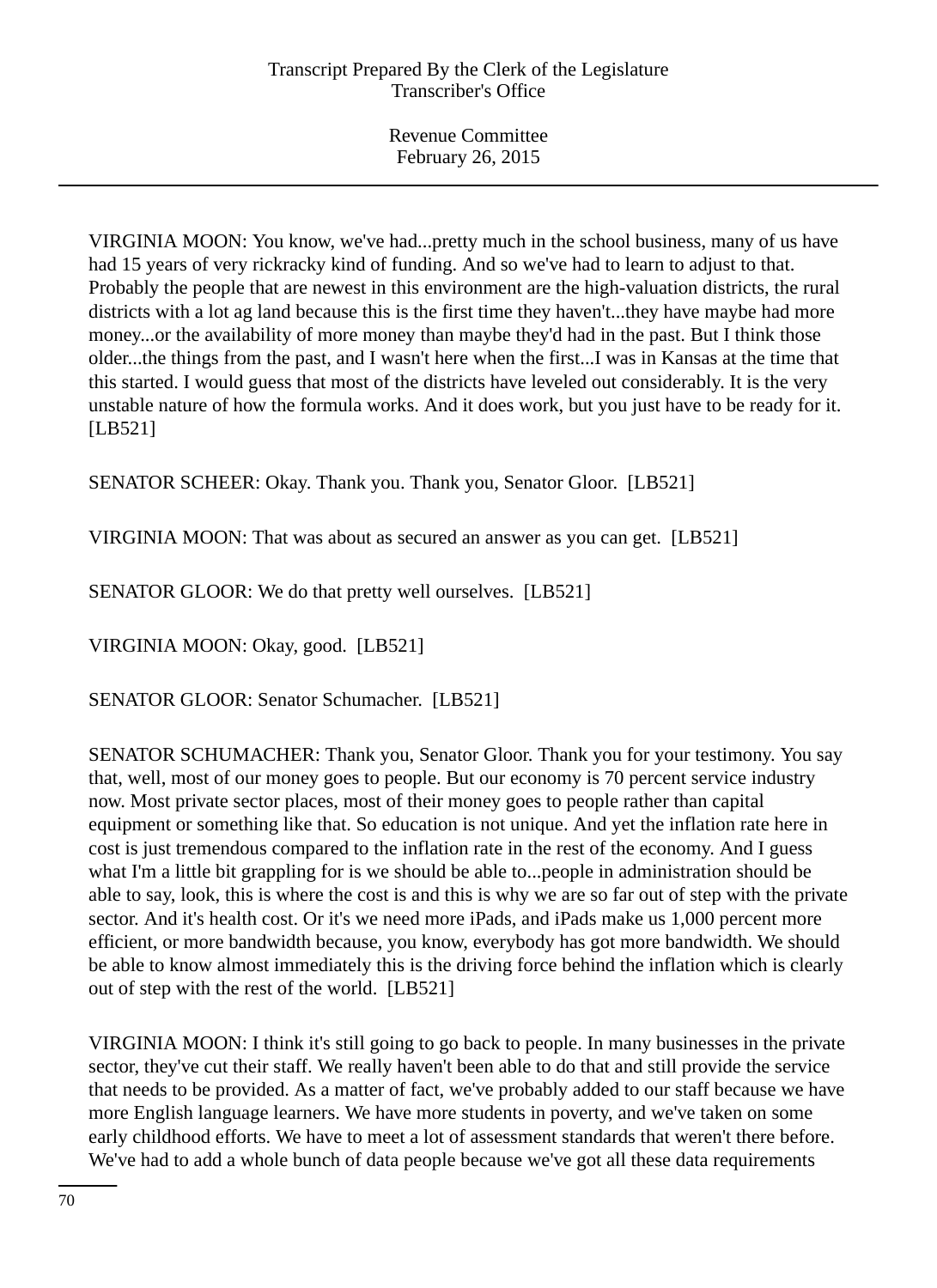that are going in. And so if you're in a business and in the nonteaching areas, we've probably asked our secretaries and people like that to...you know, we have fewer of them and twice the work. But you can't do that as well with students. So I think in the private sector you've seen the plight of that middle-income worker go down. Their wages have gone down. Their healthcare coverage isn't near as good as it used to be. But all those things in school districts haven't changed. We still, and I think it's right--of course, I would because that would be me--we do still have good benefits for our teachers. We still pay healthcare. Even though their benefits have been reduced slightly, it's nothing like the private sector. The cost of healthcare has been borne primarily by the school districts and the taxpayers. The number of teachers across the state has not reduced significantly, but it may have in many of the private sector industries. [LB521]

SENATOR SCHUMACHER: So you're saying that your costs are higher because your people have so much more compensation than the private sector? [LB521]

VIRGINIA MOON: Not so much more compensation, but the costs of health insurance. We have not cut the people. [LB521]

SENATOR SCHUMACHER: But the private sector has grown the number of jobs that it has too. It hasn't cut people. Right now...it did for a little dip after the recession...a little dip--a big dip. But we're back now to 6-ish percent unemployment. In Nebraska, we're totally full employment. So you know, the private sector hasn't cut jobs, particularly here in this state. And I don't even think nationally. I think we're back to where we were. [LB521]

VIRGINIA MOON: I can't...I can tell you for sure that the cost in inflation is in people. We could probably go back and do some of those things. But it's not in buildings because the buildings are all done mostly by bond issues and those sorts of things. It may be a little bit in technology. It may be a little bit in maintenance, utilities, those sorts of things. But for the most part, 85 percent of school budget is people. [LB521]

SENATOR SCHUMACHER: Okay. Thank you. [LB521]

VIRGINIA MOON: And I would not want you interpret that I think people are getting...that our staff is getting too much money. [LB521]

SENATOR GLOOR: Senator Schumacher is asking a good question. [LB521]

VIRGINIA MOON: It is a good question. [LB521]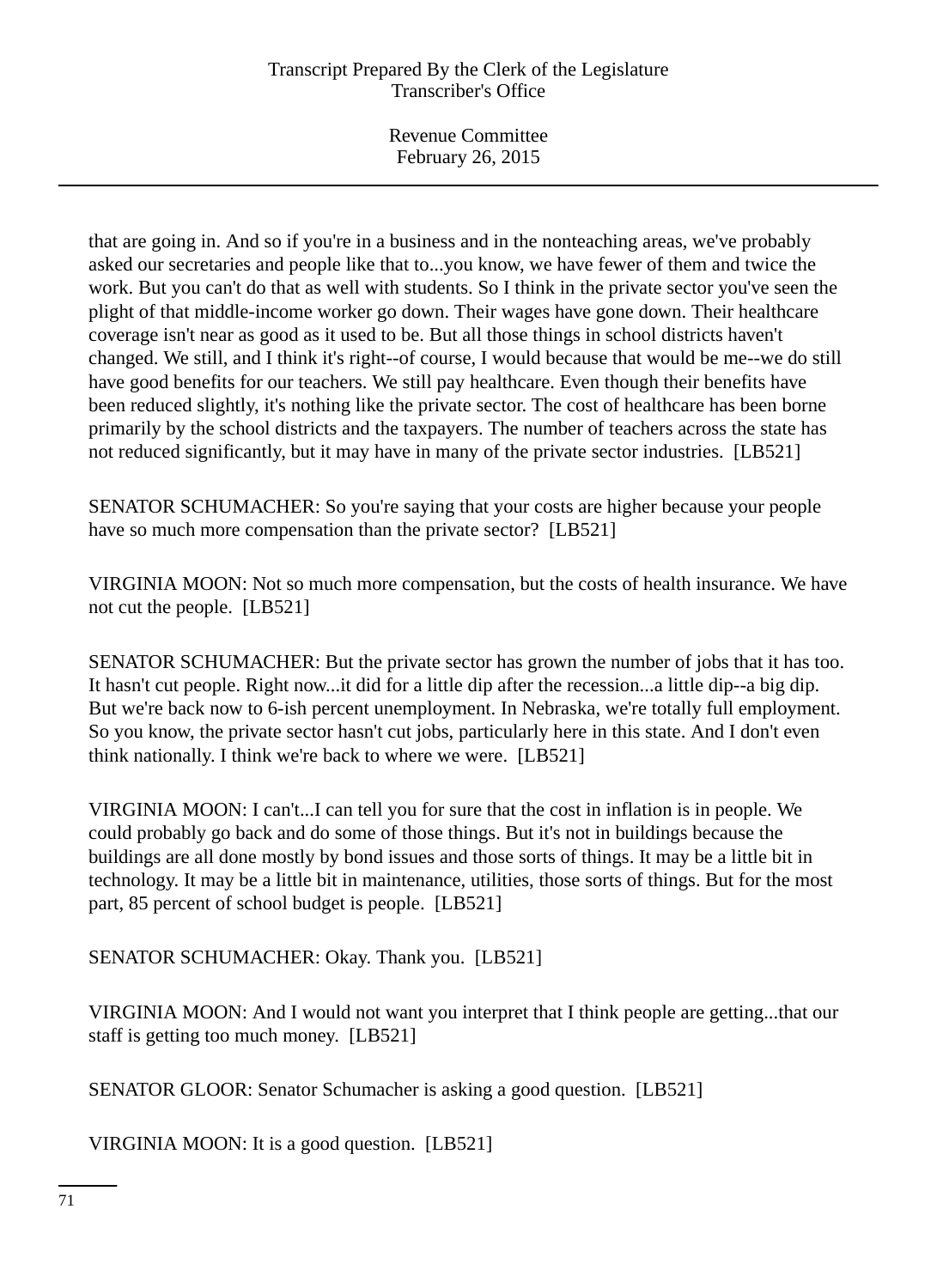SENATOR GLOOR: And it's the question we all ask. And I know there is no single answer. I have a sister-in-law who is a principal. And you don't have to answer this question, but how long have you been in education if I might ask? [LB521]

VIRGINIA MOON: Oh, my goodness. (Laugh) [LB521]

SENATOR GLOOR: Awhile. Okay. [LB521]

VIRGINIA MOON: Awhile. Let's say 40 years. [LB521]

SENATOR GLOOR: Well, Fifth Amendment. Well, it's not unusual, when you talk to her, to have the police come in to her school once a week. And they're coming in to help subdue kids. This is an elementary school. And we've talked about this. And thinking back to my children's education and stories that came back from my children and my ex-wife who was an elementary educator also, 30, 40 years ago it was a pretty rare occurrence for police officers to come in to elementary schools in any type of neighborhood, even in more challenged schools, to do that. And I don't know why that is, but I know what goes along with that is extra training for staff, extra staff to handle those sorts of events that didn't used to happen. And I don't know if it's a parenting issue. I don't know if it's an environmental issue. I don't...it's hard to know what causes that, but there's no doubt there is an expense there that no one can quite explain that wasn't there, that feeds into some of those inflationary numbers. And I think if we were to sit down and start making a list of the things we dealt with 30 or 40 years ago and deal with now, there's a price tag on all of those that lends itself to those inflationary figures. [LB521]

VIRGINIA MOON: There certainly is and I think... [LB521]

SENATOR GLOOR: It's an editorial comment as much as anything, but it is part of the conundrum--I'm using that term again--and the puzzle that is the cost of education, and where do all those costs from? [LB521]

VIRGINIA MOON: And I think that you're absolutely right in the fact that we live in a different kind of society, and we provide different services for students because as much as I probably have some issues with No Child Left Behind, we are clearly in a time frame when we are not leaving any children behind and we can't and they do take additional services. We do interact more with social services and law enforcement. And now we're having a new requirement...now we're having a new...begging us to go back and take some of our very high and expensive kinds of courses with low enrollment like welding and industrial arts and some of those things. Those are high per-pupil cost items. [LB521]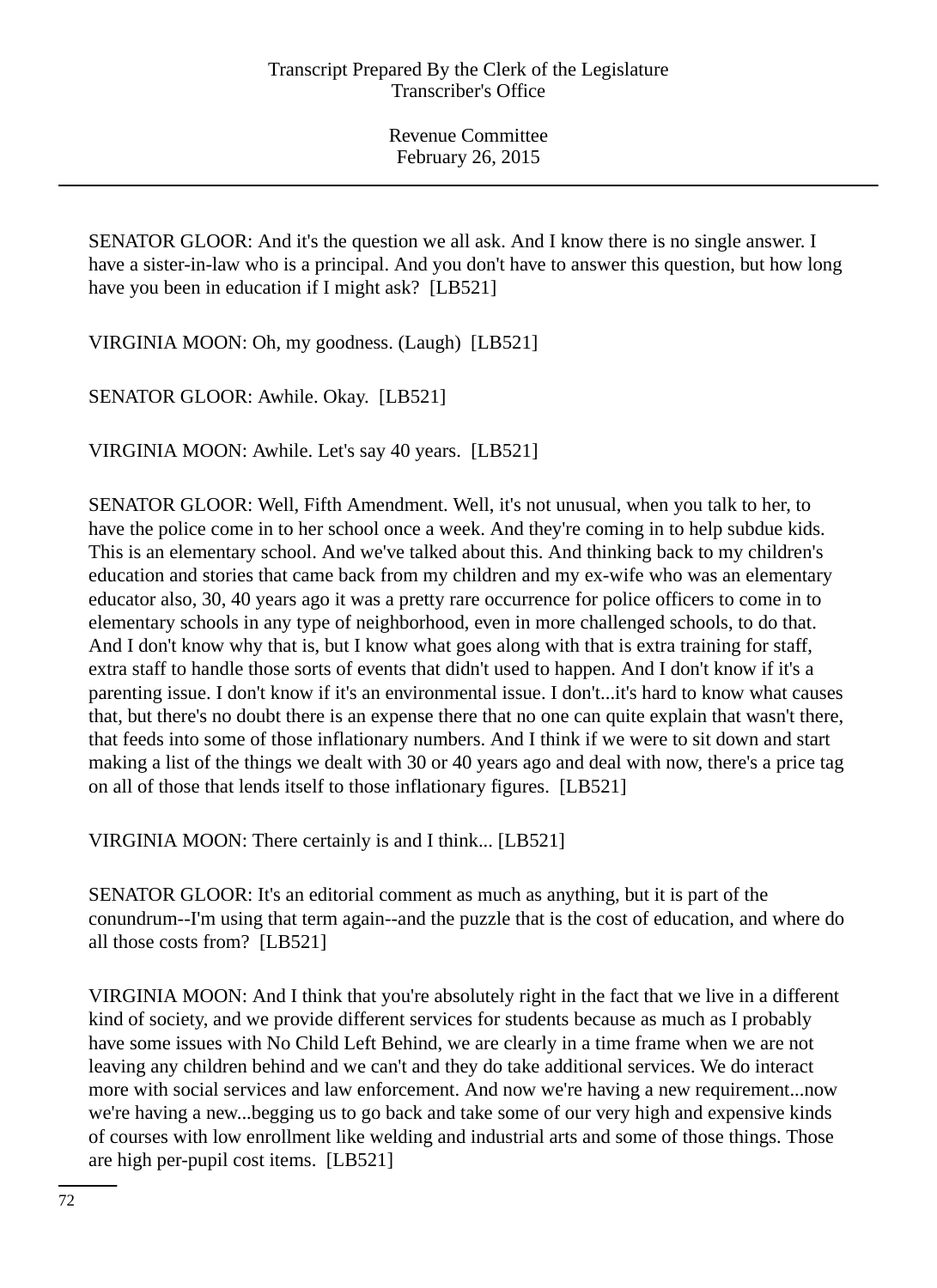SENATOR GLOOR: Sure. [LB521]

VIRGINIA MOON: So I guess I would like to be able to have that answer for you. I wish, Senator Schumacher, that I could just say here it is. But I think it's everything all together. [LB521]

SENATOR GLOOR: Thank you. Thank you for your testimony, Ms. Moon. [LB521]

VIRGINIA MOON: Thank you. [LB521]

SENATOR GLOOR: Let's see. Where were we at? Were we in neutral testimony? Any further neutral testimony? Senator Sullivan, you're recognized to close. [LB521]

SENATOR SULLIVAN: Thank you, Chairman Gloor. And, Senator Schumacher, you always give us the opportunity for a good philosophical discussion. And it occurred to me in what I've been listening to, we have an insatiable desire to succeed in this country. And we want a firstclass education system that helps our best students succeed. And we want to make sure no one else gets left behind. And so we put resources into dealing with poverty and limited English proficiency, in dealing with behavior problems and admittedly a changing society that brings a lot of those challenges to the school door. We've got rising healthcare costs. And I'm thinking I often hear that conversation of people that say, well, we have so many more teachers for so fewer students. We have so many more healthcare workers for a hospital that has fewer patients. And then you can go to, well, why do we have rising ag land values? Because we have this insatiable desire to improve and succeed. So I mean the discussion can go on and on and on. And, Senator Scheer, an answer to your question when you asked about whether or not there would be fewer nonequalized school districts, speculation is that no. But to keep in mind what I'm trying to do with LB521 which, yes, admittedly moves us a little bit away from more emphasis on equalization but giving additional state support for all our public school students because over two-thirds of our school districts not receiving any equalization aid and carrying that heavy burden of property taxes. Is the message from the state says we care less about our kids in those districts? Just a thought. Thank you very much. [LB521]

SENATOR GLOOR: Thank you, Senator Sullivan. Any final questions? Thank you. And that ends the hearing on LB521. And before you open on LB523, let me read into the record two letters of support. Proponents on LB523: Anne Hindery, Nonprofit Association of the Midlands; and Roger Breed, Greater Nebraska Schools Association. (Exhibits 1 and 2) And with that, you're welcome to open. [LB523]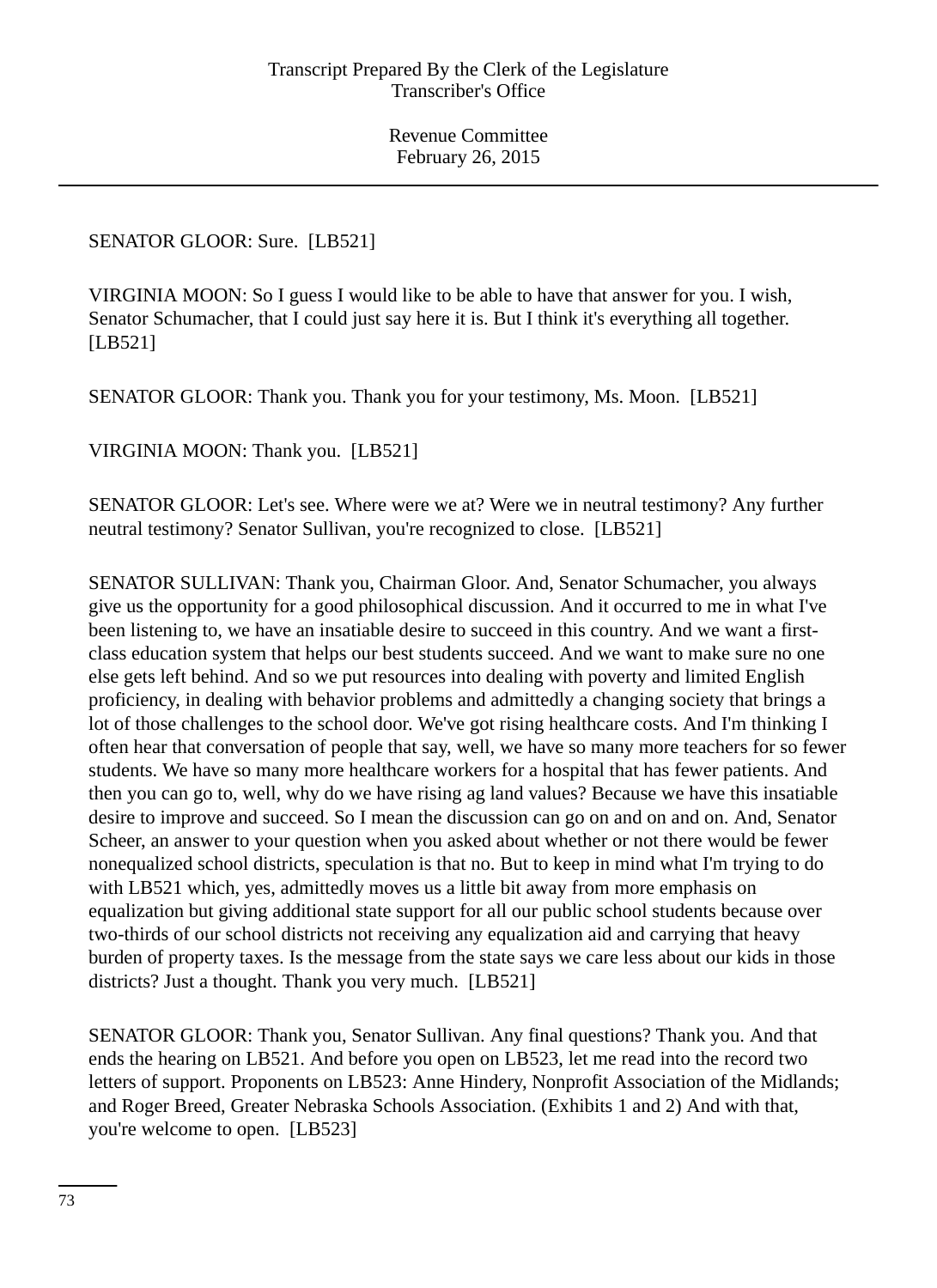SENATOR SULLIVAN: Thank you very much. And I'm Kate Sullivan, K-a-t-e S-u-l-l-i-v-a-n, here to introduce LB523 which, quite frankly, will not take very long because who would want to be the subject of bringing an income tax increase? But as I told you earlier, I really did not feel that I was being fair to existing programs by coming to the table in LB521 asking for \$100 million increase in state support and not offering some way to pay for it. It's certainly not a popular thing to do. I'm asking for an increase in income tax rates for both individuals and corporate. But keep in mind that there is legislative intent in LB523 to facilitate increasing state support for public education and in so doing, shift some of the burden from property taxes to income taxes. And there you have it. Thank you. [LB523]

SENATOR GLOOR: That may be the record for the shortest opening we've had. (Laughter). Not quite. I think we had one other. Any questions right now for Senator Sullivan? Thank you, Senator Sullivan. We'll now move to proponents. [LB523]

LARRY SCHERER: (Exhibit 4) Good afternoon, Chairman Gloor, members of the Revenue Committee. For the record, my name is Larry Scherer, L-a-r-r-y S-c-h-e-r-e-r, and I represent the Nebraska State Education Association. We support this bill. I'll try to keep up the pace that Senator Sullivan set here. We support...we thank her for introducing the bill because we believe that you really can't talk about a major, long-term, ongoing reduction in property taxes without looking at replacement revenues. And the proposal here is the income tax. There's a chart on the back here that shows the history of state aid over about a 12-year period. And over that period of time, the state funding has grown quite a bit, but there's been drops. And the formula has not been funded as the law provided at that time, so the law has changed. Partially as a result of that and there has been...Nebraska I think was 49th in 1990 in state support for public schools. We're still there. And part of that has to do with the fact that it's difficult to keep up with funding for schools unless you have a dedicated revenue source. And that's what this proposes to do. That's what LB1059 was supposed to do, but that kind of fell away after a while. As Senator Sullivan mentioned, if you come up with \$140 million more of income taxes to put into schools and only ship that out to 35 percent of the school districts, even though that may represent 70 percent of the students and 70 percent of the voters of the state, you don't have a system that really works in an equitable way. So one of the reasons we support some serious looks at TEEOSA and the funding is because of this. And Senator Davis has LB323. Senator Haar has LB182. And those propose that kind of a serious look. I think Senator Schumacher's question about cost, the price of education are good questions. In my mind...and it is people. I looked at the average growth in teacher salary over the last ten years was 2.9 percent. And part of the issue is growing districts are hiring more teachers, and they have more high-cost students. The mandate question has been there. But I think it would be very interesting, very worthwhile as part of this look at school finance to look at the spending side of it and what can be done there because if indeed it's going to take a revenue source dedicated, you want to make sure you're spending your money wisely. So bottom line though, the NSEA supports a broader tax base for schools. And that's what this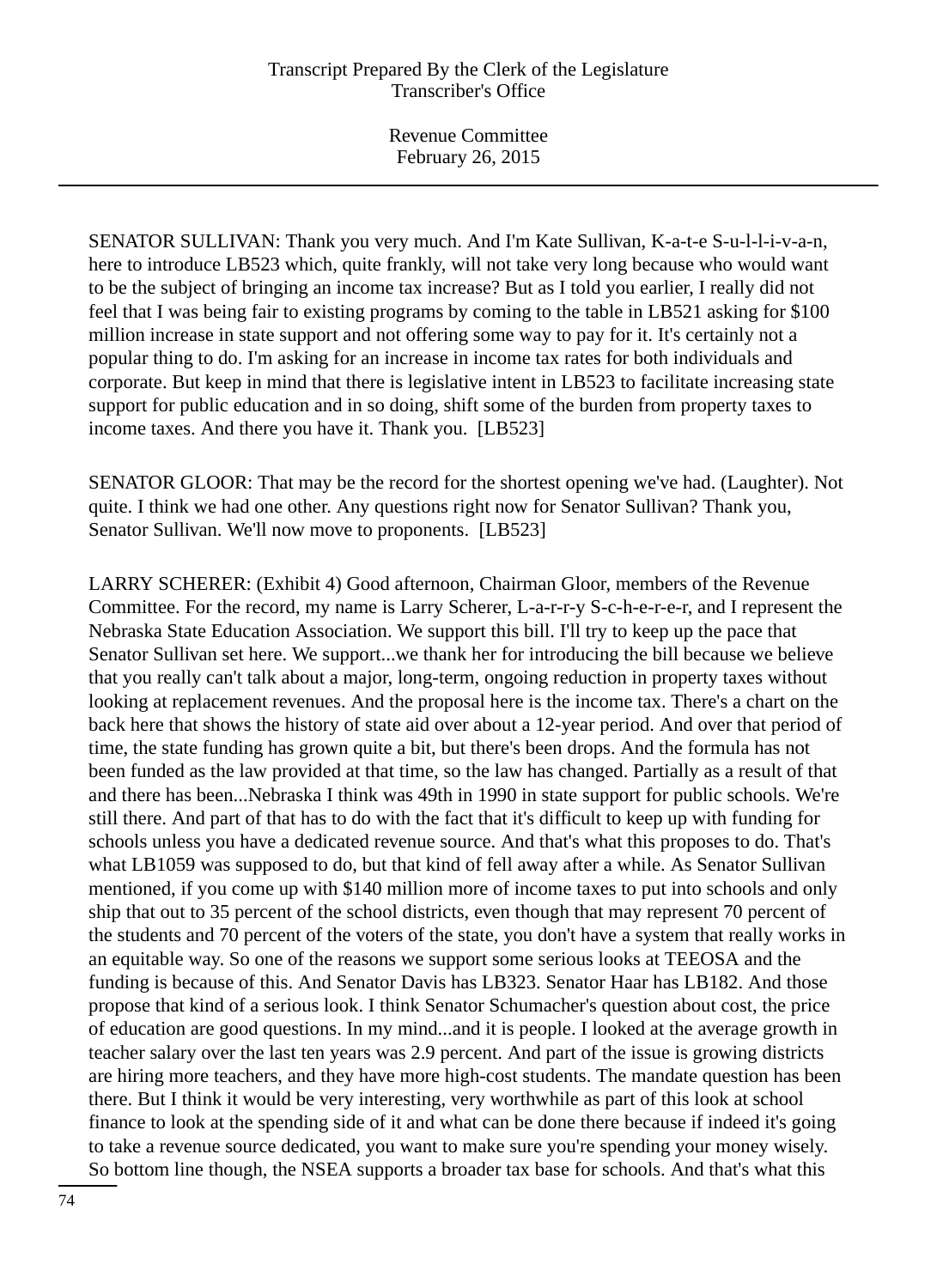bill would do. And we hope that in the future, it's part of the discussion. Thank you, and I will try to answer questions. [LB523]

SENATOR GLOOR: Thank you, Mr. Scherer. Seeing no questions, thank you. [LB523]

LARRY SCHERER: Thank you. [LB523]

SENATOR SCHEER: Thanks, Larry. [LB523]

JOHN HANSEN: Mr. Chairman, members of the committee, good afternoon again. For the record, my name is John Hansen, J-o-h-n H-a-n-s-e-n. I'm president of the Nebraska Farmers Union. We support LB523 for the same reasons that we supported LB1059. It...all things considered, all pluses and minuses of all the different revenue streams, income still is the single best, most fair tax in that it best reflects the ability to pay. And we think that if you're going to provide some property tax relief, you're going to have to make up some revenue unless you're planning on cutting services. And I think you can always tighten down those costs for education, but I still think it takes basic revenues to run a school. And so we still think...as we discussed this issue at our state convention, our guys we were willing to pay more income taxes, and our policy supports it. And so with that, I'd be glad to answer any questions. [LB523]

SENATOR GLOOR: Thank you, Mr. Hansen. I see no questions. [LB523]

JOHN HANSEN: Thank you and good luck. And I should have said on the last bill that what I tell my folks when we're facing a serious challenge and we need to do something, that it's the responsibility of leadership to lead. And God hates a coward. And when my guys hear that they all start getting nervous. But I wish this committee well as you put together a package. [LB523]

SENATOR GLOOR: Thank you. [LB523]

JOHN HANSEN: Thank you. [LB523]

SENATOR GLOOR: Any more proponents? Welcome. [LB523]

VERNON FISHER: (Exhibit 5) Good afternoon. Senator Gloor, members of the Revenue Committee, my name is Vernon Fisher, V-e-r-n-o-n F-i-s-h-e-r. I'm the superintendent of South Sioux City Community Schools. The 15 member schools of STANCE would like to thank Senator Sullivan for her continued leadership. We are supportive of her efforts in trying to look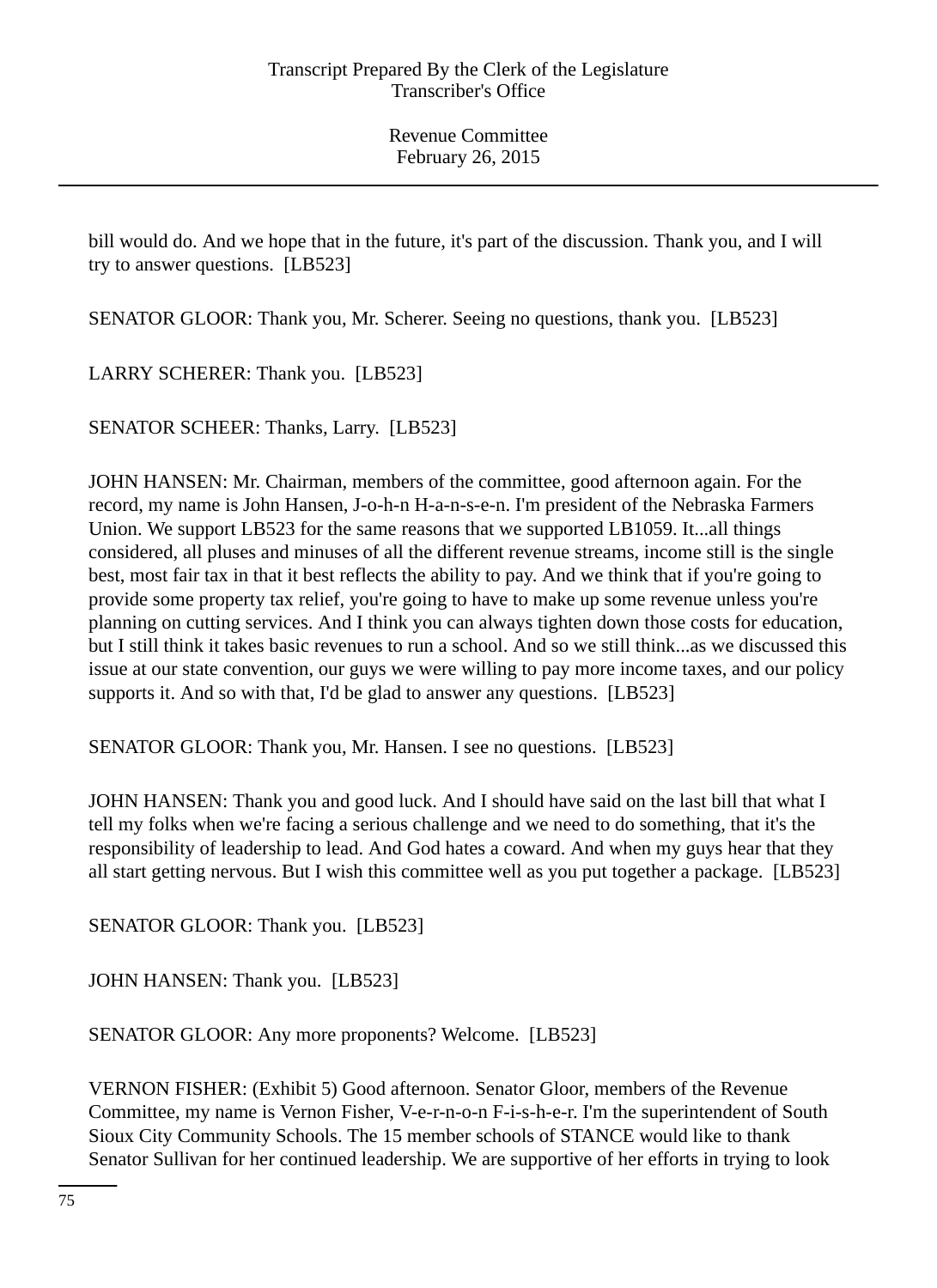## Transcript Prepared By the Clerk of the Legislature Transcriber's Office

Revenue Committee February 26, 2015

at ways to provide more money for funding for public education in our great state. We feel the time is now for our great state to further analyze the best ways to help preK-12 education through revitalized funding ideas with a renewed sense of purpose. LB523 could very well be the document that spurns meaningful conversation and planning about preK-12th grade funding in Nebraska. We appreciate Senator Sullivan's willingness to help lead the education community at a time of volatile fluctuations in state funding while we're also dealing with an all-time high in terms of student needs. As I mentioned, we applaud Senator Sullivan's willingness to encourage dialogue and meaningful planning to address the tax burden while also keeping education whole. Attached is the story of South Sioux City as compared to other school districts. The purpose of the document is to illustrate the complexities associated with funding, the contextual nature of the impact of funding on individual districts, and highlights the importance of planning carefully while resisting the temptation to jump at symptoms associated with the complicated problem. And I have shared this information with several senators and/or their legislative aides. And my primary goal here is, under STANCE, E is to educate. And really I'm hoping that that's what I'm doing at this point in time. The brochure shows that...if you look on the inside of it, it compares South Sioux City Community Schools to Omaha, Lincoln, and Grand Island. It illustrates the percentage of the budget. So in terms of property tax, we just have reliance of 21 percent of our budget from the local property owners. Over 61 percent of our budget comes from state aid. We're a low-valuation district, so we have a low valuation per student. And just of over 15 percent of our budget is connected to LEP and poverty. And we're one of the lower spending school districts in the state of Nebraska, so we feel that we're a good steward of the taxpayer dollar. I did pick on Senator Sullivan. I didn't want her to go without any look at this. So we did compare South Sioux City Community Schools to other school districts to be fair. So on the left are highly equalized school districts. And we are a highly equalized school district. However, over the course of my tenure in South Sioux City, we have not seen a noticeable increase in state aid. Our budget has remained relatively flat. In comparison to Pender, Cedar Rapids, Norfolk, and Westside, you see some similar trends: the percentage of our budget as compared to other school districts that are reliant on property tax, the percentage of our budget that's heavily reliant on state aid as compared to other school districts, valuation per student, the percentage of the budget connected to poverty, and also the per-pupil cost spending. On the back of this brochure also illustrates the story that looks a little bit different for us than some school districts. Our free and reduced lunch remains relatively high and is above the state average. Our population demographically has significantly shifted from Caucasian to Hispanic. And we're also a growing school district. So in terms of student enrollment, we continue to grow over time, which brings me full circle to our support of Senator Sullivan's efforts to really look at a complex process or nature of funding public education and to ensure that all students in the state of Nebraska are afforded the opportunities that we want for any child, regardless of the school system that they attend. So with that, I would close my testimony and welcome any questions. [LB523]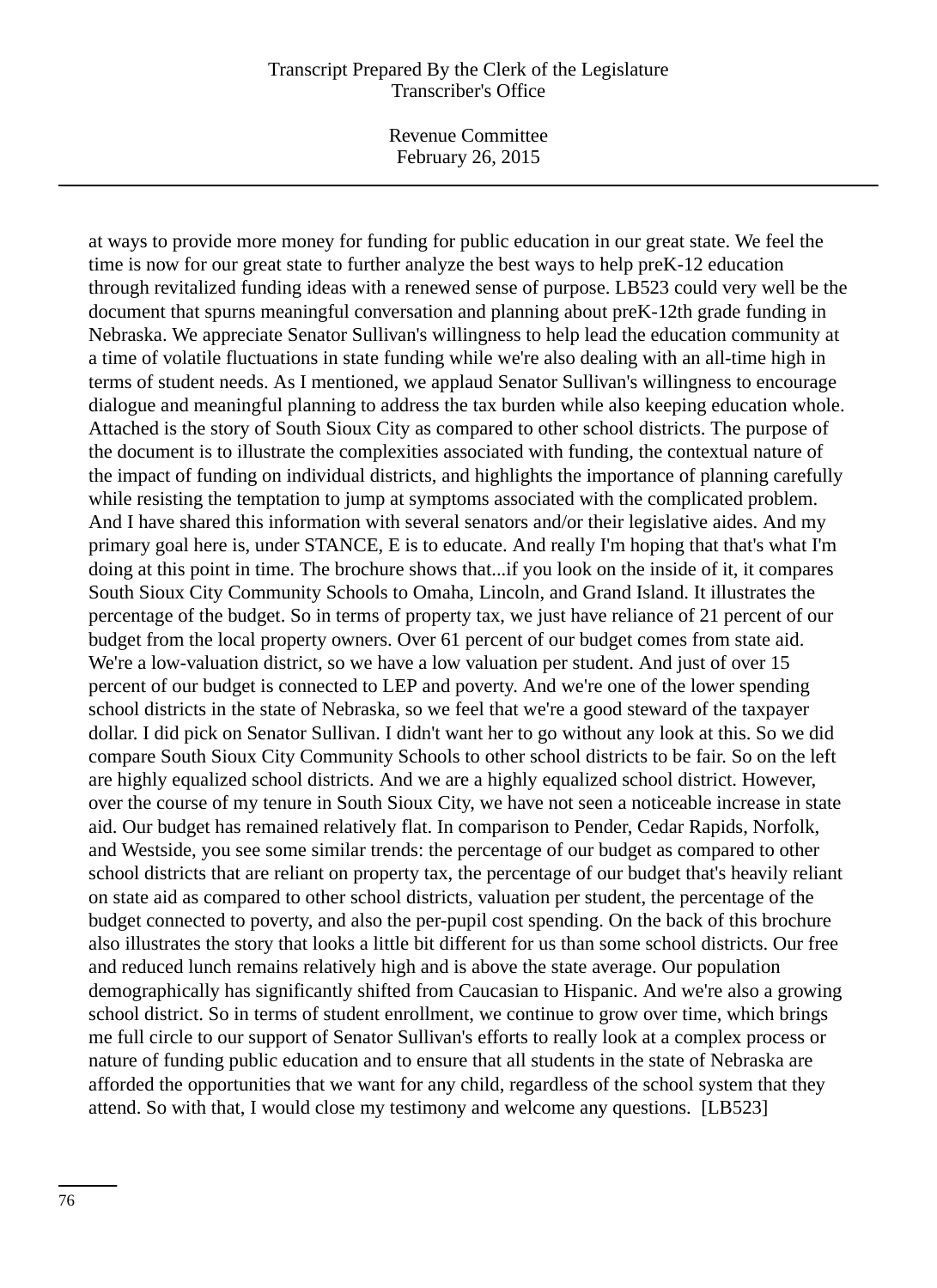SENATOR GLOOR: Are there any questions? I seen none, Dr. Fisher. That's a pretty good picture of you on this brochure I have here. [LB523]

VERNON FISHER: Thank you. [LB523]

SENATOR GLOOR: Thank you. [LB523]

SENATOR SCHEER: Thanks, Vern. [LB523]

SENATOR GLOOR: Any other proponents? [LB523]

RENEE FRY: (Exhibit 6) Good evening, Chairman Gloor and members of the Revenue Committee. My name is Renee Fry, R-e-n-e-e F-r-y, and I'm the executive director of OpenSky Policy Institute. OpenSky has consistently supported efforts throughout this legislative session that would reduce the reliance on property taxes while also protecting funding for K-12 education. We support the intent of LB523 to facilitate greater state support for public education in conjunction with other measures that will result in property tax reductions. As Senator Sullivan said in her earlier bill, this proposal is directly in line with the number one recommendation of the Tax Modernization Committee regarding property taxes. In FY13, we hit a historic low in state support for K-12 education as a share of the economy since the implementation of TEEOSA as well as historic high reliance on property taxes. The influx of state aid following the passage of TEEOSA in the early '90s did reduce property taxes during that decade. But we did not maintain our level of commitment to state support for education. Presently, about 32 percent of Nebraska K-12 education funding comes from state support, compared to a national average of 45 percent. To get Nebraska to the national average of state support for K-12 would require \$513 million in additional state aid. Some will make the argument that our state's heavy reliance on property taxes is a result of excessive growth in school spending. However, our research shows that school spending has actually gone down as a share of the economy. School districts are subject to limits on spending and on the amount of property that they can levy. The combination of these state-level efforts to control school spending places significant constrains on school district budget flexibility at the local level. These limits help to ensure that influxes of state aid such as those contemplated in LB523 do indeed translate into property tax reductions. I expect the opposition to say that our tax code is uncompetitive and that the economy will suffer if we pass LB523. It's not, and it won't. In the early 1990s when TEEOSA was implemented, Nebraska raised state sales and income tax rates to broaden financial support for schools. Analysis of changes in major measures of economic growth--personal income, job growth, and GDP--show that the Nebraska economy continued to grow and thrive after these tax changes. This is shown in Figure 5 included with my testimony. While it's difficult to isolate the specific impact from other economic trends at the time, it's fair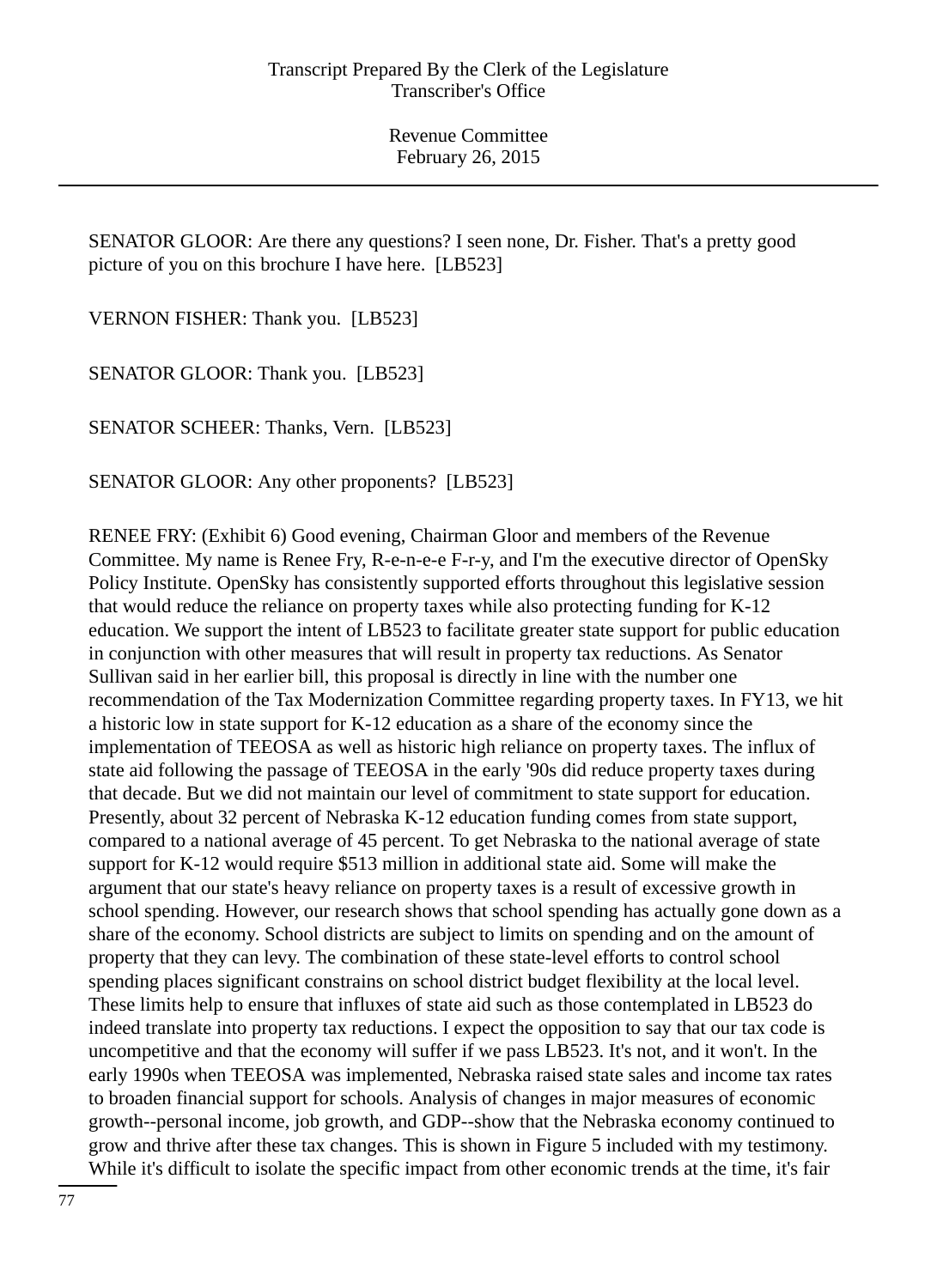## Transcript Prepared By the Clerk of the Legislature Transcriber's Office

Revenue Committee February 26, 2015

to say that modest tax increases did not cause the sky to fall and our economy continued its positive trajectory following the implementation of these tax changes. Furthermore, there is research showing that increased investments in the education of our future Nebraskans will increase our economic competitiveness. Recent research from Dr. Ken Kriz, formerly at UNO and now at Wichita State, shows increased state investment in education, healthcare, roads, housing, and public safety has a positive overall effect on economic growth even when funded by tax increases. Kriz's research also notes that while early studies of the effects of taxes on economic growth varied widely in their results, more recent studies have...more recent studies that have included the effects of both tax increases and the impact of spending have found positive economic growth similar to his findings. We support LB523's intent to facilitate greater state support for public education in conjunction with measures that will rebalance the responsibility of funding schools from property taxes, resulting in property tax reductions. This is in line with the original goals of TEEOSA implementation in 1990, as well as the recommendations of the Tax Modernization Committee in 2013. This proposal is consistent with our efforts throughout this legislative session to reduce the reliance on property taxes while protecting funding for K-12 education. Nebraskans understand the value of a good investment. Based on our research, we believe the best path to economic growth is making smart investments in our economy, and education is one of the most important investments we can make. Thank you for your time, and I'd be happy to answer questions. [LB523]

SENATOR GLOOR: Are there questions for Ms. Fry? Senator Scheer. [LB523]

SENATOR SCHEER: Thank you, Senator Gloor. One real quick one just out of curiosity, Senator Sullivan had provided us with a breakdown of state support as far as percentage. Based on that information, it looks like the state was providing 40.7 percent of the funds and you've got it at 32 percent. Where would the difference sort of come from, do you have any idea? [LB523]

RENEE FRY: Yeah. So when she said that I checked back in the office: different source, different year, and different measure. So we used the FY12 census data because that allows us to compare ourselves to other states. [LB523]

SENATOR SCHEER: Okay. [LB523]

RENEE FRY: And we used total revenue. We think Senator Sullivan probably used the AFR fiscal year '14 and general fund operating expenditures. So we think that that's the difference. [LB523]

SENATOR SCHEER: Okay. Thanks. [LB523]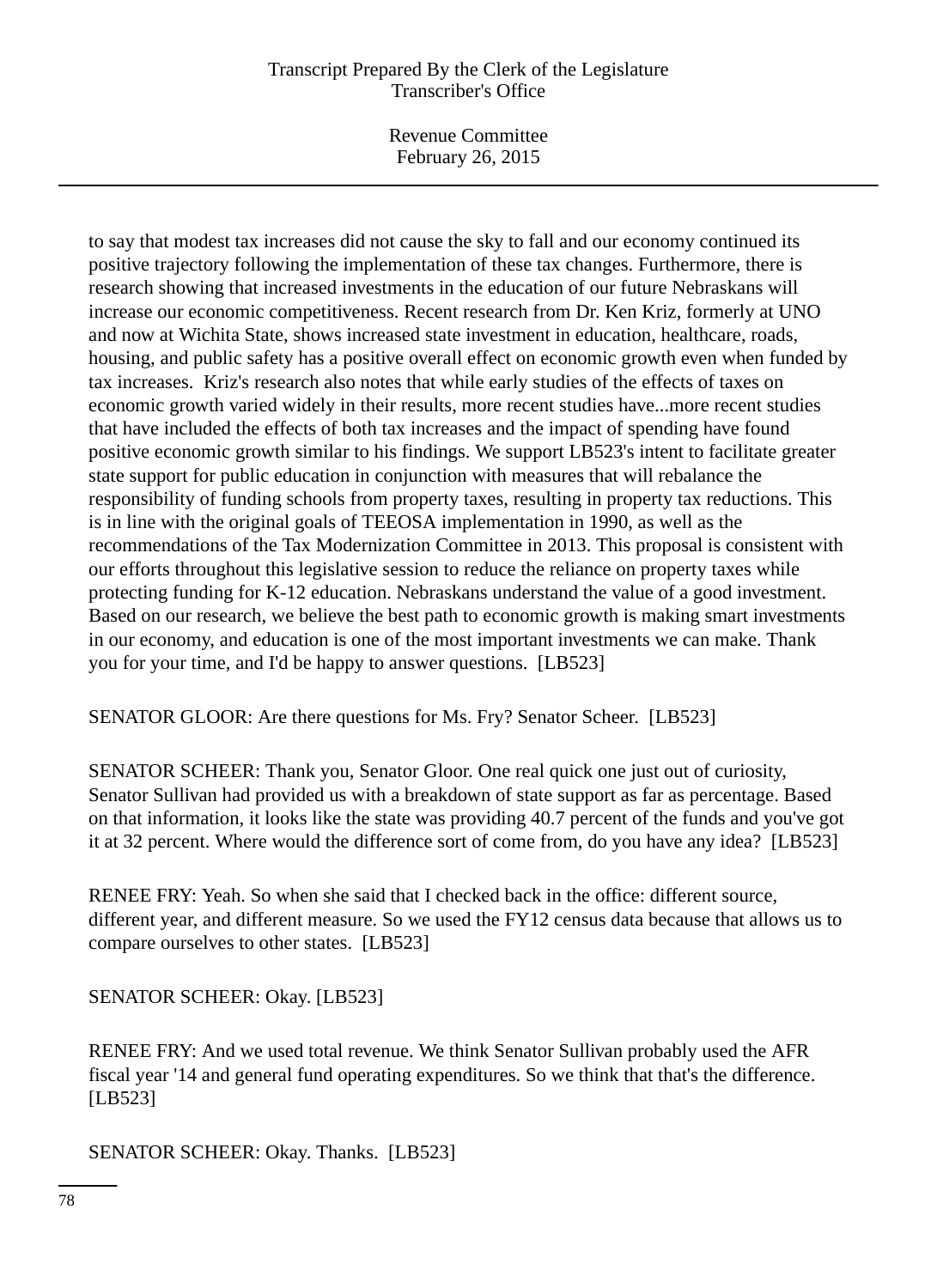RENEE FRY: You're welcome. [LB523]

SENATOR GLOOR: Seeing no further questions, thank you, Ms. Fry. Any other proponents? We now move to opponents. Mr. Clark. [LB523]

DICK CLARK: Chairman Gloor, members of the Revenue Committee, my name is Dick Clark, D-i-c-k C-l-a-r-k, testifying today on behalf of the Platte Institute. Thanks for this opportunity to speak before you again, this time in opposition to LB523. I give you my word, this will be the last time I appear before you this year. LB523 would raise income taxes on Nebraska's families and businesses in hopes that this will somehow facilitate lower property taxes. I use the word "hope" there because the prefatory language in Section 1 of this bill is entirely aspirational. While I understand Senator Sullivan's desire is to shift some of the cost of public education from property owners to income earners, this bill does no such thing. This is a tax hike, plain and simple. More than once you've heard from me and my colleagues at the Platte Institute that our research supports what Nebraska taxpayers already know: that property tax relief should be a priority for this Legislature and for our state. But as I've said before, this justifiable concern about high property taxes in Nebraska should not be answered by raising other taxes and making Nebraska even less competitive. We especially should not resort to expansion of the most economically destructive taxes, our corporate and personal income taxes. I won't take more of your time today repeating the many statistics about the tax burden in this state in relation to other states. You've heard me say that all before. You've also heard me say that Nebraska is high-tax state and that we need to change, that we need to reduce the cost of government, that we need to make Nebraska a place where businesses and families can grow better and thrive more easily. LB523 would take Nebraska in the wrong direction. Before I close, I, too, enjoy a little philosophical banter. And to Senator Schumacher's earlier questions, you know, I would say everyone ought to Google the "economic calculation problem." And the problem here is that we don't have market prices that are determining how our resources in the public system are allocated like we do in the private system. You can read Mises or Hayek on those topics. And we heard in the earlier testimony something that really outlined the labor theory of value when it came to how we decide how much teachers ought to get paid as opposed to, you know, how the market sets wages, which of course is the marginal revenue product theory of wages based on the subjective value theory. So while we're waxing philosophical, I thought I'd get that on the record. Thank you for the opportunity to testify today. I'd be happy to answer any questions. [LB523]

SENATOR GLOOR: Thank you, Mr. Clark. Are there any questions? Seeing none, and this is the last time, I hope that relates to bills and not your employment status. [LB523]

DICK CLARK: Well, I am going on to other things professionally, too, but it's been a pleasure to spend so much time with you. [LB523]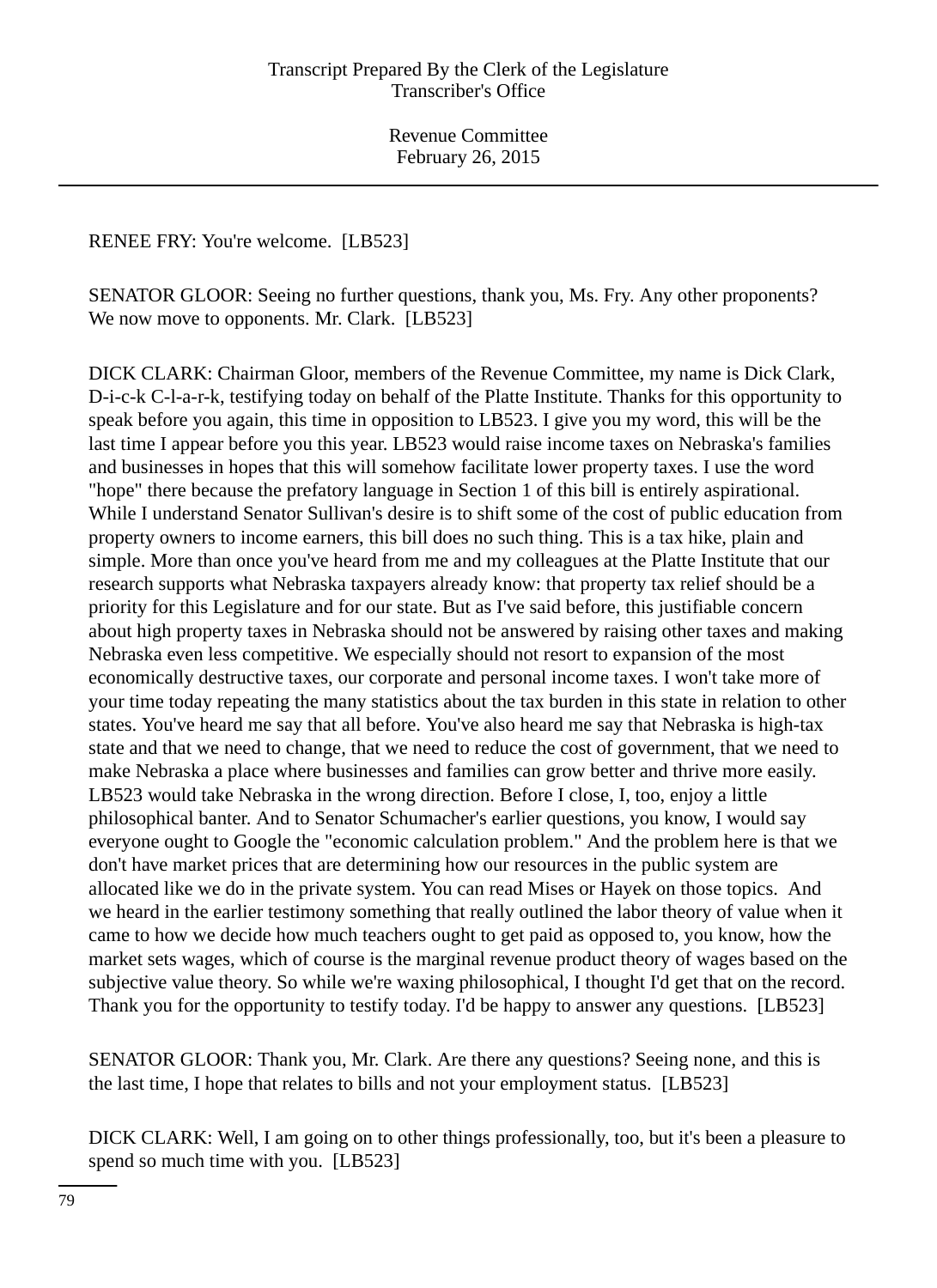## SENATOR GLOOR: Okay. Thank you. [LB523]

SENATOR SCHEER: Thanks, Dick. [LB523]

SENATOR GLOOR: Other opponents. [LB523]

RON SEDLACEK: (Exhibit 7) Good afternoon, Chairman Gloor and members of the Revenue Committee. For the record, my name is Ron Sedlacek; that's R-o-n S-e-d-l-a-c-e-k. I'm here today testifying on behalf of the Nebraska Chamber of Commerce, and also I've been authorized to submit testimony on behalf of the Nebraska Bankers Association, so I signed in for both of those entities. Recognizing that time is getting late once again, it seems this is my hour of testimony the last couple of days, I'll try to be as brief as I can. But I would like to remind the committee that, of course, they're going to be considering a number of proposals dealing with reducing the property tax burdens, as well as considering proposals to adequately fund school districts. And with certainty we know that Nebraska's property tax burden is a concern to Nebraska businesses. And certainly our present income tax rates are of concern, which is why we have supported legislation that would reduce the rates for each of the four brackets. Whatever of the source of providing sufficient revenues for schools, the amount of revenue collected ultimately depends on economic growth in the private sector; and that's individuals, agriculture, and business. And we know that the level of income taxation affects the level of growth and investment in the state. And that's why we're here today in opposition to the legislation. The State Chamber has had a longstanding policy. It's been reviewed by the board each year, but nonetheless, they continue to oppose legislative initiatives that would purport to deliver property tax relief by shifting the mix of tax collections from property to income tax. I could go on and talk further, but just wanted to state our basic position. In the handout you'll note that we're just looking at how we compare with our neighboring states, and at least what the Tax Foundation is ranking us in the individual income tax at the 19th highest. If you take a look at a map of the United States and just divide between east and west and those states, Nebraska, north and south being on the western part, really there are only three states besides Nebraska that have a higher income tax rate. And that's Hawaii, California, and Oregon. Oregon happens to be one of those states, one of the nine states in the nation that does allow for deductibility for federal income taxes paid. That's a valuable deduction. When you look at Iowa, you'll say, gee, they have a nominal rate of 8.98 percent on \$68,000 and over. But according to a recent article in The Des Moines Register, the policymakers were suggesting that that's an effective rate really when you take a look at the system, between 5 percent and 6 percent. And Missouri also allows a limited federal deduction of \$5,000 of federal income tax paid. So you take a look at Missouri's 6 percent, and the effective has to got to be someplace south of there. So we're dealing with competition just in our...just in our own neighboring states of at least 6 percent or less. And that's what gives us pause is to where do we want to be on that chart when it comes to both individual as well as corporate taxes paid. So many of our businesses now, because of the ability to organize